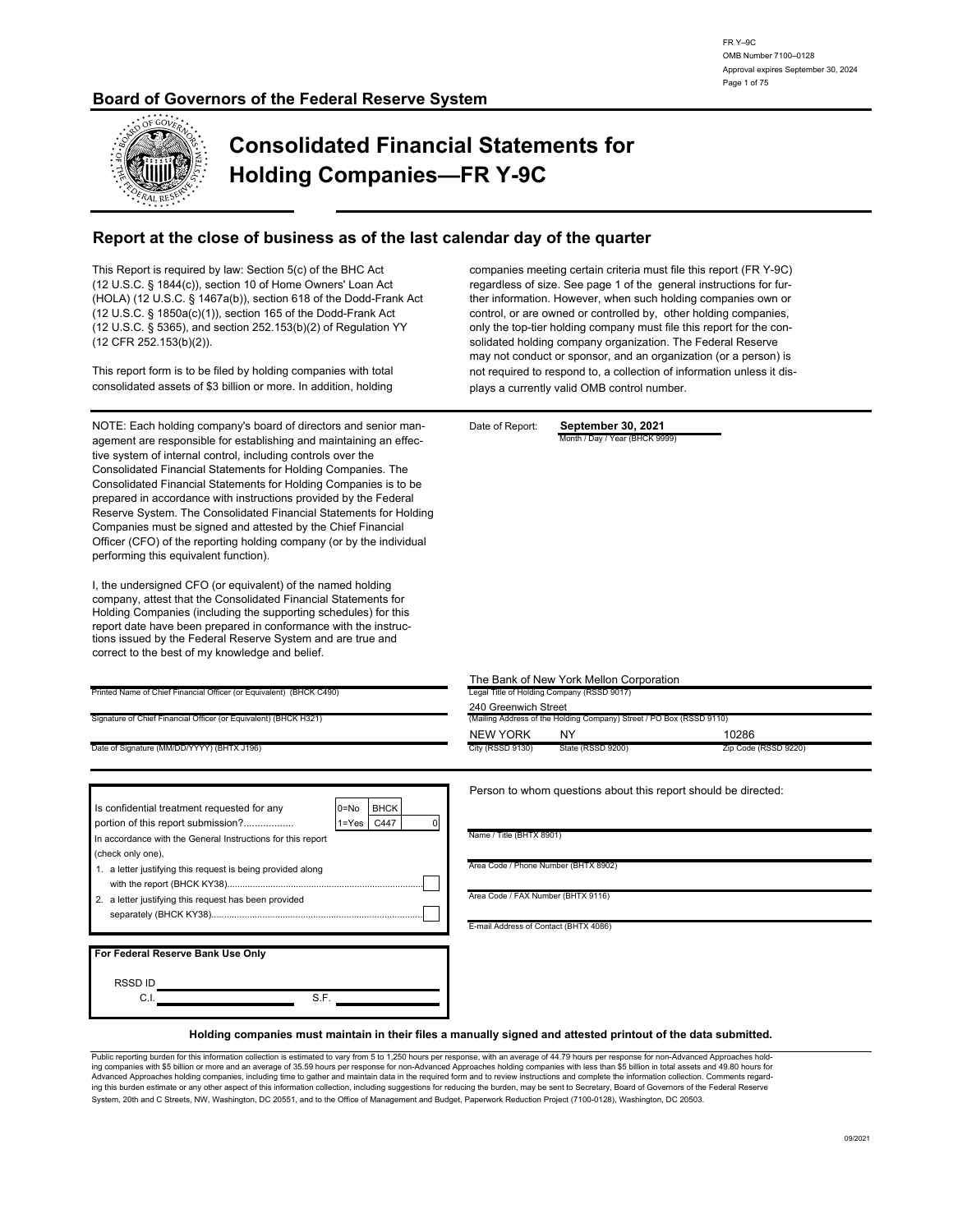# **Report of Income for Holding Companies** Report **of Income for Holding Companies**

**Report all Schedules of the Report of Income on a calendar year-to-date basis.** S.F.

### **Schedule HI—Consolidated Income Statement**

FR Y–9C **For Federal Reserve Bank Use Only**

| Dollar Amounts in Thousands                                                              | BHCK             | Amount                   |
|------------------------------------------------------------------------------------------|------------------|--------------------------|
| 1. Interest income                                                                       |                  |                          |
| a. Interest and fee income on loans:                                                     |                  |                          |
| (1) In domestic offices:                                                                 |                  |                          |
|                                                                                          | 4435             | $184,000$ 1.a. $(1)(a)$  |
|                                                                                          | 4436             | 67,000 $1.a.(1)(b)$      |
|                                                                                          | F821             | 378,000 1.a.(1)(c)       |
|                                                                                          | 4059             | 54,000 1.a.(2)           |
|                                                                                          | 4065             | 22,000 1.b.              |
|                                                                                          | 4115             | $(27,000)$ 1.c.          |
| d. Interest and dividend income on securities:                                           |                  |                          |
| (1) U.S. Treasury securities and U.S. government agency obligations                      |                  |                          |
|                                                                                          | B488             | 399,000 1.d.(1)          |
|                                                                                          | B489             | 639,000 1.d.(2)          |
|                                                                                          | 4060             | 271,000 1.d.(3)          |
|                                                                                          | 4069             | 38,000 1.e.              |
| f. Interest income on federal funds sold and securities purchased under agreements       |                  |                          |
|                                                                                          | 4020             | $89,000$ 1.f.            |
|                                                                                          | 4518             | $8,000$ 1.g.             |
|                                                                                          | 4107             | 2,122,000 1.h.           |
| 2. Interest expense                                                                      |                  |                          |
| a. Interest on deposits:                                                                 |                  |                          |
| (1) In domestic offices:                                                                 |                  |                          |
|                                                                                          | <b>HK03</b>      | $0$ 2.a.(1)(a)           |
|                                                                                          | H <sub>K04</sub> | $6,000$ 2.a. $(1)(b)$    |
|                                                                                          |                  | $(27,000)$ 2.a. $(1)(c)$ |
|                                                                                          |                  | $(110,000)$ 2.a. $(2)$   |
| b. Expense on federal funds purchased and securities sold under agreements to repurchase | 4180             | $(6,000)$ 2.b.           |
| c. Interest on trading liabilities and other borrowed money (2)                          |                  |                          |
|                                                                                          | 4185             | 285,000 2.c.             |
| d. Interest on subordinated notes and debentures and on mandatory convertible            |                  |                          |
|                                                                                          | 4397             | 29.000 2.d.              |
|                                                                                          | 4398             | $(2,000)$ 2.e.           |
|                                                                                          | 4073             | 175,000 2.f.             |
|                                                                                          | 4074             | $1,947,000$ 3.           |
|                                                                                          | JJ33             | $(214,000)$ 4.           |
| 5. Noninterest income:                                                                   |                  |                          |
|                                                                                          | 4070             | 7,709,000 5.a.           |
|                                                                                          | 4483             | 375,000 5.b.             |
|                                                                                          |                  | 612,000 5.c.             |
|                                                                                          |                  |                          |

1. Includes interest income on time certificates of deposit not held for trading.

2. To be completed by holding companies with \$5 billion or more in total assets. **(For the asset-size test for report dates through December 31, 2021, a holding company may use the lesser of the total assets reported in its FR Y-9C report as of** *December 31, 2019,* **or** *June 30, 2020)* . Income and or expenses pertaining to these items should be reported in the "other" categories 1.g, 2.e, and 5.l, respectively by holding companies with less than \$5 billion in total assets.

3. Institutions that have adopted ASU 2016-13 should report in item 4, the provisions for credit losses for all financial assets **and off-balance sheet credit exposures** that fall within the scope of the standard.

4. For holding companies required to complete Schedule HI, memoranda item 9, trading revenue reported in Schedule HI, item 5.cmust equal the sum of memoranda items 9.a through 9.e.

03/2021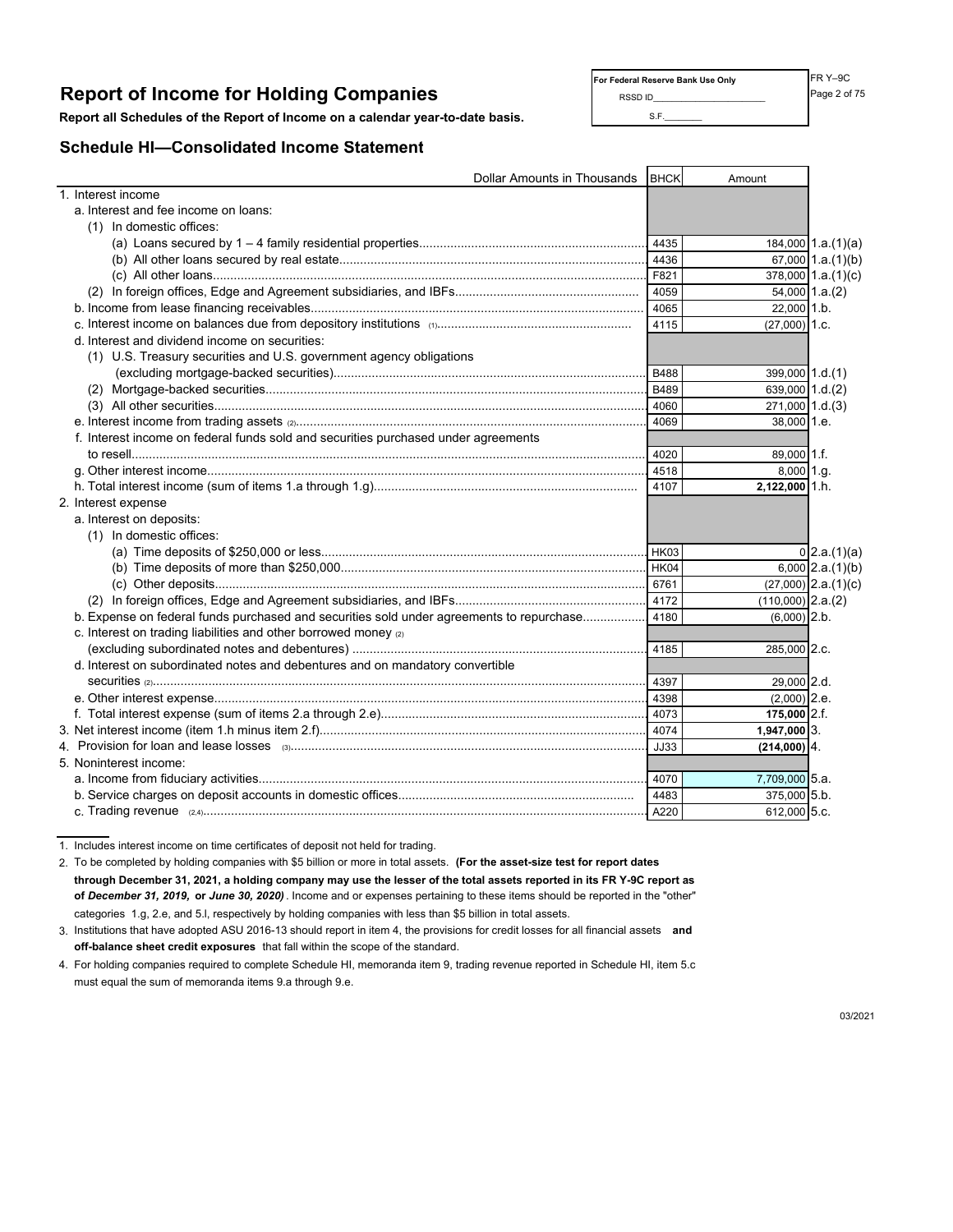| Dollar Amounts in Thousands                                                                            | <b>BHCK</b> | Amount       |         |
|--------------------------------------------------------------------------------------------------------|-------------|--------------|---------|
| Holding companies with less than \$5 billion in total assets should report data items 5.d.(6) and      |             |              |         |
| 5.d.(7) only and leave 5.d.(1) through 5.d.(5) blank.                                                  |             |              |         |
| 5. d. Income from securities-related and insurance activities:                                         |             |              |         |
|                                                                                                        |             |              |         |
|                                                                                                        | C886        | 814,000      | 5.d.(1) |
|                                                                                                        | C888        | 35,000       | 5.d.(2) |
|                                                                                                        |             | 3,000        | 5.d.(3) |
|                                                                                                        | C386        | 1,000        | 5.d.(4) |
|                                                                                                        | C387        |              | 5.d.(5) |
| (6) Fees and commissions from securities brokerage, investment banking, advisory, and                  |             |              |         |
|                                                                                                        | <b>KX46</b> |              | 5.d.(6) |
|                                                                                                        |             |              | 5.d.(7) |
|                                                                                                        |             | 27,000       | 5.e.    |
|                                                                                                        | B492        | $\mathbf 0$  | 5.f.    |
|                                                                                                        | <b>B493</b> | $\Omega$     | 5.g.    |
| h. Not applicable.                                                                                     |             |              |         |
|                                                                                                        | 8560        | $\mathbf{0}$ | 5.1.    |
|                                                                                                        |             | 11,000       | 5.j.    |
|                                                                                                        |             |              | 5.k.    |
|                                                                                                        |             | 378,000      | 5.1.    |
|                                                                                                        |             | 9,965,000    | 5.m.    |
|                                                                                                        |             |              | 6.a.    |
|                                                                                                        | 3196        | 4,000        | 6.b.    |
| 7. Noninterest expense:                                                                                |             |              |         |
|                                                                                                        | 4135        | 4,704,000    | 7.a.    |
| b. Expenses of premises and fixed assets (net of rental income)                                        |             |              |         |
|                                                                                                        | 4217        | 689,000      | 7.b.    |
|                                                                                                        |             |              | 7.c.(1) |
|                                                                                                        |             | 62,000       | 7.c.(2) |
|                                                                                                        |             | 3,092,000    | 7.d.    |
|                                                                                                        | 4093        | 8,547,000    | 7.e.    |
| 8. a. Income (loss) before change in net unrealized holding gains (losses) on equity securities        |             |              |         |
| not held for trading, applicable income taxes, and discontinued operations                             |             |              |         |
|                                                                                                        |             |              |         |
|                                                                                                        |             | 3,583,000    | 8.a.    |
| b. Change in net unrealized holding gains (losses) on equity securities not held for trading (10) HT70 |             | $\Omega$     | 8.b.    |
| c. Income (loss) before applicable income taxes and discontinued operations                            |             |              |         |
|                                                                                                        |             | 3,583,000    | 8.c.    |
|                                                                                                        |             | 681,000      | 9.      |
|                                                                                                        |             | 2,902,000    | 10.     |
|                                                                                                        | FT28        | 0            | 11.     |
| 12. Net income (loss) attributable to holding company and noncontrolling                               |             |              |         |
|                                                                                                        | G104        | 2,902,000    | 12.     |
| 13. LESS: Net income (loss) attributable to noncontrolling (minority) interests                        |             |              |         |
|                                                                                                        |             |              | 13.     |
|                                                                                                        |             | 6,000        |         |
|                                                                                                        |             | 2.896.000    | 14.     |

**5. Includes underwriting income from insurance and reinsurance activities.**

6. To be completed by holding companies with \$5 billion or more in total assets **(For the asset-size test for report dates through December 31, 2021, a holding company may use the lesser of the total assets reported in its FR Y-9C report as of** *December 31, 2019,* **or** *June 30, 2020)* . Income and or expenses pertaining to these items should be reported in the "other" categories.

7. Excludes net gains (losses) on sales of trading assets and held-to-maturity and available-for-sale **debt** securities.

8. See Schedule HI, memoranda item 6.

9. See Schedule HI, memoranda item 7.

11. Describe on Schedule HI, memoranda item 8.

**<sup>10.</sup> Item 8.b is to be completed by all holding companies. See the instructions for this item and the Glossary entry for "Securities Activities" for further detail on accounting for investments in equity securities.**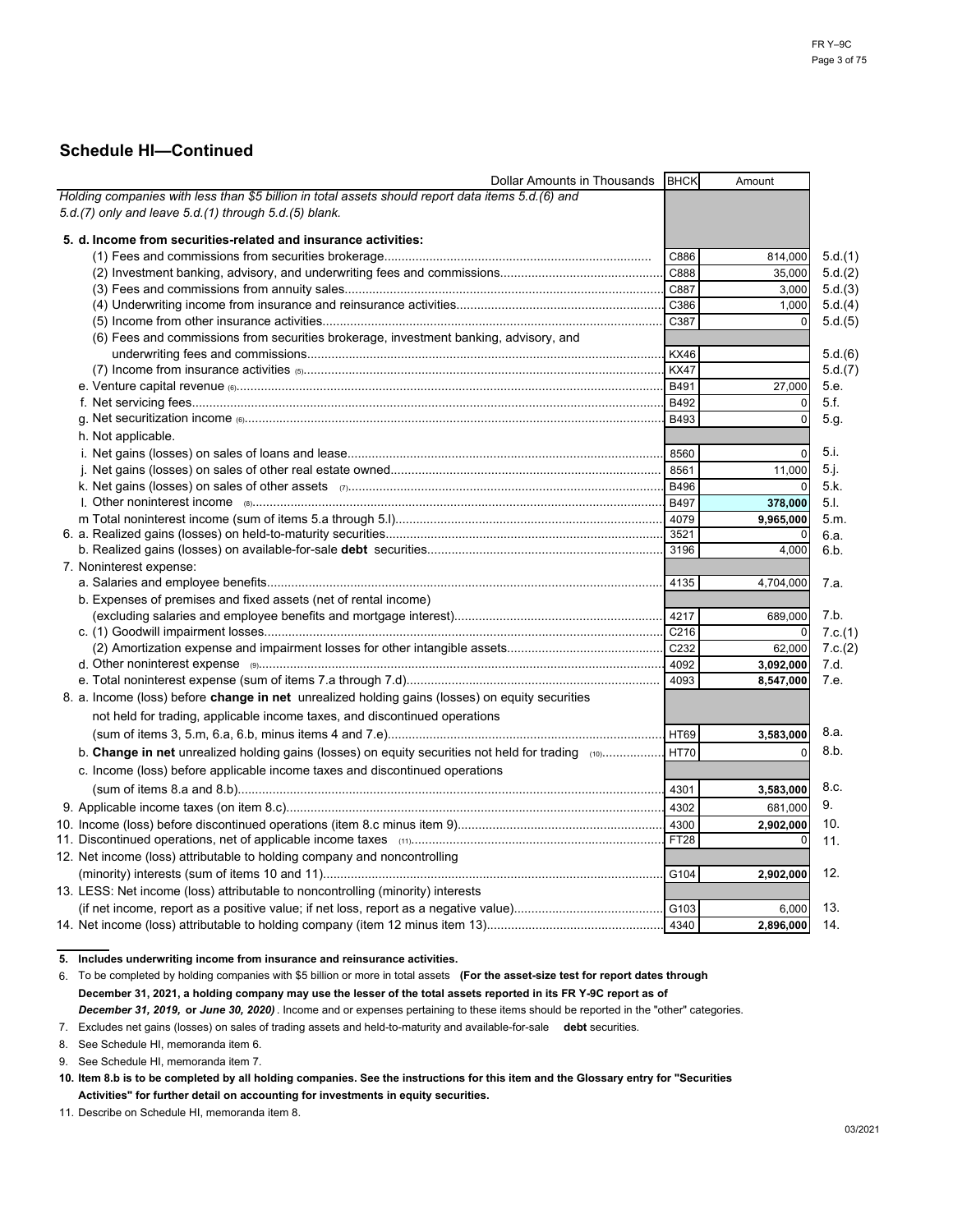| Memoranda                                                                                                                                                                                        |             |              |
|--------------------------------------------------------------------------------------------------------------------------------------------------------------------------------------------------|-------------|--------------|
| Dollar Amounts in Thousands                                                                                                                                                                      | <b>BHCK</b> | Amount       |
| Memo Items 1 and 2 are to be reported by holding companies with \$5 billion or more in<br>total assets. (1)                                                                                      |             |              |
|                                                                                                                                                                                                  |             |              |
|                                                                                                                                                                                                  | 4519        | 1,956,000    |
| 2. Net income before applicable income taxes, and discontinued operations (item 8.c above)                                                                                                       |             |              |
|                                                                                                                                                                                                  | 4592        | 3,591,000    |
| 3. Income on tax-exempt loans and leases to states and political subdivisions in the U.S.                                                                                                        |             |              |
|                                                                                                                                                                                                  | 4313        | $\mathbf 0$  |
| 4. Income on tax-exempt securities issued by states and political subdivisions in the U.S.                                                                                                       |             |              |
|                                                                                                                                                                                                  | 4507        | 31,000       |
| 5. Number of full-time equivalent employees at end of current period                                                                                                                             | <b>BHCK</b> | Number       |
|                                                                                                                                                                                                  | 4150        | 48,900       |
|                                                                                                                                                                                                  |             |              |
| Memo Items 6.a through 6.j are to be completed annually on a calendar year-to-date basis in the<br>December report only by holding companies with less than \$5 billion in total assets. Holding |             |              |
| companies with \$5 billion or more in total assets should report these items on a quarterly basis. $\omega$                                                                                      |             |              |
|                                                                                                                                                                                                  |             |              |
| 6. Other noninterest income (from Schedule HI, item 5.I, above) (only report amounts greater                                                                                                     |             |              |
| than \$100,000 that exceed 7 percent of Schedule HI, item 5.I):                                                                                                                                  | <b>BHCK</b> | Amount       |
| a.                                                                                                                                                                                               | C013        | $\Omega$     |
| b.                                                                                                                                                                                               | C014        | 95,000       |
| C.                                                                                                                                                                                               | C016        | $\mathbf{0}$ |
| d.                                                                                                                                                                                               | 4042        | $\mathbf{0}$ |
| e.                                                                                                                                                                                               | C015        | $\mathbf 0$  |
| f.                                                                                                                                                                                               | F555        | $\mathbf{0}$ |
| g.                                                                                                                                                                                               | T047        | 95,000       |
| <b>TEXT</b>                                                                                                                                                                                      |             |              |
| h.<br>8562<br><b>Loan Commitment Fees</b>                                                                                                                                                        | 8562        | 87,000       |
| <b>TEXT</b>                                                                                                                                                                                      |             |              |
| <b>Realized Investment Losses</b><br>i.<br>8563                                                                                                                                                  | 8563        | (164,000)    |
| <b>TEXT</b>                                                                                                                                                                                      |             |              |
|                                                                                                                                                                                                  |             |              |
| 8564<br>j.                                                                                                                                                                                       | 8564        | $\mathbf{0}$ |
|                                                                                                                                                                                                  |             |              |
| Memo Items 7.a through 7.p are to be completed annually on a calendar year-to-date basis in the                                                                                                  |             |              |
| December report only by holding companies with less than \$5 billion in total assets. Holding                                                                                                    |             |              |
| companies with \$5 billion or more in total assets should report these items on a quarterly basis. (1)                                                                                           |             |              |
|                                                                                                                                                                                                  |             |              |
| 7. Other noninterest expense (from Schedule HI, item 7.d, above) (only report amounts greater                                                                                                    |             |              |
| than \$100,000 that exceed 7 percent of the sum of Schedule HI, item 7.d):                                                                                                                       |             |              |
|                                                                                                                                                                                                  | C017        | $\mathbf{0}$ |
|                                                                                                                                                                                                  | 0497        | $\mathbf{0}$ |
|                                                                                                                                                                                                  |             |              |
|                                                                                                                                                                                                  | 4136        | $\mathbf{0}$ |
|                                                                                                                                                                                                  | C018        | $\mathbf{0}$ |
|                                                                                                                                                                                                  | 8403        | $\mathbf 0$  |
|                                                                                                                                                                                                  | 4141        | $\mathbf 0$  |
|                                                                                                                                                                                                  | 4146        |              |
|                                                                                                                                                                                                  | F556        | $\mathbf{0}$ |
|                                                                                                                                                                                                  | F557        | $\mathbf{o}$ |
|                                                                                                                                                                                                  |             | $\mathbf 0$  |
|                                                                                                                                                                                                  | F558        |              |
|                                                                                                                                                                                                  | F559        | $\mathbf{0}$ |
|                                                                                                                                                                                                  | Y923        | $\mathbf{0}$ |

**1. For the asset-size test for report dates through December 31, 2021, a holding company may use the lesser of the total assets**

**reported in its FR Y-9C report as of** *December 31, 2019,* **or** *June 30, 2020* **.**

**2. Amounts reported in Memorandum item 7.g will not be made available to the public on an individual institution basis.** 09/2021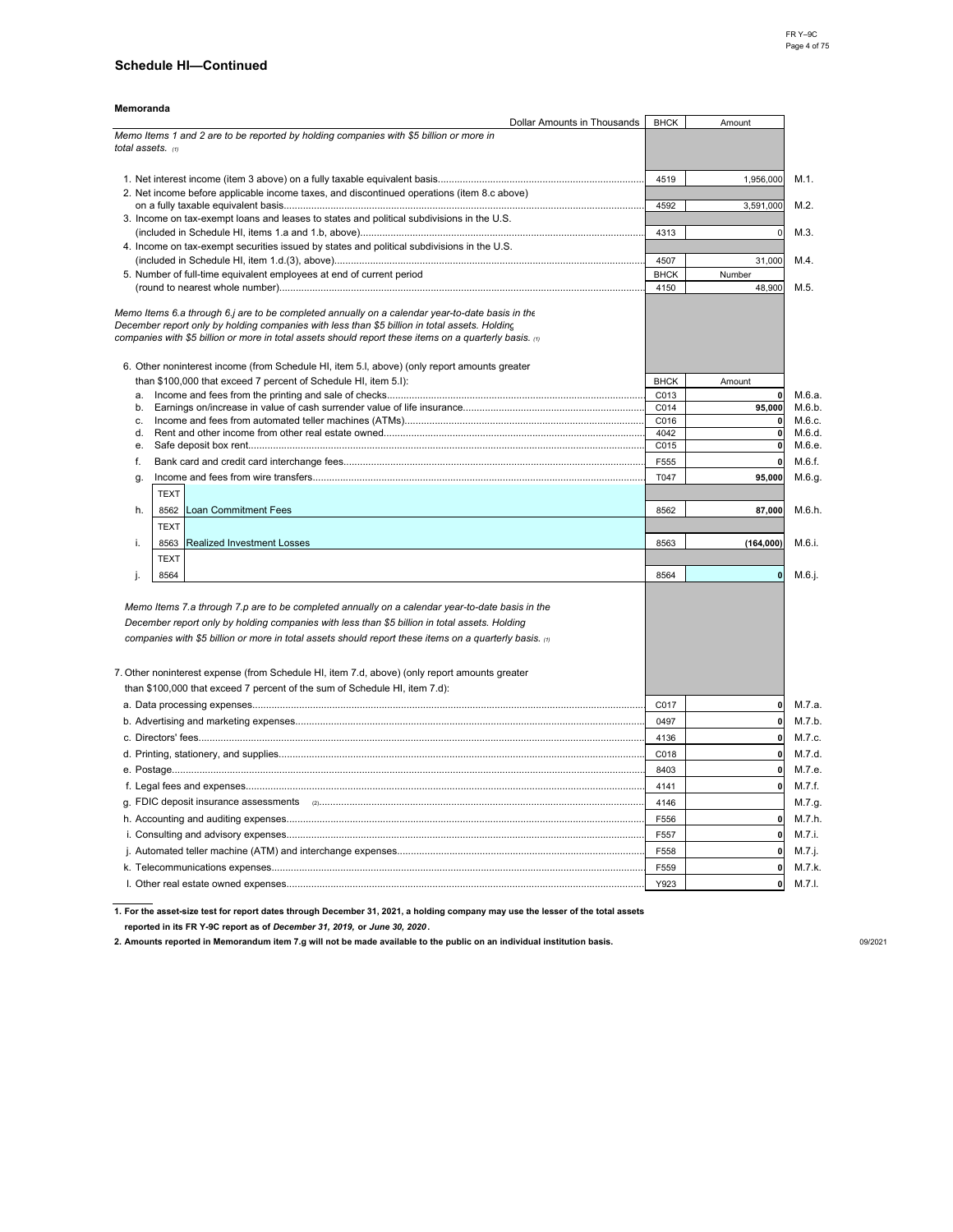**Memoranda—Continued**

|       |                     | Dollar Amounts in Thousands                                                                                                                                                                                     | <b>BHCK</b> | Amount       |           |
|-------|---------------------|-----------------------------------------------------------------------------------------------------------------------------------------------------------------------------------------------------------------|-------------|--------------|-----------|
| 7. m. |                     | Insurance expenses (not included in employee expenses, premises and fixed assets                                                                                                                                |             |              |           |
|       |                     |                                                                                                                                                                                                                 | Y924        |              | M.7.m.    |
|       |                     | <b>TEXT</b>                                                                                                                                                                                                     |             |              |           |
|       | n.                  | Software<br>8565                                                                                                                                                                                                | 8565        | 776.000      | M.7.n.    |
|       |                     | <b>TEXT</b>                                                                                                                                                                                                     |             |              |           |
|       | о.                  | <b>Purchased Services</b><br>8566                                                                                                                                                                               | 8566        | 720,000      | M.7.0.    |
|       |                     | <b>TEXT</b>                                                                                                                                                                                                     |             |              |           |
|       | p.                  | Distribution, Clearing, and Subcustodian Charges<br>8567                                                                                                                                                        | 8567        | 608,000      | M.7.p.    |
|       |                     | Memo items 8.a.(1) through Memo item 8.b.(2) is reported by holding companies with \$5 billion or                                                                                                               |             |              |           |
|       |                     | more in total assets. $(1)$                                                                                                                                                                                     |             |              |           |
| 8.    |                     | Discontinued operations and applicable income tax effect (from Schedule HI, item 11)                                                                                                                            |             |              |           |
|       |                     | (itemize and describe each discontinued operation):                                                                                                                                                             |             |              |           |
|       |                     | <b>TEXT</b>                                                                                                                                                                                                     |             |              |           |
|       | a. (1)              | FT29                                                                                                                                                                                                            | FT29        |              | M.8.a.(1) |
|       | (2)                 | <b>BHCK</b><br>FT30<br>$\Omega$                                                                                                                                                                                 |             |              | M.8.a.(2) |
|       |                     | <b>TEXT</b>                                                                                                                                                                                                     |             |              |           |
|       | b. (1)              | FT31                                                                                                                                                                                                            | FT31        |              | M.8.b.(1) |
|       | (2)                 | <b>BHCK</b><br>FT32                                                                                                                                                                                             | 0           |              | M.8.b.(2) |
| 9.    |                     | Trading revenue (from cash instruments and derivative instruments)                                                                                                                                              |             |              |           |
|       |                     | (Sum of items 9.a through 9.e must equal Schedule HI, item 5.c.)                                                                                                                                                |             |              |           |
|       |                     |                                                                                                                                                                                                                 |             |              |           |
|       |                     | Memorandum items 9.a through 9.e are to be completed by holding companies with \$5 billion                                                                                                                      |             |              |           |
|       |                     | or more in total assets (1) that reported total trading assets of \$10 million or more for any quarter                                                                                                          |             |              |           |
|       |                     | of the preceding calendar year:                                                                                                                                                                                 |             |              |           |
|       |                     |                                                                                                                                                                                                                 |             |              |           |
|       |                     |                                                                                                                                                                                                                 | 8757        | 16,000       | M.9.a.    |
|       |                     |                                                                                                                                                                                                                 | 8758        | 600,000      | M.9.b.    |
|       |                     |                                                                                                                                                                                                                 | 8759        | (3,000)      | M.9.c.    |
|       |                     |                                                                                                                                                                                                                 | 8760        |              | M.9.d.    |
|       |                     |                                                                                                                                                                                                                 | F186        | (1,000)      | M.9.e.    |
|       |                     | Memoranda items 9.f and 9.g are to be completed by holding companies with \$100 billion or<br>more in total assets that are required to complete Schedule HI, Memorandum items 9.a<br>through 9.e, above. $(2)$ |             |              |           |
|       | f.                  | Impact on trading revenue of changes in the creditworthiness of the holding company's                                                                                                                           |             |              |           |
|       |                     | derivatives counterparties on the holding company's derivative assets (included in                                                                                                                              | K090        | 0            | M.9.f.    |
|       | g.                  | Impact on trading revenue of changes in the creditworthiness of the holding company                                                                                                                             |             |              |           |
|       |                     | on the holding company's derivative liabilities                                                                                                                                                                 |             |              |           |
|       |                     |                                                                                                                                                                                                                 | K094        | 0            | M.9.g.    |
|       |                     | Memorandum items 10.a and 10.b are to be completed by holding companies with \$10 billion or<br>more in total consolidated assets. (1)                                                                          |             |              |           |
|       |                     | 10. Net gains (losses) recognized in earnings on credit derivatives that economically hedge credit<br>exposures held outside the trading account:                                                               |             |              |           |
|       | a.                  |                                                                                                                                                                                                                 | C889        | O            | M.10.a.   |
|       | b.                  |                                                                                                                                                                                                                 | C890        |              | M.10.b.   |
|       | total assets. $(1)$ | Memorandum item 11 is to be completed by holding companies with \$5 billion or more in                                                                                                                          |             |              |           |
|       |                     |                                                                                                                                                                                                                 | A251        | $\mathbf{0}$ | M.11.     |
|       |                     |                                                                                                                                                                                                                 |             |              |           |

**1. For the asset-size test for report dates through December 31, 2021, a holding company may use the lesser of the total assets reported in its FR Y-9C report as of** *December 31, 2019,* **or** *June 30, 2020.*

**2. The \$100 billion asset-size test is based on the total assets report as of prior year June 30 report.**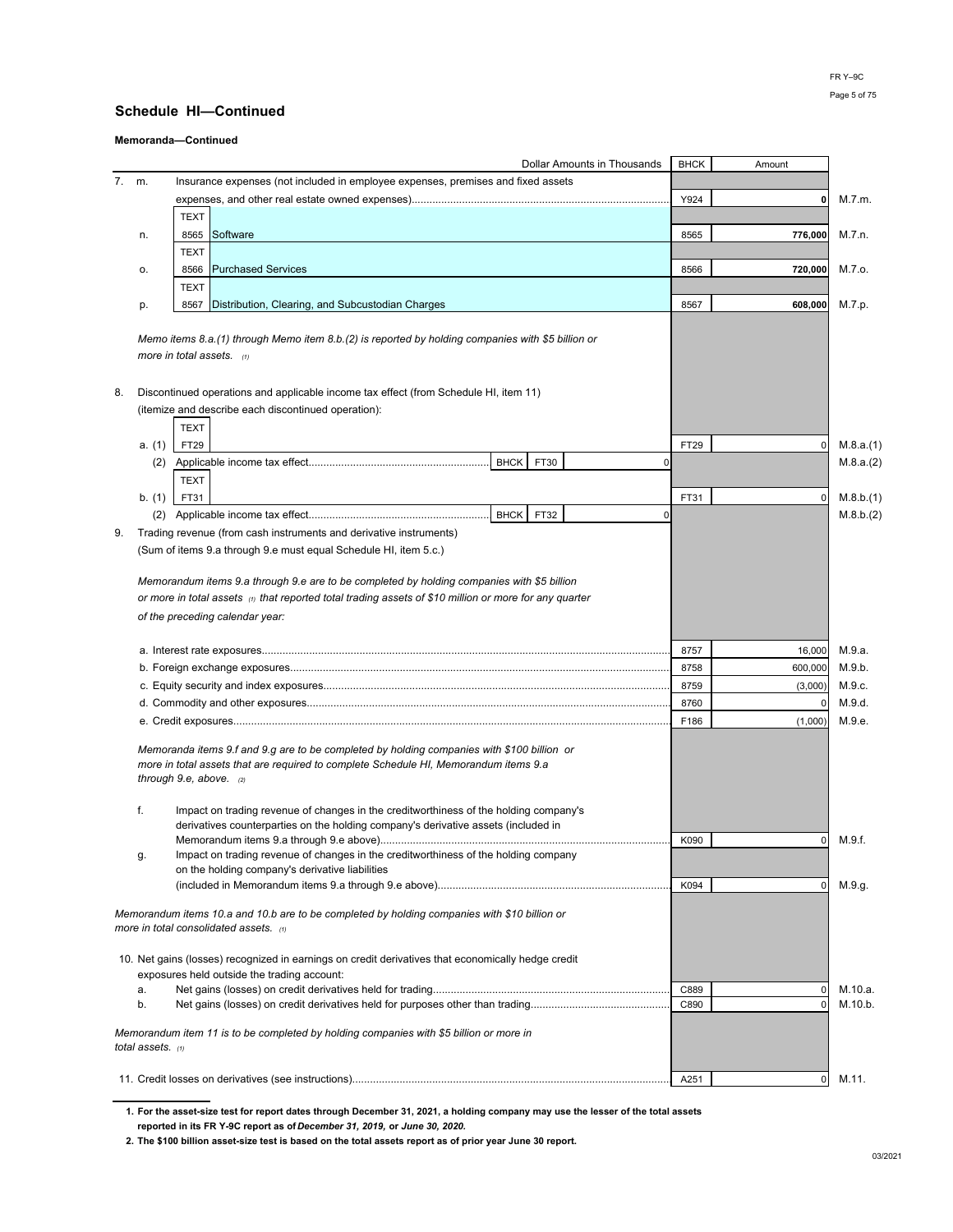#### **Memoranda—Continued**

| Dollar Amounts in Thousands                                                                                    | <b>BHCK</b>      |           | Amount       |             |            |
|----------------------------------------------------------------------------------------------------------------|------------------|-----------|--------------|-------------|------------|
| Memorandum items 12.a through 12.c are to be completed by holding companies with \$5 billion or                |                  |           |              |             |            |
| more in total assets. $\omega$                                                                                 |                  |           |              |             |            |
|                                                                                                                |                  |           |              |             |            |
|                                                                                                                | 8431             |           |              | 565,000     | M.12.a.    |
|                                                                                                                | C <sub>242</sub> |           |              | $\mathbf 0$ | M.12.b.(1) |
|                                                                                                                | C243             |           |              | 1,000       | M.12.b.(2) |
|                                                                                                                | B983             |           |              | 0           | M.12.c.    |
|                                                                                                                |                  |           |              |             |            |
| 13. Does the reporting holding company have a Subchapter S election in effect for                              |                  | $0 = No$  | <b>BHCK</b>  |             |            |
|                                                                                                                |                  | $1 = Yes$ | A530         | $\mathbf 0$ | M.13.      |
|                                                                                                                |                  |           |              |             |            |
| <b>Dollar Amounts in Thousands</b>                                                                             | <b>BHCK</b>      |           | Amount       |             |            |
| Memorandum items 14(a) through 14(b)(1) are to be completed by holding companies with \$5 billion              |                  |           |              |             |            |
| or more in total assets that have elected to account for assets and liabilities under a fair value option. (1) |                  |           |              |             |            |
|                                                                                                                |                  |           |              |             |            |
| 14. Net gains (losses) recognized in earnings on assets and liabilities that are reported at                   |                  |           |              |             |            |
| fair value under a fair value option:                                                                          |                  |           |              |             |            |
|                                                                                                                | F551             |           |              | 0           | M.14.a.    |
| (1) Estimated net gains (losses) on loans attributable to changes in instrument-specific                       |                  |           |              |             |            |
|                                                                                                                | F552             |           |              | 0           | M.14.a.(1) |
|                                                                                                                | F553             |           |              | $\mathbf 0$ | M.14.b.    |
| (1) Estimated net gains (losses) on liabilities attributable to changes in instrument-specific                 |                  |           |              |             |            |
|                                                                                                                | F554             |           |              | 0           | M.14.b.(1) |
|                                                                                                                |                  |           |              |             |            |
| Memorandum item 15 is to be completed by holding companies with \$5 billion or more in                         |                  |           |              |             |            |
| total assets. $(1)$                                                                                            |                  |           |              |             |            |
|                                                                                                                |                  |           |              |             |            |
| 15. Stock-based employee compensation expense (net of tax effects) calculated for all                          |                  |           |              |             |            |
|                                                                                                                | C409             |           |              | 158,000     | M.15.      |
| Memorandum item 16 is to be completed by holding companies that are required to complete                       |                  |           |              |             |            |
| Schedule HC-C, Memorandum items 6.b and 6.c and is to be completed semiannually in the                         |                  |           | Year-to-date |             |            |
| June and December reports only by holding companies with \$5 billion or more in total assets and               | <b>BHCK</b>      |           | Amount       |             |            |
| annually on a year-to-date basis in the December report by holding companies with less than \$5                |                  |           |              |             |            |
| billion in total assets. $(1)$                                                                                 |                  |           |              |             |            |
|                                                                                                                |                  |           |              |             |            |
| 16. Noncash income from negative amortization on closed-end loans secured by 1–4 family                        |                  |           |              |             |            |
|                                                                                                                | F228             |           |              |             | M.16.      |
|                                                                                                                |                  |           |              |             |            |
| Memorandum item 17 is to be completed semiannually in June and December by holding                             |                  |           |              |             |            |
| companies with less than \$5 billion in total assets. (Holding companies with more than \$5 billion            |                  |           |              |             |            |
| will continue to report quarterly). $\alpha$                                                                   |                  |           |              |             |            |
|                                                                                                                |                  |           |              |             |            |
| 17. Other-than-temporary impairment losses on held-to-maturity and available-for-sale debt                     |                  |           |              |             |            |
|                                                                                                                | J321             |           |              |             | M.17.      |

**1. For the asset-size test for report dates through December 31, 2021, a holding company may use the lesser of the total assets reported in its FR Y-9C report as of** *December 31, 2019,* **or** *June 30, 2020.*

2. Memorandum item 17 is to be completed only by institutions that have not adopted ASU 2016-13.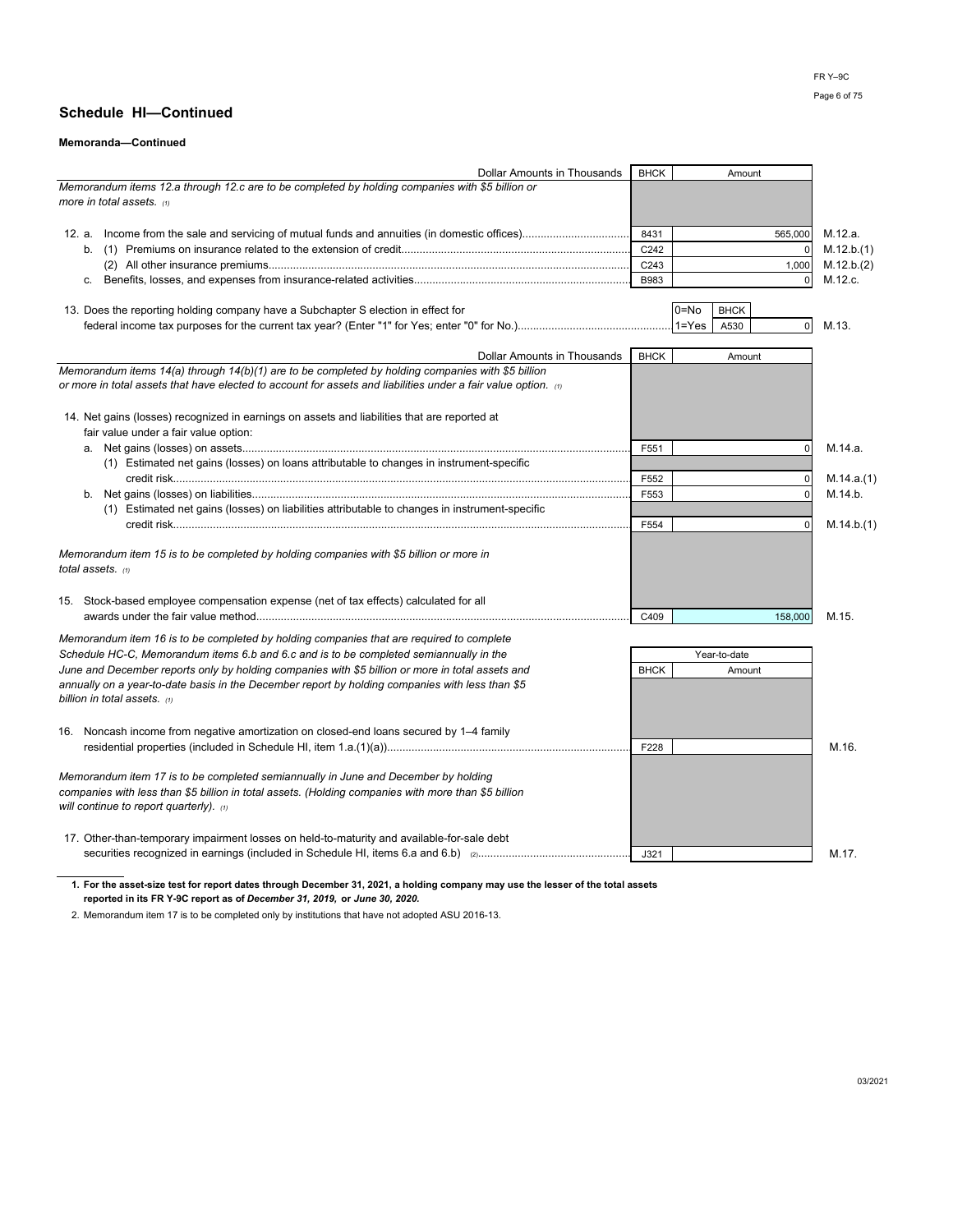# **Schedule HI-A—Changes in Holding Company Equity Capital**

| <b>Dollar Amounts in Thousands</b>                                                                     | <b>BHCK</b> |             |      |
|--------------------------------------------------------------------------------------------------------|-------------|-------------|------|
|                                                                                                        |             | Amount      |      |
| 1. Total holding company equity capital most recently reported for the end of previous                 |             |             |      |
|                                                                                                        | 3217        | 45,801,000  |      |
| 2. Cumulative effect of changes in accounting principles and corrections of material accounting errors | <b>B507</b> |             | 2.   |
|                                                                                                        | <b>B508</b> | 45,801,000  | 3.   |
|                                                                                                        | <b>BHCT</b> |             |      |
|                                                                                                        | 4340        | 2,896,000   | 4.   |
| 5. Sale of perpetual preferred stock (excluding treasury stock transactions):                          | <b>BHCK</b> |             |      |
|                                                                                                        | 3577        |             | 5.a. |
|                                                                                                        | 3578        |             | 5.b. |
| 6. Sale of common stock:                                                                               |             |             |      |
|                                                                                                        | 3579        | 276,000     | 6.a. |
|                                                                                                        | 3580        |             | 6.b. |
|                                                                                                        | 4782        |             |      |
|                                                                                                        | 4783        | 3,318,000   | 8.   |
|                                                                                                        | 4356        |             | 9    |
|                                                                                                        | 4598        | 166,000     | 10.  |
|                                                                                                        | 4460        | 846,000     | 11.  |
|                                                                                                        | <b>B511</b> | (1,018,000) | -12. |
| 13. Change in the offsetting debit to the liability for Employee Stock Ownership Plan (ESOP) debt      |             |             |      |
|                                                                                                        | 4591        |             | 13.  |
|                                                                                                        | 3581        | (24,000)    | 14.  |
| 15. Total holding company equity capital end of current period (sum of items 3, 4, 5, 6, 7, 9, 12,     | <b>BHCT</b> |             |      |
|                                                                                                        | 3210        | 43,601,000  | 15.  |

1. Includes, but is not limited to, changes in net unrealized holding gains (losses) on available-for-sale **debt** securities, changes in accumulated net gains (losses) on cash flow hedges, foreign currency translation adjustments, and pension and other postretirement plan related changes other than net periodic benefit cost.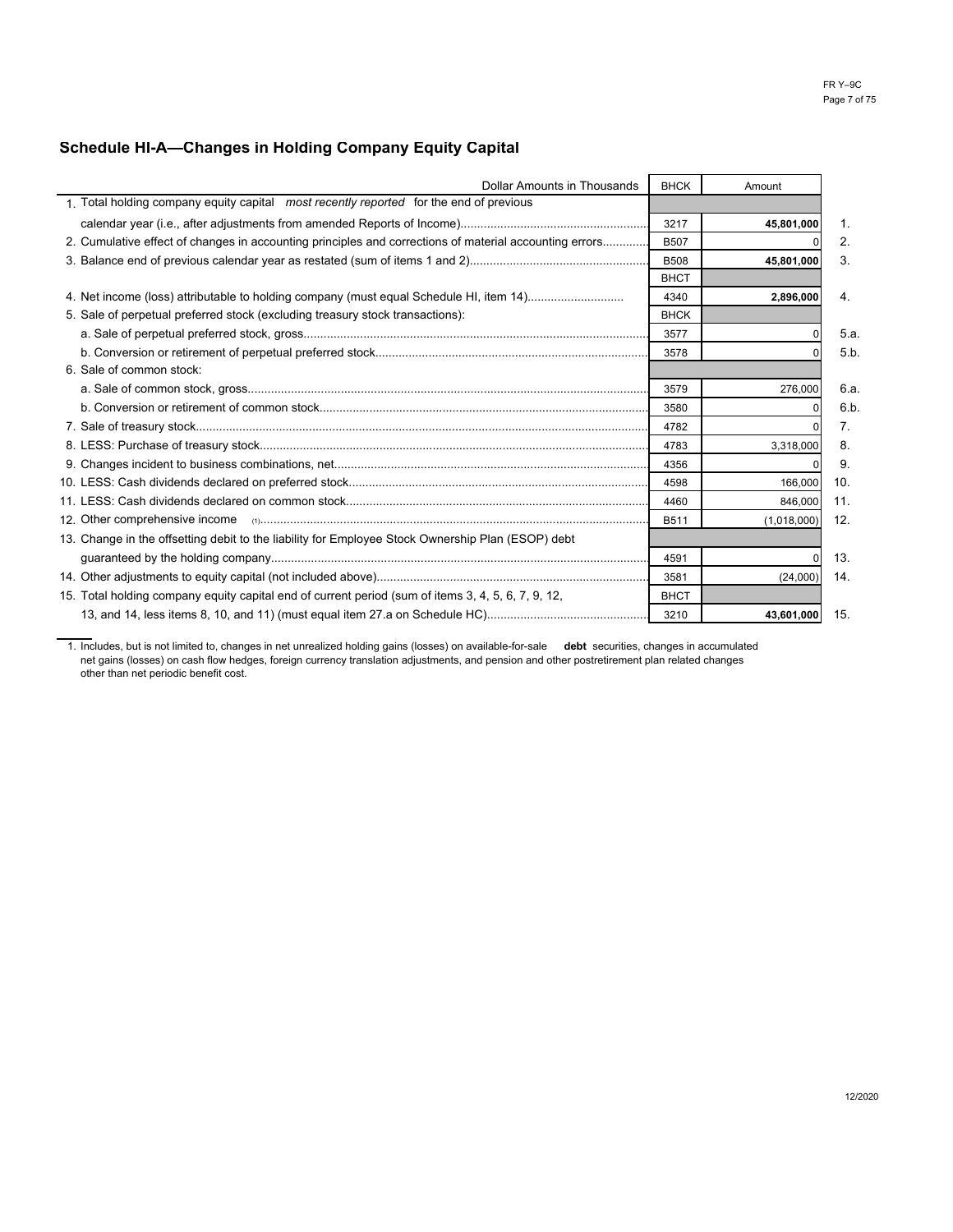### **Schedule HI-B—Charge-Offs and Recoveries on Loans and Leases and Changes in Allowances for Credit Losses**

### **Part I. Charge-offs and Recoveries on Loans and Leases (Fully Consolidated)**

#### **Part I includes charge-offs and recoveries through the allocated transfer risk reserve.**

| the allocated transfer risk reserve.                                                                                       | (Column A)<br>Charge-offs (1) |                | (Column B)<br>Recoveries |                |            |
|----------------------------------------------------------------------------------------------------------------------------|-------------------------------|----------------|--------------------------|----------------|------------|
| Dollar Amounts in Thousands                                                                                                | <b>BHCK</b>                   | Amount         | <b>BHCK</b>              | Amount         |            |
| 1. Loans secured by real estate:                                                                                           |                               |                |                          |                |            |
| a. Construction, land development, and other land loans                                                                    |                               |                |                          |                |            |
| in domestic offices:                                                                                                       |                               |                |                          |                |            |
|                                                                                                                            | C891                          | $\mathbf 0$    | C892                     | $\pmb{0}$      | 1.a.(1)    |
| (2) Other construction loans and all land development and                                                                  |                               |                |                          |                |            |
|                                                                                                                            | C893                          | $\mathbf 0$    | C894                     | $\mathbf 0$    | 1.a.(2)    |
|                                                                                                                            | 3584                          | $\mathbf 0$    | 3585                     | 0              | 1.b.       |
| c. Secured by 1-4 family residential properties in domestic offices:                                                       |                               |                |                          |                |            |
| (1) Revolving, open-end loans secured by 1–4 family residential                                                            |                               |                |                          |                |            |
|                                                                                                                            | 5411                          | $\mathbf 0$    | 5412                     | 0              | 1.c.(1)    |
| (2) Closed-end loans secured by 1-4 family residential                                                                     |                               |                |                          |                |            |
| properties in domestic offices:                                                                                            |                               |                |                          |                |            |
|                                                                                                                            | C <sub>234</sub>              | 1,000          | C <sub>217</sub>         | 4,000          | 1.c.(2)(a) |
|                                                                                                                            | C235                          | $\mathbf 0$    | C218                     | 0              | 1.c.(2)(b) |
| d. Secured by multifamily (5 or more) residential properties in                                                            |                               |                |                          |                |            |
|                                                                                                                            | 3588                          | $\mathbf 0$    | 3589                     | 0              | 1.d.       |
| e. Secured by nonfarm nonresidential properties in domestic offices:                                                       |                               |                |                          |                |            |
| (1) Loans secured by owner-occupied nonfarm nonresidential                                                                 |                               |                |                          |                |            |
|                                                                                                                            | C895                          | $\overline{0}$ | C896                     | $\overline{0}$ | 1.e.(1)    |
| (2) Loans secured by other nonfarm nonresidential properties                                                               | C897                          | $\mathbf 0$    | C898                     | $\pmb{0}$      | 1.e.(2)    |
|                                                                                                                            | B512                          | $\Omega$       | B513                     | $\mathbf 0$    | 1.f.       |
| 2. Not applicable.                                                                                                         |                               |                |                          |                |            |
| 3. Loans to finance agricultural production and other loans to farmers                                                     | 4655                          | $\Omega$       | 4665                     | 0              | 3.         |
| Holding companies with less than \$5 billion should report Item 4.c only<br>and leave 4.a and 4.b blank. $(2)$             |                               |                |                          |                |            |
| 4. Commercial and industrial loans:                                                                                        |                               |                |                          |                |            |
|                                                                                                                            | 4645                          | $\overline{0}$ | 4617                     | $\mathbf 0$    | 4.a.       |
|                                                                                                                            | 4646                          | $\overline{0}$ | 4618                     | $\mathbf 0$    | 4.b.       |
| c. To U.S. addressees (domicile) and non-U.S. addressees (domicile)                                                        | <b>KX48</b>                   |                | <b>KX49</b>              |                | 4.c.       |
| 5. Loans to individuals for household, family, and other personal<br>expenditures:                                         |                               |                |                          |                |            |
|                                                                                                                            | B514                          | $\mathbf 0$    | B515                     | 0              | 5.a.       |
|                                                                                                                            | K129                          | $\overline{0}$ | K133                     | 0              | 5.b.       |
| c. Other consumer loans (includes single payment, installment,<br>all student loans, and revolving credit plans other than |                               |                |                          |                |            |
|                                                                                                                            | K205                          | $\overline{0}$ | K206                     | $\mathbf 0$    | 5.c.       |
| Item 6 is to be completed by holding companies with \$5 billion or more in<br>total consolidated assets. (2)               |                               |                |                          |                |            |
|                                                                                                                            | 4643                          | $\Omega$       | 4627                     | $\Omega$       | 6.         |
|                                                                                                                            | 4644                          | $\Omega$       | 4628                     | 2.000          | 7.         |

 $\Gamma$ 

1. Include write-downs arising from transfers of loans to a held-for-sale account.

**2. For the asset-size test for report dates through December 31, 2021, a holding company may use the lesser of the total assets reported in its FR Y-9C report as of** *December 31, 2019,* **or** *June 30, 2020.*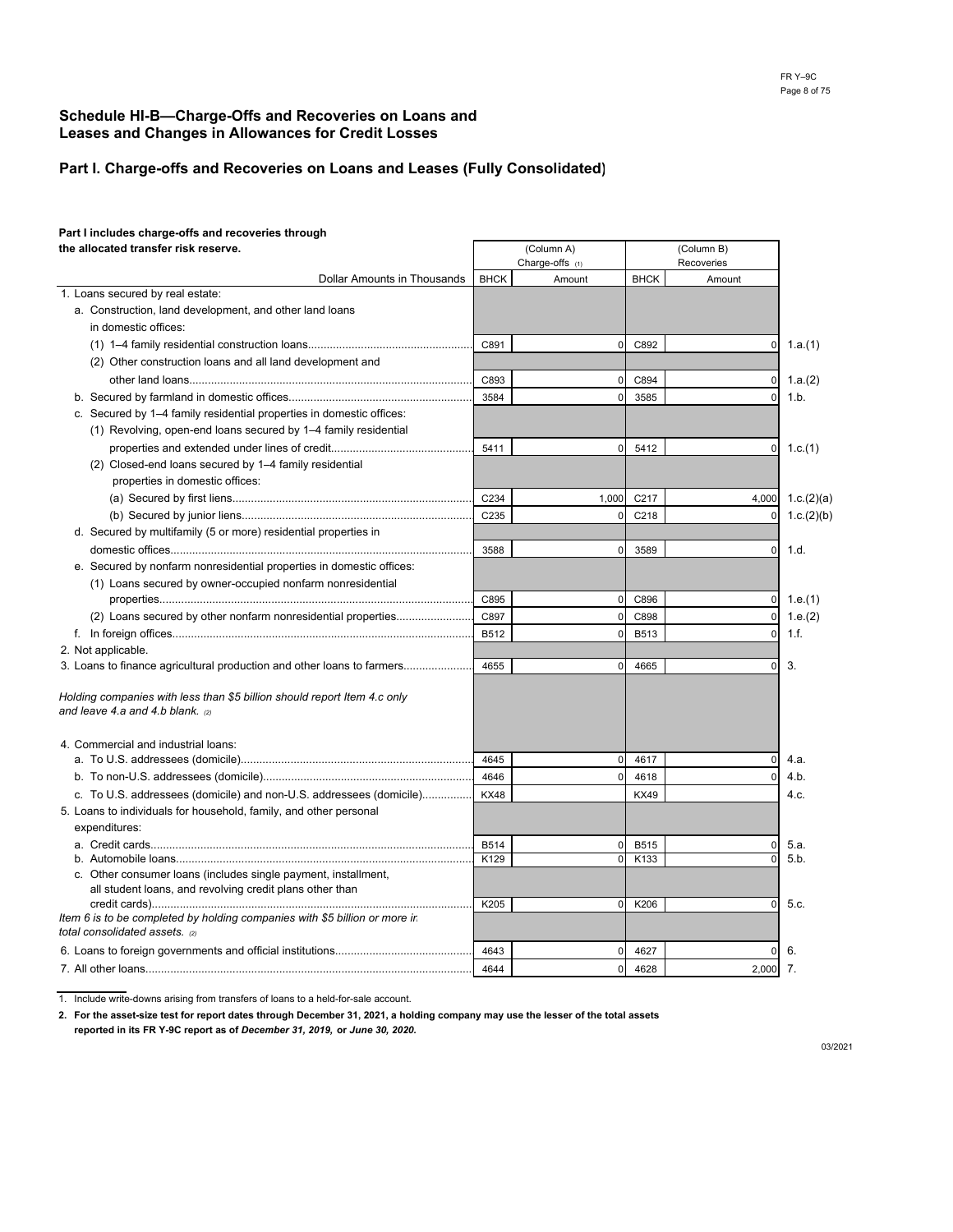#### **Part I—Continued**

|                                                                     |             | (Column A)        |             | (Column B) |      |
|---------------------------------------------------------------------|-------------|-------------------|-------------|------------|------|
|                                                                     |             | Charge-offs $(1)$ |             | Recoveries |      |
| Dollar Amounts in Thousands                                         | <b>BHCK</b> | Amount            | <b>BHCK</b> | Amount     |      |
| Holding companies with less than \$5 billion in total assets should |             |                   |             |            |      |
| report data item 8.c and leave item 8.a and 8.b blank. a            |             |                   |             |            |      |
| 8. Lease financing receivables:                                     |             |                   |             |            |      |
| a. Leases to individuals for household, family, and other personal  |             |                   |             |            |      |
|                                                                     | F185        |                   | F187        | $\Omega$   | 8.a. |
| b.                                                                  | C880        |                   | F188        |            | 8.b. |
| Leases to individuals for household, family, and other personal     |             |                   |             |            |      |
|                                                                     | <b>KX50</b> |                   | <b>KX51</b> |            | 8.c. |
|                                                                     | 4635        |                   | 1,000 4605  | 6,000      | 9.   |

1. Include write-downs arising from transfers of loans to a held-for-sale account.

**2. For the asset-size test for report dates through December 31, 2021, a holding company may use the lesser of the total assets reported in its FR Y-9C report as of** *December 31, 2019,* **or** *June 30, 2020.*

3. For holding companies with less than \$5 billion in total assets, Total loans and leases (sum of items 1 through 7 plus 8c.)

#### **Memoranda**

|                                                                                                                 | (Column A)  |                 |             |        |      |  |  |  |
|-----------------------------------------------------------------------------------------------------------------|-------------|-----------------|-------------|--------|------|--|--|--|
|                                                                                                                 |             | Charge-offs (1) |             |        |      |  |  |  |
|                                                                                                                 | Date        |                 |             |        |      |  |  |  |
| Dollar Amounts in Thousands                                                                                     | <b>BHCK</b> | Amount          | <b>BHCK</b> | Amount |      |  |  |  |
| Loans to finance commercial real estate, construction, and land                                                 |             |                 |             |        |      |  |  |  |
| development activities (not secured by real estate) included in Schedule                                        |             |                 |             |        |      |  |  |  |
|                                                                                                                 | 5409        |                 | 5410        |        | M.1. |  |  |  |
| Memorandum item 2 is to be completed by holding companies with \$5 billion or<br>more in total assets. $\omega$ |             |                 |             |        |      |  |  |  |
| 2.<br>Loans secured by real estate to non-U.S. addressees (domicile) (included in                               |             |                 |             |        |      |  |  |  |
|                                                                                                                 | 4652        |                 | 4662        |        | M.2. |  |  |  |

*Memorandum item 3 is to be completed by (1) holding companies with \$5 billion or more in total assets (3) that, together with affiliated institutions, have outstanding credit card receivables (as defined in the instructions) that exceed \$500 million as of the report date or (2) holding companies that on a consolidated basis are credit card specialty holding companies (as defined in the instructions).*

|                                                                                               |      | Year-to-date |      |
|-----------------------------------------------------------------------------------------------|------|--------------|------|
| Uncollectible retail credit card fees and finance charges reversed against income             | BHCK | Amount       |      |
| (i.e., not included in charge-offs against the allowance for loan and lease losses) $_{(2),}$ | C388 |              | M.3. |

1. Include write-downs arising from transfers of loans to a held-for-sale account.

2. Institutions that have adopted ASU 2016-13 should report in Memorandum item 3 uncollectible retail credit card fees and finance charges reversed against income (i.e., not included in charge-offs against the allowance for credit losses on loans and leases).

**3. For the asset-size test for report dates through December 31, 2021, a holding company may use the lesser of the total assets reported in its FR Y-9C report as of** *December 31, 2019,* **or** *June 30, 2020.*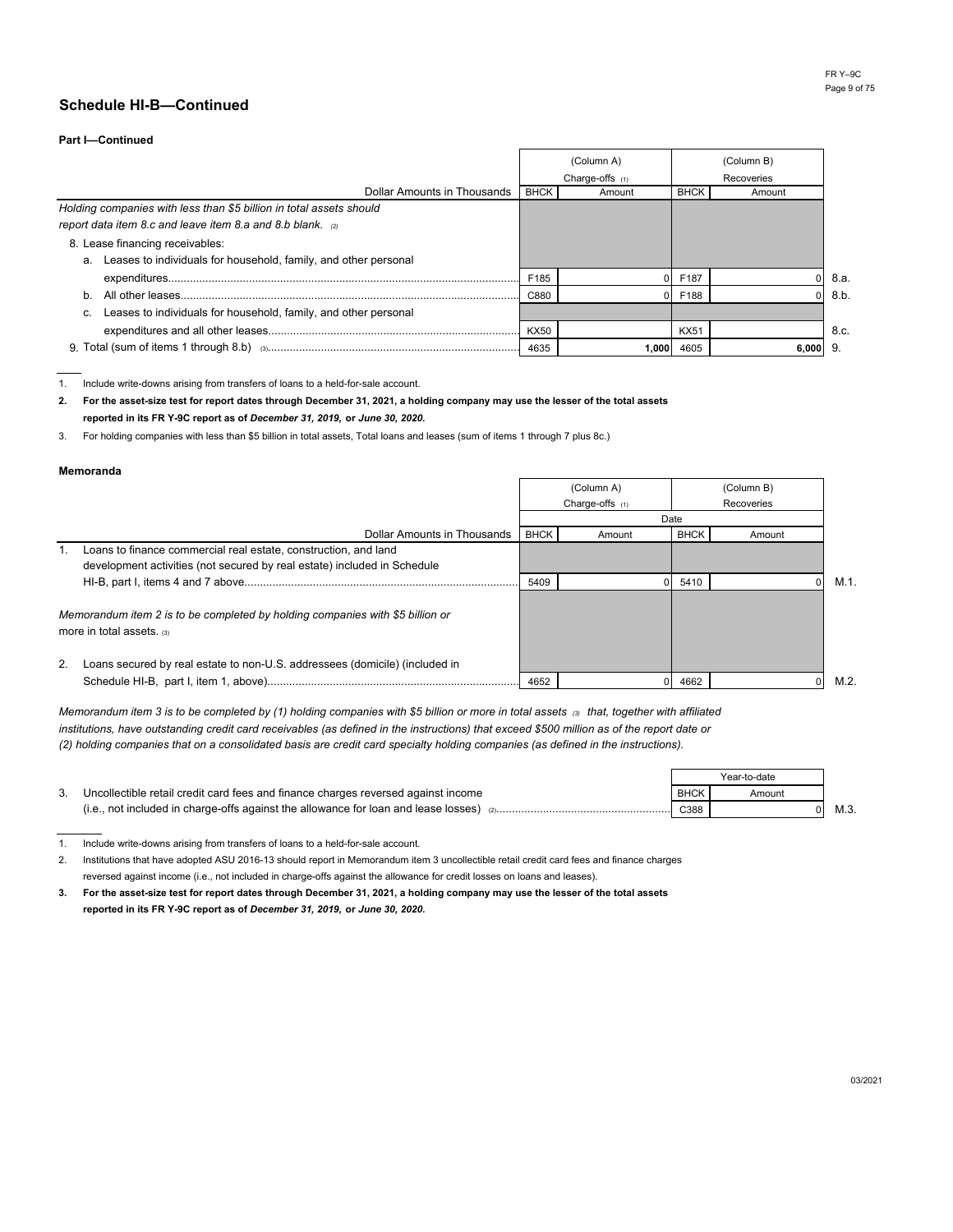### **Part II. Changes in Allowances for Credit Losses (1)**

|    |                                                         |                  | (Column A)            |             | (Column B)            |  |                    | (Column C)            |  |
|----|---------------------------------------------------------|------------------|-----------------------|-------------|-----------------------|--|--------------------|-----------------------|--|
|    |                                                         |                  | Loans and Leases held |             | Held-to-maturity      |  | Available-for-sale |                       |  |
|    |                                                         |                  | for investment        |             | debt securities $(2)$ |  |                    | debt securities $(2)$ |  |
|    | Dollar Amounts in Thousands BHCK                        |                  | Amount                | <b>BHCK</b> | Amount                |  | <b>BHCK</b>        | Amount                |  |
|    | Balance most recently reported at end of previous       |                  |                       |             |                       |  |                    |                       |  |
|    | year (i.e., after adjustments from amended Reports      |                  |                       |             |                       |  |                    |                       |  |
|    |                                                         | <b>B522</b>      | 358,000 JH88          |             |                       |  | <b>JH94</b>        | 11,000                |  |
|    | 2. Recoveries (column A must equal Part I, item 9,      | <b>BHCT</b>      |                       |             |                       |  |                    |                       |  |
|    |                                                         | 4605             | 6,000                 | JH89        |                       |  | <b>JH95</b>        | 0                     |  |
|    | 3. LESS: Charge-offs (column A must equal Part I,       |                  |                       |             |                       |  |                    |                       |  |
|    | item 9, column A, above less Schedule HI-B, Part II,    | <b>BHCK</b>      |                       |             |                       |  |                    |                       |  |
|    |                                                         | C079             | 1,000                 | JH92        |                       |  | <b>JH98</b>        | 0                     |  |
|    | 4. LESS: Write-downs arising from transfers of          |                  |                       |             |                       |  |                    |                       |  |
|    |                                                         | 5523             |                       | JJ00        |                       |  | JJ01               | ŋ                     |  |
| 5. |                                                         | 4230             | (130,000)             | JH90        |                       |  | JH96               |                       |  |
| 6. | Adjustments (see instructions for this schedule)        | C <sub>233</sub> |                       | <b>JH91</b> |                       |  | <b>JH97</b>        |                       |  |
|    | 7. Balance end of current period (sum of items 1, 2, 5, |                  |                       |             |                       |  |                    |                       |  |
|    | and 6, less items 3 and 4) (column A must equal         | <b>BHCT</b>      |                       |             |                       |  |                    |                       |  |
|    |                                                         | 3123             | 233,000 JH93          |             |                       |  | <b>JH99</b>        | 11,000                |  |

1. Institutions that have not adopted ASU 2016-13 should report changes in allowance for loan and lease losses in column A.

2. Columns B and C are to be completed only by institutions that have adopted ASU 2016-13.

3. Institutions that have not adopted ASU 2016-13, should report write-downs arising from transfers of loans to a held-for-sale account in item 4, column A.

4. Institutions that have not yet adopted ASU 2016-13 should report the provision for loan and lease losses in item 5, column A, and the amount reported must equal Schedule HI, item 4.

5. For institutions that have adopted ASU 2016-13, the sum of item 5, columns A through C, plus schedule HI-B, Part II, Memorandum **items 5 and 7** below, must equal Schedule HI, item 4.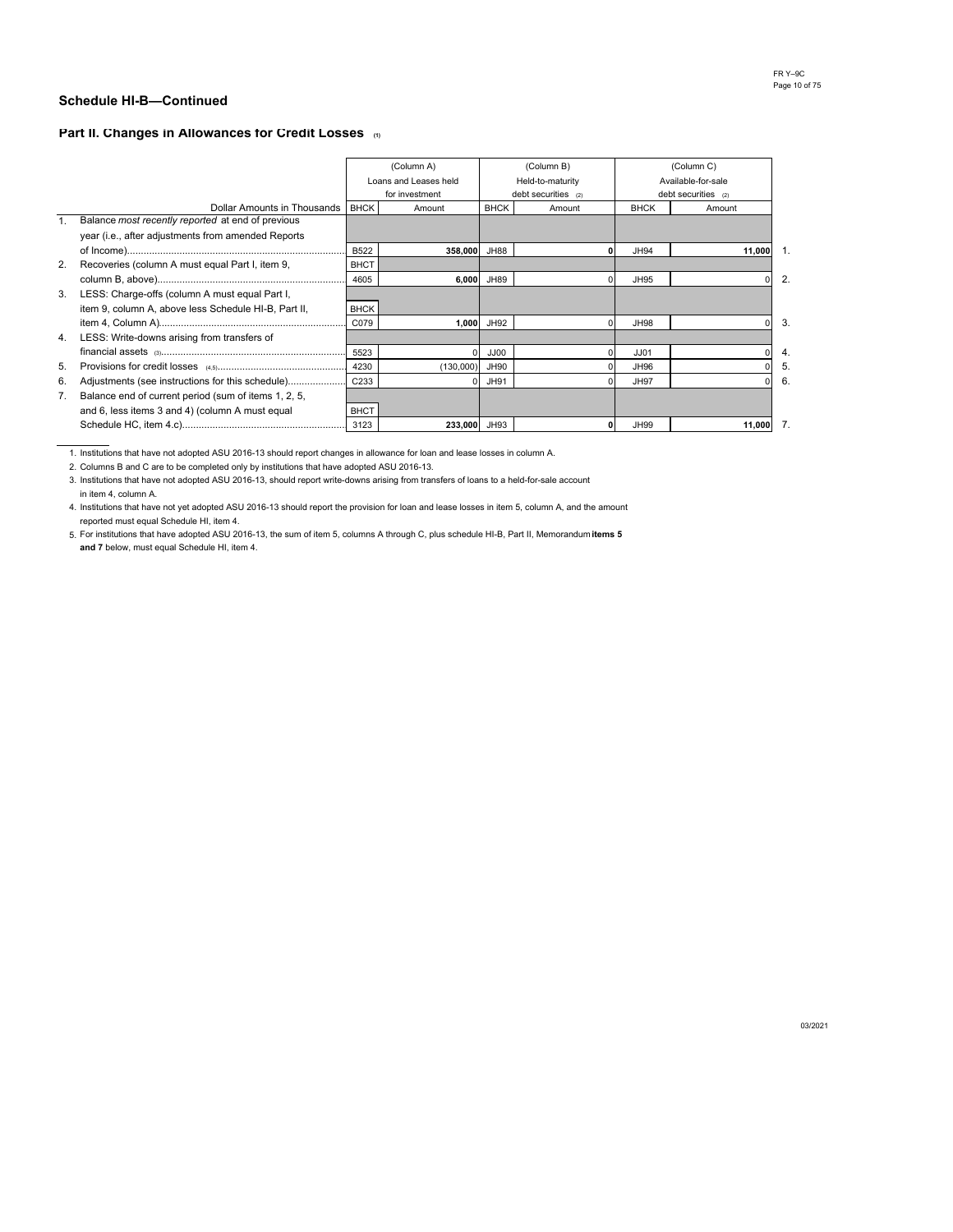## **Part II—Continued**

### **Memoranda**

| Dollar Amounts in Thousands BHCK                                                                        | Amount          |         |
|---------------------------------------------------------------------------------------------------------|-----------------|---------|
| Memoranda Items 1, 2, 4, and 8 are to be completed by holding companies with \$5 billion or more in     |                 |         |
| total assets. (1)                                                                                       |                 |         |
|                                                                                                         |                 |         |
|                                                                                                         |                 | $M.1$ . |
|                                                                                                         |                 |         |
| Memoranda items 2 and 3 are to be completed by (1) holding companies that, together with                |                 |         |
| affiliated institutions, have outstanding credit card receivables (as defined in the instructions) that |                 |         |
| exceed \$500 million as of the report date or (2) holding companies that on a consolidated basis are    |                 |         |
| credit card specialty holding companies (as defined in the instructions).                               |                 |         |
|                                                                                                         |                 |         |
|                                                                                                         |                 | M.2     |
| 3. Amount of allowance for loan and lease losses attributable to retail credit card fees and            |                 |         |
|                                                                                                         |                 | M.3     |
| 4. Amount of allowance for post-acquisition credit losses on purchased credit-impaired loans            |                 |         |
| accounted for in accordance with AICPA Statement of Position 03-3                                       |                 |         |
|                                                                                                         | C781            | M.4     |
| 5. Provisions for credit losses on other financial assets measured at amortized cost (not included in   |                 |         |
|                                                                                                         | JJO2<br>(3,000) | M.5.    |
| 6. Allowance for credit losses on other financial assets measured at amortized cost (not included in    |                 |         |
|                                                                                                         | 9,000<br>JJ03   | M.6.    |
|                                                                                                         | (81,000)        | M.7.    |
| 8. Estimated amount of expected recoveries of amounts previously written off included within            |                 |         |
| the allowance for credit losses on loans and leases held for investment (include in item 7,             |                 |         |
|                                                                                                         |                 | M.8     |

**1. For the asset-size test for report dates through December 31, 2021, a holding company may use the lesser of the total assets reported in its FR Y-9C report as of** *December 31, 2019,* **or** *June 30, 2020* **.**

2. Institutions that have adopted ASU 2016-13 should report in Memorandum item 3 the amount of allowance for credit losses on loans and leases attributable to retail credit card fees and finance charges.

3. Memorandum item 4 is to be completed only by institutions that have not yet adopted ASU 2016-13.

4. Memorandum items **5, 6, 7, and 8** are to be completed only by institutions that have adopted ASU 2016-13.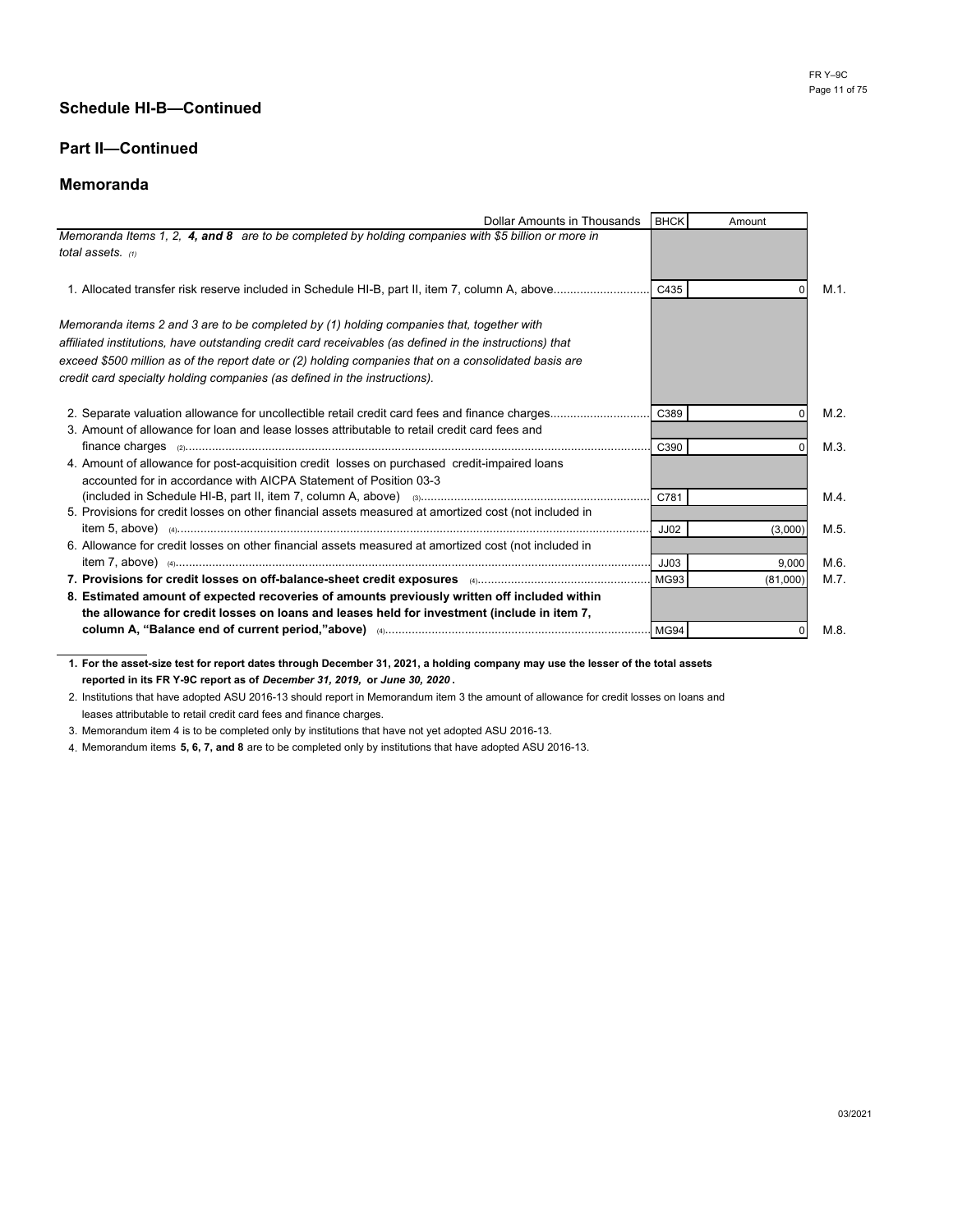#### **Schedule HI-C—Disaggregated Data on the Allowance for Loan and Lease Losses**

**Part I. Disaggregated Data on the Allowance for Loan and Lease Losses to be Completed by Holding Companies with \$5Billion or More in Total Assets (1,2)**

|                             |             | (Column A)             |             | (Column B)             |             | (Column C)             |                               | (Column D)   |             | (Column E)                   |             | (Column F)            |  |  |  |  |  |  |  |              |  |              |  |  |  |                      |                    |  |                      |  |                    |  |
|-----------------------------|-------------|------------------------|-------------|------------------------|-------------|------------------------|-------------------------------|--------------|-------------|------------------------------|-------------|-----------------------|--|--|--|--|--|--|--|--------------|--|--------------|--|--|--|----------------------|--------------------|--|----------------------|--|--------------------|--|
|                             |             | Recorded Investment:   |             | Allowance Balance:     |             |                        |                               |              |             |                              |             |                       |  |  |  |  |  |  |  |              |  |              |  |  |  | Recorded Investment: | Allowance Balance: |  | Recorded Investment: |  | Allowance Balance: |  |
|                             |             | Individually Evaluated |             | Individually Evaluated |             | Collectively Evaluated | <b>Collectively Evaluated</b> |              |             | Purchased                    |             | Purchased             |  |  |  |  |  |  |  |              |  |              |  |  |  |                      |                    |  |                      |  |                    |  |
|                             |             | for Impairment         |             | for Impairment         |             | for Impairment         | for Impairment                |              |             | <b>Credit-Impaired Loans</b> |             | Credit-Impaired Loans |  |  |  |  |  |  |  |              |  |              |  |  |  |                      |                    |  |                      |  |                    |  |
|                             |             | (ASC 310-10-35)        |             | (ASC 310-10-35)        |             | (ASC 450-20)           |                               | (ASC 450-20) |             |                              |             |                       |  |  |  |  |  |  |  | (ASC 310-30) |  | (ASC 310-30) |  |  |  |                      |                    |  |                      |  |                    |  |
| Dollar Amounts in Thousands | <b>BHCK</b> | Amount                 | <b>BHCK</b> | Amount                 | <b>BHCK</b> | Amount                 | <b>BHCK</b>                   | Amount       | <b>BHCK</b> | Amount                       | <b>BHCK</b> | Amount                |  |  |  |  |  |  |  |              |  |              |  |  |  |                      |                    |  |                      |  |                    |  |
| Real estate loans:          |             |                        |             |                        |             |                        |                               |              |             |                              |             |                       |  |  |  |  |  |  |  |              |  |              |  |  |  |                      |                    |  |                      |  |                    |  |
|                             | M708        |                        | M709        |                        | M710        |                        | M711                          |              | M712        |                              | M713        |                       |  |  |  |  |  |  |  |              |  |              |  |  |  |                      |                    |  |                      |  |                    |  |
| b. Commercial               |             |                        |             |                        |             |                        |                               |              |             |                              |             |                       |  |  |  |  |  |  |  |              |  |              |  |  |  |                      |                    |  |                      |  |                    |  |
|                             | M714        |                        | M715        |                        | M716        |                        | M717                          |              | M719        |                              | M720        |                       |  |  |  |  |  |  |  |              |  |              |  |  |  |                      |                    |  |                      |  |                    |  |
| c. Residential              |             |                        |             |                        |             |                        |                               |              |             |                              |             |                       |  |  |  |  |  |  |  |              |  |              |  |  |  |                      |                    |  |                      |  |                    |  |
|                             | M721        |                        | M722        |                        | M723        |                        | M724                          |              | M725        |                              | M726        |                       |  |  |  |  |  |  |  |              |  |              |  |  |  |                      |                    |  |                      |  |                    |  |
|                             | M727        |                        | M728        |                        | M729        |                        | M730                          |              | M731        |                              | M732        |                       |  |  |  |  |  |  |  |              |  |              |  |  |  |                      |                    |  |                      |  |                    |  |
|                             | M733        |                        | M734        |                        | M735        |                        | M736                          |              | M737        |                              | M738        |                       |  |  |  |  |  |  |  |              |  |              |  |  |  |                      |                    |  |                      |  |                    |  |
|                             | M739        |                        | M740        |                        | M741        |                        | M742                          |              | M743        |                              | M744        |                       |  |  |  |  |  |  |  |              |  |              |  |  |  |                      |                    |  |                      |  |                    |  |
|                             |             |                        |             |                        |             |                        | M745                          |              |             |                              |             |                       |  |  |  |  |  |  |  |              |  |              |  |  |  |                      |                    |  |                      |  |                    |  |
| 6. Total (sum of            |             |                        |             |                        |             |                        |                               |              |             |                              |             |                       |  |  |  |  |  |  |  |              |  |              |  |  |  |                      |                    |  |                      |  |                    |  |
|                             |             |                        | M747        |                        | M748        |                        | M749                          |              | M750        |                              | M751        |                       |  |  |  |  |  |  |  |              |  |              |  |  |  |                      |                    |  |                      |  |                    |  |

<sup>1.</sup> Only institutions with total assets greater than \$5 billion that have not adopted ASU 2016-13 are to complete Schedule HI-C, Part I.

 **2. For the asset-size test for report dates through December 31, 2021, a holding company may use the lesser of the total assets reported in its FR Y-9C report as of** *December 31, 2019,* **or** *June 30, 2020.*

3. Include all loans and leases not reported as real estate loans, credit cards, or other consumer loans in items 1, 3, or 4 on Schedule HI-C, Part I.

4. The sum of item 6, columns B, D, and F, must equal Schedule HC, item 4.c. Item 6, column E, must equal Schedule HC-C, Memorandum item 5.b. Item 6, column F, must equal Schedule HI-B, Part II, Memorandum item 4.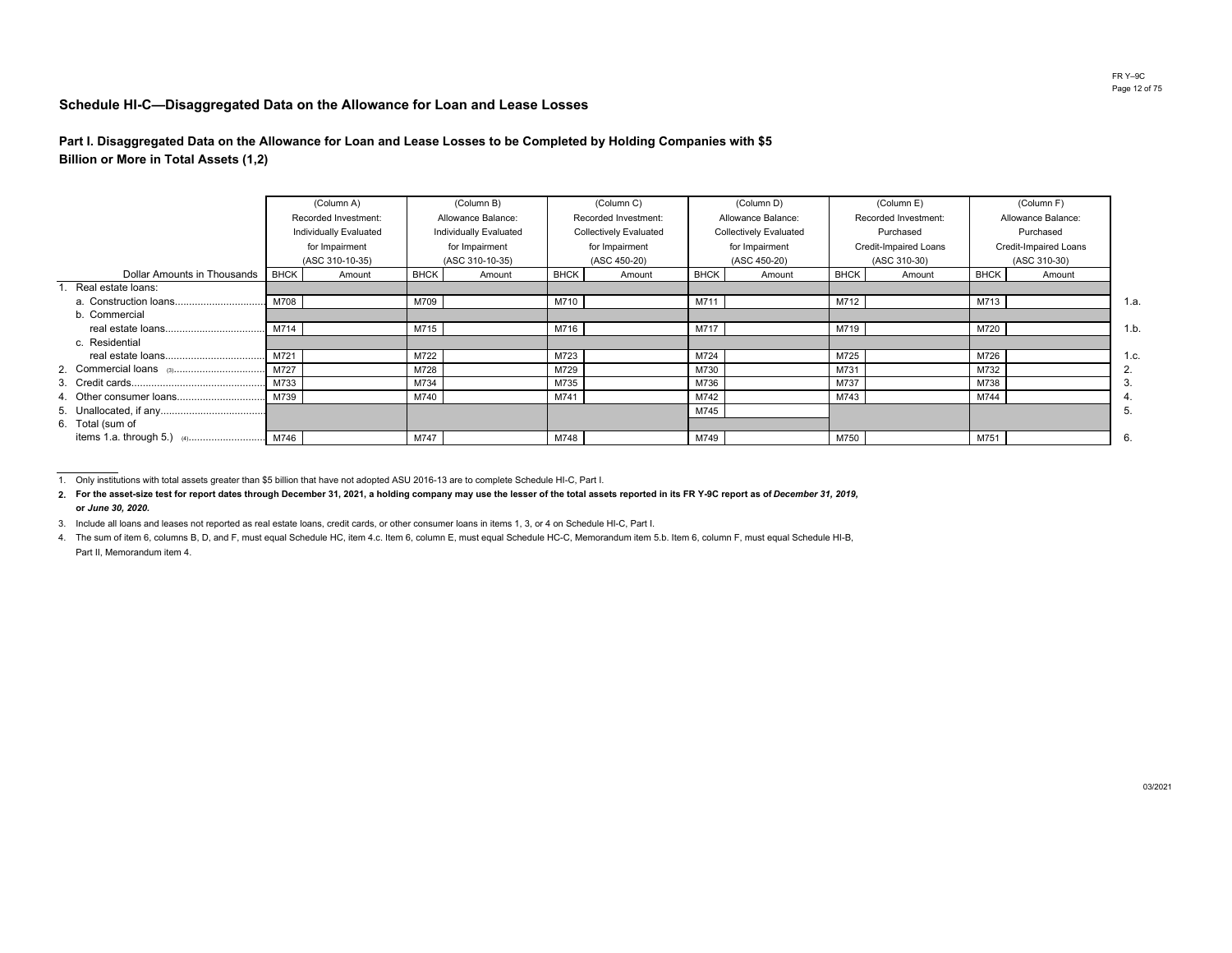## Part II. Disaggregated Data on the Allowances for Credit Losses (1,2)

|                                           |             | (Column A)<br><b>Amortized Cost</b> |       | (Column B)<br>Allowance Balance |                |
|-------------------------------------------|-------------|-------------------------------------|-------|---------------------------------|----------------|
|                                           | <b>BHCK</b> | Amount                              | BHCK  | Amount                          |                |
| Dollar Amounts in Thousands               |             |                                     |       |                                 |                |
| Loans and Leases Held for Investment: (1) |             |                                     |       |                                 |                |
| 1. Real estate loans:                     |             |                                     |       |                                 |                |
|                                           | JJO4        | 985.000                             | JJ12  | 69.000                          | 1.a.           |
|                                           | JJ05        | 3.448.000                           | JJ13  | 92.000                          | 1.b.           |
|                                           | JJO6        | 8.335.000                           | JJ 14 | 10.000                          | 1.c.           |
|                                           | JJ07        | 46.516.000                          | JJ15  | 62.000                          | $\overline{2}$ |
|                                           | JJ08        |                                     | JJ16  |                                 | -3.            |
|                                           | <b>JJ09</b> | 4.946.000                           | JJ17  |                                 | 4.             |
|                                           |             |                                     | JJ18  |                                 | -5.            |
|                                           |             | 64,230,000 JJ19                     |       | 233.000                         | - 6.           |

|                                  |             | Allowance Balance |  |
|----------------------------------|-------------|-------------------|--|
| Dollar Amounts in Thousands      | <b>BHCK</b> | Amount            |  |
| Held-to-Maturity Securities: (5) |             |                   |  |
|                                  | JJ20        |                   |  |
|                                  | JJ21        |                   |  |
|                                  | JJ23        |                   |  |
|                                  | <b>JJ24</b> |                   |  |
|                                  | JJ25        |                   |  |

1. Data items 1-6 are to be completed by holding companies that have adopted ASU 2016-13 and holding companies with less than \$5 billion that have not adopted ASU 2016-13 (and chose not to report on HI-C Part I). Holding companies that have less than \$5 billion in total assets and have not adopted ASU 2016-13 should report the recorded investment instead of the amortized cost in column A and report items 1-6 semiannually in June and December.

**2. For the asset-size test for report dates through December 31, 2021, a holding company may use the lesser of the total assets reported in its FR Y-9C report as of** *December 31* **, 2019, or** *June 30, 2020* **.**

3. Include all loans and leases not reported as real estate loans, credit cards, or other consumer loans in items 1, 3, or 4 of Schedule HI-C, Part II.

4. Item 6, column B, must equal schedule HC, item 4.c.

5. Only institutions that have adopted ASU 2016-13 are to complete Schedule HI-C, Part II line items 7 through 11. Institutions with less than \$5 billion in total assets should report items 7 through 11 semiannually in the June and December reports only.

6. Item 11 must equal Schedule HI-B, Part II item 7, column B.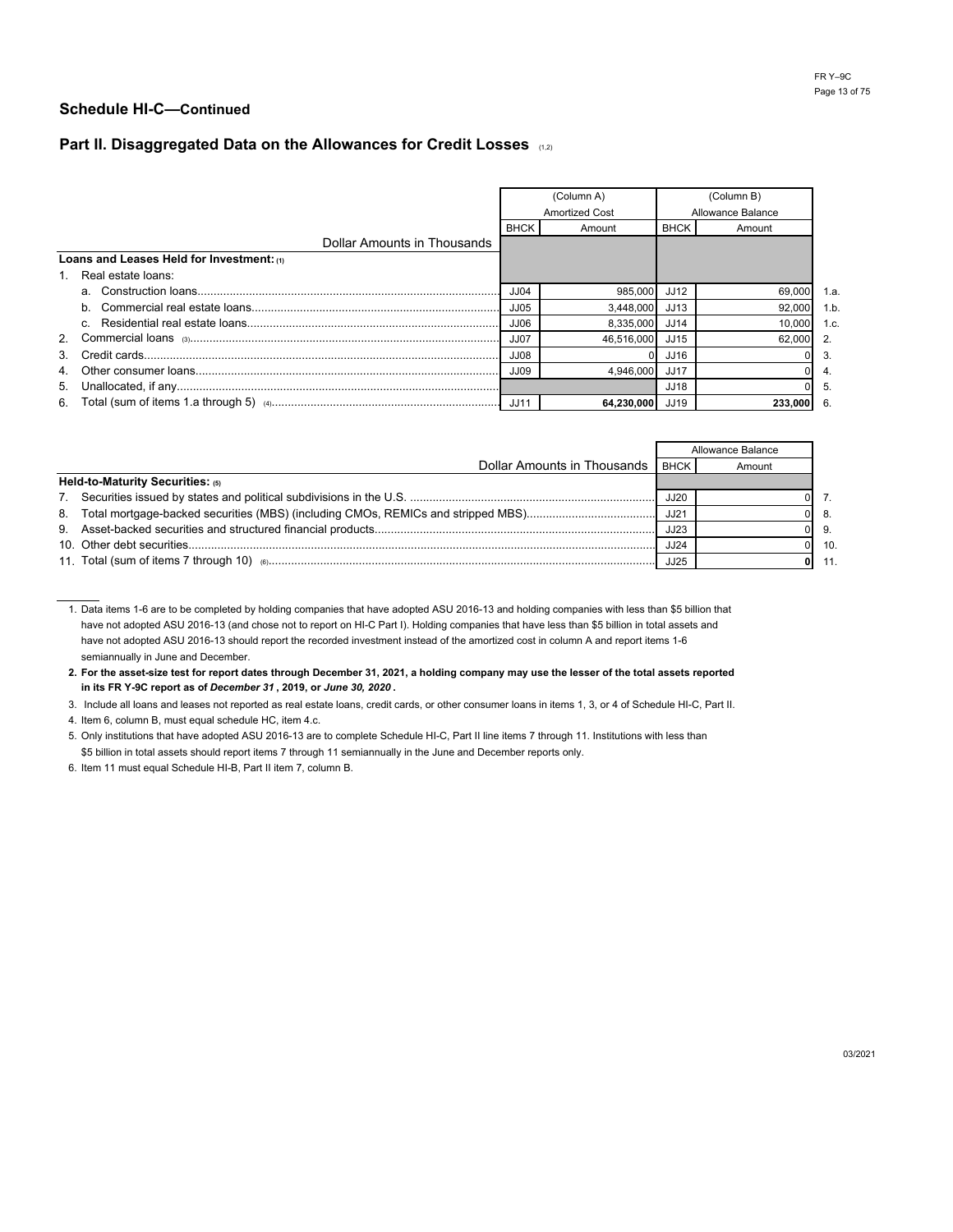#### **Notes to the Income Statement—Predecessor Financial Items**

date of acquisition. information for any acquired company(ies) with aggregated assets of \$10 billion or more or 5 percent of the reporting holding company's total consolidated assets as of the previous quarter-end, whichever is less. Information should be reported year-to-For holding companies involved in a business combination(s) during the quarter, provide on the lines below income statement

| Dollar Amounts in Thousands                                                       |             | Amount      |      |
|-----------------------------------------------------------------------------------|-------------|-------------|------|
|                                                                                   | 4107        |             | 1.   |
|                                                                                   | 4094        |             | 1.a. |
|                                                                                   | 4218        |             | 1.b  |
|                                                                                   | 4073        |             | 2.   |
|                                                                                   | 4421        |             | 2.a. |
|                                                                                   | 4074        |             | 3.   |
|                                                                                   | JJ33        |             | 4.   |
|                                                                                   | 4079        |             | 5.   |
|                                                                                   | 4070        |             | 5.a. |
|                                                                                   | A220        |             | 5.b  |
| c. Investment banking, advisory, brokerage, and underwriting fees and commissions | B490        |             | 5.c. |
|                                                                                   | B491        |             | 5.d. |
|                                                                                   | B493        |             | 5.e. |
|                                                                                   | B494        |             | 5.f. |
|                                                                                   | 4091        |             | 6.   |
|                                                                                   | 4093        |             | 7.   |
|                                                                                   | 4135        | $\Omega$    | 7.a. |
|                                                                                   | C216        |             | 7.b  |
|                                                                                   | 4301        |             | 8.   |
|                                                                                   | 4302        |             | 9.   |
|                                                                                   | 4484        |             | 10.  |
|                                                                                   | <b>BHCK</b> |             |      |
|                                                                                   | FT41        | $\Omega$    | 11.  |
|                                                                                   | <b>BHBC</b> |             |      |
|                                                                                   | 4340        |             | 12.  |
|                                                                                   | 4475        | 0           | 13.  |
|                                                                                   | 6061        |             | 14.  |
|                                                                                   | 4519        | $\mathbf 0$ | 15.  |
|                                                                                   |             | <b>BHBC</b> |      |

1. Institutions that have adopted ASU 2016-13 should report in item 4, the provisions for credit losses for all financial assets **and off-balance sheet credit exposures** that fall within the scope of the standard.

**2. Includes provisions governing the accounting for investments in equity securities, include realized and unrealized gains (losses) (and all other value changes) on equity securities and other equity investments not held for trading in item 6.**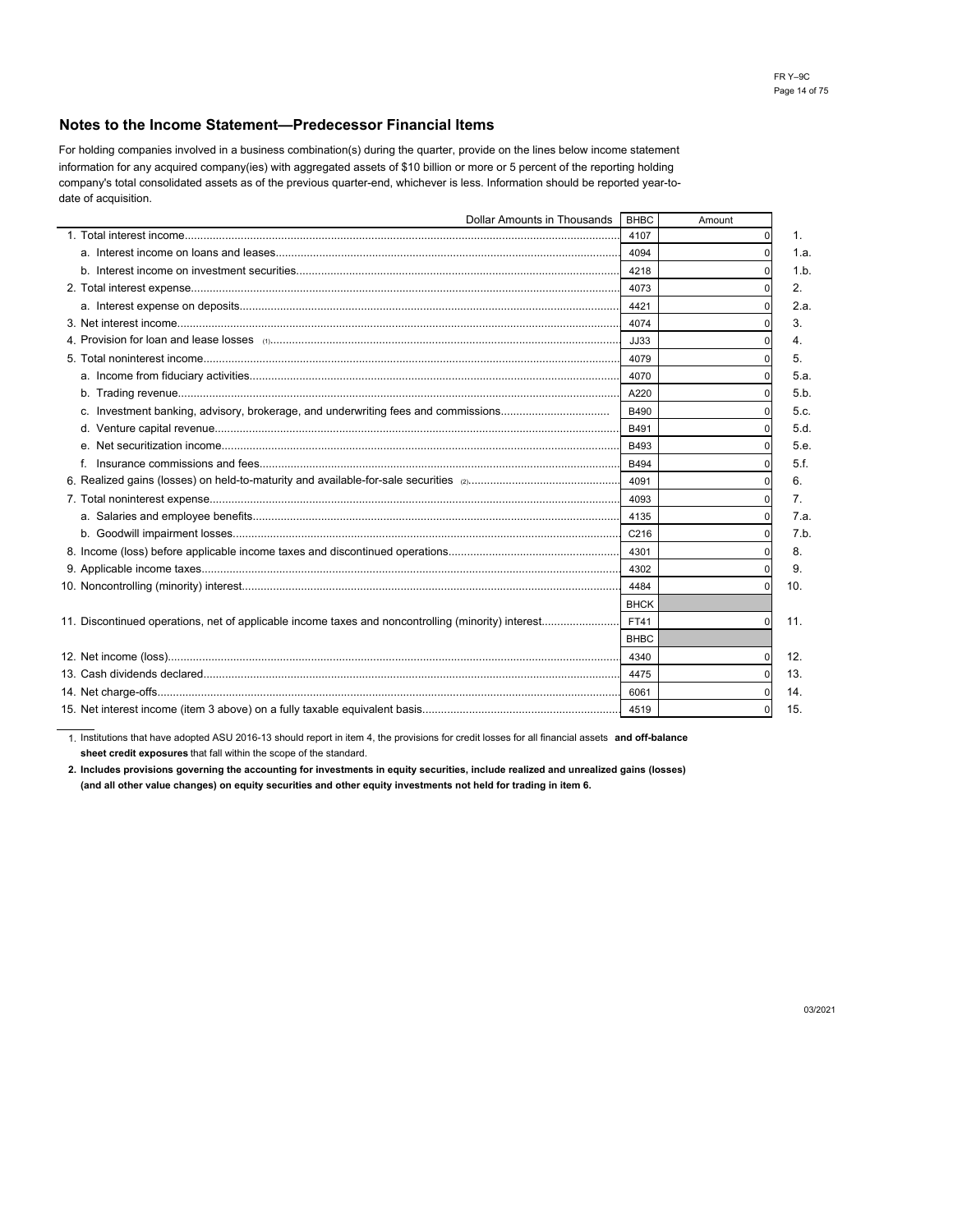#### **Notes to the Income Statement (Other)**

Schedule HI, the Consolidated Income Statement. Enter in the lines provided below any additional information on specific line items on the income statement or to its schedules that the in its press releases, or on its quarterly reports to the Securities and Exchange Commission (SEC). *Exclude* any holding company wishes to explain, that has been separately disclosed in the holding company's quarterly reports to its shareholders, transactions that have been separately disclosed under the reporting requirements specified in memoranda items 6 through 8 to

Also include any transactions which previously would have appeared as footnotes to Schedules HI through HI-B.

description of the additional information and the dollar amount (in thousands of dollars) associated with that disclosure. Each additional piece of information disclosed should include the appropriate reference to schedule and item number, as well as a

#### **Example**

SEC. Enter on the line item below the following information: company's interest income for the quarter shows that increase which has been disclosed in the report to the stockholders and to the A holding company has received \$1.35 million of back interest on loans and leases that are currently in nonaccrual status. The holding

| <b>TEXT</b> |                                                                | <b>BHCK</b> | Amount |
|-------------|----------------------------------------------------------------|-------------|--------|
|             | 0000 Sch. HI, item 1.a(1). Recognition of interest payments on |             |        |
|             | Inonaccrual loans to XYZ country                               |             |        |
|             |                                                                | 0000        | 1350   |

#### **Notes to the Income Statement (Other)**

|      | <b>Dollar Amounts in Thousands</b>                                                                    | <b>BHCK</b> | Amount      |             |
|------|-------------------------------------------------------------------------------------------------------|-------------|-------------|-------------|
| 1.   |                                                                                                       | JJ26        |             | $\mathbf 1$ |
| 2.   | Initial allowances for credit losses recognized upon the acquisition of purchased credit-deteriorated |             |             |             |
|      |                                                                                                       | JJ27        |             | 2.          |
| 3.   | Effect of adoption of current expected credit losses methodology on allowances for credit losses on   |             |             |             |
|      |                                                                                                       | JJ28        |             | 3.          |
|      |                                                                                                       |             |             |             |
|      | <b>TEXT</b>                                                                                           | <b>BHCK</b> | Amount      |             |
| 4.   | 5351                                                                                                  |             |             |             |
|      |                                                                                                       |             |             |             |
|      | Continuation of HI Memo 6 - 6k. CIBC Joint Venture Income                                             | 5351        | 64,000      | 4.          |
| 5.   | 5352                                                                                                  |             |             |             |
|      |                                                                                                       |             |             |             |
|      | Continuation of HI Memo 6 - 6I. Realized Investment Gain                                              | 5352        | 54,000      | 5.          |
| 6.   | 5353                                                                                                  |             |             |             |
|      |                                                                                                       |             |             |             |
|      |                                                                                                       | 5353        | $\Omega$    | 6.          |
| 7.   | 5354                                                                                                  |             |             |             |
|      |                                                                                                       |             |             |             |
|      |                                                                                                       | 5354        | $\mathbf 0$ | 7.          |
| 8.   | 5355                                                                                                  |             |             |             |
|      |                                                                                                       |             |             |             |
|      |                                                                                                       | 5355        | $\Omega$    | 8.          |
| 9.   | B042                                                                                                  |             |             |             |
|      |                                                                                                       |             |             |             |
|      |                                                                                                       | B042        | $\Omega$    | 9.          |
| 10.1 | B043                                                                                                  |             |             |             |
|      |                                                                                                       |             |             |             |
|      |                                                                                                       | B043        | $\Omega$    | 10.         |

**1. Only institutions that have adopted ASU 2016-13 should report values in these items, if applicable.**

**2. Institutions should complete this item in the quarter that they adopt ASU 2016-13 and in the quarter-end FR Y-9C report for the remainder of that calendar year only.**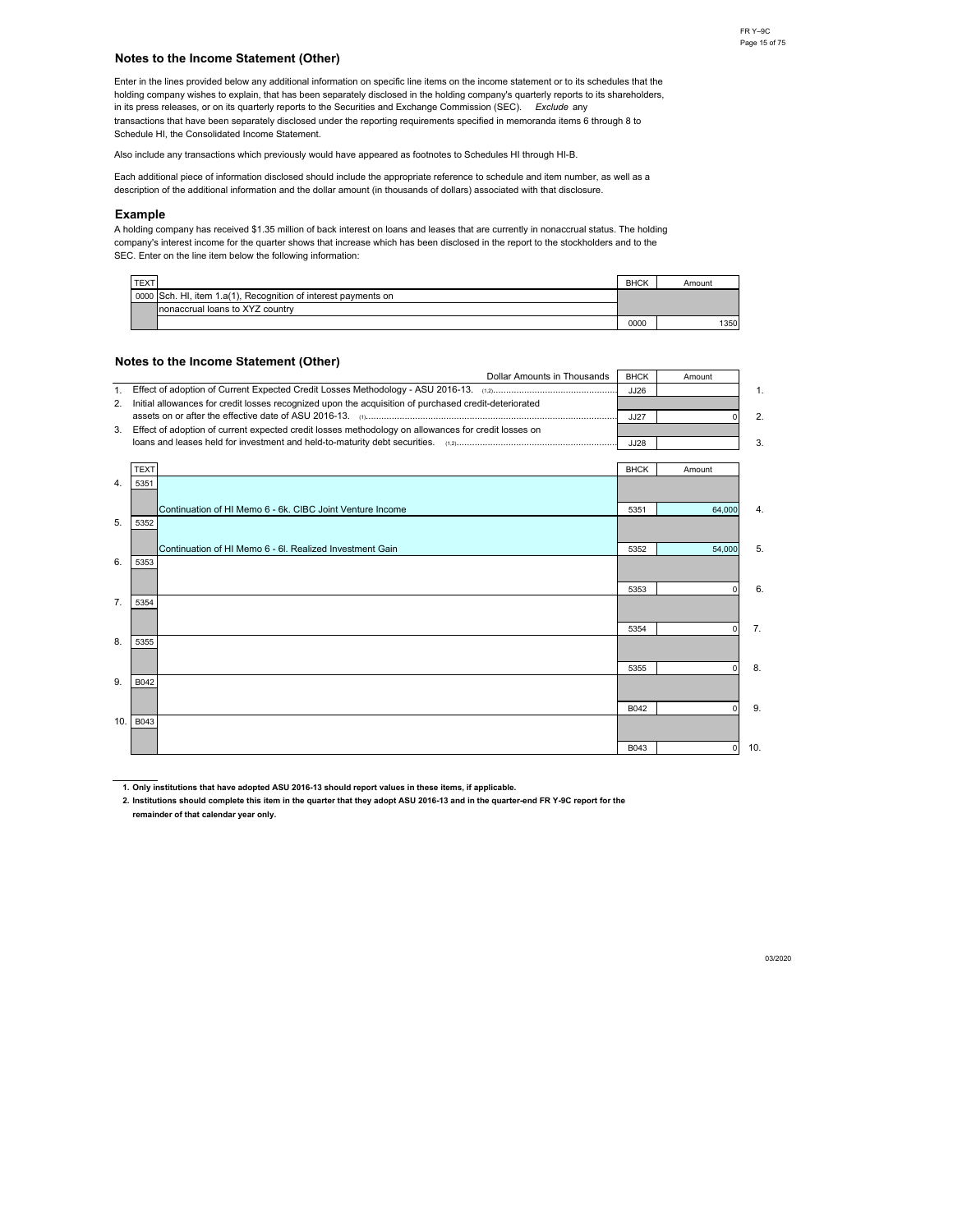### **Notes to the Income Statement (Other)—Continued**

|     | <b>TEXT</b> | Dollar Amounts in Thousands | <b>BHCK</b> | Amount              |     |
|-----|-------------|-----------------------------|-------------|---------------------|-----|
| 11. | B044        |                             |             |                     |     |
|     |             |                             | B044        | $\mathsf{o}$        | 11. |
| 12. | B045        |                             |             |                     |     |
|     |             |                             | B045        | $\mathbf 0$         | 12. |
| 13. | B046        |                             |             |                     |     |
|     |             |                             | B046        | $\mathsf{o}$        | 13. |
| 14. | B047        |                             |             |                     |     |
|     |             |                             | B047        |                     | 14. |
| 15. | B048        |                             |             | $\pmb{0}$           |     |
|     |             |                             |             |                     |     |
| 16. | B049        |                             | B048        | $\mathsf{o}$        | 15. |
|     |             |                             |             |                     |     |
| 17. | <b>B050</b> |                             | B049        | $\mathsf{O}\xspace$ | 16. |
|     |             |                             |             |                     |     |
|     |             |                             | <b>B050</b> | $\mathsf{o}\xspace$ | 17. |
| 18. | B051        |                             |             |                     |     |
|     |             |                             | B051        | $\mathsf{o}$        | 18. |
| 19. | B052        |                             |             |                     |     |
|     |             |                             | B052        | $\mathbf 0$         | 19. |
| 20. | B053        |                             |             |                     |     |
|     |             |                             | B053        | $\mathsf{o}\xspace$ | 20. |
| 21. | B054        |                             |             |                     |     |
|     |             |                             | B054        | $\mathsf{o}\xspace$ | 21. |
| 22. | B055        |                             |             |                     |     |
|     |             |                             |             |                     |     |
| 23. | B056        |                             | <b>B055</b> | $\pmb{0}$           | 22. |
|     |             |                             |             |                     |     |
|     |             |                             | B056        | 0                   | 23. |

03/2019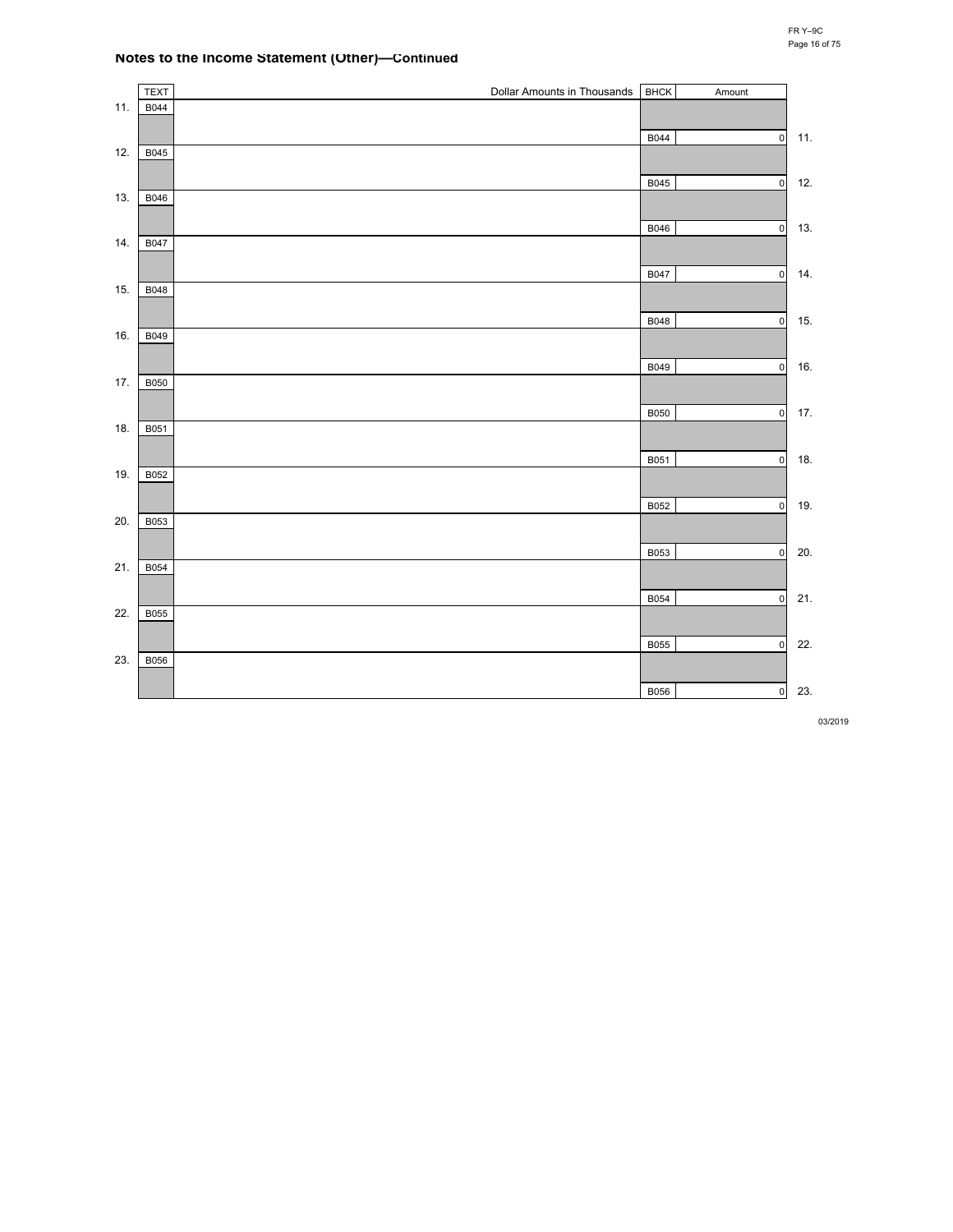# **Consolidated Financial Statements for Holding Companies**

Report at the close of business 09/30/2021

Date

### **Schedule HC—Consolidated Balance Sheet**

| <b>Dollar Amounts in Thousands</b>                                                   |             | <b>BHCK</b> | Amount          |         |
|--------------------------------------------------------------------------------------|-------------|-------------|-----------------|---------|
| <b>Assets</b>                                                                        |             |             |                 |         |
| 1. Cash and balances due from depository institutions:                               |             |             |                 |         |
|                                                                                      |             | 0081        | 6,757,000       | 1.a.    |
| b. Interest-bearing balances: $(2)$                                                  |             |             |                 |         |
|                                                                                      |             | 0395        | 76,329,000      | 1.b.(1) |
|                                                                                      |             | 0397        | 70,072,000      | 1.b.(2) |
| 2. Securities:                                                                       |             |             |                 |         |
|                                                                                      |             | JJ34        | 56,267,000      | 2.a.    |
|                                                                                      |             | 1773        | 101,007,000     | 2.b.    |
|                                                                                      |             | JA22        | 1,851,000       | 2.c.    |
| 3. Federal funds sold and securities purchased under agreements to resell:           |             |             |                 |         |
|                                                                                      | <b>BHDM</b> | <b>B987</b> |                 | 3.a.    |
|                                                                                      |             | <b>B989</b> | 28,497,000      | 3.b.    |
| 4. Loans and lease financing receivables:                                            |             |             |                 |         |
|                                                                                      |             | 5369        | $\Omega$        | 4.a.    |
|                                                                                      | 64,230,000  |             |                 | 4.b.    |
|                                                                                      | 233,000     |             |                 | 4.c.    |
| d. Loans and leases, held for investment, net of allowance for loan and lease losses |             |             |                 |         |
|                                                                                      |             | <b>B529</b> | 63,997,000      | 4.d.    |
|                                                                                      |             | 3545        | 16,490,000      | 5.      |
|                                                                                      |             | 2145        | 3,422,000       | 6.      |
|                                                                                      |             | 2150        | 1,000           | 7.      |
|                                                                                      |             | 2130        | 2.242.000       | 8.      |
|                                                                                      |             | 3656        |                 | 9.      |
|                                                                                      |             | 2143        | 20,361,000 10.  |         |
|                                                                                      |             | 2160        | 23,240,000 11.  |         |
|                                                                                      |             | 2170        | 470,533,000 12. |         |

1. Includes cash items in process of collection and unposted debits.

2. Includes time certificates of deposit not held for trading.

3. Institutions that have adopted ASU 2016-13 should report in item 2.a amounts net of any applicable allowance for credit losses, and item 2.a should equal Schedule HC-B, item 8, column A, less Schedule HI-B, Part II, item 7, column B.

4. Item 2.c is to be completed by all holding companies. See the instructions for this item and the Glossary for "Securities Activities" for further detail on accounting for investments in equity securities.

5. Includes all securities resale agreements in domestic and foreign offices, regardless of maturity.

6. Institutions that have adopted ASU 2016-13 should report items 3.b and 11 amounts net of any applicable allowance for credit losses.

7. Institutions that have adopted ASU 2016-13 should report in item 4.c the allowance for credit losses on loans and leases.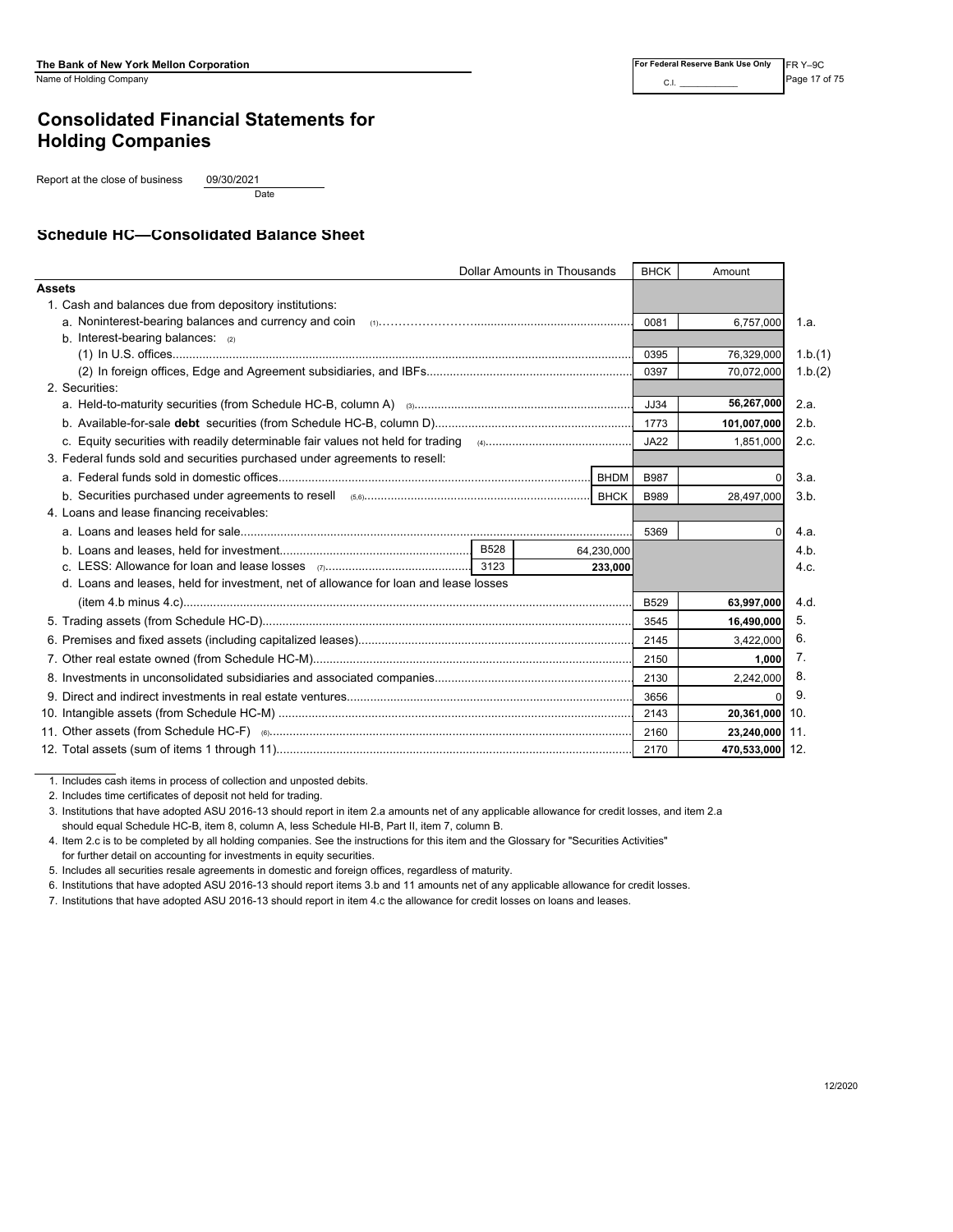| Dollar Amounts in Thousands                                                                    | <b>BHDM</b> | Amount         |          |
|------------------------------------------------------------------------------------------------|-------------|----------------|----------|
| <b>Liabilities</b>                                                                             |             |                |          |
| 13. Deposits:                                                                                  |             |                |          |
| a. In domestic offices (from Schedule HC-E):                                                   |             |                |          |
|                                                                                                | 6631        | 91,703,000     | 13.a.(1) |
|                                                                                                | 6636        | 130,468,000    | 13.a.(2) |
| b. In foreign offices, Edge and Agreement subsidiaries, and IBFs:                              | <b>BHFN</b> |                |          |
|                                                                                                | 6631        | 8,818,000      | 13.b.(1) |
|                                                                                                | 6636        | 112,173,000    | 13.b.(2) |
| 14. Federal funds purchased and securities sold under agreements to repurchase:                | <b>BHDM</b> |                |          |
|                                                                                                | <b>B993</b> | 0              | 14.a.    |
|                                                                                                | <b>BHCK</b> |                |          |
|                                                                                                | <b>B995</b> | 11,973,000     | 14.b.    |
|                                                                                                | 3548        | 5,152,000      | 15.      |
| 16. Other borrowed money (includes mortgage indebtedness and obligations under                 |             |                |          |
|                                                                                                | 3190        | 35,008,000     | 16.      |
| 17. Not applicable.                                                                            |             |                |          |
| 18. Not applicable.                                                                            |             |                |          |
|                                                                                                | 4062        | 1,308,000      | 19.a.    |
| b. Subordinated notes payable to unconsolidated trusts issuing trust preferred securities, and |             |                |          |
|                                                                                                | C699        | 0              | 19.b.    |
|                                                                                                | 2750        | 29,878,000     | 20.      |
|                                                                                                | 2948        | 426,481,000    | 21.      |
| 22. Not applicable.                                                                            |             |                |          |
| <b>Equity Capital</b>                                                                          |             |                |          |
| <b>Holding Company Equity Capital</b>                                                          |             |                |          |
|                                                                                                | 3283        | 4,541,000      | 23.      |
|                                                                                                | 3230        | 14,000         | 24.      |
|                                                                                                | 3240        | 28,075,000     | 25.      |
|                                                                                                | 3247        | 36,125,000     | 26.a.    |
|                                                                                                | <b>B530</b> | (2,003,000)    | 26.b.    |
|                                                                                                | A130        | (23, 151, 000) | 26.c.    |
|                                                                                                | 3210        | 43,601,000     | 27.a.    |
|                                                                                                | 3000        | 451,000        | 27.b.    |
|                                                                                                | G105        | 44,052,000     | 28.      |
|                                                                                                | 3300        | 470,533,000    | 29.      |

1. Includes noninterest-bearing demand, time, and savings deposits.<br>2. Report overnight Federal Home Loan Bank advances in Schedule 2. Report overnight Federal Home Loan Bank advances in Schedule HC, item 16, "Other borrowed money."

3. Includes all securities repurchase agreements in domestic and foreign offices regardless of maturity.

4. Includes limited-life preferred stock and related surplus. Includes, but is not limited to, net unrealized holding gains (losses) on available-for-sale securities, accumulated net gains (losses) on cash flow

hedges, cumulative foreign currency translation adjustments, and accumulated defined benefit pension and other postretirement plan adjustments.

6. Includes treasury stock and unearned Employee Stock Ownership Plan shares.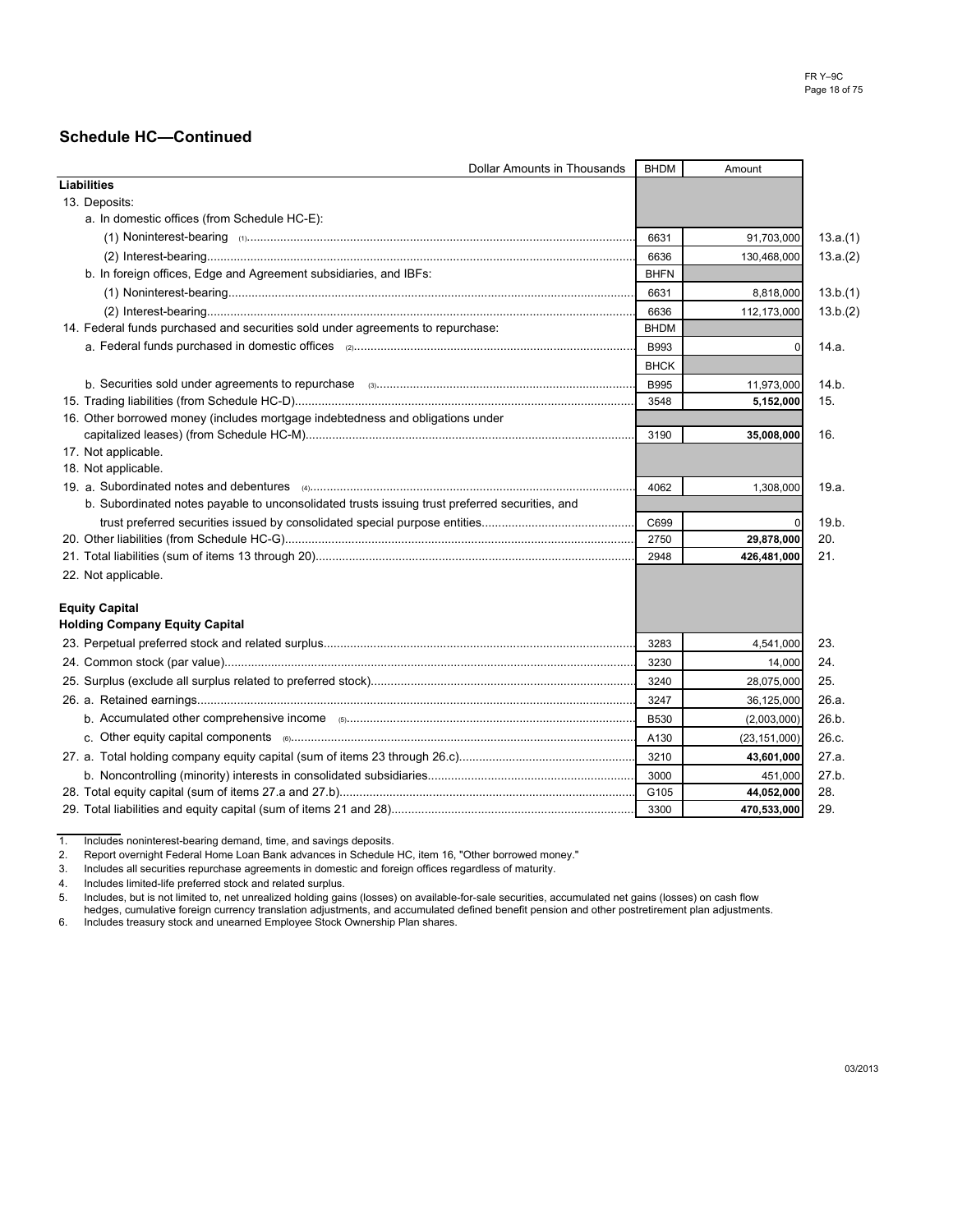**Memoranda (to be completed annually by holding companies for the December 31 report date)**

| 1. Has the holding company engaged in a full-scope independent external audit at any time during the                                                                                                                                                  | 0=No<br>$1 = Yes$                                | <b>BHCK</b><br>C884 | M.1 |  |
|-------------------------------------------------------------------------------------------------------------------------------------------------------------------------------------------------------------------------------------------------------|--------------------------------------------------|---------------------|-----|--|
| 2. If response to Memoranda item 1 is yes, indicate below the name and address of the holding company's<br>independent external auditing firm (see instructions), and the name and e-mail address of the auditing firm's<br>engagement partner. $(7)$ |                                                  |                     |     |  |
| a.<br>(1) Name of External Auditing Firm (TEXT C703)                                                                                                                                                                                                  | b.<br>(1) Name of Engagement Partner (TEXT C704) |                     |     |  |
| (2) City (TEXT C708)                                                                                                                                                                                                                                  | (2) E-mail Address (TEXT C705)                   |                     |     |  |
| (3) State Abbreviation (TEXT C714)<br>(4) Zip Code (TEXT C715)                                                                                                                                                                                        |                                                  |                     |     |  |

7. The Federal Reserve regards information submitted in response to Memorandum item 2.b as confidential.

03/2013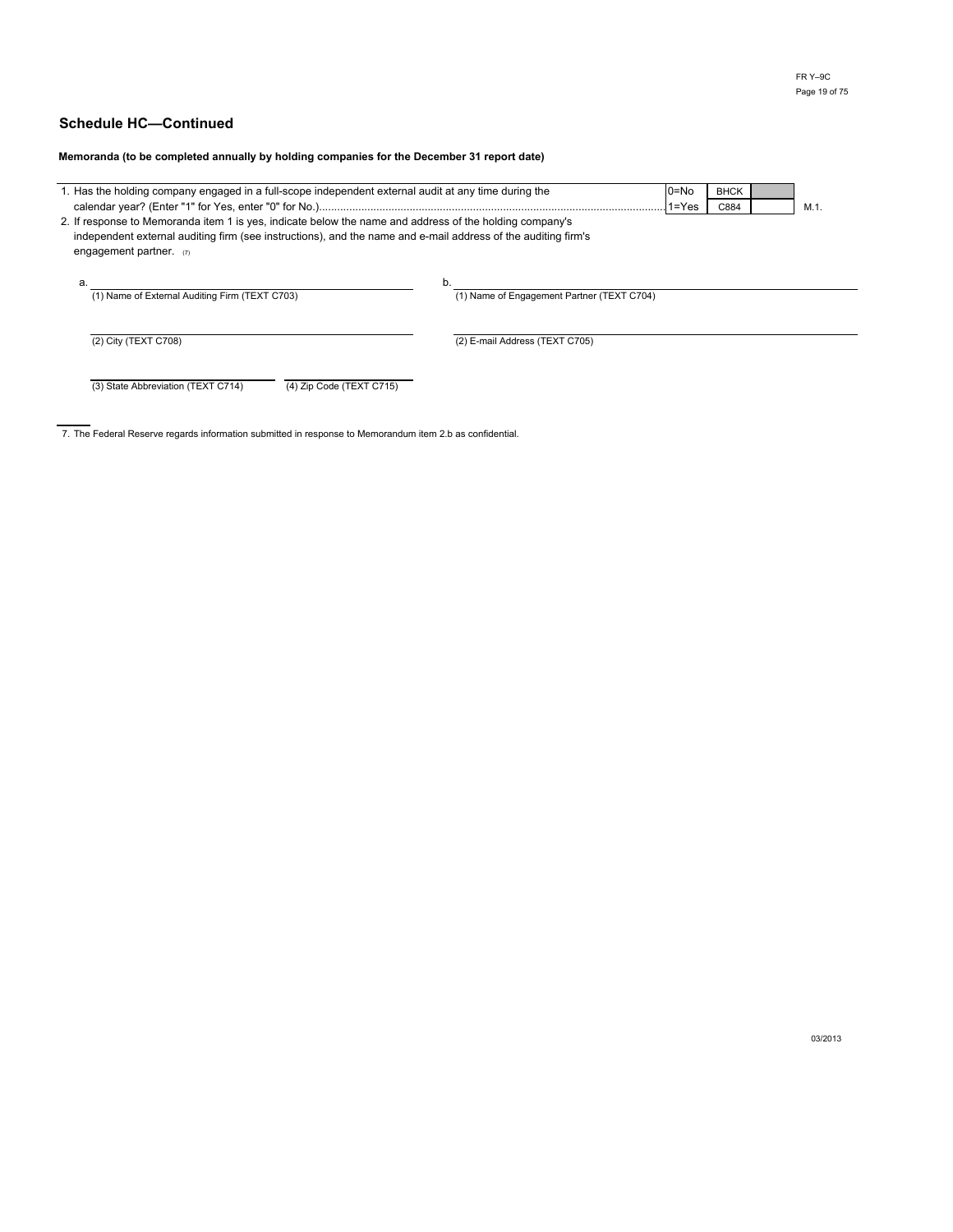### **Schedule HC-B—Securities**

|                                                                                                                                       |             | Held-to-Maturity      |             | Available-for-Sale |             |                       |             |            |            |
|---------------------------------------------------------------------------------------------------------------------------------------|-------------|-----------------------|-------------|--------------------|-------------|-----------------------|-------------|------------|------------|
|                                                                                                                                       |             | (Column A)            |             | (Column B)         |             | (Column C)            |             | (Column D) |            |
|                                                                                                                                       |             | <b>Amortized Cost</b> |             | <b>Fair Value</b>  |             | <b>Amortized Cost</b> |             | Fair Value |            |
| <b>Dollar Amounts in Thousands</b>                                                                                                    | <b>BHCK</b> | Amount                | <b>BHCK</b> | Amount             | <b>BHCK</b> | Amount                | <b>BHCK</b> | Amount     |            |
|                                                                                                                                       | 0211        | 10,528,000            | 0213        | 10,550,000         | 1286        | 25,479,000            | 1287        | 25,962,000 | -1.        |
| 2. U.S. government agency and sponsored agency obligations                                                                            |             |                       |             |                    |             |                       |             |            |            |
|                                                                                                                                       | <b>HT50</b> | 2,879,000             | <b>HT51</b> | 2,839,000          | <b>HT52</b> | 2,604,000             | HT53        | 2,643,000  | 2.         |
| 3. Securities issued by states and political subdivisions in the U.S                                                                  | 8496        | 14,000                | 8497        | 15,000             | 8498        | 2,650,000             | 8499        | 2,644,000  | 3.         |
| Holding companies with less than \$5 billion should report data item<br>4.a.(4) and should leave 4.a.(1) through 4.a.(3) blank. $(3)$ |             |                       |             |                    |             |                       |             |            |            |
| 4. Mortgage-backed securities (MBS)                                                                                                   |             |                       |             |                    |             |                       |             |            |            |
| a. Residential pass-through securities:                                                                                               |             |                       |             |                    |             |                       |             |            |            |
|                                                                                                                                       | G300        | 1,508,000             | G301        | 1,546,000          | G302        | 546,000               | G303        | 559,000    | 4.a.(1)    |
|                                                                                                                                       | G304        | 34,845,000            | G305        | 35,193,000         | G306        | 7,180,000             | G307        | 7,296,000  | 4.a.(2)    |
|                                                                                                                                       | G308        |                       | G309        |                    | G310        |                       | G311        |            | 4.a.(3)    |
| (4) Guaranteed by GNMA, issued by FNMA and FHLMC and                                                                                  |             |                       |             |                    |             |                       |             |            |            |
|                                                                                                                                       | <b>KX52</b> |                       | <b>KX53</b> |                    | <b>KX54</b> |                       | <b>KX55</b> |            | 4.a.(4)    |
| b. Other residential mortgage-backed securities                                                                                       |             |                       |             |                    |             |                       |             |            |            |
| (include CMOs, REMICs, and stripped MBS):                                                                                             |             |                       |             |                    |             |                       |             |            |            |
| (1) Issued or guaranteed by U.S. Government agencies or                                                                               |             |                       |             |                    |             |                       |             |            |            |
|                                                                                                                                       | G312        | 1,254,000             | G313        | 1,269,000          | G314        | 7,016,000             | G315        | 7,053,000  | 4.b.(1)    |
| (2) Collateralized by MBS issued or guaranteed by U.S.                                                                                |             |                       |             |                    |             |                       |             |            |            |
|                                                                                                                                       | G316        |                       | G317        |                    | G318        |                       | G319        |            | 4.b.(2)    |
| (3) All other residential mortgage-backed securities                                                                                  | G320        | 46,000                | G321        | 48,000             | G322        | 2,469,000             | G323        | 2.598.000  | 4.b.(3)    |
| c. Commercial MBS:                                                                                                                    |             |                       |             |                    |             |                       |             |            |            |
| (1) Commercial pass-through securities:                                                                                               |             |                       |             |                    |             |                       |             |            |            |
| (a) Issued or quaranteed by FNMA, FHLMC, or GNMA                                                                                      | K142        | 2,832,000             | K143        | 2,842,000          | K144        | 1,940,000             | K145        | 2,028,000  | 4.c.(1)(a) |
|                                                                                                                                       | K146        |                       | K147        |                    | K148        |                       | K149        |            | 4.c.(1)(b) |
| (2) Other commercial MBS:                                                                                                             |             |                       |             |                    |             |                       |             |            |            |
| (a) Issued or guaranteed by U.S. Government agencies or                                                                               |             |                       |             |                    |             |                       |             |            |            |
|                                                                                                                                       | K150        | 1,338,000             | K151        | 1,363,000          | K152        | 6,317,000             | K153        | 6,516,000  | 4.c.(2)(a) |
|                                                                                                                                       | K154        |                       | K155        |                    | K156        | 3,108,000             | K157        | 3,182,000  | 4.c.(2)(b) |
|                                                                                                                                       |             |                       |             |                    |             |                       |             |            |            |

<sup>1.</sup> Includes Small Business Administration "Guaranteed Loan Pool Certificates," U.S. Maritime Administration obligations, Export-Import Bank participation certificates, and obligations (other than mortgage-backed securities) issued by the Farm Credit System, the Federal Home Loan Bank System, the Federal Home Loan Mortgage Corporation, the Federal National MortgageAssociation, the Financing Corporation, Resolution Funding Corporation, the Student Loan Marketing Association, and the Tennessee Valley Authority.

<sup>2.</sup>U.S. Government agencies include, but are not limited to, such agencies as the Government National Mortgage Association (GNMA), the Federal Deposit Insurance Corporation (FDIC), and the National Credit Union Administration (NCUA). U.S. Government-sponsored agencies include, but are not limited to, such agencies as the Federal Home Loan Mortgage Corporation (FHLMC) and the Federal National Mortgage Association (FNMA).

**<sup>3.</sup> For the asset-size test for report dates through December 31, 2021, a holding company may use the lesser of the total assets reported in its FR Y-9C report as of** *December 31, 2019* **, or** *June 30, 2020* **.**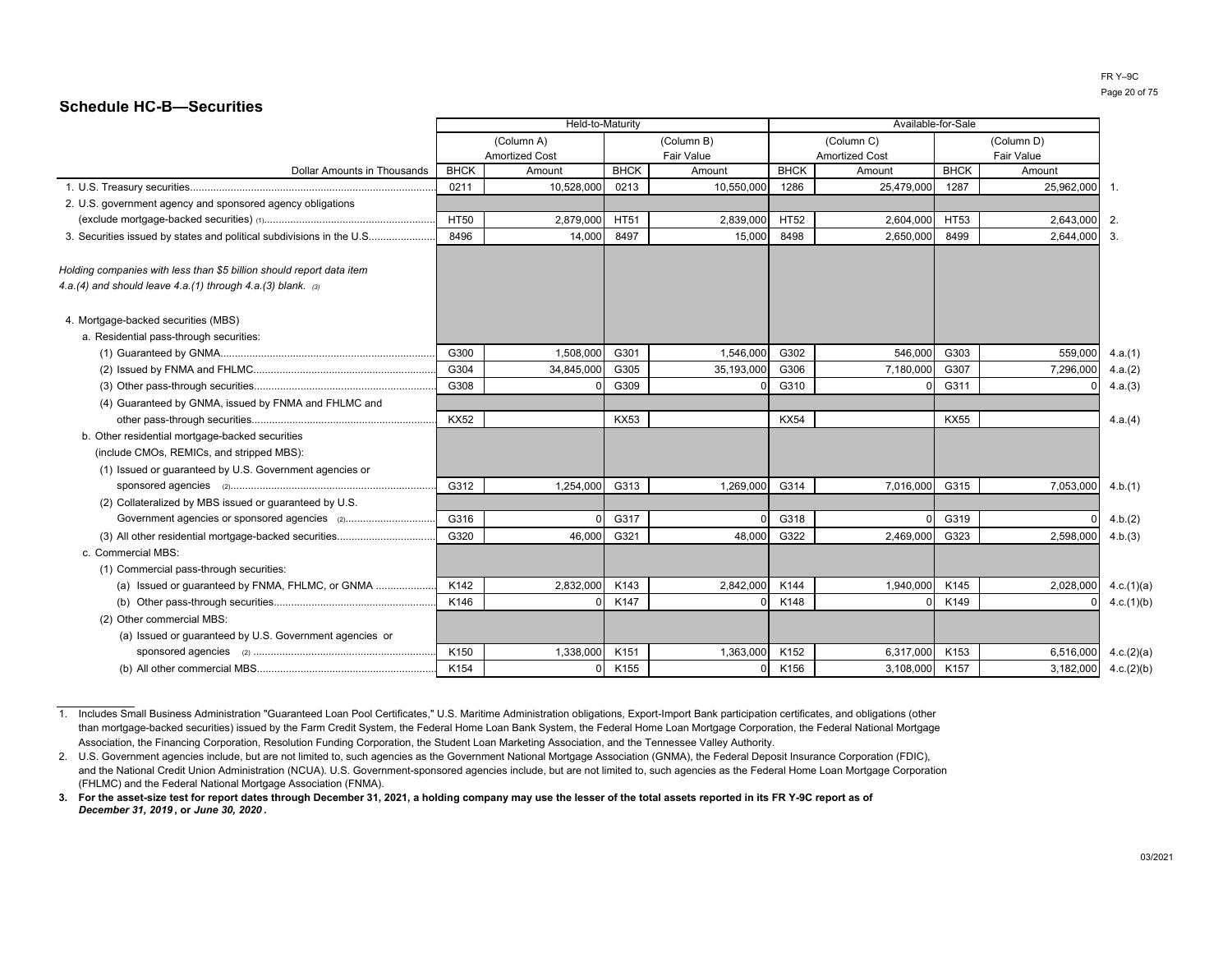|                                                               |             | Held-to-Maturity                    |             |                          | Available-for-Sale |                                     |             |                                 |     |
|---------------------------------------------------------------|-------------|-------------------------------------|-------------|--------------------------|--------------------|-------------------------------------|-------------|---------------------------------|-----|
|                                                               |             | (Column A)<br><b>Amortized Cost</b> |             | (Column B)<br>Fair Value |                    | (Column C)<br><b>Amortized Cost</b> |             | (Column D)<br><b>Fair Value</b> |     |
| Dollar Amounts in Thousands                                   | <b>BHCK</b> | Amount                              | <b>BHCK</b> | Amount                   | <b>BHCK</b>        | Amount                              | <b>BHCK</b> | Amount                          |     |
| 5. Asset-backed securities and structured financial products: |             |                                     |             |                          |                    |                                     |             |                                 |     |
|                                                               | C026        |                                     | C988        |                          | C989               | 2,307,000                           | C027        | 2,312,000                       | 5.a |
|                                                               | <b>HT58</b> |                                     | <b>HT59</b> |                          | <b>HT60</b>        | 5,211,000                           | <b>HT61</b> | 5,204,000                       | 5.b |
| 6. Other debt securities:                                     |             |                                     |             |                          |                    |                                     |             |                                 |     |
|                                                               | 1737        |                                     | 1738        |                          | 1739               | 1,886,000                           | 1741        | 1,866,000                       | 6.a |
|                                                               | 1742        | 1,023,000                           | 1743        | 1,043,000                | 1744               | 31,032,000                          | 1746        | 31,144,000                      | 6.b |
| 7. Not applicable.                                            |             |                                     |             |                          |                    |                                     | <b>BHCT</b> |                                 |     |
|                                                               | 1754        | 56,267,000                          | 1771        | 56,708,000               | 1772               | 99,745,000                          | 1773        | 101,007,000                     | 8.  |

#### **Memoranda**

| Dollar Amounts in Thousands                                                                                                                       | <b>BHCK</b> | Amount      |        |
|---------------------------------------------------------------------------------------------------------------------------------------------------|-------------|-------------|--------|
|                                                                                                                                                   | 0416        | 123,126,000 | M.1    |
| 2. Remaining maturity or next repricing date of debt securities (2), (3) (Schedule HC-B, items 1 through 6.b in columns A and D above):           |             |             |        |
|                                                                                                                                                   | 0383        | 36.810.000  | M.2.a. |
|                                                                                                                                                   | 0384        | 36,601,000  | M.2.b  |
|                                                                                                                                                   | 0387        | 83.863.000  | M.2.c  |
| Memorandum item 3 is to be completed semiannually in the June and December reports only.                                                          |             |             |        |
| 3. Amortized cost of held-to-maturity securities sold or transferred to available-for-sale or trading securities during the calendar year-to-date |             |             |        |
|                                                                                                                                                   | 1778        |             | M.3    |
| 4. Structured notes (included in the held-to-maturity and available-for-sale accounts in Schedule HC-B, items 2, 3, 5, and 6):                    |             |             |        |
|                                                                                                                                                   | 8782        |             | M.4.a. |
| h Fair value                                                                                                                                      | 8783        |             | M.4.b  |

1.**For institutions that have adopted ASU 2016-13, the total reported in column A must equal Schedule HC, item 2.a, plus Schedule HI-B, Part II, item 7, column B. For institutions thathave not adopted ASU 2016-13, the total reported in column A must equal Schedule HC, item 2.a. For all institutions, the total reported in column D must equal Schedule HC, item 2.b.**

2.Includes held-to-maturity securities at amortized cost, available-for-sale **debt** securities at fair value, **and equity securities with readily determinable fair values not held for trading(reported in Schedule HC, item 2.c) at fair value.**

3. Report fixed-rate debt securities by remaining maturity and floating-rate debt securities by next repricing date.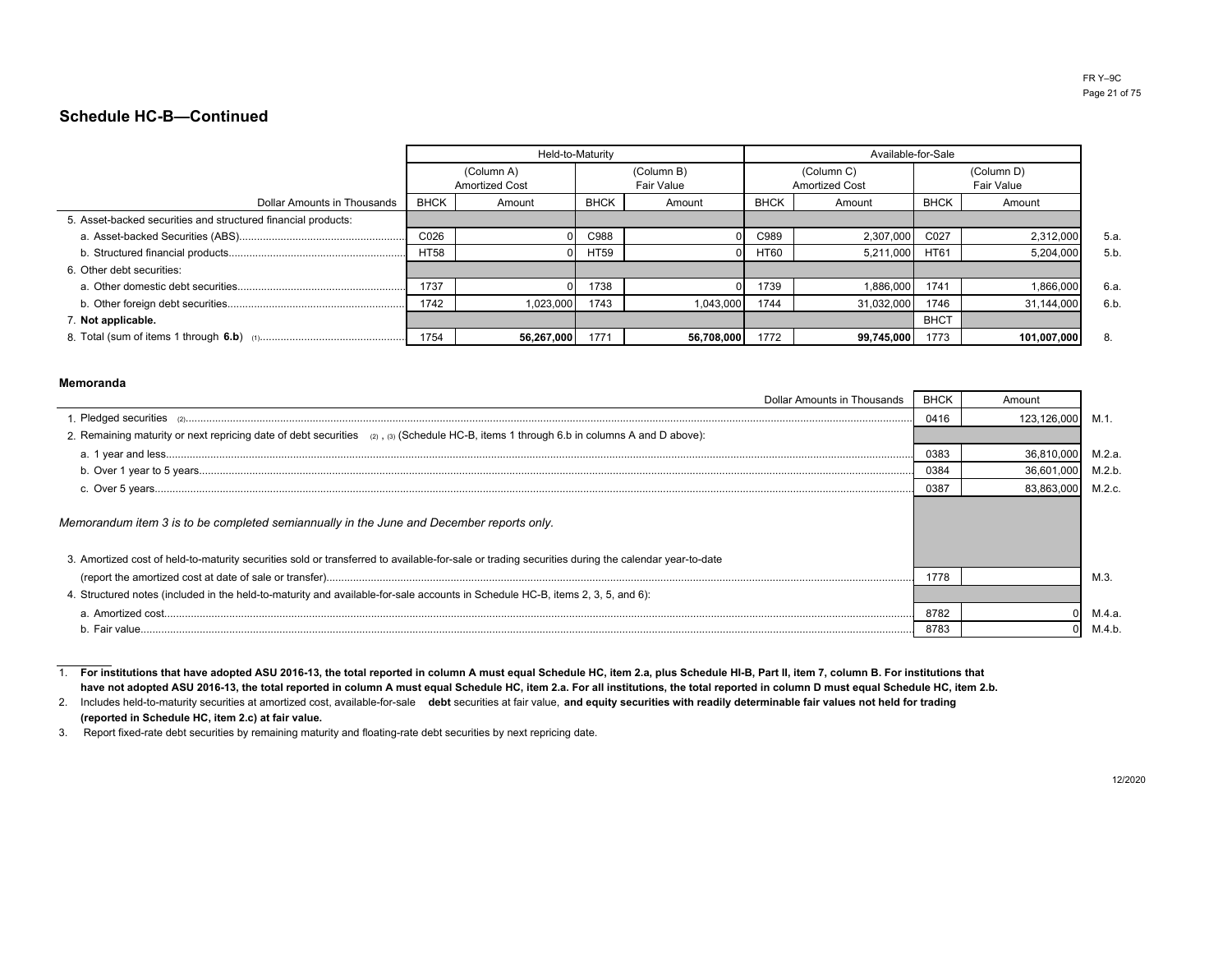#### **Memoranda—Continued**

|                                                                                                                             |             |                       | Held-to-Maturity |            | Available-for-Sale    |            |             |            |        |  |
|-----------------------------------------------------------------------------------------------------------------------------|-------------|-----------------------|------------------|------------|-----------------------|------------|-------------|------------|--------|--|
|                                                                                                                             |             | (Column A)            |                  | (Column B) |                       | (Column C) |             | (Column D) |        |  |
|                                                                                                                             |             | <b>Amortized Cost</b> | Fair Value       |            | <b>Amortized Cost</b> |            |             | Fair Value |        |  |
| <b>Dollar Amounts in Thousands</b>                                                                                          | <b>BHCK</b> | Amount                | <b>BHCK</b>      | Amount     | <b>BHCK</b>           | Amount     | <b>BHCK</b> | Amount     |        |  |
| Memorandum items 5.a through 5.f are to be completed by holding                                                             |             |                       |                  |            |                       |            |             |            |        |  |
| companies with \$10 billion or more in total assets. (1)                                                                    |             |                       |                  |            |                       |            |             |            |        |  |
|                                                                                                                             |             |                       |                  |            |                       |            |             |            |        |  |
| 5. Asset-backed securities (ABS) (sum of Memorandum                                                                         |             |                       |                  |            |                       |            |             |            |        |  |
| items 5.a through 5.f must equal Schedule HC-B, item 5.a):                                                                  |             |                       |                  |            |                       |            |             |            |        |  |
| а.                                                                                                                          | <b>B838</b> |                       | <b>B839</b>      |            | B840                  | 368,000    | B841        | 368,000    | M.5.a  |  |
| b.                                                                                                                          | B842        |                       | B843             |            | B844                  |            | B845        |            | M.5.b  |  |
|                                                                                                                             | B846        |                       | <b>B847</b>      |            | B848                  | 339,000    | B849        | 339,000    | M.5.c. |  |
|                                                                                                                             | <b>B850</b> |                       | B851             |            | B852                  | 1,165,000  | B853        | 1,169,000  | M.5.d  |  |
|                                                                                                                             | B854        |                       | B855             |            | <b>B856</b>           | 334,000    | <b>B857</b> | 335,000    | M.5.e  |  |
|                                                                                                                             | <b>B858</b> |                       | B859             |            | <b>B860</b>           | 101,000    | B861        | 101.000    | M.5.f. |  |
| Memorandum items 6.a through 6.g are to be completed by holding<br>companies with \$10 billion or more in total assets. (1) |             |                       |                  |            |                       |            |             |            |        |  |
| 6. Structured financial products by underlying collateral or reference                                                      |             |                       |                  |            |                       |            |             |            |        |  |
| assets (for each column, sum of Memorandum items 6.a through 6.g                                                            |             |                       |                  |            |                       |            |             |            |        |  |
| must equal Schedule HC-B, 5.b):                                                                                             |             |                       |                  |            |                       |            |             |            |        |  |
| а.                                                                                                                          | G348        |                       | G349             |            | G350                  |            | G351        |            | M.6.a  |  |
| Trust preferred securities issued by real estate investment trusts<br>b.                                                    | G352        |                       | G353             |            | G354                  |            | G355        |            | M.6.b  |  |
|                                                                                                                             | G356        |                       | G357             |            | G358                  | 5,211,000  | G359        | 5,204,000  | M.6.c. |  |
| 1-4 family residential MBS issued or guaranteed by U.S.<br>d.                                                               |             |                       |                  |            |                       |            |             |            |        |  |
|                                                                                                                             | G360        |                       | G361             |            | G362                  |            | G363        |            | M.6.d  |  |
| 1-4 family residential MBS not issued or guaranteed by GSEs<br>е.                                                           | G364        |                       | G365             |            | G366                  |            | G367        |            | M.6.e  |  |
|                                                                                                                             | G368        |                       | G369             |            | G370                  |            | G371        |            | M.6.f. |  |
|                                                                                                                             | G372        |                       | G373             |            | G374                  |            | G375        |            | M.6.g  |  |

**1.For the \$10 billion asset-size test for report dates through December 31, 2021, a holding company may use the lesser of the total assets reported in its FR Y-9C report as of***December 31, 2019***, or** *June 30, 2020***.**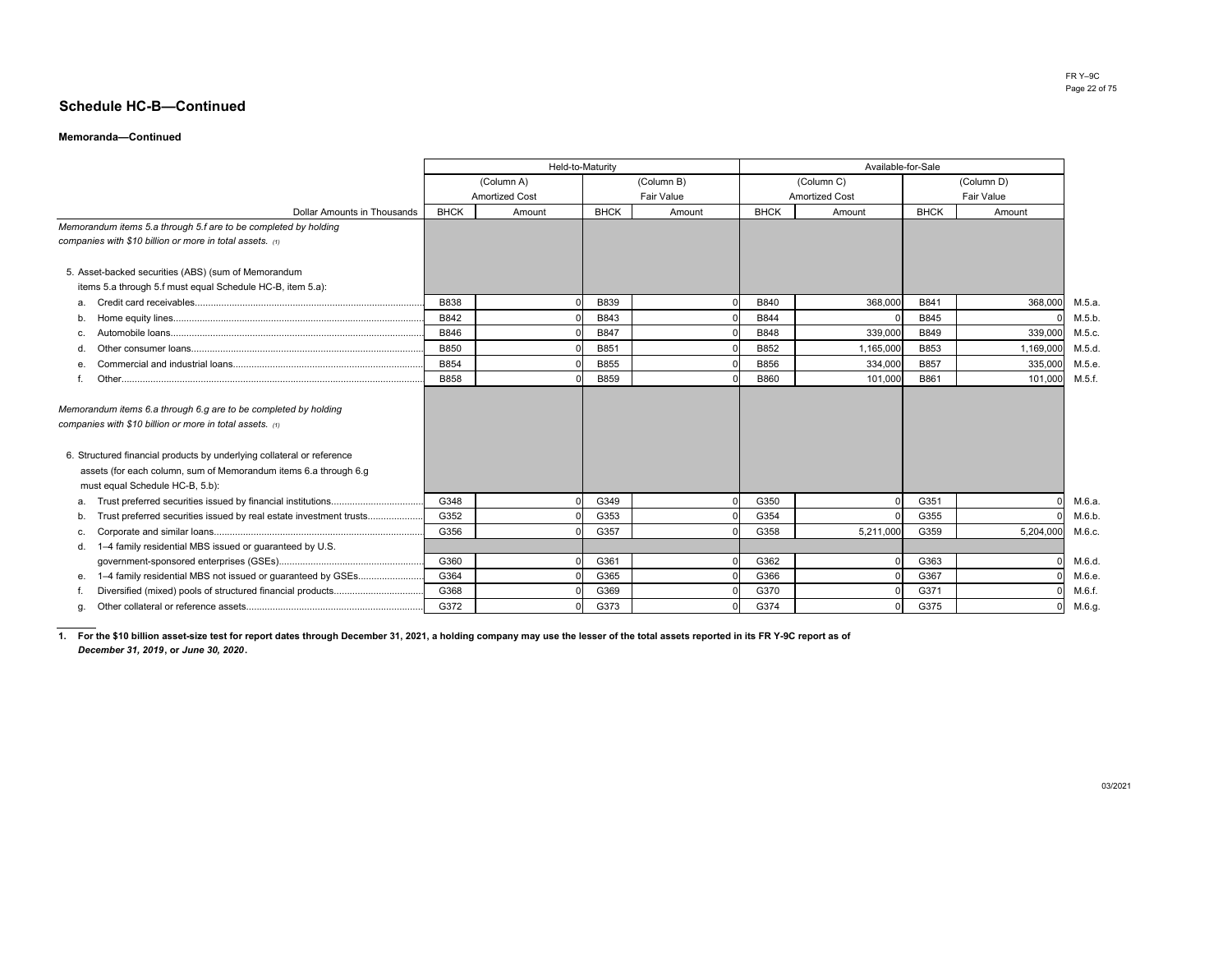#### **Schedule HC-C—Loans and Lease Financing Receivables**

at the lower of cost or fair value, (2) loans and leases held for investment, net of unearned income, and (3) loans and leases accounted Do not deduct the allowance for loan and lease losses (1) from amounts reported in this schedule. Report (1) loans and leases held for sale for at fair value under a fair value option. Exclude assets held for trading and commercial paper.

|                                                                            | (Column A)<br>Consolidated |             |             | (Column B)          |                |
|----------------------------------------------------------------------------|----------------------------|-------------|-------------|---------------------|----------------|
|                                                                            |                            |             |             | In Domestic Offices |                |
| <b>Dollar Amounts in Thousands</b>                                         | <b>BHCK</b>                | Amount      | <b>BHDM</b> | Amount              |                |
|                                                                            | 1410                       | 12,768,000  |             |                     | $\mathbf{1}$ . |
| a. Construction, land development, and other land loans:                   |                            |             | <b>BHCK</b> |                     |                |
|                                                                            |                            |             | F158        | 103,000             | 1.a.(1)        |
| (2) Other construction loans and all land development and other            |                            |             |             |                     |                |
|                                                                            |                            |             | F159        | 985,000             | 1.a.(2)        |
|                                                                            |                            |             | <b>BHDM</b> |                     |                |
|                                                                            |                            |             | 1420        | $\Omega$            | 1.b.           |
| c. Secured by 1-4 family residential properties:                           |                            |             |             |                     |                |
| (1) Revolving, open-end loans secured by 1–4 family residential            |                            |             |             |                     |                |
|                                                                            |                            |             | 1797        | 26,000              | 1.c.(1)        |
| (2) Closed-end loans secured by 1-4 family residential properties:         |                            |             |             |                     |                |
|                                                                            |                            |             | 5367        | 8,124,000           | 1.c.(2)(a)     |
|                                                                            |                            |             | 5368        | 82,000              | 1.c.(2)(b)     |
|                                                                            |                            |             | 1460        | 1,244,000           | 1.d.           |
| e. Secured by nonfarm nonresidential properties:                           |                            |             |             |                     |                |
| (1) Loans secured by owner-occupied nonfarm nonresidential                 |                            |             | <b>BHCK</b> |                     |                |
|                                                                            |                            |             | F160        | 16,000              | 1.e.(1)        |
| (2) Loans secured by other nonfarm nonresidential properties               |                            |             | F161        | 2,188,000           | 1.e.(2)        |
|                                                                            |                            |             | <b>BHDM</b> |                     |                |
| 2. Loans to depository institutions and acceptances of other banks         |                            |             | 1288        | 2,270,000           | 2.             |
|                                                                            | 1292                       | 113,000     |             |                     | 2.a.           |
|                                                                            | 1296                       | 5,093,000   |             |                     | 2.b.           |
| 3. Loans to finance agricultural production and other loans to farmers     | 1590                       | 3,000       | 1590        | 3,000               | 3.             |
|                                                                            |                            |             |             |                     |                |
| Holding companies with less than \$5 billion in total assets should report |                            |             |             |                     |                |
| data item 4.c and leave data items 4.a and 4.b blank. a                    |                            |             |             |                     |                |
|                                                                            |                            |             |             |                     |                |
|                                                                            |                            |             | 1766        | 1,987,000           | 4.             |
|                                                                            | 1763                       | 1,836,000   |             |                     | 4.a.           |
|                                                                            | 1764                       | 151,000     |             |                     | 4.b.           |
| c. To U.S. addressees (domicile) and non-U.S. addressees (domicile)        | <b>KX56</b>                |             |             |                     | 4.c.           |
| 5. Not applicable.                                                         |                            |             |             |                     |                |
| 6. Loans to individuals for household, family, and other personal          |                            |             |             |                     |                |
| expenditures (i.e., consumer loans) (includes purchased paper)             |                            |             | 1975        | 4,946,000           | 6.             |
| a. Credit cards                                                            | <b>B538</b>                | $\mathbf 0$ |             |                     | 6.а.           |
|                                                                            | B539                       | $\Omega$    |             |                     | 6.b.           |
|                                                                            | K137                       | $\Omega$    |             |                     | 6.c.           |
| d. Other consumer loans                                                    |                            |             |             |                     |                |
| (includes single payment, installment, and all student loans)              | K207                       | 4,946,000   |             |                     | 6.d.           |
| 7. Loans to foreign governments and official institutions                  |                            |             |             |                     |                |
|                                                                            | 2081                       |             |             |                     | 7.             |
|                                                                            |                            | 12,000      | 2081        | 11,000              |                |

8. Not applicable.

1. Institutions that have adopted ASU 2016-13 should not deduct the allowance for credit losses on loans and leases or the allocated transfer risk reserve from amounts reported on this schedule.

**2. For the asset-size test for report dates through December 31, 2021, a holding company may use the lesser of the total assets reported in its FR Y-9C report as of** *December 31, 2019***, or** *June 30, 2020***.**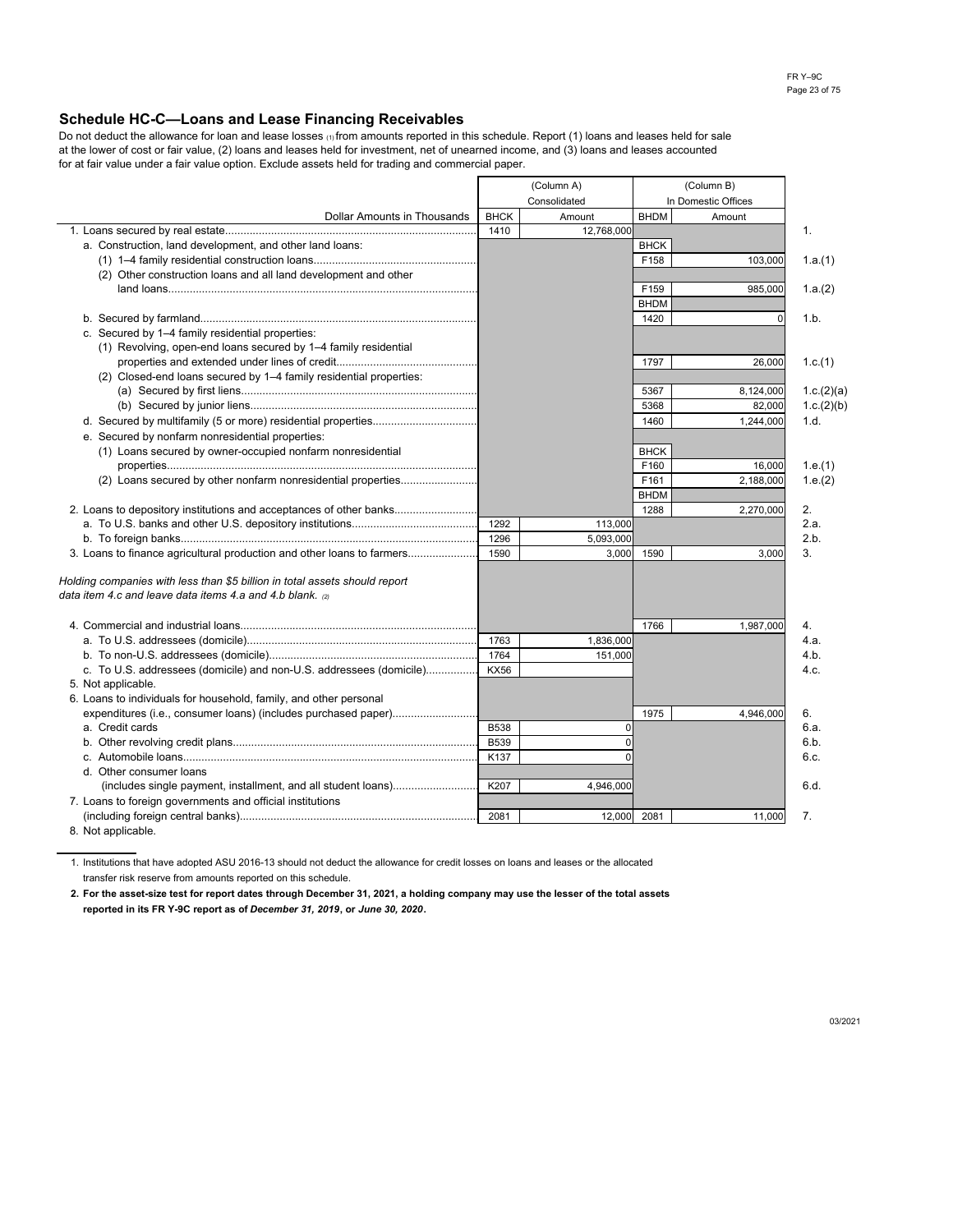|                                                                                                                                                           |             | (Column A)   |             | (Column B)          |         |
|-----------------------------------------------------------------------------------------------------------------------------------------------------------|-------------|--------------|-------------|---------------------|---------|
|                                                                                                                                                           |             | Consolidated |             | In Domestic Offices |         |
| Dollar Amounts in Thousands                                                                                                                               | <b>BHCK</b> | Amount       | <b>BHDM</b> | Amount              |         |
| Holding companies with less than \$5 billion in total assets should report<br>data item 9.b.(3) and leave data items $9.b.(1)$ and $9.b.(2)$ blank. $(1)$ |             |              |             |                     |         |
| 9. Loans to nondepository financial institutions and other loans:                                                                                         |             |              |             |                     |         |
|                                                                                                                                                           | J454        | 3,597,000    | J454        | 3,566,000           | 9.a.    |
| b. Other loans                                                                                                                                            |             |              |             |                     |         |
| (1) Loans for purchasing or carrying securities                                                                                                           |             |              |             |                     |         |
|                                                                                                                                                           | 1545        | 25,105,000   | 1545        | 24,859,000          | 9.b.(1) |
|                                                                                                                                                           | J451        | 9.844.000    | J451        | 8,929,000           | 9.b.(2) |
| (3) Loans for purchasing or carrying securities (secured and                                                                                              |             |              |             |                     |         |
|                                                                                                                                                           | <b>KX57</b> |              | <b>KX57</b> |                     | 9.b.(3) |
| Holding companies with less than \$5 billion in total assets should report<br>data item 10.c. and should leave data items 10.a. and 10.b. blank. $\omega$ |             |              |             |                     |         |
|                                                                                                                                                           |             |              | 2165        | 773,000             | 10.     |
| a. Leases to individuals for household, family, and other personal                                                                                        |             |              |             |                     |         |
|                                                                                                                                                           | F162        |              |             |                     | 10.a.   |
|                                                                                                                                                           | F163        | 773,000      |             |                     | 10.b.   |
|                                                                                                                                                           | <b>KX58</b> |              |             |                     | 10.c.   |
| 11. LESS: Any unearned income on loans reflected in items 1-9 above                                                                                       | 2123        | 11.000       | 2123        | 10.000              | 11.     |
| 12. Total loans and leases held for investment and held for sale (sum of<br>items 1 through 10 minus item 11)                                             |             |              |             |                     |         |
| (total of column A must equal Schedule HC, sum of items 4.a and 4.b)                                                                                      | 2122        | 64,230,000   | 2122        | 60,102,000          | 12.     |

#### **Memoranda**

|    | <b>Dollar Amounts in Thousands</b>                                                                                                                                                          | <b>BHDM</b> | Amount |           |
|----|---------------------------------------------------------------------------------------------------------------------------------------------------------------------------------------------|-------------|--------|-----------|
|    | HC-C memoranda items 1.a.(1) through 1.f.(3)(c) are to be completed semiannually in June and                                                                                                |             |        |           |
|    | December by holding companies with less than \$5 billion total assets. These items are to be<br>completed quarterly by holding companies with \$5 billion or more in total assets. $_{(1)}$ |             |        |           |
| 1. | Loans restructured in troubled debt restructurings that are in compliance with their modified                                                                                               |             |        |           |
|    | terms (included in Schedule HC-C, and not reported as past due or                                                                                                                           |             |        |           |
|    | nonaccrual in Schedule HC-N, Memorandum item 1):                                                                                                                                            |             |        |           |
|    | a. Construction, land development, and other land loans in domestic offices:                                                                                                                |             |        |           |
|    |                                                                                                                                                                                             | K158        | 0      | M.1.a.(1) |
|    |                                                                                                                                                                                             | K159        |        | M.1.a.(2) |
|    |                                                                                                                                                                                             | F576        | 31,000 | M.1.b.    |
|    | C.                                                                                                                                                                                          | K160        |        | M.1.c.    |
|    | d. Secured by nonfarm nonresidential properties in domestic offices:                                                                                                                        |             |        |           |
|    |                                                                                                                                                                                             | K161        |        | M.1.d.(1) |
|    |                                                                                                                                                                                             | K162        |        | M.1.d.(2) |
|    |                                                                                                                                                                                             | <b>BHCK</b> |        |           |
|    | Holding companies with less than \$5 billion in total assets should report Memo item 1.e.(3)                                                                                                |             |        |           |
|    | (semiannually in June and December), and should leave data item 1.e.(1) and 1.e.(2) blank. $\omega$                                                                                         |             |        |           |
|    | e. Commercial and Industrial loans:                                                                                                                                                         |             |        |           |
|    | K163                                                                                                                                                                                        |             |        | M.1.e.(1) |
|    | K164                                                                                                                                                                                        |             |        | M.1.e.(2) |
|    | (3) To U.S. addressees (domicile) and non-U.S                                                                                                                                               |             |        |           |
|    | <b>KX59</b>                                                                                                                                                                                 |             |        | M.1.e.(3) |
|    |                                                                                                                                                                                             |             |        |           |

**1. For the asset-size test for report dates through December 31, 2021, a holding company may use the lesser of the total assets reported in its FR Y-9C report as of** *December 31, 2019* **, or** *June 30, 2020* **.**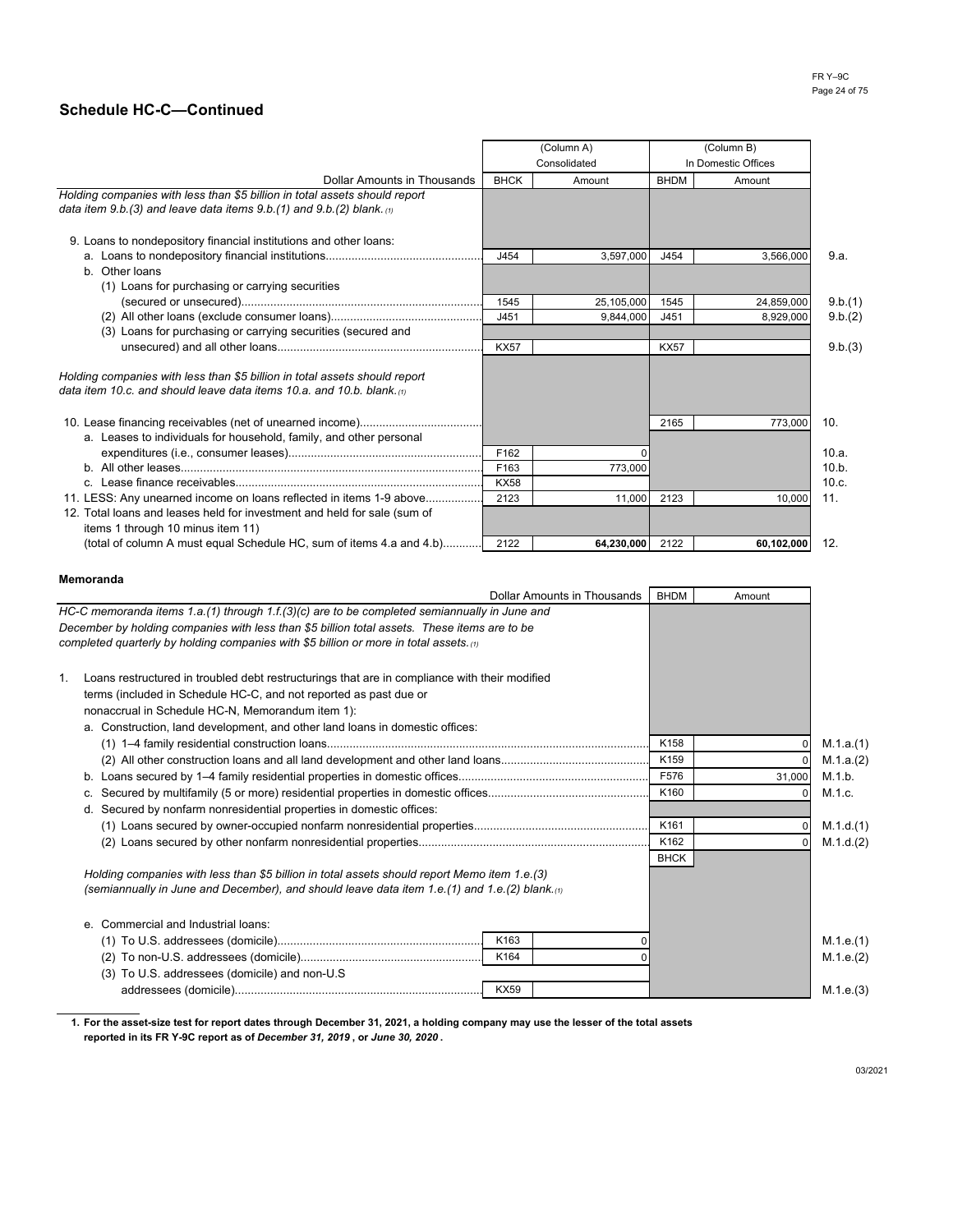#### **Memoranda—Continued**

|                                                                                                                                          |             | (Column B)          |              |
|------------------------------------------------------------------------------------------------------------------------------------------|-------------|---------------------|--------------|
|                                                                                                                                          |             | In Domestic Offices |              |
| <b>Dollar Amounts in Thousands</b><br>f. All other loans ( <i>include</i> loans to individuals for household, family, and other personal | <b>BHCK</b> | Amount              |              |
|                                                                                                                                          |             |                     |              |
|                                                                                                                                          | K165        | O                   | M.1.f.       |
| Itemize and describe loan categories included in Memorandum item 1.f, above that exceed                                                  |             |                     |              |
| 10 percent of total loans restructured in troubled debt restructurings that are in compliance                                            |             |                     |              |
| with their modified terms (sum of Memorandum items 1.a through 1.f):                                                                     | <b>BHDM</b> |                     |              |
|                                                                                                                                          | K166        | 0                   | M.1.f.(1)    |
|                                                                                                                                          | <b>BHCK</b> |                     |              |
|                                                                                                                                          | K168        | O                   | M.1.f.(2)    |
| Loans to individuals for household, family, and other personal expenditures:<br>(3)                                                      |             |                     |              |
|                                                                                                                                          | K098        |                     | M.1.f.(3)(a) |
|                                                                                                                                          | K203        |                     | M.1.f.(3)(b) |
| (c) Other consumer loans (includes single payment, installment, all student loans,                                                       |             |                     |              |
|                                                                                                                                          | K204        |                     | M.1.f.(3)(c) |
| g. Total loans restructured in troubled debt restructurings that are in compliance with their                                            |             |                     |              |
|                                                                                                                                          | <b>HK25</b> | 31,000              | M.1.g.       |
| 2. Loans to finance commercial real estate, construction, and land development activities (not                                           |             |                     |              |
|                                                                                                                                          | 2746        | 1,236,000           | $M.2$ .      |
|                                                                                                                                          |             |                     |              |
| To be completed by holding companies with \$5 billion or more in total assets. $\omega$                                                  |             |                     |              |
| 3. Loans secured by real estate to non-U.S. addressees (domicile)                                                                        |             |                     |              |
|                                                                                                                                          | B837        | O                   | M.3          |
|                                                                                                                                          |             |                     |              |
| Memorandum item 4 is to be completed by (1) holding companies with \$5 billion or more in tota.                                          |             |                     |              |
| assets <sub>(1)</sub> that, together with affiliated institutions, have outstanding credit card receivables (as defined                  |             |                     |              |
| in the instructions) that exceed \$500 million as of the report date or $(2)$ holding companies that on a                                |             |                     |              |
| consolidated basis are credit card specialty holding companies (as defined in the instructions).                                         |             |                     |              |
|                                                                                                                                          |             |                     |              |
| 4. Outstanding credit card fees and finance charges                                                                                      |             |                     |              |
|                                                                                                                                          | C391        | $\overline{0}$      | M.4.         |

**1. For the asset-size test for report dates through December 31, 2021, a holding company may use the lesser of the total assets reported in its FR Y-9C report as of** *December 31, 2019***, or** *June 30, 2020***.**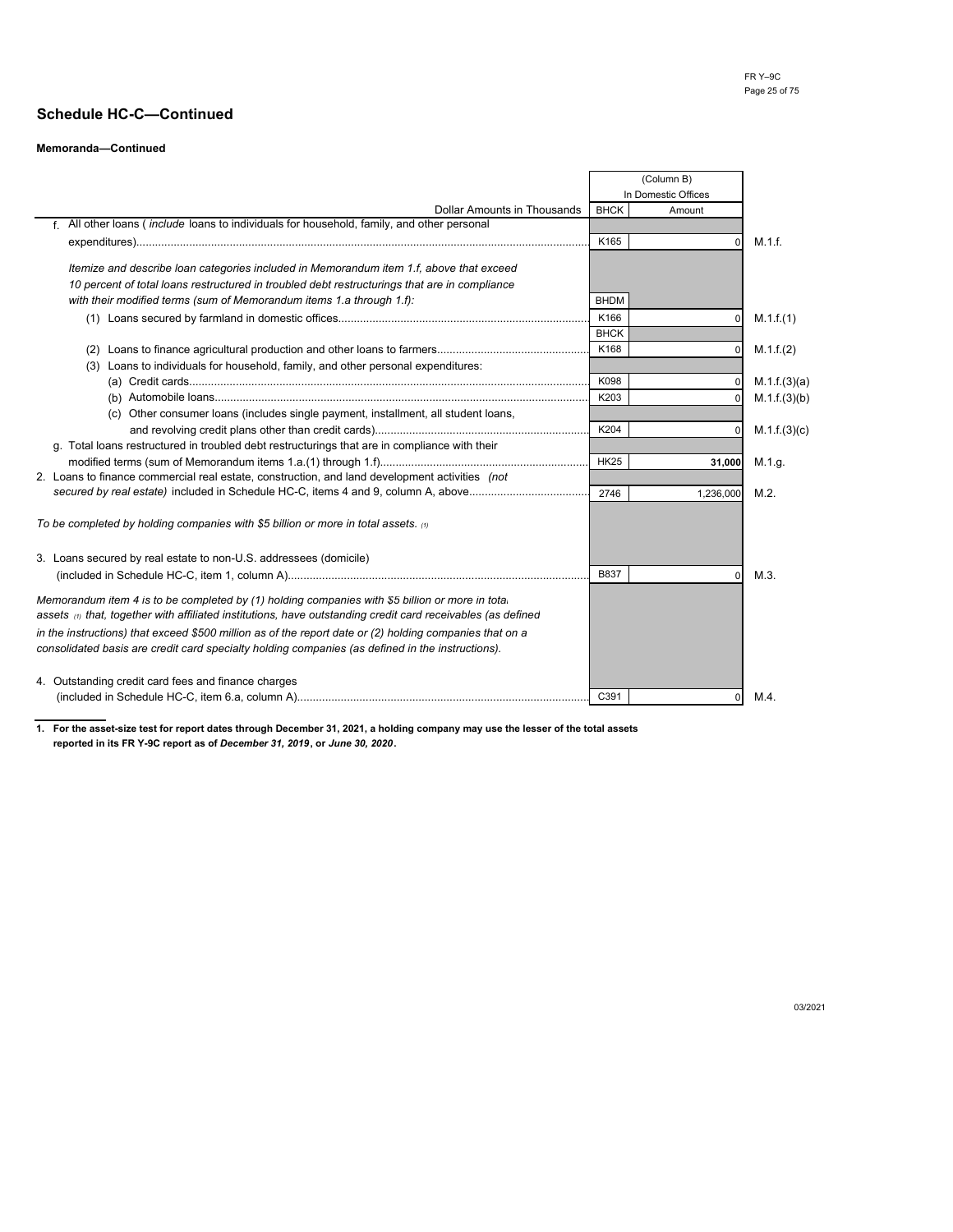### **Memoranda—Continued**

| <b>Dollar Amounts in Thousands</b>                                                                                                                                                                                                                                                                                                                                                                                                                                         | <b>BHCK</b> | Amount |        |
|----------------------------------------------------------------------------------------------------------------------------------------------------------------------------------------------------------------------------------------------------------------------------------------------------------------------------------------------------------------------------------------------------------------------------------------------------------------------------|-------------|--------|--------|
| Memorandum item 5 is to be completed by all holding companies. Memorandum item 5.a and 5.b                                                                                                                                                                                                                                                                                                                                                                                 |             |        |        |
| are to be completed semiannually in the June and December reports only. $\alpha$                                                                                                                                                                                                                                                                                                                                                                                           |             |        |        |
| 5. Purchased credit-impaired loans held for investment accounted for in accordance with FASB<br>ASC 310-30 (former AICPA Statement of Position 03-3) (exclude loans held for sale):<br>a.                                                                                                                                                                                                                                                                                  | C779        |        | M.5.a. |
| b <sub>1</sub>                                                                                                                                                                                                                                                                                                                                                                                                                                                             | C780        |        | M.5.b. |
| Memorandum item 6.a, 6.b, and 6.c are to be completed semiannually in the June and December<br>reports only.                                                                                                                                                                                                                                                                                                                                                               |             |        |        |
| 6. Closed-end loans with negative amortization features secured by 1–4 family residential<br>properties in domestic offices:                                                                                                                                                                                                                                                                                                                                               |             |        |        |
| Total amount of closed-end loans with negative amortization features secured<br>a.                                                                                                                                                                                                                                                                                                                                                                                         |             |        |        |
| by 1–4 family residential properties (included in Schedule HC-C, items 1.c.(2)(a) and (b))                                                                                                                                                                                                                                                                                                                                                                                 | F230        |        | M.6.a. |
| Memorandum items 6.b and 6.c are to be completed by holding companies that had<br>closed-end loans with negative amortization features secured by 1-4 family residential<br>properties (as reported in Schedule HC-C, Memorandum item 6.a) as of December 31, 2018.<br>that exceeded the lesser of \$100 million or 5 percent of total loans and leases held for<br>investment and held for sale in domestic offices (as reported in Schedule HC-C, item 12,<br>column B). |             |        |        |
| Total maximum remaining amount of negative amortization contractually permitted on<br>b.                                                                                                                                                                                                                                                                                                                                                                                   | F231        |        | M.6.b. |
| Total amount of negative amortization on closed-end loans secured by 1-4 family<br>C.<br>residential properties included in the amount reported in Memorandum item                                                                                                                                                                                                                                                                                                         |             |        |        |
|                                                                                                                                                                                                                                                                                                                                                                                                                                                                            | F232        |        | M.6.c. |
| 7.–8. Not applicable.                                                                                                                                                                                                                                                                                                                                                                                                                                                      |             |        |        |
| 9. Loans secured by 1–4 family residential properties in domestic offices in process of                                                                                                                                                                                                                                                                                                                                                                                    | <b>BHDM</b> |        |        |
|                                                                                                                                                                                                                                                                                                                                                                                                                                                                            | F577        | 9,000  | M.9.   |
| 10.-11. Not applicable.                                                                                                                                                                                                                                                                                                                                                                                                                                                    |             |        |        |

1. Memorandum item 5 is to be completed only by holding companies that have not yet adopted ASU 2016-13.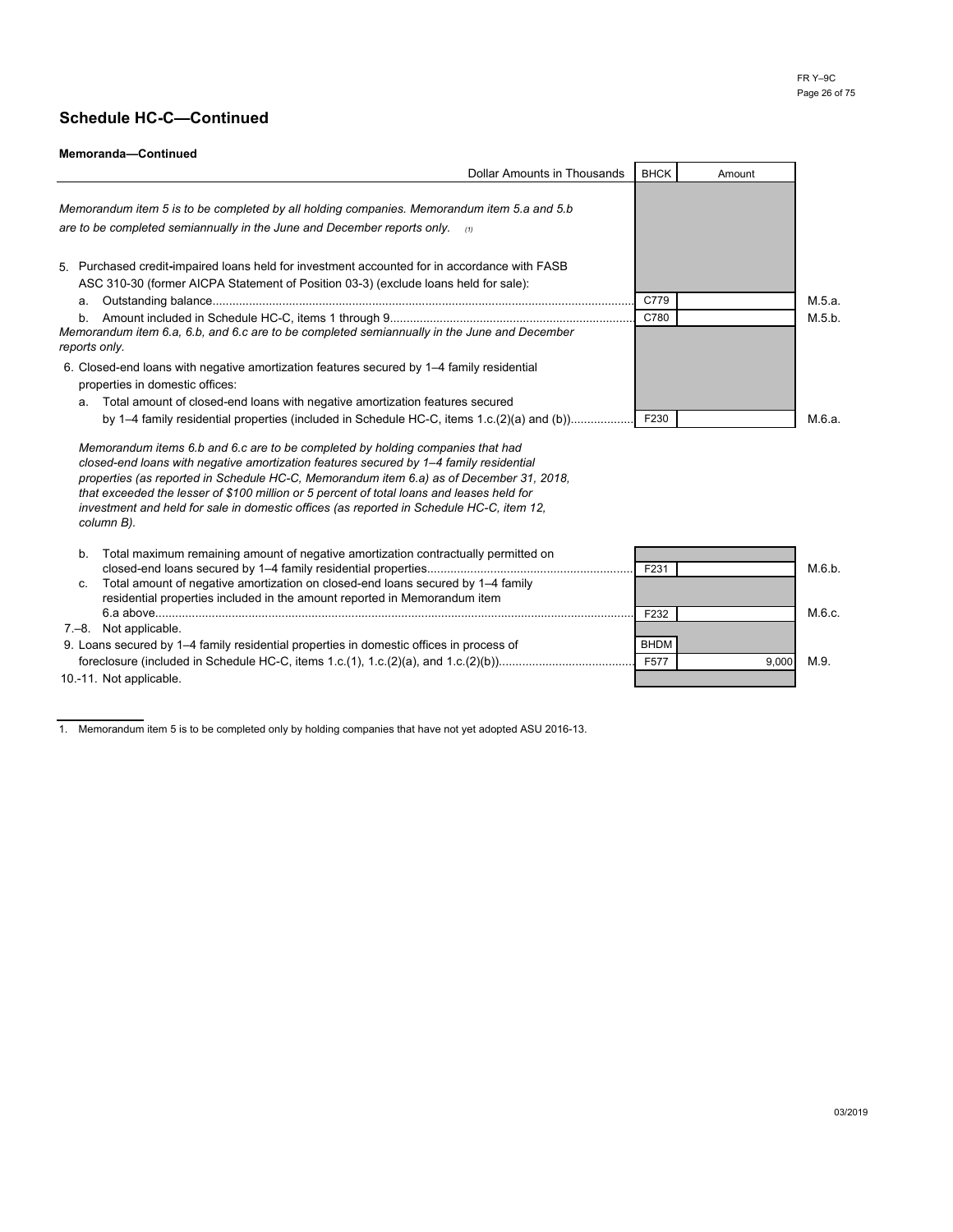#### **Memoranda—Continued**

|                                                                                                      |                  | (Column A)             |             | (Column B)         |             | (Column C)               |
|------------------------------------------------------------------------------------------------------|------------------|------------------------|-------------|--------------------|-------------|--------------------------|
|                                                                                                      |                  | Fair value of acquired |             | Gross contractual  |             | Best estimate at         |
|                                                                                                      |                  | loans and leases at    |             | amounts receivable |             | acquisition date of con- |
|                                                                                                      |                  | acquisition date       |             | at acquisition     |             | tractual cash flows not  |
|                                                                                                      |                  |                        |             |                    |             | expected to be collected |
| Dollar Amounts in Thousands                                                                          | <b>BHCK</b>      | Amount                 | <b>BHCK</b> | Amount             | <b>BHCK</b> | Amount                   |
| Memorandum item 12.a, 12.b, 12.c, and 12.d are                                                       |                  |                        |             |                    |             |                          |
| to be completed semiannually in the June and                                                         |                  |                        |             |                    |             |                          |
| December reports only. Holding companies with<br>less than \$5 billion in total assets should report |                  |                        |             |                    |             |                          |
| Memorandum item 12.e semiannually in June                                                            |                  |                        |             |                    |             |                          |
| and December and should leave 12.a, 12.b, 12.c,                                                      |                  |                        |             |                    |             |                          |
| and 12.d blank. $\omega$                                                                             |                  |                        |             |                    |             |                          |
| 12. Loans (not subject to the requirements of                                                        |                  |                        |             |                    |             |                          |
| FASB ASC 310-30 (former AICPA Statement                                                              |                  |                        |             |                    |             |                          |
| of Position 03-3)) $(2)$ and leases held for                                                         |                  |                        |             |                    |             |                          |
| investment that are acquired in business                                                             |                  |                        |             |                    |             |                          |
| combinations with acquisition dates in the                                                           |                  |                        |             |                    |             |                          |
| current calendar year:                                                                               |                  |                        |             |                    |             |                          |
| a.                                                                                                   | G091             |                        | G092        |                    | G093        | M.12.a.                  |
| b.                                                                                                   | G094             |                        | G095        |                    | G096        | M.12.b.                  |
| Loans to individuals for household.<br>C.                                                            |                  |                        |             |                    |             |                          |
| family, and other personal expenditures                                                              | G097             |                        | G098        |                    | G099        | M.12.c.                  |
| d.                                                                                                   | G <sub>100</sub> |                        | G101        |                    | G102        | M.12.d.                  |
| е.                                                                                                   | KX60             |                        | <b>KX61</b> |                    | <b>KX62</b> | M.12.e.                  |

| Dollar Amounts in Thousands                                                             | <b>BHCK</b> | Amount     |         |
|-----------------------------------------------------------------------------------------|-------------|------------|---------|
| 13. Not applicable.                                                                     |             |            |         |
|                                                                                         | G378        | 11.861.000 | M.14.   |
| Memorandum item 15 is to be completed by all holding companies.                         |             |            |         |
| 15. Revolving, open-end loans secured by 1–4 family residential properties and extended |             |            |         |
| under lines of credit in domestic offices that have converted to non-revolving closed-  |             |            |         |
|                                                                                         | <b>LE75</b> | 18.000     | M.15.   |
| 16. Eligible loan modifications under Section 4013, Temporary Relief from Troubled Debt |             |            |         |
| Restructurings, of the 2020 Coronavirus Aid, Relief, and Economic Security Act:<br>(3)  |             | Number     |         |
|                                                                                         | <b>LG24</b> |            | М.16.а. |
|                                                                                         |             | Amount     |         |
|                                                                                         | <b>LG25</b> | 70.000     | M.16.b. |

**1. For the asset-size test for report dates through December 31, 2021, a holding company may use the lesser of the total assets reported in its FR Y-9C report as of** *December 31, 2019***, or** *June 30, 2020***.** 

2. Institutions that have adopted ASU 2016-13 should report only loans held for investment not considered purchased credit-deteriorated in Memorandum item 12.

**3. Amounts reported in Memorandum items 16.a and 16.b will not be made available to the public on an individual institution basis.**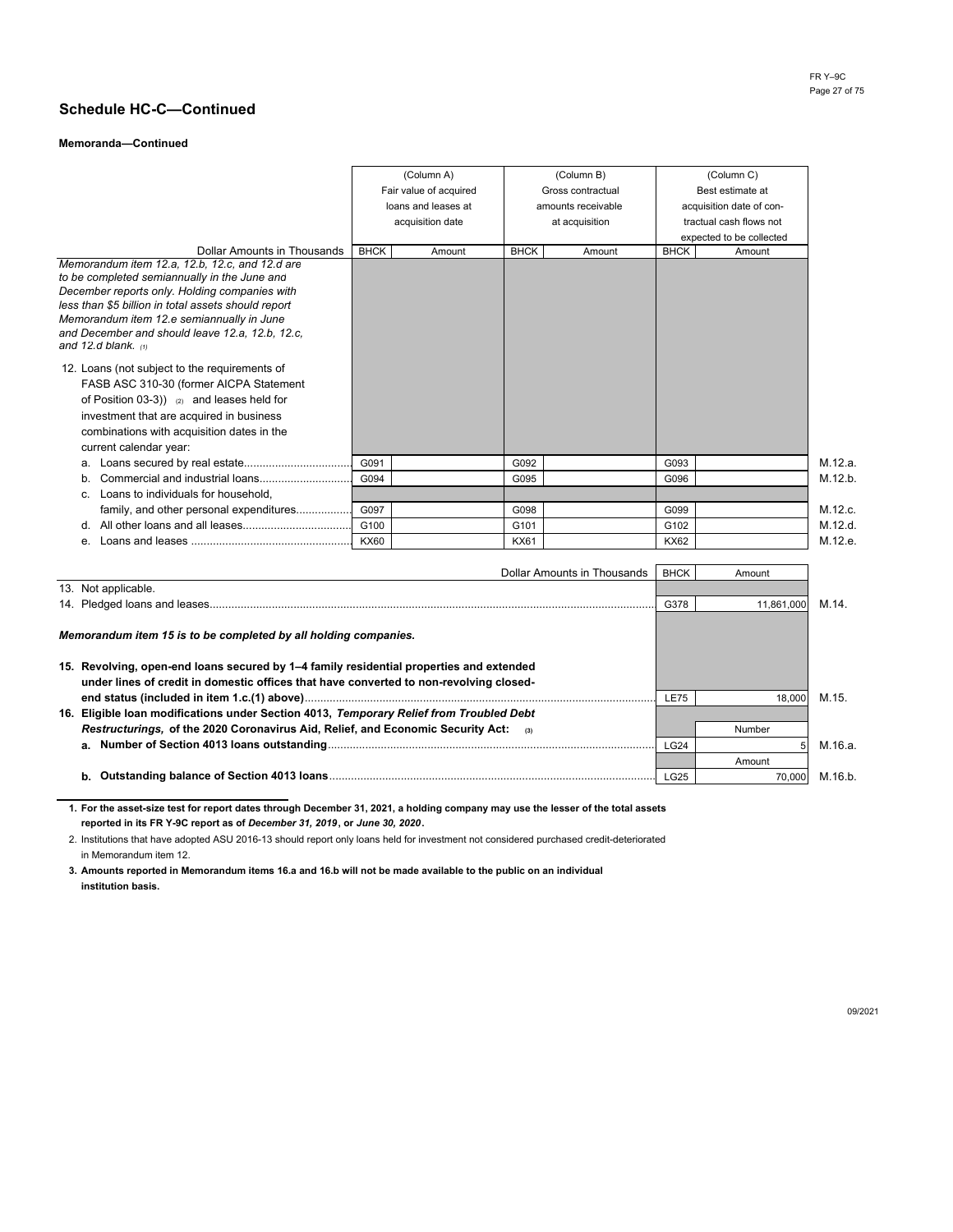## **Schedule HC-D—Trading Assets and Liabilities**

*Schedule HC-D is to be completed by holding companies with \$5 billion or more in total assets (1) that reported total trading assets of \$10 million or more in any of the four preceding calendar quarters.*

| Dollar Amounts in Thousands                                                             | <b>BHCM</b> | Amount         |          |
|-----------------------------------------------------------------------------------------|-------------|----------------|----------|
| <b>Assets</b>                                                                           |             |                |          |
|                                                                                         | 3531        | 1,813,000      | 1.       |
|                                                                                         | 3532        | 1,025,000      | 2.       |
|                                                                                         | 3533        | 231,000        | 3.       |
| 4. Mortgage-backed securities (MBS):                                                    | <b>BHCK</b> |                |          |
| a. Residential pass-through securities issued or guaranteed by FNMA, FHLMC, or GNMA     | G379        | 1,022,000      | 4.a.     |
| b. Other residential mortgage-backed securities issued or guaranteed by U.S. Government |             |                |          |
| agencies or sponsored agencies (2) (include CMOs, REMICs, and stripped MBS)             | G380        | 0              | 4.b.     |
|                                                                                         | G381        |                | 4.c.     |
| d. Commercial MBS issued or guaranteed by U.S. Government agencies or                   |             |                |          |
|                                                                                         | K197        |                | 4.d.     |
|                                                                                         | K198        | $\Omega$       | 4.e.     |
| 5. Other debt securities                                                                |             |                |          |
|                                                                                         | HT62        |                | 5.a.     |
|                                                                                         | G386        | 314,000        | 5.b.     |
| 6. Loans:                                                                               |             |                |          |
| a. Loans secured by real estate:                                                        |             |                |          |
|                                                                                         | HT63        | $\Omega$       | 6.a.(1)  |
|                                                                                         | <b>HT64</b> | $\Omega$       | 6.a.(2)  |
|                                                                                         | F614        | $\Omega$       | 6.b.     |
| c. Loans to individuals for household, family, and other personal expenditures          |             |                |          |
|                                                                                         | <b>HT65</b> | $\Omega$       | 6.c.     |
|                                                                                         | F618        |                | 6.d.     |
| 7.-8. Not applicable.                                                                   | <b>BHCM</b> |                |          |
|                                                                                         | 3541        | 7,921,000      | 9.       |
| 10. Not applicable.                                                                     |             |                |          |
|                                                                                         | 3543        | 4,164,000      | 11.      |
| 12. Total trading assets (sum of items 1 through 11)                                    | <b>BHCT</b> |                |          |
|                                                                                         | 3545        | 16,490,000     | 12.      |
|                                                                                         |             |                |          |
| <b>Liabilities</b>                                                                      |             |                |          |
| 13. a. Liability for short positions:                                                   | <b>BHCK</b> |                |          |
|                                                                                         | G209        | 61,000         | 13.a.(1) |
|                                                                                         | G210        | 2,398,000      | 13.a.(2) |
|                                                                                         | G211        | $\overline{0}$ | 13.a.(3) |
|                                                                                         | F624        | $\mathbf{0}$   | 13.b.    |
|                                                                                         | 3547        | 2,693,000      | 14.      |
| 15. Total trading liabilities (sum of items 13.a through 14)                            | <b>BHCT</b> |                |          |
|                                                                                         | 3548        | 5,152,000      | 15.      |

**1. For the asset-size test for report dates through December 31, 2021, a holding company may use the lesser of the total assets reported in its FR Y-9C report as of** *December 31, 2019* **, or** *June 30, 2020* **.** 

2. U.S. Government agencies include, but are not limited to, such agencies as the Government National Mortgage Association (GNMA), the Federal Deposit Insurance Corporation (FDIC), and the National Credit Union Administration (NCUA). U.S. Government-sponsored agencies include, but are not limited to, such agencies as the Federal Home Loan Mortgage Corporation (FHLMC) and the Federal National Mortgage Association (FNMA).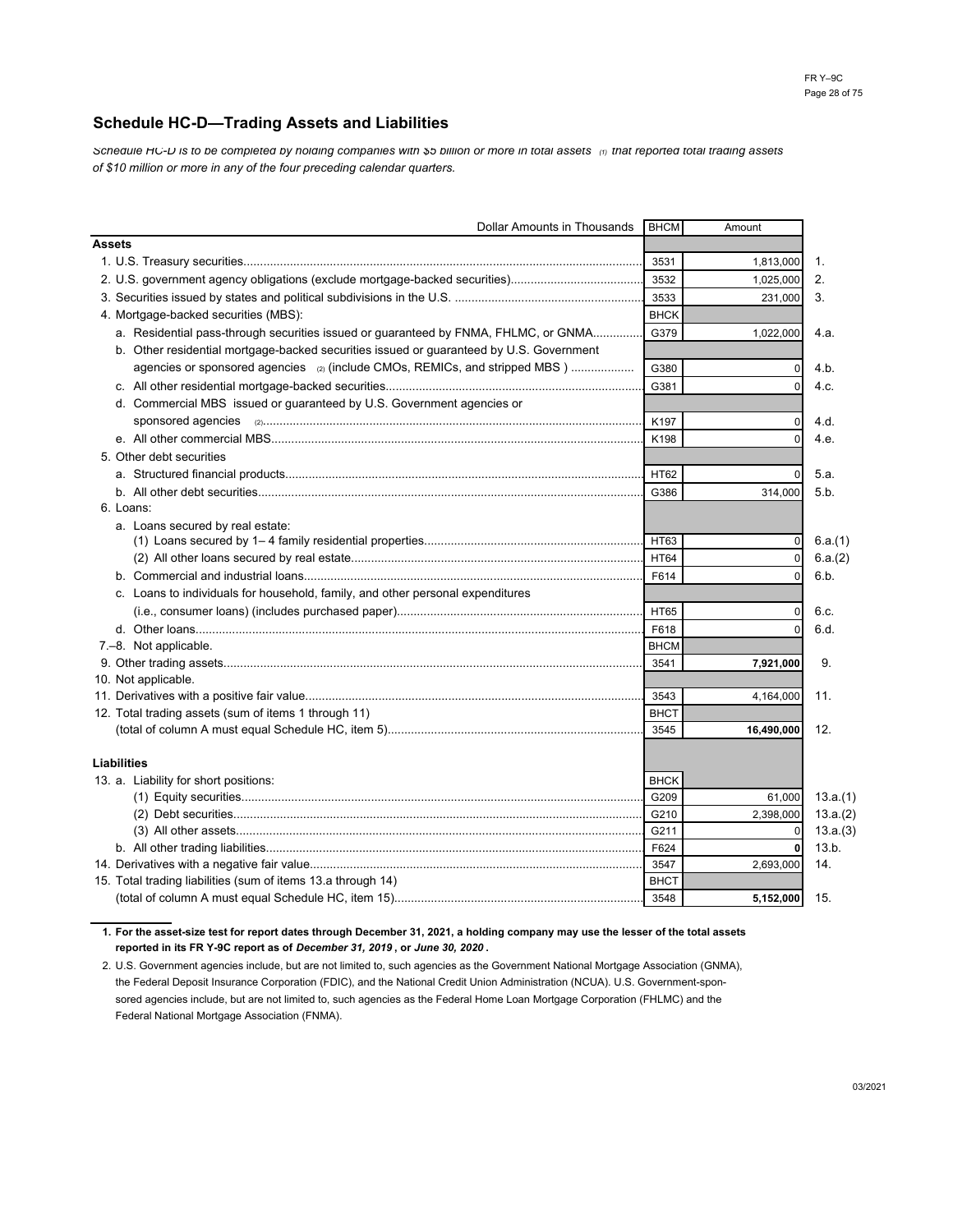### **Memoranda**

| <b>Dollar Amounts in Thousands</b>                                                              | <b>BHCK</b> | Amount         |            |
|-------------------------------------------------------------------------------------------------|-------------|----------------|------------|
| 1. Unpaid principal balance of loans measured at fair value (reported in Schedule HC-D,         |             |                |            |
| items 6.a.(1) through 6.d.)                                                                     |             |                |            |
| a. Loans secured by real estate:                                                                |             |                |            |
|                                                                                                 | <b>HT66</b> | $\mathbf 0$    | M.1.a.(1)  |
|                                                                                                 | <b>HT67</b> | $\mathbf 0$    | M.1.a.(2)  |
|                                                                                                 | F632        | $\Omega$       | M.1.b.     |
| c. Loans to individuals for household, family, and other personal expenditures                  |             |                |            |
|                                                                                                 | <b>HT68</b> | $\mathbf 0$    | M.1.c.     |
|                                                                                                 | F636        | $\Omega$       | M.1.d.     |
|                                                                                                 |             |                |            |
| Memorandum items 2 through 10 are to be completed by holding companies with \$10 billion or     |             |                |            |
| more in total trading assets. $(1)$                                                             |             |                |            |
|                                                                                                 |             |                |            |
| 2. Loans measured at fair value that are past due 90 days or more:                              |             |                |            |
|                                                                                                 | F639        | $\Omega$       | M.2.a.     |
|                                                                                                 | F640        | $\Omega$       | M.2.b.     |
| 3. Structured financial products by underlying collateral or reference assets (for each column, |             |                |            |
| sum of Memorandum items 3.a through 3.g must equal Schedule HC-D, sum of items 5.a:             |             |                |            |
|                                                                                                 | G299        | $\overline{0}$ | M.3.a.     |
|                                                                                                 | G332        | $\Omega$       | M.3.b.     |
|                                                                                                 | G333        | $\Omega$       | M.3.c.     |
| d. 1-4 family residential MBS issued or guaranteed by U.S. government-sponsored                 |             |                |            |
|                                                                                                 | G334        | $\overline{0}$ | M.3.d.     |
|                                                                                                 | G335        |                | $0$ M.3.e. |
|                                                                                                 | G651        | $\Omega$       | M.3.f.     |
| f.                                                                                              | G652        |                |            |
|                                                                                                 |             |                | $0$ M.3.g. |
| 4. Pledged trading assets:                                                                      |             |                | M.4.a.     |
|                                                                                                 | G387        | 5,175,000      |            |
| 5. Asset-backed securities:                                                                     | G388        | $\Omega$       | M.4.b.     |
|                                                                                                 | F643        | $\Omega$       | M.5.a.     |
|                                                                                                 | F644        | $\Omega$       | M.5.b.     |
|                                                                                                 | F645        |                | $0$ M.5.c. |
|                                                                                                 | F646        | $\Omega$       | M.5.d.     |
|                                                                                                 | F647        | $\Omega$       | M.5.e.     |
|                                                                                                 | F648        | $\Omega$       | M.5.f.     |
| 6. Not applicable.                                                                              |             |                |            |
| 7. Equity securities:                                                                           |             |                |            |
|                                                                                                 | F652        | 7,428,000      | M.7.a.     |
|                                                                                                 | F653        | 0              | M.7.b.     |
|                                                                                                 | F654        | $\mathbf 0$    | M.8.       |

1. The \$10 billion trading asset-size test is based on total trading assets reported as of prior year June 30 report date.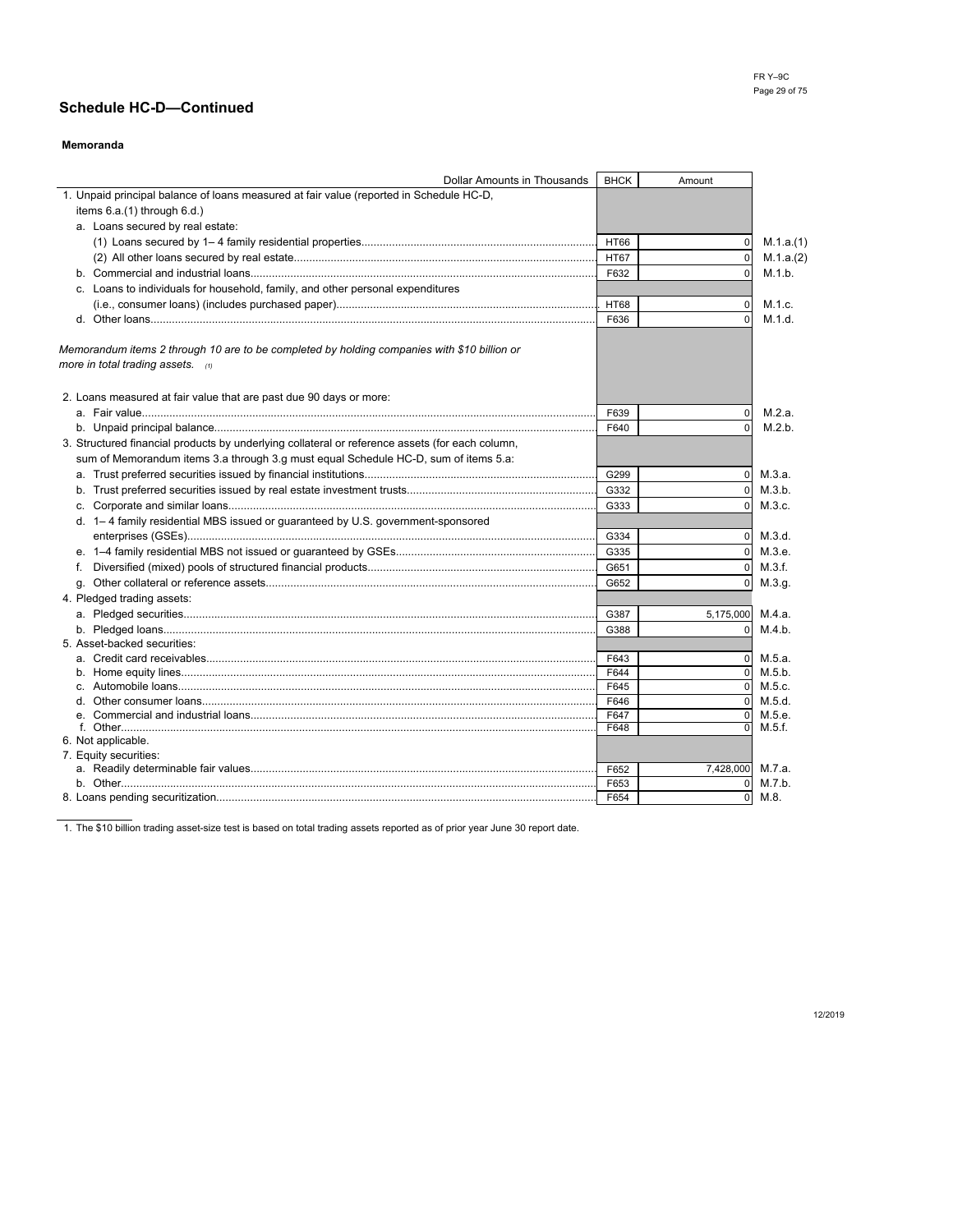#### **Memoranda—Continued**

|     | Dollar Amounts in Thousands                                                                                                                                                                                                                                                                              | <b>BHCK</b> | Amount       |                           |
|-----|----------------------------------------------------------------------------------------------------------------------------------------------------------------------------------------------------------------------------------------------------------------------------------------------------------|-------------|--------------|---------------------------|
|     |                                                                                                                                                                                                                                                                                                          | G212        | $\mathbf 0$  | M.9.a.(1)                 |
|     |                                                                                                                                                                                                                                                                                                          | G213        | $\Omega$     | M.9.a.(2)                 |
|     | b. Other trading assets (itemize and describe amounts included in Schedule HC-D, item 9,<br>column A (other than amounts included in Memoranda items 9.a.(1) and 9.a.(2) above) that<br>are greater than \$1,000,000 and exceed 25 percent of item 9 less Memoranda items 9.a.(1)<br>and $9.a.(2)$ : (2) |             |              |                           |
| (1) | <b>BHTX</b>                                                                                                                                                                                                                                                                                              | F655        |              |                           |
|     | F655                                                                                                                                                                                                                                                                                                     |             |              | $0$ M.9.b.(1)             |
| (2) | <b>BHTX</b>                                                                                                                                                                                                                                                                                              | F656        |              |                           |
|     | F656                                                                                                                                                                                                                                                                                                     |             |              | M.9.b.(2)<br>$\mathbf{0}$ |
| (3) | <b>BHTX</b>                                                                                                                                                                                                                                                                                              | F657        |              |                           |
|     | F657                                                                                                                                                                                                                                                                                                     |             |              | $0$ M.9.b.(3)             |
|     | 10. Other trading liabilities (itemize and describe amounts included in Schedule HC-D, item 13.b<br>that are greater than \$1,000,000 and exceed 25 percent of the item)                                                                                                                                 |             |              |                           |
| a.  | <b>BHTX</b>                                                                                                                                                                                                                                                                                              | F658        |              |                           |
|     | F658                                                                                                                                                                                                                                                                                                     |             | $\mathbf{0}$ | M.10.a.                   |
| b.  | <b>BHTX</b>                                                                                                                                                                                                                                                                                              | F659        |              |                           |
|     | F659                                                                                                                                                                                                                                                                                                     |             | $\mathbf{0}$ | M.10.b.                   |
| C.  | <b>BHTX</b>                                                                                                                                                                                                                                                                                              | F660        |              |                           |
|     | F660                                                                                                                                                                                                                                                                                                     |             |              | M.10.c.<br>$\mathbf{0}$   |

2. Exclude equity securities.

### **Schedule HC-E—Deposit Liabilities (1)**

| Dollar Amounts in Thousands                                                                        | BHCB        | Amount      |      |
|----------------------------------------------------------------------------------------------------|-------------|-------------|------|
| 1. Deposits held in domestic offices of commercial bank subsidiaries of the reporting              |             |             |      |
| holding company:                                                                                   |             |             |      |
|                                                                                                    | 2210        | 80,701,000  | 1.a. |
|                                                                                                    | 3187        | 113,880,000 | 1.b. |
|                                                                                                    | 2389        | 27,265,000  | 1.c. |
| d.                                                                                                 | <b>HK29</b> | 31.000      | 1.d. |
|                                                                                                    | J474        | 294,000     | 1.e. |
| 2. Deposits held in domestic offices of other depository institutions that are subsidiaries of the |             |             |      |
| reporting holding company:                                                                         | <b>BHOD</b> |             |      |
|                                                                                                    | 3189        |             | 2.a  |
|                                                                                                    | 3187        |             | 2.b  |
|                                                                                                    | 2389        |             | 2.c. |
|                                                                                                    | <b>HK29</b> |             | 2.d. |
|                                                                                                    | J474        |             | 2.e. |

#### **Memoranda**

|    | Dollar Amounts in Thousands | <b>BHDM</b> | Amount    |         |
|----|-----------------------------|-------------|-----------|---------|
|    |                             | <b>HK06</b> | 1.350.000 | M.1.    |
| 2. |                             | <b>HK31</b> |           | $M.2$ . |
| 3. |                             | <b>HK32</b> | 293.000   | M.3.    |
|    |                             | <b>BHFN</b> |           |         |
|    |                             | A245        | 562.000   | M.4.    |

1. The sum of items 1.a through 1.e and items 2.a through 2.e must equal the sum of Schedule HC, items 13.a.(1) and 13.a.(2). 2. Includes noninterest-bearing demand, time, and savings deposits.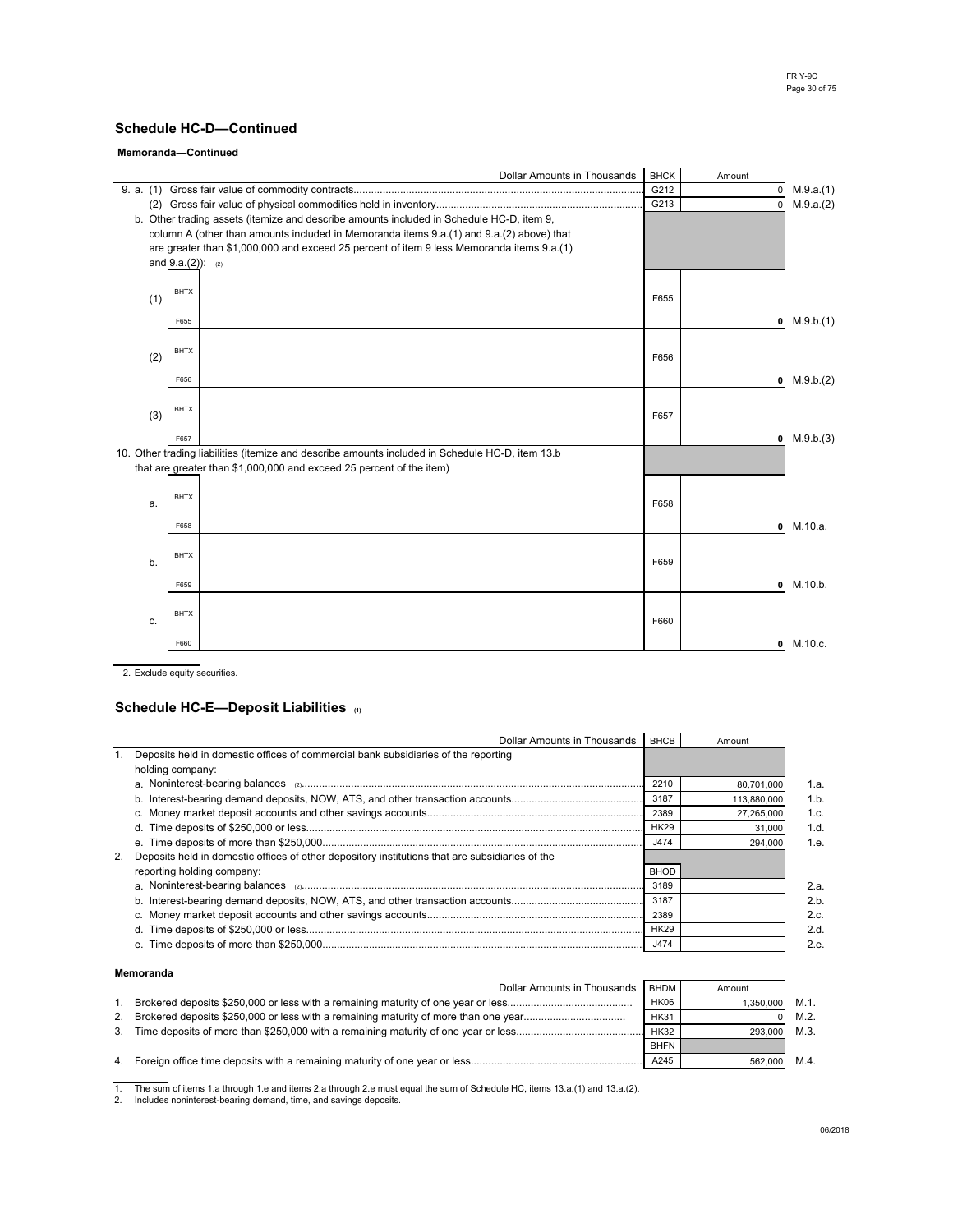# **Schedule HC-F—Other Assets** (1)

| Dollar Amounts in Thousands                                        | <b>BHCK</b>      | Amount     |      |
|--------------------------------------------------------------------|------------------|------------|------|
| 1 Accrued interest receivable                                      | <b>B556</b>      | 464.000    |      |
| 2. Net deferred tax assets                                         | 2148             |            |      |
| 3. Interest-only strips receivable (not in the form of a security) | <b>HT80</b>      |            |      |
| 4. Equity investments without readily determinable fair values     | 1752             | 1.689.000  |      |
| 5. Life insurance assets:                                          |                  |            |      |
|                                                                    | K <sub>201</sub> | 2.080.000  | 5.a. |
|                                                                    | K202             | 1.954.000  | 5.b. |
|                                                                    | K270             | 1.314.000  | 5.c. |
|                                                                    | 2168             | 15.739.000 | 6.   |
|                                                                    | <b>BHCT</b>      |            |      |
|                                                                    | 2160             | 23.240.00  |      |

1. Institutions that have adopted ASU 2016-13 should report asset amounts in Schedule HC-F net of any applicable allowance for credit losses.

2. Include accrued interest receivable on loans, leases, debt securities, and other interest-bearing assets. Exclude accrued interest receivables on interest-bearing assets that are reported elsewhere on the balance sheet.

3. See discussion of deferred income taxes in Glossary entry on "income taxes."

4. Report interest-only strips receivable in the form of a security as available-for-sale securities in Schedule HC, item 2.b, or as trading assets in Schedule HC, item 5, as appropriate.

5. Include Federal Reserve stock, Federal Home Loan Bank stock, and bankers' bank stock.

# **Schedule HC-G—Other Liabilities**

| Dollar Amounts in Thousands     | BHCK        | Amount     |               |
|---------------------------------|-------------|------------|---------------|
| 1. Not applicable.              |             |            |               |
| 2. Net deferred tax liabilities | 3049        | 2.738.000  | $\mathcal{P}$ |
|                                 | <b>B557</b> | 40.000     | $\mathcal{R}$ |
|                                 | <b>B984</b> | 27.100.000 | 4             |
|                                 | <b>BHCT</b> |            |               |
|                                 | 2750        |            | 5             |

1. See discussion of deferred income taxes in Glossary entry on "income taxes."

2. Holding companies that have adopted ASU 2016-13 should report in Schedule HC-G, item 3, the allowance for credit losses on those off-balance sheet credit exposures that fall within the scope of the standard.

#### **Schedule HC-H—Interest Sensitivity (1)**

| Dollar Amounts in Thousands                                                                                | <b>BHCK</b> | Amount      |    |
|------------------------------------------------------------------------------------------------------------|-------------|-------------|----|
|                                                                                                            | 3197        | 274.666.000 |    |
| 2. Interest-bearing deposit liabilities that reprice within one year or mature within one year included in |             |             |    |
|                                                                                                            | 3296        | 240.040.000 |    |
| 3. Long-term debt that reprices within one year included in items 16 and 19.a on Schedule HC,              |             |             |    |
|                                                                                                            | 3298        | 1,150,000   | 3  |
|                                                                                                            | 3408        | 4.541.000   | 4  |
| 5. Long-term debt reported in Schedule HC, item 19.a on the Balance Sheet that is scheduled to             |             |             |    |
|                                                                                                            | 3409        |             | 5. |

1. Holding companies with foreign offices have the option of excluding the smallest of such non-U.S. offices from coverage in this schedule. Such company's total consolidated assets as of the report date. holding companies may omit the smallest of their offices in foreign countries when arrayed by total assets provided that the assets of the excluded offices do not exceed 50 percent of the total assets of the holding company's assets in foreign countries and 10 percent of the holding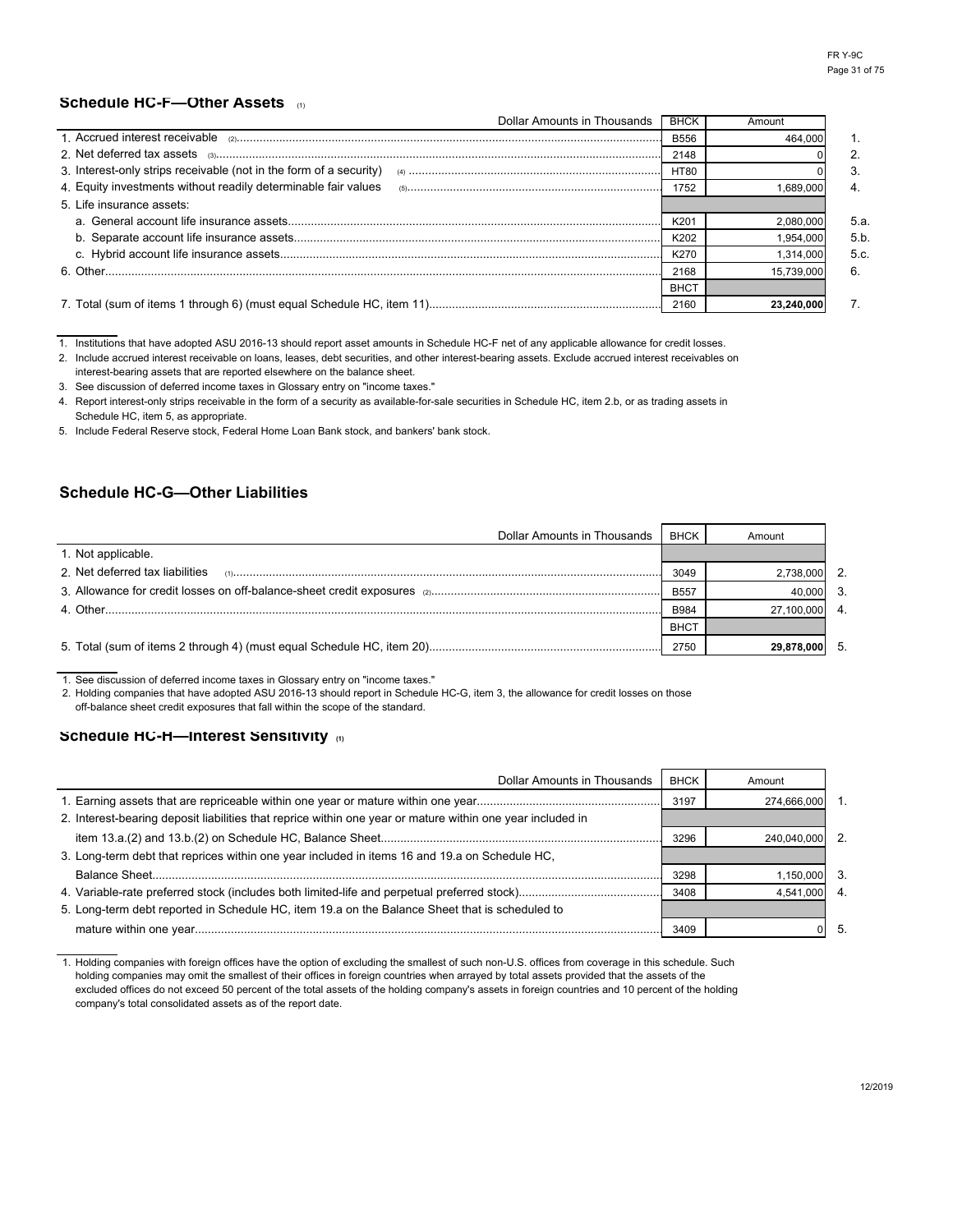# **Schedule HC-I—Insurance-Related Underwriting Activities (Including Reinsurance)**

Schedule HC-I must be completed by all top-tier holding companies. (See instructions for additional information.)

#### **I. Property and Casualty Underwriting**

each quarter. Item 1 is to be completed by holding companies with \$10,000,000 or more in reinsurance recoverables as of the effective date

| <b>Dollar Amounts in Thousands</b> | <b>BHCK</b>      | Amount  |    |
|------------------------------------|------------------|---------|----|
| <b>Assets</b>                      |                  |         |    |
|                                    | <b>B988</b>      |         |    |
|                                    | C <sub>244</sub> | 112.000 | 2. |
|                                    |                  |         |    |
| <b>Liabilities</b>                 |                  |         |    |
|                                    | <b>B990</b>      |         | 3. |
|                                    | <b>B991</b>      |         | 4. |
|                                    |                  |         |    |
|                                    | C <sub>245</sub> | 112.000 | 5  |
|                                    |                  |         |    |
|                                    |                  | 0001    | 6. |

#### **II. Life and Health Underwriting**

each quarter. Item 1 is to be completed by holding companies with \$10,000,000 or more in reinsurance recoverables as of the effective date

| Dollar Amounts in Thousands   BHCK |                  | Amount |    |
|------------------------------------|------------------|--------|----|
| <b>Assets</b>                      |                  |        |    |
|                                    | C <sub>247</sub> |        |    |
|                                    | <b>B992</b>      |        |    |
|                                    | C <sub>248</sub> |        | 3  |
| Liabilities                        |                  |        |    |
|                                    | <b>B994</b>      |        | 4. |
|                                    | <b>B996</b>      |        | .5 |
|                                    | C <sub>249</sub> |        | 6. |
|                                    | C <sub>250</sub> |        |    |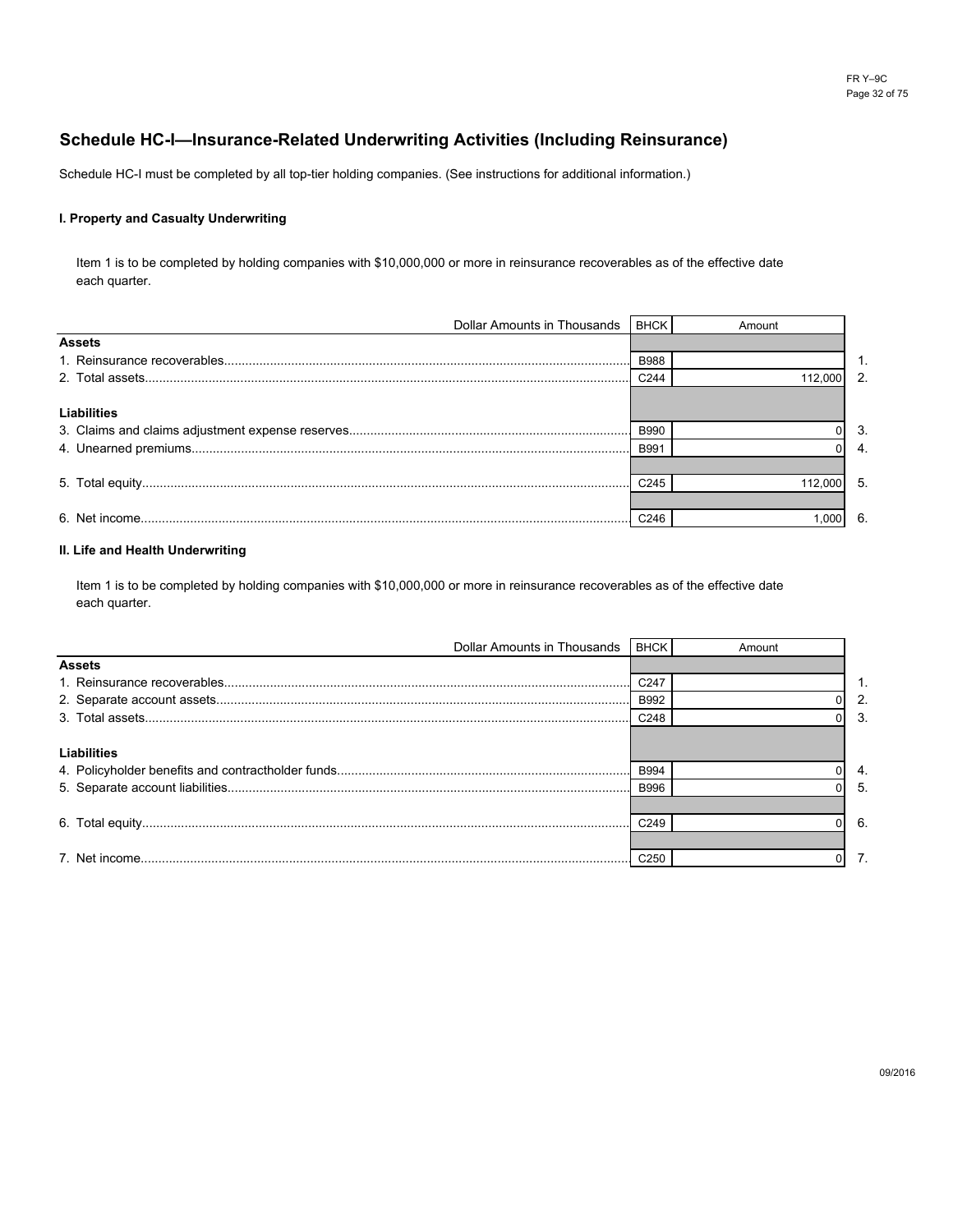## **Schedule HC-K—Quarterly Averages**

| <b>Dollar Amounts in Thousands</b>                                                                    | <b>BHCK</b> | Amount         |            |
|-------------------------------------------------------------------------------------------------------|-------------|----------------|------------|
| <b>Assets</b>                                                                                         |             |                |            |
| 1. Securities:                                                                                        |             |                |            |
| a. U.S. Treasury securities and U.S. government agency obligations                                    |             |                |            |
|                                                                                                       | <b>B558</b> | 40,970,000     | 1.a.       |
|                                                                                                       | <b>B559</b> | 69,523,000     | 1.b.       |
| c. All other debt securities (1) and equity securities with readily determinable fair values not held |             |                |            |
|                                                                                                       | <b>B560</b> | 45,071,000     | 1.c.       |
|                                                                                                       | 3365        | 29.304.000     | 2.         |
|                                                                                                       | <b>BHDM</b> |                |            |
|                                                                                                       | 3516        | 57,151,000     | 3.a.       |
|                                                                                                       | 3465        | 8,188,000      | 3.a.(1)    |
|                                                                                                       | 3466        | 4,551,000      | 3.a.(2)    |
|                                                                                                       | 3386        | 3,000          | 3.a.(3)    |
|                                                                                                       | 3387        | 1,550,000      | 3.a.(4)    |
| (5) Loans to individuals for household, family, and other personal expenditures:                      |             |                |            |
|                                                                                                       | B561        | 0              | 3.a.(5)(a) |
| (b) Other (includes single payment, installment other than auto loans, all student loans,             |             |                |            |
|                                                                                                       | B562        | 4,728,000      | 3.a.(5)(b) |
|                                                                                                       | <b>BHFN</b> |                |            |
|                                                                                                       | 3360        | 3,960,000      | 3.b.       |
| Item 4(a) is to be completed by holding companies with \$5 billion or more in total assets and total  |             |                |            |
| trading assets of \$10 million or more in any of the four preceding calendar quarters. (3)            | <b>BHCK</b> |                |            |
|                                                                                                       | 3401        | 15,663,000     | 4.a.       |
|                                                                                                       | <b>B985</b> | 128,670,000    | 4.b.       |
|                                                                                                       | 3368        | 444,749,000    | 5.         |
|                                                                                                       |             |                |            |
| <b>Liabilities</b>                                                                                    |             |                |            |
|                                                                                                       | 3517        | 123,617,000    | 6.         |
|                                                                                                       | 3404        | 109,746,000    | 7.         |
|                                                                                                       | 3353        | 13,415,000     | 8.         |
|                                                                                                       | 2635        | 34,860,000     | 9.         |
| 10. Not applicable.                                                                                   |             |                |            |
|                                                                                                       |             |                |            |
| <b>Equity Capital</b>                                                                                 |             |                |            |
|                                                                                                       | 3519        | 44,296,000 11. |            |

<sup>1.</sup> Quarterly averages for all debt securities should be based on amortized cost.

- 4. The quarterly average for total assets should reflect securities not held for trading as follows:
- a) Debt securities at amortized cost.
- b) Equity securities with readily determinable fair values should be reported at fair value.
- c) Equity investments without readily determinable fair values should be reported at their balance sheet carrying values (i.e., fair value or, if elected, cost minus impairment, if any, plus or minus changes resulting from observable price changes).
- 5. Includes interest-bearing demand deposits.

<sup>2.</sup> Quarterly averages for equity securities with readily determinable fair values should be based on fair value.

**<sup>3.</sup> For the asset-size test for report dates through December 31, 2021, a holding company may use the lesser of the total assets reported in its FR Y-9C report as of** *December 31, 2019***, or** *June 30, 2020***.**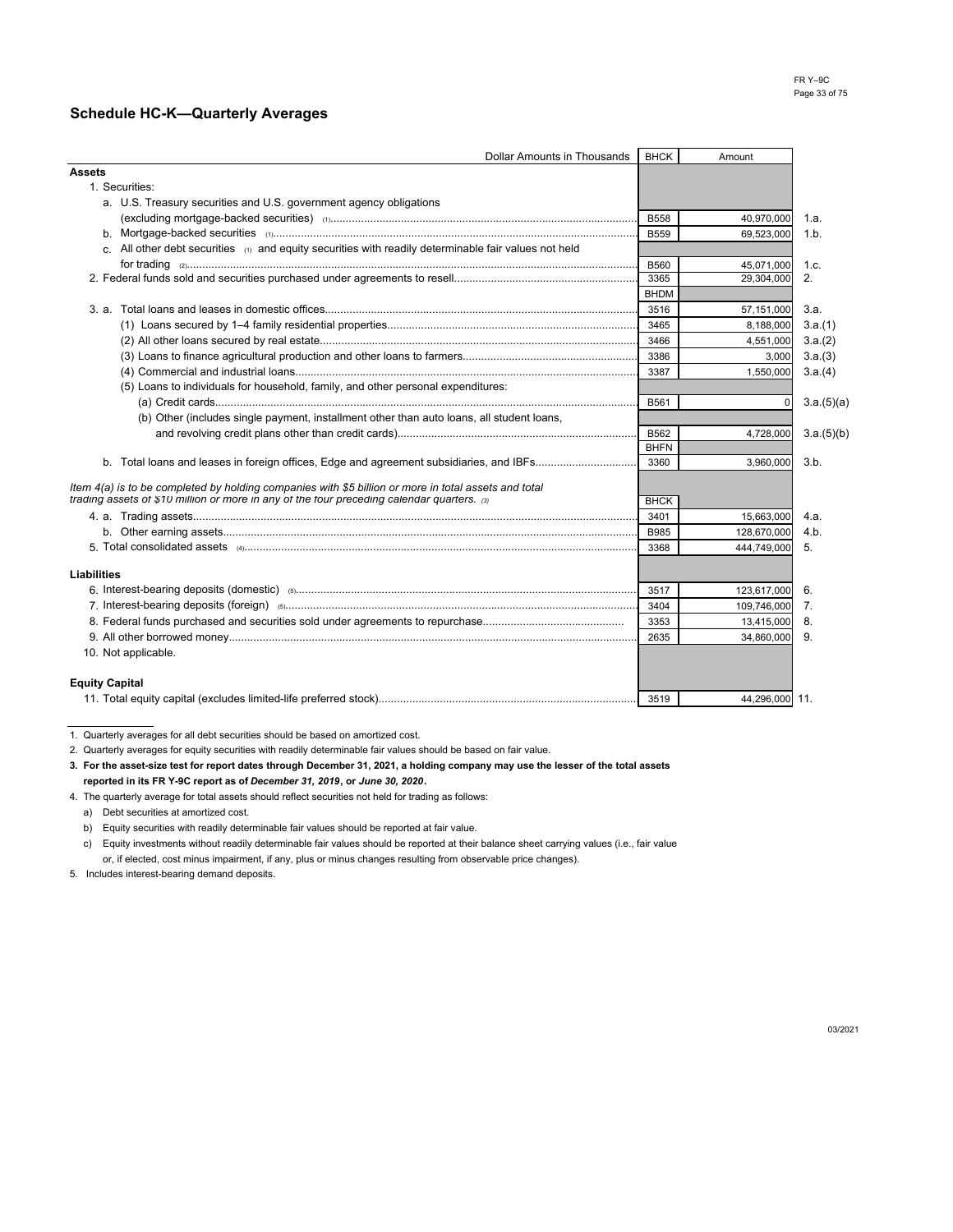### **Schedule HC-L—Derivatives and Off-Balance-Sheet Items**

Report only transactions with nonrelated institutions

| <b>Dollar Amounts in Thousands</b>                                                                   | <b>BHCK</b> | Amount      |            |
|------------------------------------------------------------------------------------------------------|-------------|-------------|------------|
| 1. Unused commitments (report only the unused portions of commitments that are fee paid or           |             |             |            |
| otherwise legally binding):                                                                          |             |             |            |
| a. Revolving, open-end loans secured by 1-4 family residential properties, (e.g., home equity lines) | 3814        | 50,000      | 1.a.       |
|                                                                                                      |             |             |            |
| 1.b.(1) and 1.b.(2) are to be completed by holding companies with \$5 billion or more in total       |             |             |            |
| assets (1) semiannually in the June and December reports only.                                       |             |             |            |
|                                                                                                      |             |             |            |
|                                                                                                      | J455        |             | 1.b.(1)    |
| c. (1) Commitments to fund commercial real estate, construction, and land development loans          | J456        |             | 1.b.(2)    |
|                                                                                                      |             |             |            |
|                                                                                                      | 3816        | 927,000     | 1.c.(1)    |
|                                                                                                      |             |             |            |
| (a) 1-4 family residential construction loan commitments<br>F164<br>64,000                           |             |             | 1.c.(1)(a) |
| (b) Commercial real estate, other construction loan, and land                                        |             |             |            |
| F165<br>863,000                                                                                      |             |             | 1.c.(1)(b) |
|                                                                                                      |             |             |            |
| (2) Commitments to fund commercial real estate, construction, and land development loans             |             |             |            |
|                                                                                                      | 6550        | 6,000       | 1.c.(2)    |
|                                                                                                      |             |             |            |
| Item 1(d) is to be completed by holding companies with \$5 billion or more in total assets. $\omega$ |             |             |            |
|                                                                                                      |             |             |            |
| e. Other unused commitments:                                                                         | 3817        | $\mathbf 0$ | 1.d.       |
|                                                                                                      | J457        | 9,978,000   | 1.e.(1)    |
|                                                                                                      | J458        | 8,208,000   | 1.e.(2)    |
|                                                                                                      | J459        | 41,776,000  | 1.e.(3)    |
|                                                                                                      | 6566        | 2,060,000   | 2.         |
|                                                                                                      |             |             |            |
| Item 2.a is to be completed by holding companies with \$5 billion or more in total assets. $\omega$  |             |             |            |
|                                                                                                      | 3820        | 124,000     | 2.a.       |
|                                                                                                      | 6570        | 58,000      | 3.         |
|                                                                                                      |             |             |            |
| Item 3.a is to be completed by holding companies with \$5 billion or more in total assets. $\alpha$  |             |             |            |
|                                                                                                      | 3822        | 2,000       | 3.a.       |
|                                                                                                      | 3411        | 146,000     | 4.         |
| 5. Not applicable.                                                                                   |             |             |            |
| 6. Securities:                                                                                       |             |             |            |
|                                                                                                      | 3433        | 554,819,000 | 6.a.       |
|                                                                                                      | 3432        | 10,588,000  | 6.b.       |

*Items 7.a. through 7.d.(2)(b) are to be reported by holding companies with \$5 billion or more in total assets. (1)*

|                        |                 | (Column A) |                             | (Column B) |         |
|------------------------|-----------------|------------|-----------------------------|------------|---------|
| 7. Credit derivatives: | Sold Protection |            | <b>Purchased Protection</b> |            |         |
| a. Notional amounts:   | <b>BHCK</b>     | Amount     | <b>BHCK</b>                 | Amount     |         |
|                        | C968            |            | C969                        | 190.000    | 7.a.(1) |
|                        | C970            |            | C971                        |            | 7.a.(2) |
|                        | C972            |            | C973                        |            | 7.a.(3) |
|                        | C974            |            | C975                        |            | 7.a.(4) |
| b. Gross fair values:  |                 |            |                             |            |         |
|                        | C219            |            | C <sub>221</sub>            |            | 7.b.(1) |
|                        | C220            |            | C <sub>222</sub>            | 5,000      | 7.b.(2) |

**1. For the \$5 billion asset-size test for report dates through December 31, 2021, a holding company may use the lesser of the total assets reported in its FR Y-9C report as of** *December 31, 2019***, or** *June 30, 2020***.**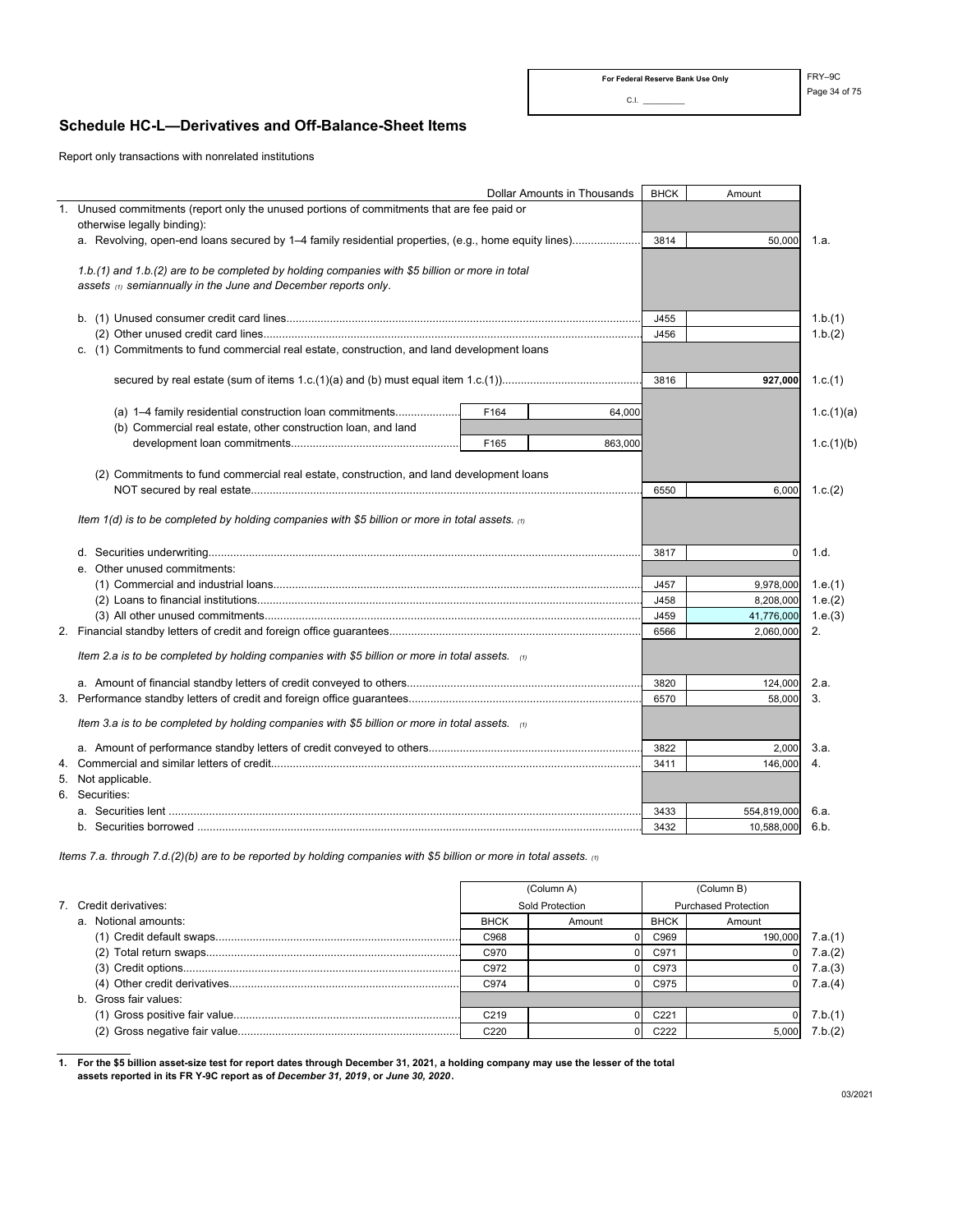Report only transactions with nonrelated institutions

|                                                                                          | Dollar Amounts in Thousands | <b>BHCK</b> | Amount |            |
|------------------------------------------------------------------------------------------|-----------------------------|-------------|--------|------------|
| 7. c. Notional amounts by regulatory capital treatment: (1)                              |                             |             |        |            |
| Positions covered under the Market Risk Rule:<br>(1)                                     |                             |             |        |            |
|                                                                                          |                             | G40         |        | 7.c.(1)(a) |
|                                                                                          |                             | G402        |        | 7.c.(1)(b) |
| All other positions:<br>(2)                                                              |                             |             |        |            |
|                                                                                          |                             | G403        |        | 7.c.(2)(a) |
| (b) Purchased protection that is recognized as a guarantee for regulatory capital        |                             |             |        |            |
|                                                                                          |                             | G404        |        | 7.c.(2)(b) |
| Purchased protection that is not recognized as a guarantee for regulatory capital<br>(c) |                             |             |        |            |
|                                                                                          |                             | G405        |        |            |

|                                            | Remaining Maturity of: |                  |             |                       |             |                 |            |
|--------------------------------------------|------------------------|------------------|-------------|-----------------------|-------------|-----------------|------------|
|                                            | (Column A)             |                  | (Column B)  |                       | (Column C)  |                 |            |
|                                            |                        | One year or less |             | Over One Year Through |             | Over Five Years |            |
|                                            |                        |                  |             | <b>Five Years</b>     |             |                 |            |
| Dollar Amounts in Thousands                | <b>BHCK</b>            | Amount           | <b>BHCK</b> | Amount                | <b>BHCK</b> | Amount          |            |
| d. Notional amounts by remaining maturity: |                        |                  |             |                       |             |                 |            |
| Sold credit protection: $(2)$<br>(1)       |                        |                  |             |                       |             |                 |            |
| (a)                                        | G406                   |                  | G407        |                       | G408        |                 | 7.d.(1)(a) |
| (b)                                        | G409                   |                  | G410        |                       | G411        | $\Omega$        | 7.d.(1)(b) |
| Purchased credit protection: (3)<br>(2)    |                        |                  |             |                       |             |                 |            |
| (a)                                        | G412                   |                  | G413        |                       | G414        | 190,000         | 7.d.(2)(a) |
| (b)                                        | G415                   |                  | 0 G416      |                       | G417        | $\overline{0}$  | 7.d.(2)(b) |

*Item 8 is to be completed by holding companies with foreign offices and by holding companies with domestic offices only and \$100 billion or more in total consolidated assets. (4)*

|             |                                                                                              | <b>BHCK</b> | Amount      |      |
|-------------|----------------------------------------------------------------------------------------------|-------------|-------------|------|
|             |                                                                                              | 8765        | 141,108,000 | -8.  |
|             | 9. All other off-balance-sheet items (exclude derivatives) (include in item 9 the aggregate  |             |             |      |
|             | amount all other off-balance-sheet items that individually exceed 10 percent of Schedule HC. |             |             |      |
|             | item 27.a, "Total holding company equity capital") (itemize and describe in items 9.a        |             |             |      |
|             |                                                                                              | 3430        |             | 9.   |
|             |                                                                                              | 3434        |             | 9.a. |
| b.          |                                                                                              | 3435        |             | 9.b. |
| <b>TEXT</b> |                                                                                              |             |             |      |
|             |                                                                                              |             |             |      |
| c.<br>6561  |                                                                                              | 6561        |             | 9.c. |
| <b>TEXT</b> |                                                                                              |             |             |      |
|             |                                                                                              |             |             |      |
| d<br>6562   |                                                                                              | 6562        | 0           | 9.d. |
| <b>TEXT</b> |                                                                                              |             |             |      |
|             |                                                                                              |             |             |      |
| e.<br>6568  |                                                                                              | 6568        | 0           | 9.e. |
| <b>TEXT</b> |                                                                                              |             |             |      |
|             |                                                                                              |             |             |      |
| 6586        |                                                                                              | 6586        | n           | 9.f. |

<sup>10.</sup> Not applicable.

1. Sum of items 7.c.(1)(a) and 7.c.(2)(a), must equal sum of items 7.a.(1) through (4), column A.

Sum of items 7.c.(1)(b), 7.c.(2)(b), and 7.c.(2)(c) must equal sum of items 7.a.(1) through (4), column B.

2. Sum of items 7.d.(1)(a) and (b), columns A through C, must equal sum of items 7.a.(1) through (4), column A.

3. Sum of items 7.d.(2)(a) and (b), columns A through C, must equal sum of items 7.a.(1) through (4), column B.

4. The \$100 billion asset-size test is based on the total assets reported as of prior year June 30 report date.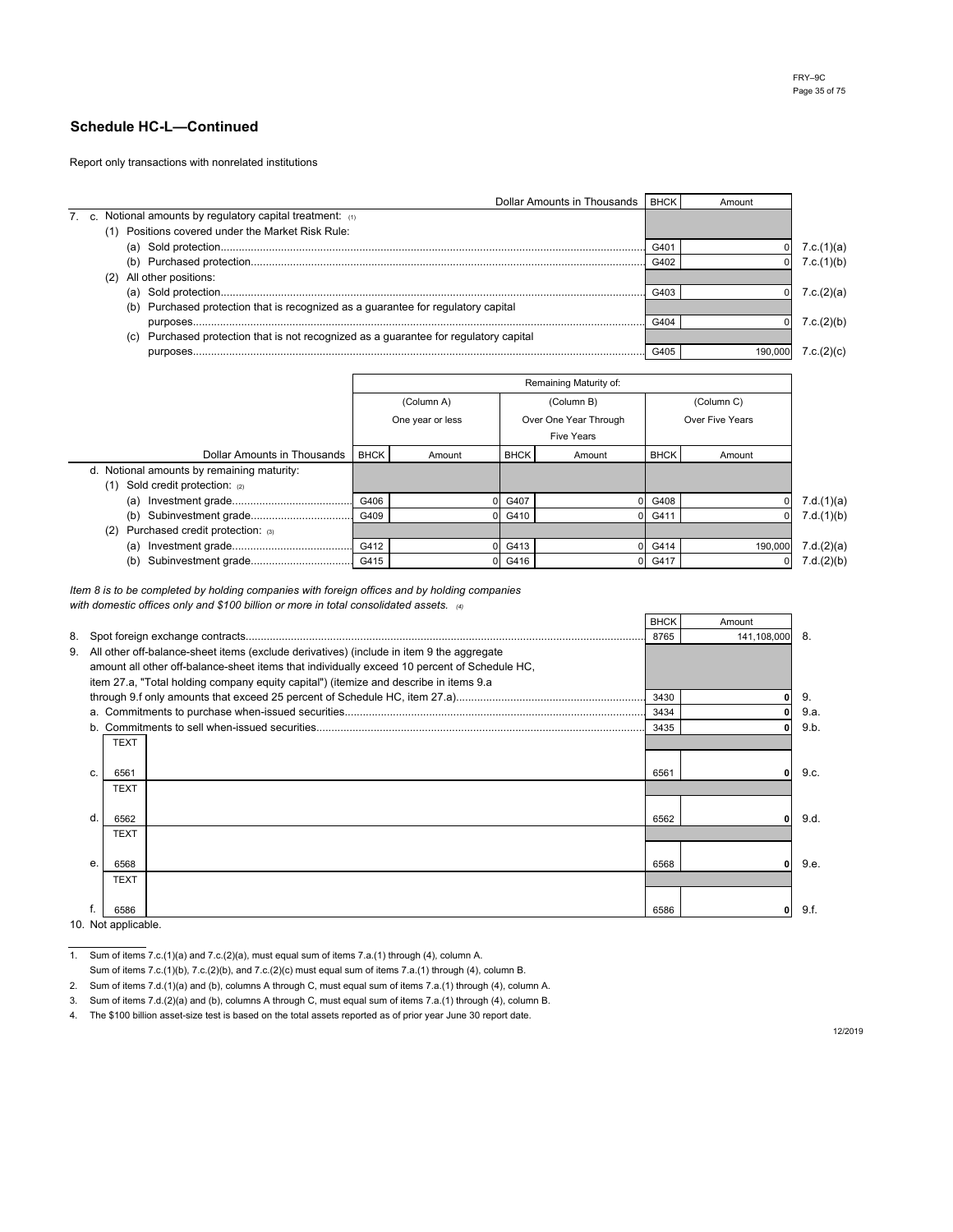|                                           | (Column A)<br><b>Interest Rate</b> | (Column B)<br>Foreign Exchange | (Column C)<br><b>Equity Derivative</b> | (Column D)<br>Commodity and |
|-------------------------------------------|------------------------------------|--------------------------------|----------------------------------------|-----------------------------|
| Dollar Amounts in Thousands               | Contracts                          | Contracts                      | Contracts                              | <b>Other Contracts</b>      |
| <b>Derivatives Position Indicators</b>    | Amount                             | Amount                         | Amount                                 | Amount                      |
| Items 11.a. through 14.b.(2)              |                                    |                                |                                        |                             |
| are to be completed by                    |                                    |                                |                                        |                             |
| holding companies with \$5                |                                    |                                |                                        |                             |
| billion or more in total assets. $\omega$ |                                    |                                |                                        |                             |
|                                           |                                    |                                |                                        |                             |
|                                           |                                    |                                |                                        |                             |
| 11. Gross amounts (e.g.,                  |                                    |                                |                                        |                             |
| notional amounts) (for each               |                                    |                                |                                        |                             |
| column, sum of items 11.a                 |                                    |                                |                                        |                             |
| through 11.e must equal                   |                                    |                                |                                        |                             |
| sum of items 12 and 13):                  | <b>BHCK 8693</b>                   | <b>BHCK 8694</b>               | <b>BHCK 8695</b>                       | <b>BHCK 8696</b>            |
| a. Futures contracts                      | 7,357,000                          | 0                              | 184,000                                | 0                           |
|                                           | <b>BHCK 8697</b>                   | <b>BHCK 8698</b>               | <b>BHCK 8699</b>                       | <b>BHCK 8700</b>            |
| b. Forward contracts                      | 26,626,000                         | 257,479,000                    | 14.000                                 | $\Omega$                    |
| c. Exchange-traded                        |                                    |                                |                                        |                             |
| option contracts:                         | <b>BHCK 8701</b>                   | <b>BHCK 8702</b>               | <b>BHCK 8703</b>                       | <b>BHCK 8704</b>            |
| $(1)$ Written options                     | 0                                  | 0                              | 30,000                                 | 0                           |
|                                           | <b>BHCK 8705</b>                   | <b>BHCK 8706</b>               | <b>BHCK 8707</b>                       | <b>BHCK 8708</b>            |
| (2) Purchased options                     | 390.000                            | 0                              | 30.000                                 | $\Omega$                    |
| d. Over-the-counter                       |                                    |                                |                                        |                             |
| option contracts:                         | <b>BHCK 8709</b>                   | <b>BHCK 8710</b>               | <b>BHCK 8711</b>                       | <b>BHCK 8712</b>            |
| $(1)$ Written options                     | 8,425,000                          | 5,316,000                      | O                                      | 0                           |
|                                           | <b>BHCK 8713</b>                   | <b>BHCK 8714</b>               | <b>BHCK 8715</b>                       | <b>BHCK 8716</b>            |
| (2) Purchased options                     | 7,922,000                          | 5,625,000                      | $\mathbf 0$                            | $\Omega$                    |
|                                           | <b>BHCK 3450</b>                   | <b>BHCK 3826</b>               | <b>BHCK 8719</b>                       | <b>BHCK 8720</b>            |
|                                           | 190,116,000                        | 524,942,000                    | 7,956,000                              | 0                           |
| 12. Total gross notional                  |                                    |                                |                                        |                             |
| amount of derivative con-                 | <b>BHCK A126</b>                   | <b>BHCK A127</b>               | <b>BHCK 8723</b>                       | <b>BHCK 8724</b>            |
| tracts held for trading                   | 195,065,000                        | 784,613,000                    | 8,214,000                              | 0                           |
| 13. Total gross notional                  |                                    |                                |                                        |                             |
| amount of derivative con-                 |                                    |                                |                                        |                             |
| tracts held for purposes                  | <b>BHCK 8725</b>                   | <b>BHCK 8726</b>               | <b>BHCK 8727</b>                       | <b>BHCK 8728</b>            |
| other than trading                        | 45,771,000                         | 8,749,000                      | $\mathbf 0$                            | $\Omega$                    |
| 14. Gross fair values of deriv-           |                                    |                                |                                        |                             |
|                                           |                                    |                                |                                        |                             |
| ative contracts:                          |                                    |                                |                                        |                             |
| a. Contracts held for                     |                                    |                                |                                        |                             |
| trading:                                  |                                    |                                |                                        |                             |
| (1) Gross positive fair                   | <b>BHCK 8733</b>                   | <b>BHCK 8734</b>               | <b>BHCK 8735</b>                       | <b>BHCK 8736</b>            |
| value                                     | 3,374,000                          | 6,311,000                      | 265,000                                |                             |
| (2) Gross negative fair                   | <b>BHCK 8737</b>                   | <b>BHCK 8738</b>               | <b>BHCK 8739</b>                       | <b>BHCK 8740</b>            |
| value                                     | 2,936,000                          | 6,143,000                      | 9,000                                  | $\mathbf{0}$                |
| b. Contracts held for pur-                |                                    |                                |                                        |                             |
| poses other than                          |                                    |                                |                                        |                             |
| trading:                                  |                                    |                                |                                        |                             |
| (1) Gross positive fair                   | <b>BHCK 8741</b>                   | <b>BHCK 8742</b>               | <b>BHCK 8743</b>                       | <b>BHCK 8744</b>            |
| value                                     | 0                                  | 238,000                        | 0                                      | 0                           |
| (2) Gross negative fair                   | <b>BHCK 8745</b>                   | <b>BHCK 8746</b>               | <b>BHCK 8747</b>                       | <b>BHCK 8748</b>            |
|                                           |                                    |                                |                                        |                             |
| value                                     | 421,000                            | 7,000                          | $\mathbf 0$                            | $\mathbf{0}$                |

**1. For the asset-size test for report dates through December 31, 2021, a holding company may use the lesser of the total assets reported in its FR Y-9C report as of** *December 31, 2019* **, or** *June 30, 2020* **.**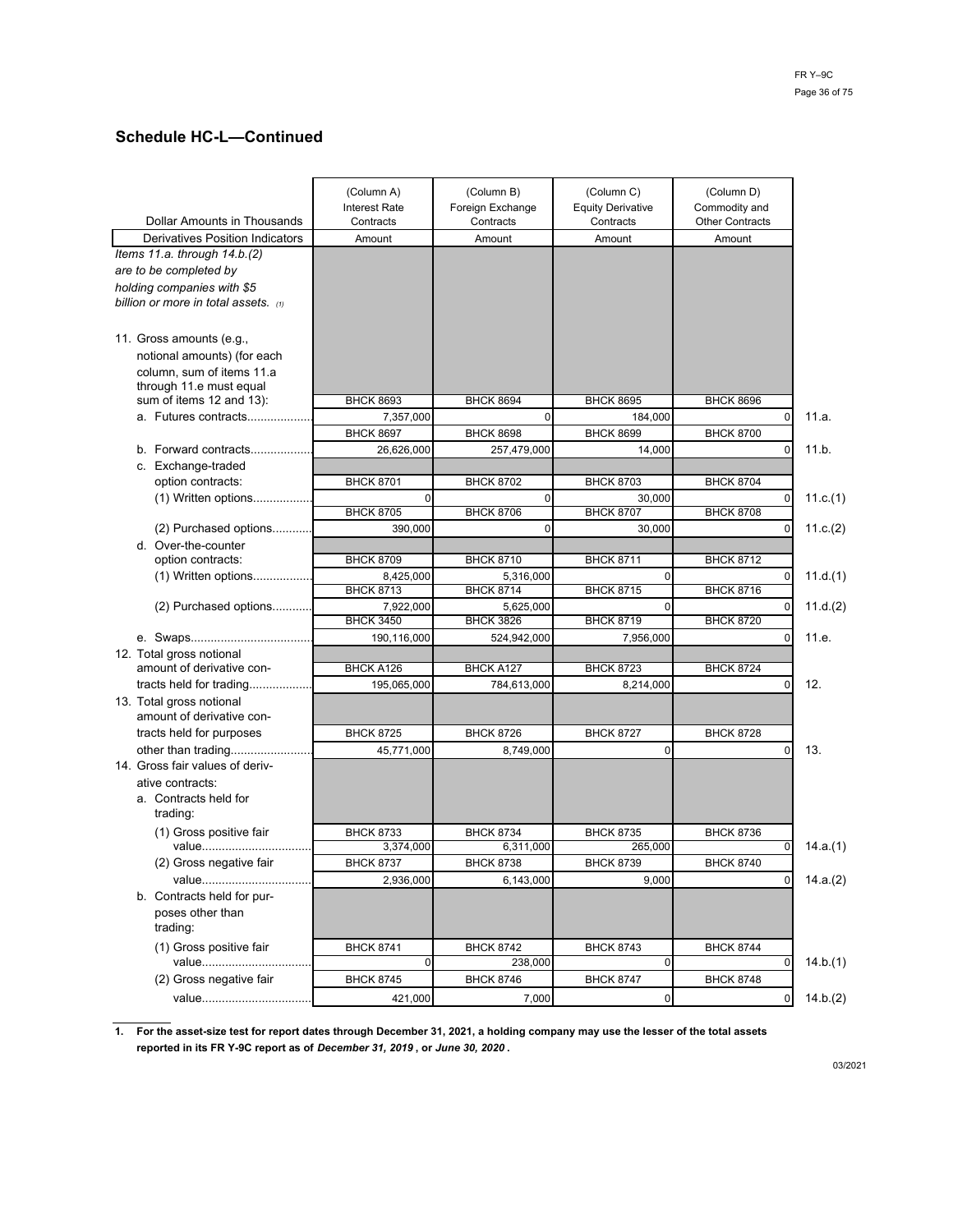|                                                         |      | (Column A)                           | (Column B)     |             | (Column C)         | (Column D)  |                       | (Column E)  |                                              |          |  |
|---------------------------------------------------------|------|--------------------------------------|----------------|-------------|--------------------|-------------|-----------------------|-------------|----------------------------------------------|----------|--|
|                                                         |      | <b>Banks and Securities</b><br>Firms | Not applicable |             | <b>Hedge Funds</b> |             | Sovereign Governments |             | Corporations and<br>All Other Counterparties |          |  |
| Dollar Amounts in Thousands BHCK                        |      | Amount                               |                | <b>BHCK</b> | Amount             | <b>BHCK</b> | Amount                | <b>BHCK</b> | Amount                                       |          |  |
| Item 15 is to be completed only by holding com-         |      |                                      |                |             |                    |             |                       |             |                                              |          |  |
| panies with total assets of \$10 billion or more. $(1)$ |      |                                      |                |             |                    |             |                       |             |                                              |          |  |
| 15. Over-the-counter derivatives:                       |      |                                      |                |             |                    |             |                       |             |                                              |          |  |
|                                                         | G418 | 866,000                              |                | G420        | 2,331,000          | G421        | 318,000               | G422        | 6,330,000                                    | 15.a.    |  |
| b. Fair value of collateral:                            |      |                                      |                |             |                    |             |                       |             |                                              |          |  |
|                                                         | G423 | 636,000                              |                | G425        | 771,000            | G426        | 38,000                | G427        | 247,000                                      | 15.b.(1) |  |
|                                                         | G428 | 364,000                              |                | G430        | 324,000            | G431        |                       | G432        | 131,000                                      | 15.b.(2) |  |
|                                                         | G433 |                                      |                | G435        | 18,000             | G436        |                       | G437        | 222,000                                      | 15.b.(3) |  |
| (4) U.S. government agency and U.S.                     |      |                                      |                |             |                    |             |                       |             |                                              |          |  |
| government-sponsored agency                             |      |                                      |                |             |                    |             |                       |             |                                              |          |  |
|                                                         | G438 | 218,000                              |                | G440        |                    | G441        |                       | G442        |                                              | 15.b.(4) |  |
|                                                         | G443 |                                      |                | G445        |                    | G446        |                       | G447        | 2,000                                        | 15.b.(5) |  |
| (6)                                                     | G448 |                                      |                | G450        |                    | G451        |                       | G452        |                                              | 15.b.(6) |  |
| (7)                                                     | G453 | 322,000                              |                | G455        |                    | 60,000 G456 | 46,000                | G457        |                                              | 15.b.(7) |  |
| Total fair value of collateral (sum of<br>(8)           |      |                                      |                |             |                    |             |                       |             |                                              |          |  |
| items 15.b.(1) through (7)                              | G458 | 1,540,000                            |                | G460        | 1,173,000 G461     |             |                       | 84,000 G462 | 602,000                                      | 15.b.(8) |  |

**1. For the \$10 billion asset-size test for report dates through December 31, 2021, a holding company may use the lesser of the total assets reported in its FR Y-9C report as of***December 31, 2019* **, or** *June 30, 2020* **.**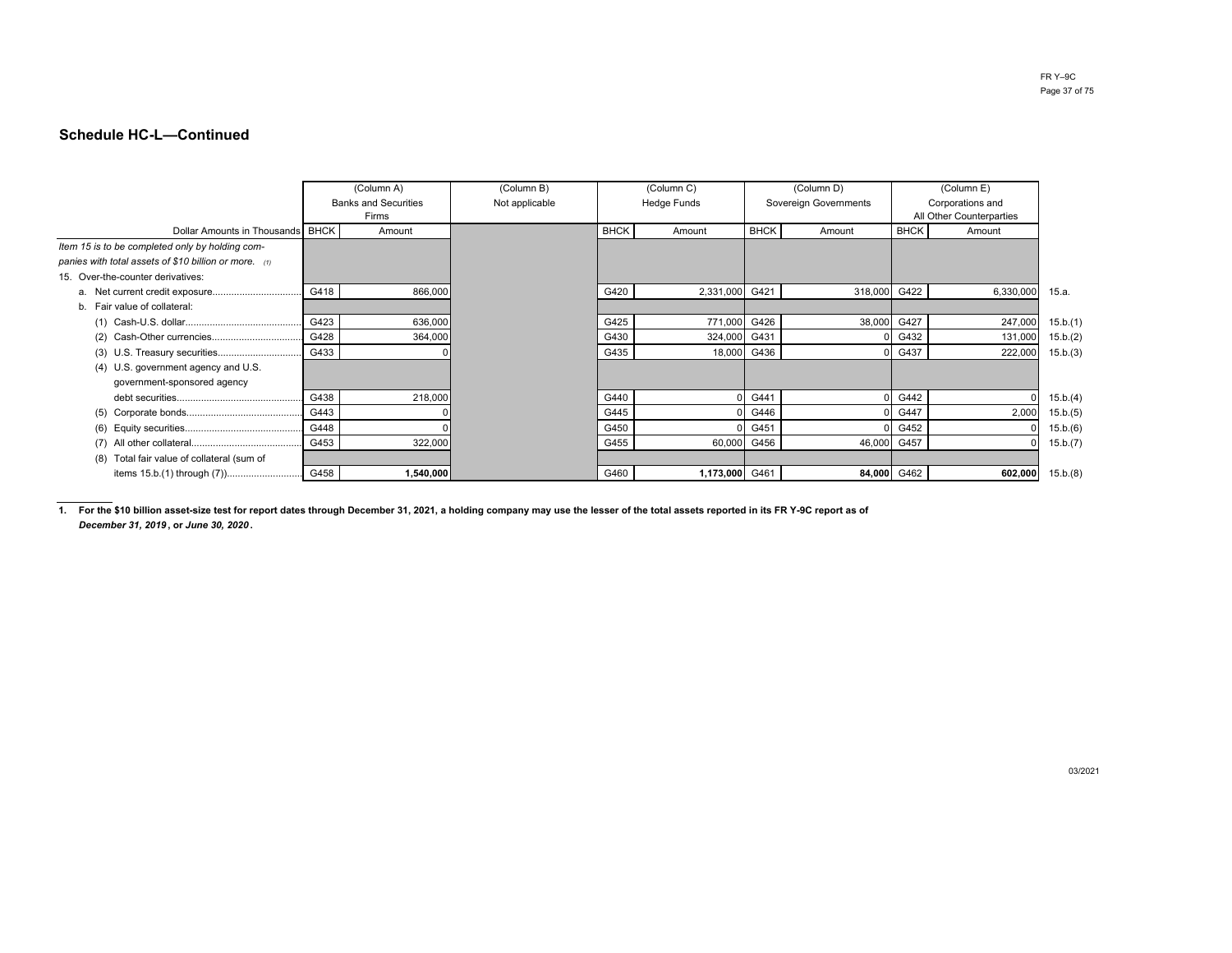## **Schedule HC-M—Memoranda**

|                                                                                             |      | <b>Dollar Amounts in Thousands</b> | <b>BHCK</b>         | Amount         |                  |
|---------------------------------------------------------------------------------------------|------|------------------------------------|---------------------|----------------|------------------|
| 1. Total number of holding company common shares                                            |      | Number (Unrounded)                 |                     |                |                  |
|                                                                                             | 3459 | 825,821,063                        |                     |                | 1.               |
| 2. Debt maturing in one year or less (included in Schedule HC, items 16 and 19.a) that is   |      |                                    |                     |                |                  |
|                                                                                             |      |                                    | 6555                | 657,000        | 2.               |
| 3. Debt maturing in more than one year (included in Schedule HC, items 16 and 19.a) that is |      |                                    |                     |                |                  |
|                                                                                             |      |                                    | 6556                | 30,000         | 3.               |
|                                                                                             |      |                                    | 6557                | $\Omega$       | 4.               |
| 5. Securities purchased under agreements to resell offset against securities sold under     |      |                                    |                     |                |                  |
|                                                                                             |      |                                    | A288                | 49,195,000     | 5.               |
|                                                                                             |      |                                    |                     |                |                  |
| Items 6.a.(1)(a)(1) though 6.d. are to be completed by holding companies with \$5 billion   |      |                                    |                     |                |                  |
| or more in total assets. $\omega$                                                           |      |                                    |                     |                |                  |
|                                                                                             |      |                                    |                     |                |                  |
| 6. Assets covered by loss-sharing agreements with the FDIC:                                 |      |                                    |                     |                |                  |
| a. Loans and leases (included in Schedule HC, items 4.a and 4.b):                           |      |                                    |                     |                |                  |
| (1) Loans secured by real estate in domestic offices:                                       |      |                                    |                     |                |                  |
| (a) Construction, land development, and other land loans:                                   |      |                                    | <b>BHDM</b>         |                |                  |
|                                                                                             |      |                                    | K169                | 0              | 6.a.(1)(a)(1)    |
| (2) Other construction loans and all land development and other land loans                  |      |                                    | K170                | $\pmb{0}$      | 6.a.(1)(a)(2)    |
|                                                                                             |      |                                    | K171                | $\mathbf 0$    | 6.a.(1)(b)       |
| (c) Secured by 1-4 family residential properties:                                           |      |                                    |                     |                |                  |
| (1) Revolving, open-end loans secured by 1-4 family residential properties and              |      |                                    |                     |                |                  |
|                                                                                             |      |                                    | K172                | 0              | 6.a.(1)(c)(1)    |
| (2) Closed-end loans secured by 1-4 family residential properties:                          |      |                                    |                     |                |                  |
|                                                                                             |      |                                    | K173                | 0              | 6.a.(1)(c)(2)(a) |
|                                                                                             |      |                                    | K174                | $\pmb{0}$      | 6.a.(1)(c)(2)(b) |
|                                                                                             |      |                                    | K175                | $\mathbf 0$    | 6.a.(1)(d)       |
| (e) Secured by nonfarm nonresidential properties:                                           |      |                                    |                     |                |                  |
| (1) Loans secured by owner-occupied nonfarm nonresidential properties                       |      |                                    | K176                | 0              | 6.a.(1)(e)(1)    |
|                                                                                             |      |                                    | K177<br><b>BHCK</b> | $\mathbf 0$    | 6.a.(1)(e)(2)    |
| (2)-(4) Not applicable.                                                                     |      |                                    |                     |                |                  |
|                                                                                             |      |                                    | K183                | 0              | 6.a.(5)          |
| Other real estate owned (included in Schedule HC, item 7):<br>b.                            |      |                                    | <b>BHDM</b>         |                |                  |
|                                                                                             |      |                                    | K187                | 0              | 6.b.(1)          |
|                                                                                             |      |                                    | K188                | $\mathbf 0$    | 6.b.(2)          |
|                                                                                             |      |                                    | K189                | $\Omega$       | 6.b.(3)          |
|                                                                                             |      |                                    | K190                | 0              | 6.b.(4)          |
|                                                                                             |      |                                    | K <sub>191</sub>    | $\overline{0}$ | 6.b.(5)          |

**1. For the asset-size test for report dates through December 31, 2021, a holding company may use the lesser of the total assets reported in its FR Y-9C report as of** *December 31, 2019* **, or** *June 30, 2020* **.**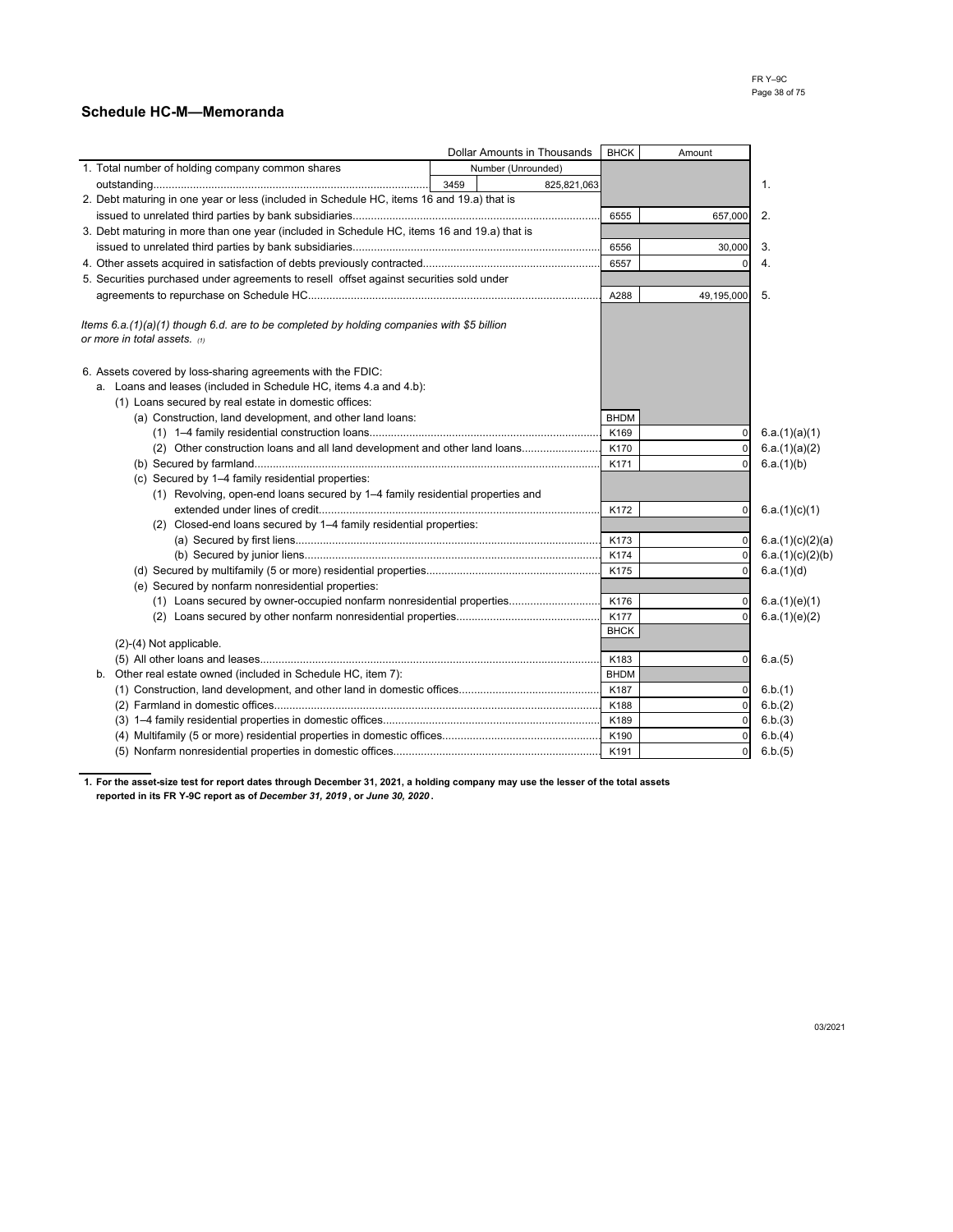|                                                                                                            | Dollar Amounts in Thousands          | <b>BHFN</b>         | Amount                              |          |
|------------------------------------------------------------------------------------------------------------|--------------------------------------|---------------------|-------------------------------------|----------|
|                                                                                                            |                                      | K260                | $\Omega$                            | 6.b.(6)  |
| (7) Portion of covered other real estate owned included in items 6.b.(1) through (6) above that            |                                      | <b>BHCK</b>         |                                     |          |
|                                                                                                            |                                      | K192                | $\mathbf 0$                         | 6.b.(7)  |
|                                                                                                            |                                      | J461                | $\mathbf 0$                         | 6.c.     |
| d.                                                                                                         |                                      | J462                | $\mathbf 0$                         | 6.d.     |
| Items 7.a and 7.b are to be completed annually in the December report only.                                |                                      |                     |                                     |          |
| 7. Captive insurance and reinsurance subsidiaries:                                                         |                                      |                     |                                     |          |
|                                                                                                            |                                      | K193                |                                     | 7.a.     |
|                                                                                                            |                                      | K194                |                                     | 7.b.     |
|                                                                                                            |                                      |                     |                                     |          |
| 8. Has the holding company entered into a business combination during the calendar year that was           |                                      |                     | $0 = No$<br><b>BHCK</b>             |          |
|                                                                                                            |                                      |                     | $1 = Yes$<br>C251<br>$\overline{0}$ | 8.       |
|                                                                                                            |                                      |                     | $0 = No$<br><b>BHCK</b>             |          |
| 9. Has the holding company restated its financial statements during the last quarter as a result of new or |                                      |                     | $1 = Yes$<br>6689<br>$\overline{0}$ | 9.       |
| 10. Not applicable.                                                                                        |                                      |                     |                                     |          |
| 11. Have all changes in investments and activities been reported to the Federal Reserve on the Report of   |                                      |                     |                                     |          |
| Changes in Organizational Structure (FR Y-10)? Holding companies must not leave blank or enter             |                                      |                     |                                     |          |
| "N/A." The holding company must enter "1" for yes or for no changes to report; or enter "0" for no.        |                                      |                     | $0 = No$<br><b>BHCK</b>             |          |
|                                                                                                            |                                      |                     | $1 = Yes$<br>6416<br>$\overline{1}$ | 11.      |
|                                                                                                            |                                      |                     |                                     |          |
| <b>TEXT</b>                                                                                                |                                      |                     |                                     |          |
| 6428                                                                                                       |                                      |                     |                                     |          |
| Name of Holding Company Official Verifying FR Y-10 Reporting (Please Type or Print)                        | Area Code / Phone Number (TEXT 9009) |                     |                                     |          |
|                                                                                                            |                                      |                     |                                     |          |
| 12. Intangible assets:                                                                                     |                                      | <b>BHCK</b>         | Amount                              |          |
|                                                                                                            |                                      | 3164                | $\Omega$                            | 12.a.    |
|                                                                                                            |                                      |                     |                                     |          |
|                                                                                                            |                                      |                     |                                     | 12.a.(1) |
| h.                                                                                                         |                                      | 3163                | 17,420,000                          | 12.b.    |
|                                                                                                            |                                      | <b>JF76</b>         | 2,941,000                           | 12.c.    |
|                                                                                                            |                                      | <b>BHCT</b>         |                                     |          |
|                                                                                                            |                                      | 2143                | 20,361,000                          | 12.d.    |
|                                                                                                            |                                      |                     |                                     |          |
| 14. Other borrowed money:                                                                                  |                                      | 2150<br><b>BHCK</b> | 1,000                               | 13.      |
|                                                                                                            |                                      | 2309                |                                     | 14.a.    |
|                                                                                                            |                                      | 2332                | 13,510,000                          | 14.b.    |
|                                                                                                            |                                      | 2333                | 21,498,000                          | 14.c.    |
|                                                                                                            |                                      | <b>BHCT</b>         |                                     |          |
|                                                                                                            |                                      | 3190                | 35,008,000                          | 14.d.    |
|                                                                                                            |                                      |                     |                                     |          |
| 15. Does the holding company sell private label or third-party mutual funds and annuities?                 |                                      |                     | $0 = No$<br><b>BHCK</b>             |          |
|                                                                                                            |                                      |                     |                                     |          |
|                                                                                                            |                                      |                     | $1 = Yes$<br><b>B569</b>            | 15.      |
|                                                                                                            |                                      | <b>BHCK</b>         | Amount                              |          |
|                                                                                                            |                                      | <b>B570</b>         | 397,273,000                         | 16.      |

1. Report total assets before eliminating intercompany transactions between the consolidated insurance or reinsurance subsidiary and other offices or consolidated subsidiaries of the reporting holding company.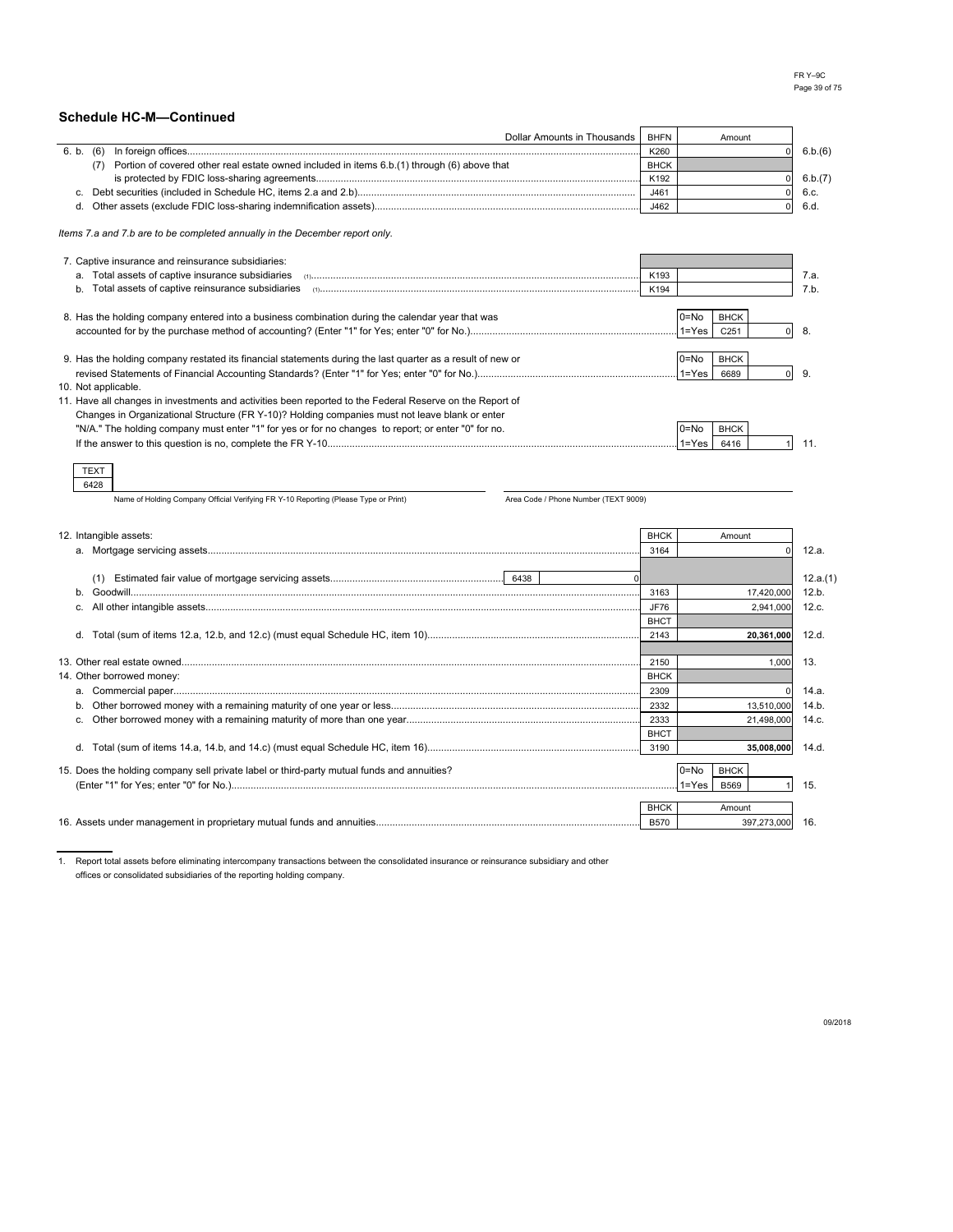*The following two questions (items 17 and 18) will be used to determine if the reporting holding company must complete the Consolidated Holding Company Report of Equity Investments in Nonfinancial Companies (FR Y-12). See the line item instructions for further details.*

17. Does the holding company hold, either directly or indirectly through a subsidiary or affiliate, any non financial equity investments (see instructions for definition) within a Small Business Investment pursuant to the investment authority granted by Regulation K? (Enter "1" for Yes; enter "0" for No.).................................................................................................... 1=Yes C161 1 17. ................................... pursuant to the merchant banking authority of section 4(k)4(H) of the Bank Holding Company Act, or Company (SBIC) structure, or under section 4(c)(6) or 4 (c)(7) of the Bank Holding Company Act, or

*If the answer to item 17 is no, your organization does not need to complete the FR Y-12. Skip item 18 and proceed to items 19.a and 19.b below. If the answer to item 17 is yes, proceed to item 18.*

18. Do your aggregate nonfinancial equity investments (see instructions for definition) equal or exceed the lesser of \$100 million (on an acquisition cost basis) or 10 percent of the holding company's consolidated Tier 1 capital as of the report date? (Enter "1" for Yes; enter "0" for No.)............................................................................................................... 1=Yes C159 1 18. ..................

*If the answer to both item 17 and item 18 is yes, your organization must complete the FR Y-12. Skip items 19.a and 19.b and proceed to item 20 below.*

*If the answer to either item 17 or item 18 is no, your organization does not need to complete the FR Y-12. Proceed to items 19.a. and 19.b. below.*

*Items 19.a. and 19.b. are to be completed by all holding companies that are not required to file the FR Y-12.*

| 19. a. Has the holding company sold or otherwise liguidated its holding of any nonfinancial equity               |                  | $0 = No$  | <b>BHCK</b> |          |
|------------------------------------------------------------------------------------------------------------------|------------------|-----------|-------------|----------|
|                                                                                                                  |                  | $1 = Yes$ | C700        | 19.a.    |
| b. Does the holding company manage any nonfinancial equity investments for the benefit of others?                | $0 = No$         |           |             |          |
|                                                                                                                  |                  | $1 = Yes$ | C701        | 19.b.    |
| Dollar Amounts in Thousands                                                                                      | <b>BHCK</b>      |           | Amount      |          |
| Memoranda items 20 and 21 are to be completed only by holding companies who have made an                         |                  |           |             |          |
| effective election to become a financial holding company. See the line item instructions for further<br>details. |                  |           |             |          |
| 20. Balances of broker-dealer subsidiaries engaged in underwriting or dealing securities                         |                  |           |             |          |
| pursuant to Section $4(k)(4)(E)$ of the Bank Holding Company Act as amended by the                               |                  |           |             |          |
| Gramm-Leach-Bliley Act:                                                                                          |                  |           |             |          |
|                                                                                                                  | C <sub>252</sub> |           | 8,369,000   | 20.a.    |
| b. Balances due from related institutions:                                                                       |                  |           |             |          |
|                                                                                                                  | 4832             |           |             | 20.b.(1) |
|                                                                                                                  | 4833             |           | 3,000       | 20.b.(2) |
|                                                                                                                  | 4834             |           | 24,000      | 20.b.(3) |
| c. Balances due to related institutions:                                                                         |                  |           |             |          |
|                                                                                                                  | 5041             |           | 1,000       | 20.c.(1) |
|                                                                                                                  | 5043             |           | 15,000      | 20.c.(2) |
|                                                                                                                  | 5045             |           | 289,000     | 20.c.(3) |
| d. Intercompany liabilities reported in items 20.c.(1), 20.c.(2), and 20.c.(3) above that qualify                |                  |           |             |          |
|                                                                                                                  | 5047             |           | O           | 20.d.    |
| 21. Net assets of subsidiaries engaged in insurance or reinsurance underwriting pursuant to                      |                  |           |             |          |
| Section $4(k)(4)(B)$ of the Bank Holding Company Act as amended by the Gramm-                                    |                  |           |             |          |
|                                                                                                                  | C <sub>253</sub> |           | 16,000      | 21.      |

1. A savings and loan holding company that wishes to engage in financial holding company activities must have an effective election to be treated as a financial holding company or conducts activities under section 10(c)(2)(H)(i) of the HOLA (12 U.S.C. 1467a(c)(2)(H)(i)).



| $0 = N0$          | BHCK |  |
|-------------------|------|--|
| $.1 = Yes$ $C159$ |      |  |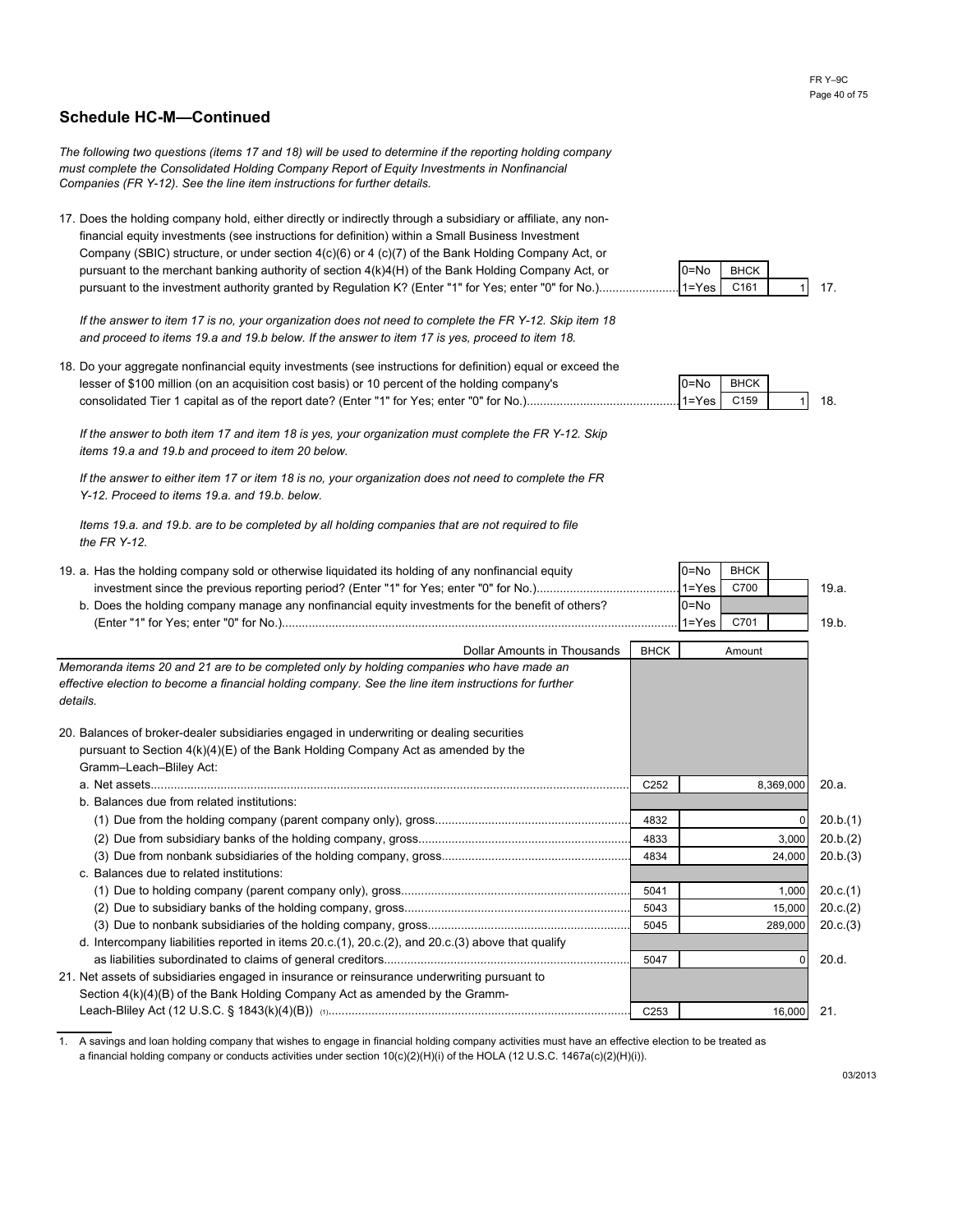*Memoranda item 22 is to be completed by holding companies with total assets of \$30 billion or more.*

22. Address (URL) for the reporting holding company's web page that displays risk disclosures, including those about cred and market risk. (Example: www.examplebhc.com/riskdisclosures)

| IEXI<br>C497 | http:// www.bnymellon.com                                                                  |              |            | 22.            |
|--------------|--------------------------------------------------------------------------------------------|--------------|------------|----------------|
|              | Dollar Amounts in Thousands BHCK                                                           |              | Amount     |                |
|              | Memoranda items 23 through 25 are to be completed by all holding companies.                |              |            |                |
|              | 23. Secured liabilities:                                                                   |              |            |                |
|              | a. Amount of "Federal funds purchased in domestic offices" that are secured                |              |            |                |
|              | b. Amount of "Other borrowings" that are secured (included in Schedule HC-M, item 14.d)    | F064<br>F065 | 10,302,000 | 23.a.<br>23.b. |
|              | 24. Issuances associated with the U.S. Department of Treasury Capital Purchase Program:    |              |            |                |
|              |                                                                                            | G234<br>G235 |            | 24.a.<br>24.b. |
|              | 25. U.S. Small Business Administration Paycheck Protection Program (PPP) loans (1) and the |              |            |                |
|              | Federal Reserve PPP Liquidity Facility (PPPLF):                                            | LG26         | Number     | 25.a.          |
|              |                                                                                            |              | Amount     |                |
|              |                                                                                            | <b>LG27</b>  |            | 25.b.          |
|              | d. Quarterly average amount of PPP loans pledged to the PPPLF and excluded from            | <b>LG28</b>  |            | 25.c.          |
|              | "Total assets for the leverage ratio" reported in Schedule HC-R, Part I, item 30           | <b>LL57</b>  |            | 25.d.          |

**1. Paycheck Protection Program (PPP) covered loans as defined in section 7(a)(36) of the Small Business Act (15 U.S.C. 636(a)(36)). The PPP was established by Section 1102 of the 2020 Coronavirus Aid, Relief, and Economic Security Act.**

06/2020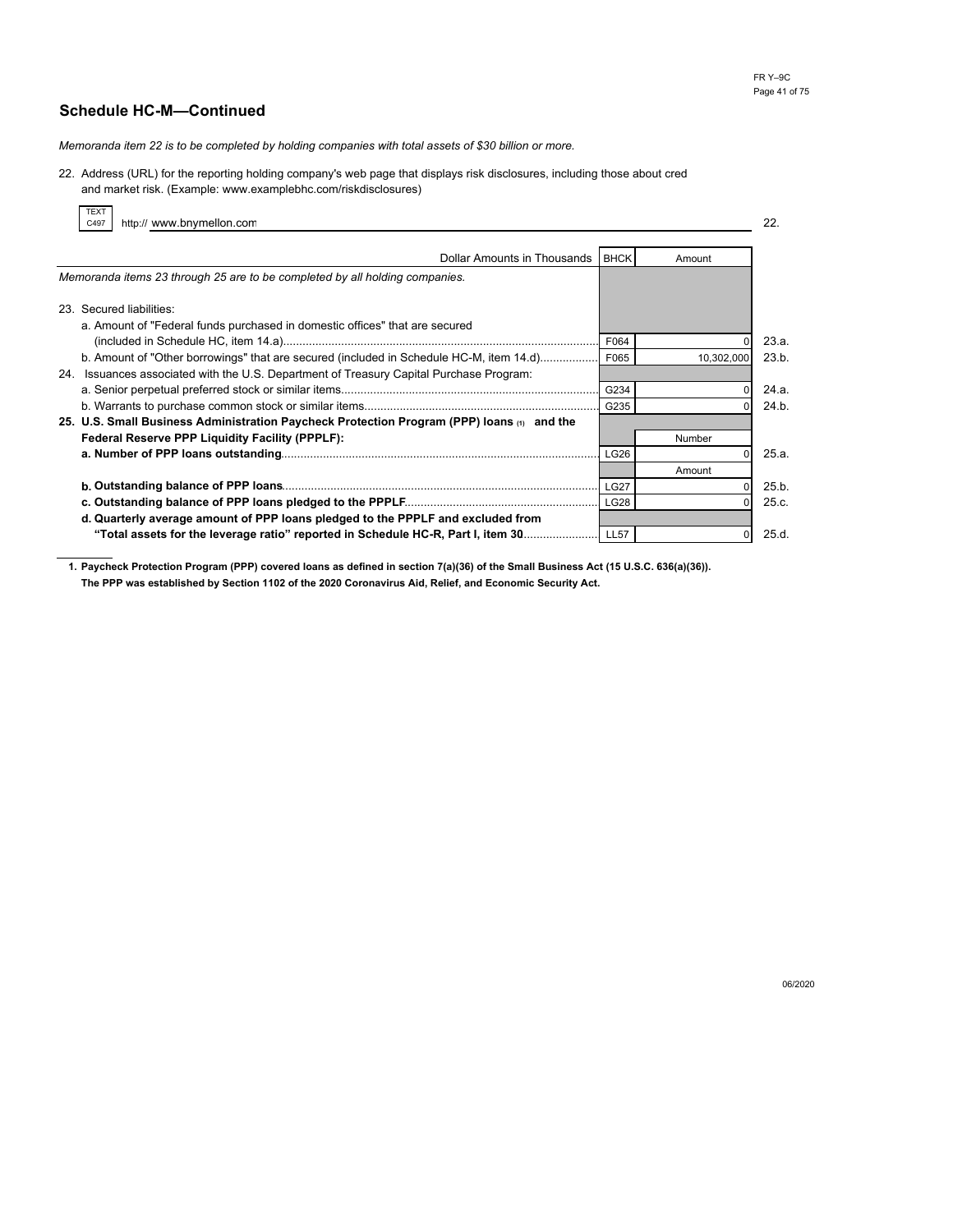# **Schedule HC-N—Past Due and Nonaccrual Loans, Leases, and Other Assets**

*portions of past due and nonaccrual loans and leases. Report in items 11 and 12 below certain guaranteed loans and leases that have Amounts reported by loan and lease category in Schedule HC-N, items 1 through 8, above include guaranteed and unguaranteed already been included in the amounts reported in items 1 through 8.*

|                                                |             | (Column A)<br>Past due<br>30 through 89 days<br>and still accruing | (Column B)<br>Past due<br>90 days or more<br>and still accruing |                |                  | (Column C)<br>Nonaccrual |                  |
|------------------------------------------------|-------------|--------------------------------------------------------------------|-----------------------------------------------------------------|----------------|------------------|--------------------------|------------------|
| Dollar Amounts in Thousands                    | <b>BHCK</b> | Amount                                                             | <b>BHCK</b>                                                     | Amount         | <b>BHCK</b>      | Amount                   |                  |
| 1. Loans secured by real estate:               |             |                                                                    |                                                                 |                |                  |                          |                  |
| a. Construction, land development, and         |             |                                                                    |                                                                 |                |                  |                          |                  |
| other land loans in domestic offices:          |             |                                                                    |                                                                 |                |                  |                          |                  |
| (1) 1-4 family residential                     |             |                                                                    |                                                                 |                |                  |                          |                  |
|                                                | F172        | $\Omega$                                                           | F174                                                            | $\Omega$       | F176             | $\mathbf 0$              | 1.a.(1)          |
| (2) Other construction loans and all land      |             |                                                                    |                                                                 |                |                  |                          |                  |
| development and other land loans               | F173        | $\overline{0}$                                                     | F175                                                            | $\overline{0}$ | F177             | 12,000                   | 1.a.(2)          |
| b. Secured by farmland in domestic offices     | 3493        | $\mathbf 0$                                                        | 3494                                                            | $\pmb{0}$      | 3495             | $\mathbf 0$              | 1.b.             |
| c. Secured by 1-4 family residential           |             |                                                                    |                                                                 |                |                  |                          |                  |
| properties in domestic offices:                |             |                                                                    |                                                                 |                |                  |                          |                  |
| (1) Revolving, open-end loans secured          |             |                                                                    |                                                                 |                |                  |                          |                  |
| by 1–4 family residential properties           |             |                                                                    |                                                                 |                |                  |                          |                  |
| and extended under lines of credit             | 5398        | $\mathbf 0$                                                        | 5399                                                            | 0              | 5400             | 3,000                    | 1.c.(1)          |
| (2) Closed-end loans secured by 1-4            |             |                                                                    |                                                                 |                |                  |                          |                  |
| family residential properties:                 |             |                                                                    |                                                                 |                |                  |                          |                  |
|                                                | C236        | 3,000                                                              | C237                                                            | 0              | C229             | 63,000                   | 1.c.(2)(a)       |
|                                                | C238        | $\Omega$                                                           | C <sub>239</sub>                                                | $\mathbf 0$    | C <sub>230</sub> | $\mathbf 0$              | 1.c.(2)(b)       |
| d. Secured by multifamily (5 or more)          |             |                                                                    |                                                                 |                |                  |                          |                  |
| residential properties in domestic offices     | 3499        | 16,000                                                             | 3500                                                            | $\overline{0}$ | 3501             | $\mathbf 0$              | 1.d.             |
| e. Secured by nonfarm nonresidentia            |             |                                                                    |                                                                 |                |                  |                          |                  |
| properties in domestic offices:                |             |                                                                    |                                                                 |                |                  |                          |                  |
| (1) Loans secured by owner-occupied            |             |                                                                    |                                                                 |                |                  |                          |                  |
| nonfarm non-residential properties             | F178        | $\overline{0}$                                                     | F180                                                            | 0              | F182             | $\pmb{0}$                | 1.e.(1)          |
| (2) Loans secured by other nonfarm             |             |                                                                    |                                                                 |                |                  |                          |                  |
| nonresidential properties                      | F179        | 9,000                                                              | F181                                                            | $\mathbf 0$    | F183             | 14,000                   | 1.e.(2)          |
|                                                | B572        | 0                                                                  | <b>B573</b>                                                     | $\mathbf 0$    | <b>B574</b>      | $\mathbf 0$              | 1.f.             |
| 2. Loans to depository institutions and        |             |                                                                    |                                                                 |                |                  |                          |                  |
| acceptances of other banks:                    |             |                                                                    |                                                                 |                |                  |                          |                  |
| a. U.S. banks and other U.S.                   |             |                                                                    |                                                                 |                |                  |                          |                  |
|                                                | 5377        | $\mathbf 0$                                                        | 5378                                                            | 0              | 5379             | $\mathbf 0$              | 2.a.             |
|                                                | 5380        | $\mathbf 0$                                                        | 5381                                                            | $\mathbf 0$    | 5382             | $\mathbf 0$              | 2.b.             |
| 3. Loans to finance agricultural production    |             |                                                                    |                                                                 |                |                  |                          |                  |
|                                                | 1594        | 0                                                                  | 1597                                                            | 0              | 1583             | $\mathbf 0$              | 3.               |
| 4. Commercial and industrial loans             | 1606        | $\Omega$                                                           | 1607                                                            | $\mathbf 0$    | 1608             | $\Omega$                 | $\overline{4}$ . |
| 5. Loans to individuals for household, family, |             |                                                                    |                                                                 |                |                  |                          |                  |
| and other personal expenditures:               |             |                                                                    |                                                                 |                |                  |                          |                  |
|                                                | <b>B575</b> | 0                                                                  | <b>B576</b>                                                     | 0              | <b>B577</b>      | $\mathbf 0$              | 5.a.             |
|                                                | K213        | $\mathbf 0$                                                        | K214                                                            | $\mathbf 0$    | K215             | $\Omega$                 | 5.b.             |
| c. Other consumer loans (includes single       |             |                                                                    |                                                                 |                |                  |                          |                  |
| payment, installment, all student loans,       |             |                                                                    |                                                                 |                |                  |                          |                  |
| and revolving credit plans other than          |             |                                                                    |                                                                 |                |                  |                          |                  |
|                                                | K216        | 12.000                                                             | K217                                                            | $\mathbf 0$    | K218             | $\Omega$                 | 5.c.             |
| 6. Loans to foreign                            |             |                                                                    |                                                                 |                |                  |                          |                  |
| governments and official institutions          | 5389        | 0                                                                  | 5390                                                            | 0              | 5391             | 0                        | 6.               |
|                                                | 5459        | 84.000                                                             | 5460                                                            | $\mathbf 0$    | 5461             | 16.000                   | 7 <sub>1</sub>   |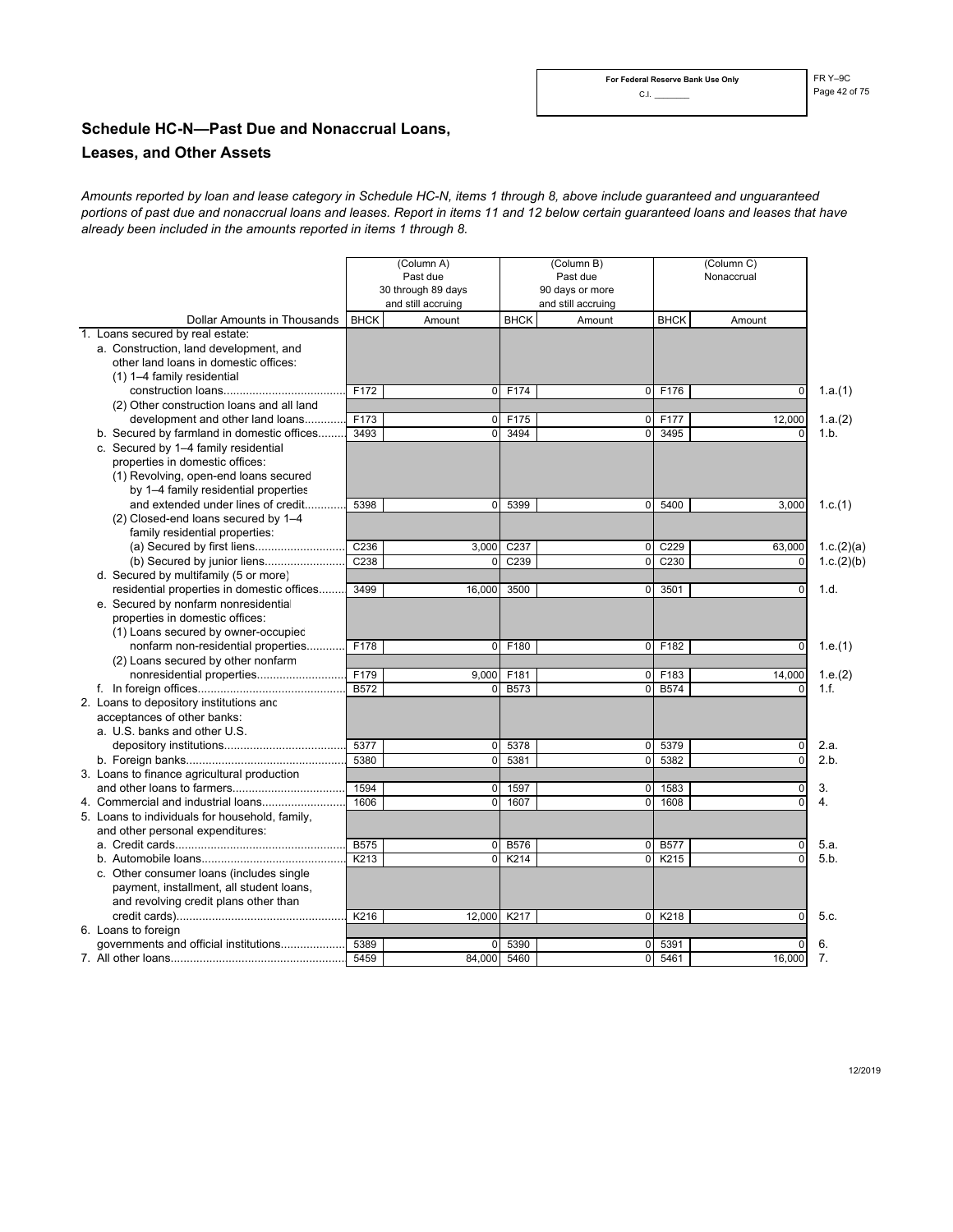|                                                         |             | (Column A)<br>Past due<br>30 through 89 days<br>and still accruing |             | (Column B)<br>Past due<br>90 days or more<br>and still accruing |             |             |             |
|---------------------------------------------------------|-------------|--------------------------------------------------------------------|-------------|-----------------------------------------------------------------|-------------|-------------|-------------|
| <b>Dollar Amounts in Thousands</b>                      | <b>BHCK</b> | Amount                                                             | <b>BHCK</b> | Amount                                                          | <b>BHCK</b> | Amount      |             |
| Holding companies with less than \$5 billion in         |             |                                                                    |             |                                                                 |             |             |             |
| total assets are to report data item 8.c columns        |             |                                                                    |             |                                                                 |             |             |             |
| A, B and C and should leave data items 8.a              |             |                                                                    |             |                                                                 |             |             |             |
| and 8.b columns A, B and C blank. $\omega$              |             |                                                                    |             |                                                                 |             |             |             |
| 8. Lease financing receivables:                         |             |                                                                    |             |                                                                 |             |             |             |
| a. Leases to individuals for household,                 |             |                                                                    |             |                                                                 |             |             |             |
| family, and other personal expenditures                 | F166        | $\mathbf 0$                                                        | F167        | $\Omega$                                                        | F168        | $\Omega$    | 8.a.        |
|                                                         | F169        | $\mathbf{0}$                                                       | F170        | $\mathbf 0$                                                     | F171        | $\Omega$    | 8.b.        |
|                                                         | KX63        |                                                                    | <b>KX64</b> |                                                                 | <b>KX65</b> |             | 8.c.        |
| 9. Total loans and leases                               |             |                                                                    |             |                                                                 |             |             |             |
|                                                         | 1406        | 124,000                                                            | 1407        | $\mathbf 0$                                                     | 1403        | 108.000     | 9.          |
| 10. Debt securities and other assets (exclude           |             |                                                                    |             |                                                                 |             |             |             |
| other real estate owned and other                       |             |                                                                    |             |                                                                 |             |             |             |
|                                                         | 3505        | 6,000                                                              | 3506        | 11,000                                                          | 3507        | $\Omega$    | 10.         |
| 11. Loans and leases reported in items 1                |             |                                                                    |             |                                                                 |             |             |             |
| through 8 above which are wholly or parti-              |             |                                                                    |             |                                                                 |             |             |             |
| ally guaranteed by the U.S.Government                   |             |                                                                    |             |                                                                 |             |             |             |
| (excluding loans and leases covered by                  |             |                                                                    |             |                                                                 |             |             |             |
| loss-sharing agreements with the FDIC)                  | K036        | 0                                                                  | K037        | 0                                                               | K038        | $\mathbf 0$ | 11.         |
| a. Guaranteed portion of loans and leases               |             |                                                                    |             |                                                                 |             |             |             |
| (exclude rebooked "GNMA loans")                         |             |                                                                    |             |                                                                 |             |             |             |
|                                                         | K039        | $\Omega$                                                           | K040        | $\mathbf 0$                                                     | K041        | $\mathbf 0$ | 11.a.       |
| b. Rebooked "GNMA loans" that have                      |             |                                                                    |             |                                                                 |             |             |             |
| been repurchased or are eligible for                    |             |                                                                    |             |                                                                 |             |             |             |
| repurchase included in item 11 above                    | K042        | $\Omega$                                                           | K043        | $\Omega$                                                        | K044        | $\Omega$    | 11.b.       |
| 12. Loans and leases in items 1 through 8               |             |                                                                    |             |                                                                 |             |             |             |
| above which are covered by loss-sharing                 |             |                                                                    |             |                                                                 |             |             |             |
| agreements with the FDIC (items $12(a)(1)$              |             |                                                                    |             |                                                                 |             |             |             |
| (a) through 12(f) are to be reported by                 |             |                                                                    |             |                                                                 |             |             |             |
| holding companies with \$5 billion or more              |             |                                                                    |             |                                                                 |             |             |             |
| in total assets): (1)                                   |             |                                                                    |             |                                                                 |             |             |             |
| a. Loans secured by real estate in<br>domestic offices: |             |                                                                    |             |                                                                 |             |             |             |
| (1) Construction, land development,                     |             |                                                                    |             |                                                                 |             |             |             |
|                                                         |             |                                                                    |             |                                                                 |             |             |             |
| and other land loans:<br>(a) 1-4 family residential     | <b>BHDM</b> |                                                                    | <b>BHDM</b> |                                                                 | <b>BHDM</b> |             |             |
| construction loans                                      | K045        | $\mathbf 0$                                                        | K046        | $\Omega$                                                        | K047        | $\mathbf 0$ |             |
| (b) Other construction loans and                        |             |                                                                    |             |                                                                 |             |             | 12.a.(1)(a) |
| all land development and other                          |             |                                                                    |             |                                                                 |             |             |             |
|                                                         | K048        | $\mathbf 0$                                                        | K049        | $\Omega$                                                        | K050        | 0           | 12.a.(1)(b) |
|                                                         | K051        | $\mathbf{0}$                                                       | K052        | $\Omega$                                                        | K053        | $\mathbf 0$ | 12.a.(2)    |
|                                                         |             |                                                                    |             |                                                                 |             |             |             |

**1. For the asset-size test for report dates through December 31, 2021, a holding company may use the lesser of the total assets reported in its FR Y-9C report as of** *December 31, 2019***, or** *June 30, 2020***.** 

2. For holding companies with less than \$5 billion in total assets, Total loans and leases (sum of items 1 through 7 plus 8c.)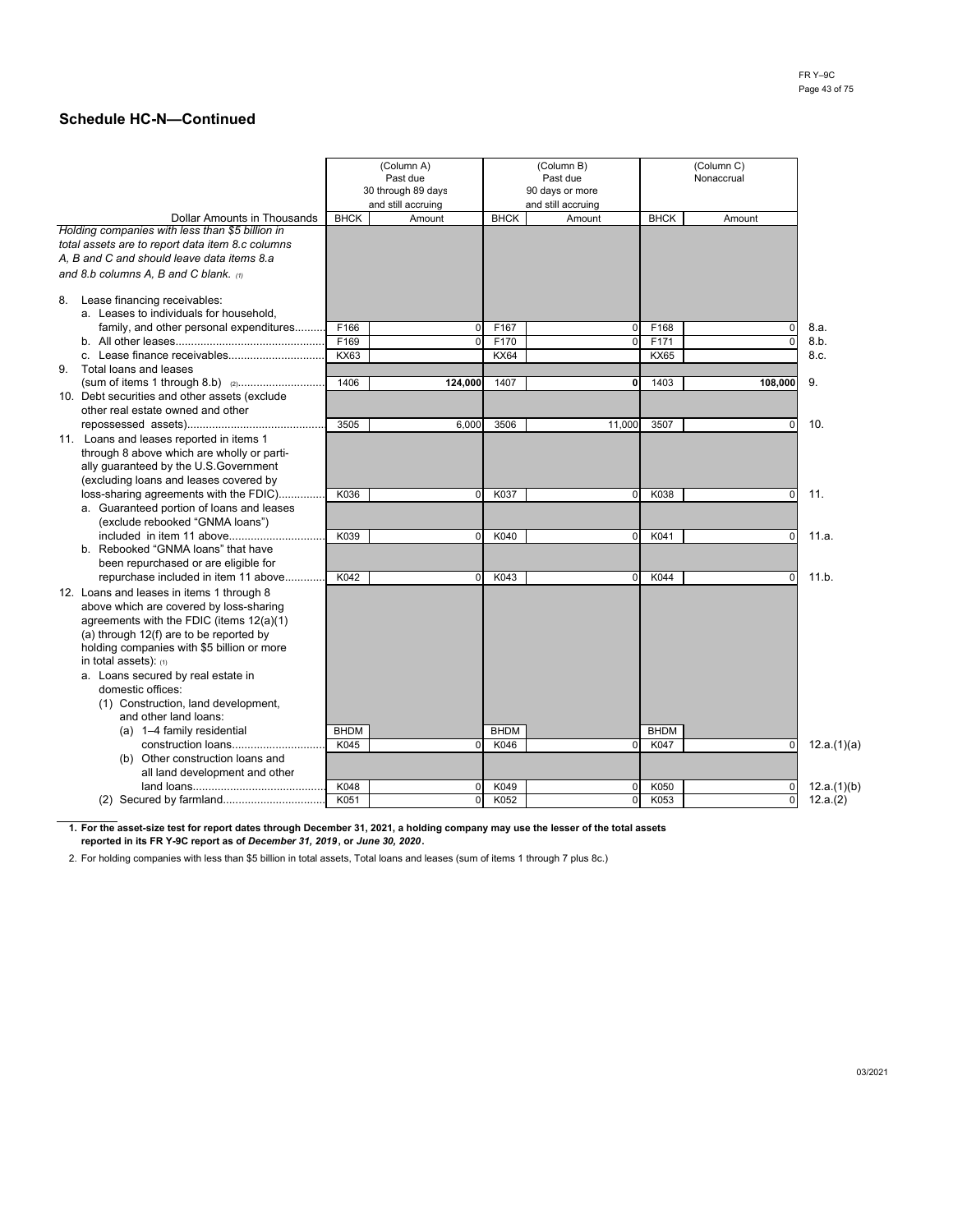|                                                |             | (Column A)<br>Past due<br>30 through 89 days<br>and still accruing |             | (Column B)<br>Past due<br>90 days or more<br>and still accruing |             | (Column C)<br>Nonaccrual |                |
|------------------------------------------------|-------------|--------------------------------------------------------------------|-------------|-----------------------------------------------------------------|-------------|--------------------------|----------------|
| <b>Dollar Amounts in Thousands</b>             | <b>BHDM</b> | Amount                                                             | <b>BHDM</b> | Amount                                                          | <b>BHDM</b> | Amount                   |                |
| 12. Loans and leases in items 1 through 8      |             |                                                                    |             |                                                                 |             |                          |                |
| above which are covered by                     |             |                                                                    |             |                                                                 |             |                          |                |
| loss-sharing agreements with the FDIC          |             |                                                                    |             |                                                                 |             |                          |                |
| (items $12(a)(1)(a)$ through $12(f)$ are to be |             |                                                                    |             |                                                                 |             |                          |                |
| reported by holding companies with \$5         |             |                                                                    |             |                                                                 |             |                          |                |
| billion or more in total assets) (continued):  |             |                                                                    |             |                                                                 |             |                          |                |
| (3) Secured by 1-4 family residential          |             |                                                                    |             |                                                                 |             |                          |                |
| properties:                                    |             |                                                                    |             |                                                                 |             |                          |                |
| (a) Revolving, open-end loans                  |             |                                                                    |             |                                                                 |             |                          |                |
| secured by 1-4 family residential              |             |                                                                    |             |                                                                 |             |                          |                |
| properties and extended under                  |             |                                                                    |             |                                                                 |             |                          |                |
|                                                | K054        | $\mathbf 0$                                                        | K055        | $\overline{0}$                                                  | K056        | $\mathbf{0}$             | 12.a.(3)(a)    |
| (b) Closed-end loans secured by                |             |                                                                    |             |                                                                 |             |                          |                |
| 1-4 family residential properties:             |             |                                                                    |             |                                                                 |             |                          |                |
| (1) Secured by first liens                     | K057        | $\Omega$                                                           | K058        | $\overline{0}$                                                  | K059        |                          | 12.a.(3)(b)(1) |
| (2) Secured by junior liens                    | K060        | $\Omega$                                                           | K061        | $\Omega$                                                        | K062        | $\Omega$                 | 12.a.(3)(b)(2) |
| (4) Secured by multifamily (5 or more)         |             |                                                                    |             |                                                                 |             |                          |                |
| residential properties                         | K063        | $\Omega$                                                           | K064        | $\Omega$                                                        | K065        | $\mathbf 0$              | 12.a.(4)       |
| (5) Secured by nonfarm                         |             |                                                                    |             |                                                                 |             |                          |                |
| nonresidential properties:                     |             |                                                                    |             |                                                                 |             |                          |                |
| (a) Loans secured by owner-                    |             |                                                                    |             |                                                                 |             |                          |                |
| occupied nonfarm nonresidential                |             |                                                                    |             |                                                                 |             |                          |                |
|                                                | K066        | $\Omega$                                                           | K067        | $\overline{0}$                                                  | K068        | $\mathbf 0$              | 12.a.(5)(a)    |
| (b) Loans secured by other non-farm            |             |                                                                    |             |                                                                 |             |                          |                |
| nonresidential properties                      | K069        | $\Omega$                                                           | K070        | $\overline{0}$                                                  | K071        | $\overline{0}$           | 12.a.(5)(b)    |
| b.-d. Not applicable.                          |             |                                                                    |             |                                                                 |             |                          |                |
| е.                                             | K087        | $\Omega$                                                           | K088        | $\overline{0}$                                                  | K089        | $\Omega$                 | 12.e.          |
| f.<br>Portion of covered loans and leases      |             |                                                                    |             |                                                                 |             |                          |                |
| included in items 12.a through 12.e            |             |                                                                    |             |                                                                 |             |                          |                |
| above that is protected by FDIC loss-          |             |                                                                    |             |                                                                 |             |                          |                |
|                                                | K102        | $\Omega$                                                           | K103        | $\Omega$                                                        | K104        | $\Omega$                 | 12.f.          |

### **Memoranda**

| Dollar Amounts in Thousands                      | <b>BHDM</b> | Amount | <b>BHDM</b> | Amount | <b>BHDM</b>      | Amount |           |
|--------------------------------------------------|-------------|--------|-------------|--------|------------------|--------|-----------|
| Memoranda items 1.a.(1) through 1.d.(2) and      |             |        |             |        |                  |        |           |
| 1.e.(3) through $1.f.(3)(c)$ are to be completed |             |        |             |        |                  |        |           |
| semi-annually in June and December by            |             |        |             |        |                  |        |           |
| holding companies with less than \$5 billion in  |             |        |             |        |                  |        |           |
| total assets. $(1)$                              |             |        |             |        |                  |        |           |
| Loans restructured in troubled debt              |             |        |             |        |                  |        |           |
| restructurings included in Schedule HC-N,        |             |        |             |        |                  |        |           |
| items 1 through 7, above (and not reported       |             |        |             |        |                  |        |           |
| in Schedule HC-C, Memorandum item 1):            |             |        |             |        |                  |        |           |
| Construction, land development, and<br>a.        |             |        |             |        |                  |        |           |
| other land loans in domestic offices:            |             |        |             |        |                  |        |           |
| (1) 1-4 family residential                       | K105        | 01     | K106        |        | K <sub>107</sub> |        | M.1.a.(1) |
| construction loans                               |             |        |             |        |                  |        |           |
| Other construction loans and all land<br>(2)     |             |        |             |        |                  |        |           |
| development and other land loans                 | K108        | 0      | K109        |        | K110             |        | M.1.a.(2) |

**1. For the asset-size test for report dates through December 31, 2021, a holding company may use the lesser of the total assets reported in its FR Y-9C report as of** *December 31, 2019* **, or** *June 30, 2020* **.**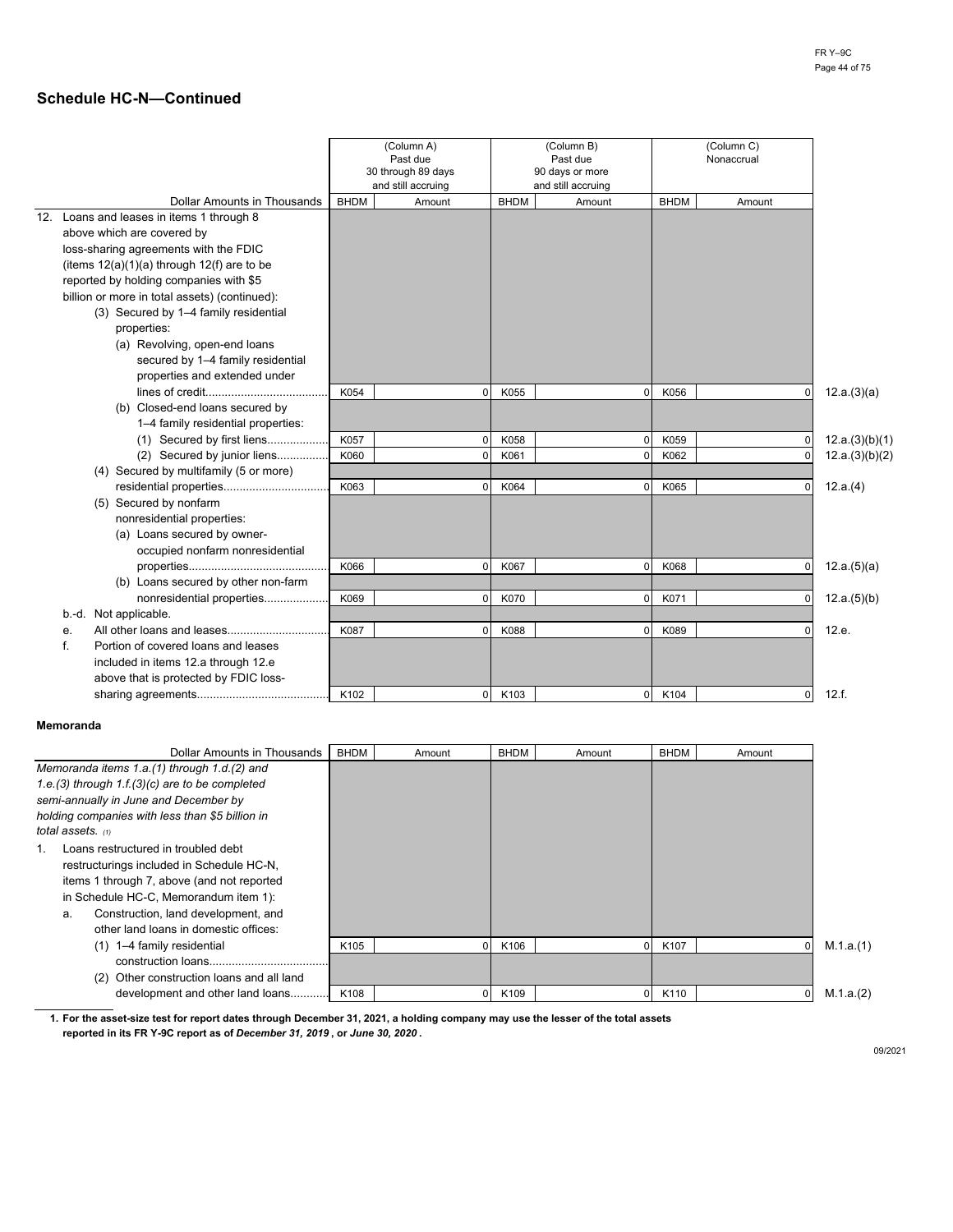# **Memoranda–Continued**

|                                                 |             | (Column A)         |             | (Column B)         |             | (Column C)  |              |
|-------------------------------------------------|-------------|--------------------|-------------|--------------------|-------------|-------------|--------------|
|                                                 |             | Past due           |             | Past due           |             | Nonaccrual  |              |
|                                                 |             | 30 through 89 days |             | 90 days or more    |             |             |              |
|                                                 |             | and still accruing |             | and still accruing |             |             |              |
| Dollar Amounts in Thousands                     | <b>BHCK</b> | Amount             | <b>BHCK</b> | Amount             | <b>BHCK</b> | Amount      |              |
| 1. b. Loans secured by 1-4 family residential   | <b>BHCK</b> |                    | <b>BHCK</b> |                    | <b>BHCK</b> |             |              |
| properties in domestic offices                  | F661        | 1,000              | F662        | 0                  | F663        | 33,000      | M.1.b.       |
| c. Secured by multifamily (5 or more) resi-     | <b>BHDM</b> |                    | <b>BHDM</b> |                    | <b>BHDM</b> |             |              |
| dential properties in domestic offices          | K111        | $\mathbf 0$        | K112        | 0                  | K113        | $\mathbf 0$ | M.1.c.       |
| d. Secured by nonfarm nonresidential            |             |                    |             |                    |             |             |              |
| properties in domestic offices:                 |             |                    |             |                    |             |             |              |
| (1) Loans secured by owner-occupied             |             |                    |             |                    |             |             |              |
| nonfarm nonresidential properties               | K114        | $\mathbf 0$        | K115        | 0                  | K116        | 0           | M.1.d.(1)    |
| (2) Loans secured by other nonfarm              |             |                    |             |                    |             |             |              |
| nonresidential properties                       | K117        | $\overline{0}$     | K118        | 0                  | K119        | 0           | M.1.d.(2)    |
| Holding companies with less than \$5 billion in |             |                    |             |                    |             |             |              |
| total assets are to report data item 1.e.(3)    |             |                    |             |                    |             |             |              |
| columns A, B and C and should leave             |             |                    |             |                    |             |             |              |
| Memoranda items 1.e.(1) and 1.e.(2) columns     |             |                    |             |                    |             |             |              |
| A, B and C blank. (1)                           |             |                    |             |                    |             |             |              |
|                                                 |             |                    |             |                    |             |             |              |
| 1. e. Commercial and industrial loans:          |             |                    |             |                    |             |             |              |
|                                                 | K120        | $\mathbf 0$        | K121        | 0                  | K122        | $\pmb{0}$   | M.1.e.(1)    |
| (2) To non-U.S. addressees (domicile)           | K123        | $\Omega$           | K124        | $\Omega$           | K125        | $\mathbf 0$ | M.1.e.(2)    |
| (3) To U.S. addressees (domicile) and           |             |                    |             |                    |             |             |              |
| non-U.S. addresses (domicile)                   | <b>KX66</b> |                    | <b>KX67</b> |                    | <b>KX68</b> |             | M.1.e.(3)    |
| f. All other loans (include loans to            |             |                    |             |                    |             |             |              |
| individuals for household, family, and          |             |                    |             |                    |             |             |              |
|                                                 | K126        | $\overline{0}$     | K127        | 0                  | K128        | $\mathbf 0$ | M.1.f.       |
|                                                 |             |                    |             |                    |             |             |              |
| Itemize and describe loan categories            |             |                    |             |                    |             |             |              |
| included in item 1.f, above that exceed 10      |             |                    |             |                    |             |             |              |
| percent of total loans restructured in          |             |                    |             |                    |             |             |              |
| troubled debt restructurings that are past      |             |                    |             |                    |             |             |              |
| due 30 days or more or in non-accrual           |             |                    |             |                    |             |             |              |
| status (sum of Memorandum items 1.a             |             |                    |             |                    |             |             |              |
| through 1.f, columns A through C):              |             |                    |             |                    |             |             |              |
| (1) Loans secured by farmland in                | <b>BHDM</b> |                    | <b>BHDM</b> |                    | <b>BHDM</b> |             |              |
|                                                 | K130        | $\mathbf 0$        | K131        | $\mathbf 0$        | K132        | $\pmb{0}$   | M.1.f.(1)    |
| (2) Loans to finance agricultural               | <b>BHCK</b> |                    | <b>BHCK</b> |                    | <b>BHCK</b> |             |              |
| production and other loans to farmers           | K138        | $\Omega$           | K139        | 0                  | K140        | 0           | M.1.f.(2)    |
| (3) Loans to individuals for household,         |             |                    |             |                    |             |             |              |
| family, and other personal expenditures:        |             |                    |             |                    |             |             |              |
|                                                 | K274        | $\mathbf 0$        | K275        | 0                  | K276        | 0           | M.1.f.(3)(a) |
|                                                 | K277        | $\mathbf 0$        | K278        | 0                  | K279        | $\mathbf 0$ | M.1.f.(3)(b) |
| (c) Other consumer loans (includes              |             |                    |             |                    |             |             |              |
| single payment, installment, all                |             |                    |             |                    |             |             |              |
| student loans, and revolving credit             |             |                    |             |                    |             |             |              |
| plans other than credit cards                   | K280        | $\overline{0}$     | K281        | 0                  | K282        | 0           | M.1.f.(3)(c) |
|                                                 |             |                    |             |                    |             |             |              |

**1. For the asset-size test for report dates through December 31, 2021, a holding company may use the lesser of the total assets reported in its FR Y-9C report as of** *December 31, 2019* **, or** *June 30, 2020* **.**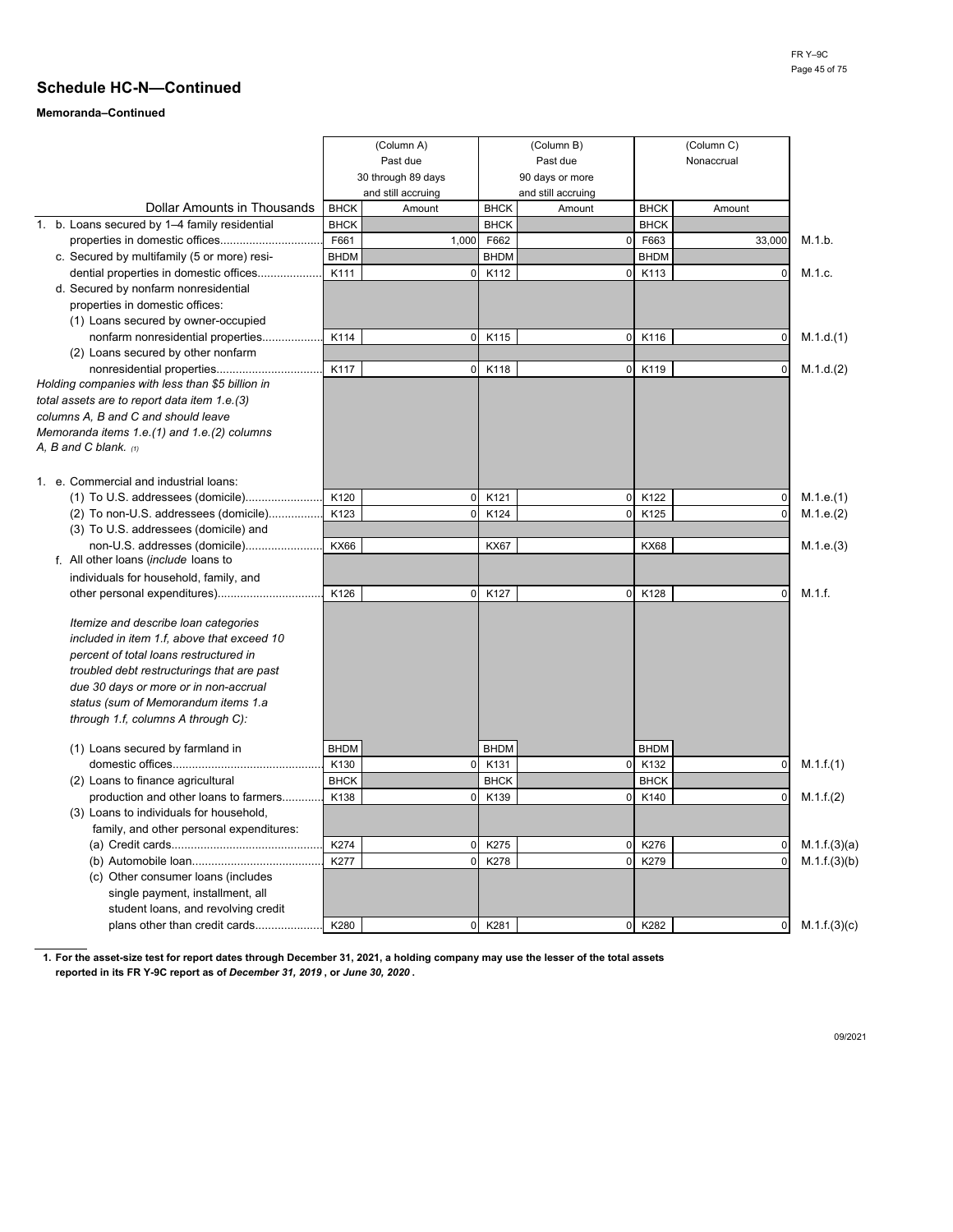## **Memoranda-Continued**

|                                                                                                                                          | (Column A)<br>Past due<br>30 through 89 days<br>and still accruing |        |                  | (Column B)<br>Past due<br>90 days or more<br>and still accruing |                  |        |        |
|------------------------------------------------------------------------------------------------------------------------------------------|--------------------------------------------------------------------|--------|------------------|-----------------------------------------------------------------|------------------|--------|--------|
| Dollar Amounts in Thousands                                                                                                              | <b>BHCK</b>                                                        | Amount | <b>BHCK</b>      | Amount                                                          | <b>BHCK</b>      | Amount |        |
| 1. g. Total loans restructured in troubled debt<br>restructuring included in Schedule HC-N                                               |                                                                    |        |                  |                                                                 |                  |        |        |
| items 1 through 7, above (sum of Memo-<br>random items 1.a.(1) through item 1.f) $(1)$                                                   | <b>HK26</b>                                                        | 1,000  | <b>HK27</b>      |                                                                 | <b>HK28</b>      | 33,000 | M.1.g. |
| 2. Loans to finance commercial real estate.<br>construction, and land development activities<br>(not secured by real estate) included in |                                                                    |        |                  |                                                                 |                  |        |        |
| 3. Loans and leases included in Schedule                                                                                                 | 6558                                                               |        | 6559             |                                                                 | 6560             |        | M.2.   |
| HC-N, items 1, 2, 4, 5, 6, 7, and 8 extended                                                                                             |                                                                    |        |                  |                                                                 |                  |        |        |
|                                                                                                                                          | 3508                                                               |        | 1912             |                                                                 | 1913             |        | M.3.   |
| 4. Not applicable.<br>5. Loans and leases held-for-sale (included in                                                                     |                                                                    |        |                  |                                                                 |                  |        |        |
|                                                                                                                                          | C240                                                               |        | C <sub>241</sub> |                                                                 | C <sub>226</sub> |        | M.5.   |

|                                                                                                                                                                          |             | (Column A)<br>Past due<br>30 through 89 days | 90 days or more |        |      |
|--------------------------------------------------------------------------------------------------------------------------------------------------------------------------|-------------|----------------------------------------------|-----------------|--------|------|
| Dollar Amounts in Thousands                                                                                                                                              | <b>BHCK</b> | Amount                                       | <b>BHCK</b>     | Amount |      |
| Item 6 is to be reported only by holding compa-<br>nies with total consolidated assets<br>ു of \$5 billion                                                               |             |                                              |                 |        |      |
| or more, or with \$2 billion or more in par/notional<br>amounts of off-balance-sheet derivative<br>contracts (as reported in Schedule HC-L, items<br>11.a through 11.e). |             |                                              |                 |        |      |
| 6. Derivative contracts:                                                                                                                                                 |             |                                              |                 |        |      |
| Fair value of amounts carried as assets                                                                                                                                  | 3529        |                                              | 3530            |        | M.6. |

| Dollar Amounts in Thousands                                                          | <b>BHCK</b> | Amount |      |
|--------------------------------------------------------------------------------------|-------------|--------|------|
| Memorandum items 7, 8, 9.a, and 9.b are to be completed semiannually in the June and |             |        |      |
| December reports only.                                                               |             |        |      |
|                                                                                      | C410        |        | M.7. |
| 8. Nonaccrual assets sold during the previous six months                             | C41         |        | M.8  |

|                                                |                                | (Column A)         |                  | (Column B)         |                  | (Column C) |        |
|------------------------------------------------|--------------------------------|--------------------|------------------|--------------------|------------------|------------|--------|
|                                                | Past due<br>30 through 89 days |                    |                  | Past due           |                  | Nonaccrual |        |
|                                                |                                |                    |                  | 90 days or more    |                  |            |        |
|                                                |                                | and still accruing |                  | and still accruing |                  |            |        |
| Dollar Amounts in Thousands                    | <b>BHCK</b>                    | Amount             | <b>BHCK</b>      | Amount             | <b>BHCK</b>      | Amount     |        |
| 9. Purchased credit-impaired loans accounted   |                                |                    |                  |                    |                  |            |        |
| for in accordance with FASB ASC 310-30         |                                |                    |                  |                    |                  |            |        |
| (former AICPA Statement of Position 03-3): (3) |                                |                    |                  |                    |                  |            |        |
|                                                | L <sub>183</sub>               |                    | L <sub>184</sub> |                    | L <sub>185</sub> |            | M.9.a. |
| b. Amount included in Schedule HC-N,           |                                |                    |                  |                    |                  |            |        |
|                                                | L186                           |                    | L <sub>187</sub> |                    | L <sub>188</sub> |            | M.9.b. |

**1.** Exclude amounts reported in Memorandum items 1.f.(1) through 1.f.(3) when calculating the total in Memorandum item 1.g.

**2. For the asset-size test for report dates through December 31, 2021, a holding company may use the lesser of the total assets**

**reported in its FR Y-9C report as of** *December 31, 2019* **, or** *June 30, 2020* **.**

**3.** Memorandum items 9.a and 9.b should be completed only by holding companies that have not yet adopted ASU 2016-13.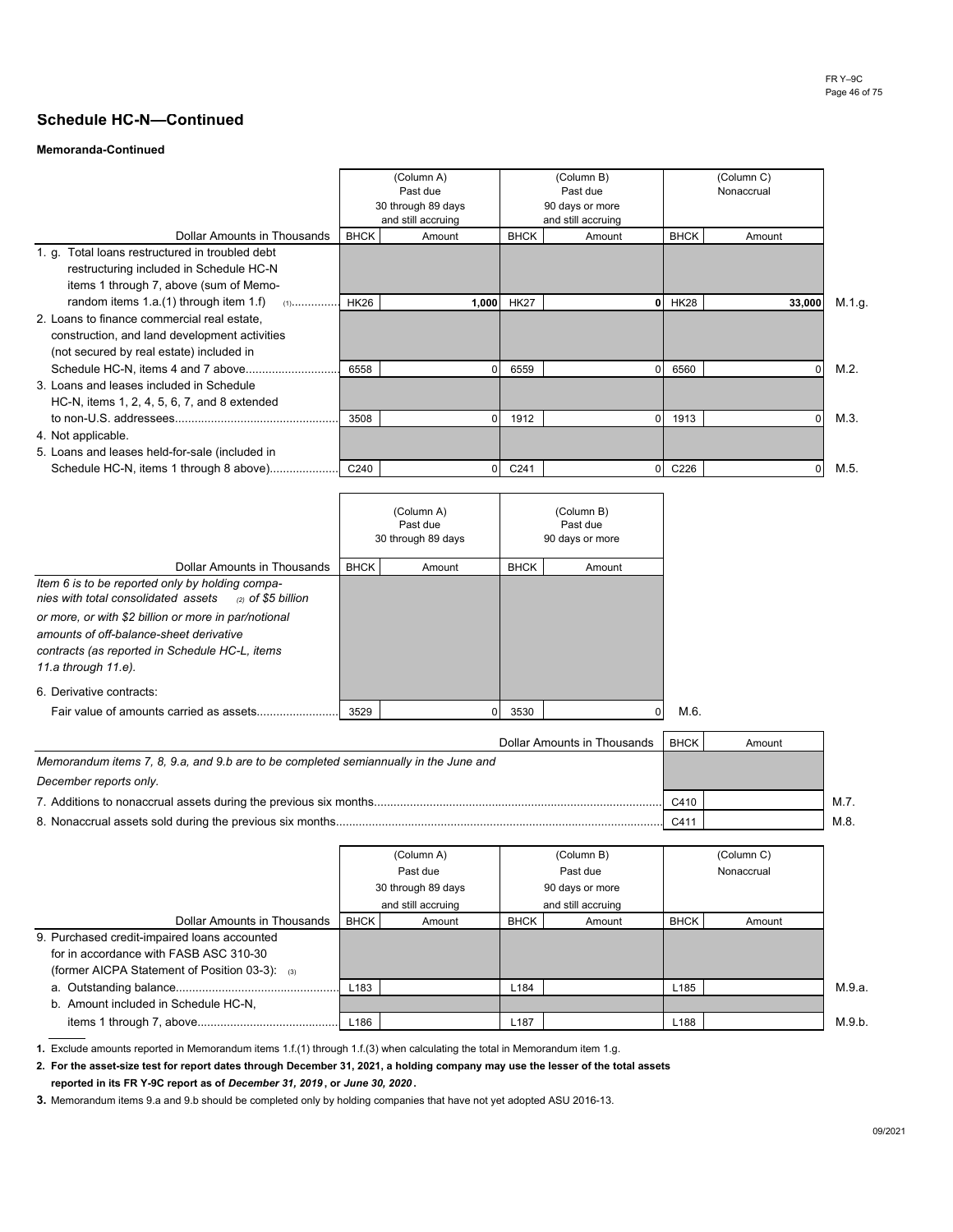## **Schedule HC-P—1-4 Family Residential Mortgage Banking Activities in Domestic Offices**

Schedule HC-P is to be completed by holding companies with \$5 billion on more in total assets (1,2) at which either 1–4 family residential mortgage loan originations and purchases for resale (1) from all sources, loan sales, or quarter-end loans held for sale or trading in domestic offices that exceed \$10 million for two consecutive quarters.

| Dollar Amounts in Thousands                                                                           | <b>BHCK</b> | Amount |      |
|-------------------------------------------------------------------------------------------------------|-------------|--------|------|
| 1. Retail originations during the quarter of 1–4 family residential mortgage loans for sale:          | <b>HT81</b> |        |      |
| 2. Wholesale originations and purchases during the quarter of 1–4 family residential mortgage         |             |        |      |
|                                                                                                       | <b>HT82</b> |        |      |
|                                                                                                       | FT04        |        |      |
| 4. 1–4 family residential mortgages held for sale or trading at quarter-end (included in Schedule HC, |             |        |      |
|                                                                                                       | FT05        |        |      |
| 5. Noninterest income for the quarter from the sale, securitization, and servicing of 1–4 family      |             |        |      |
|                                                                                                       | <b>HT85</b> |        | b.   |
|                                                                                                       |             |        | 6.   |
| 7. Representation and warranty reserves for 1–4 family residential mortgage loans sold:               |             |        |      |
| a. For representations and warranties made to U.S. government agencies and government-                |             |        |      |
|                                                                                                       | L191        |        | 7.a. |
| b.                                                                                                    | L192        |        | 7.b  |
|                                                                                                       | M288        |        | 7.c. |

1. Exclude originations and purchases of 1– 4 family residential mortgage loans that are held for investment.

**2. For the asset-size test for report dates through December 31, 2021, a holding company may use the lesser of the total assets** 

**reported in its FR Y-9C report as of** *December 31, 2019***, or** *June 30, 2020***.**

**3. Amounts reported in items 7.a and 7.b will not be made available to the public on an individual institution basis.**

09/2021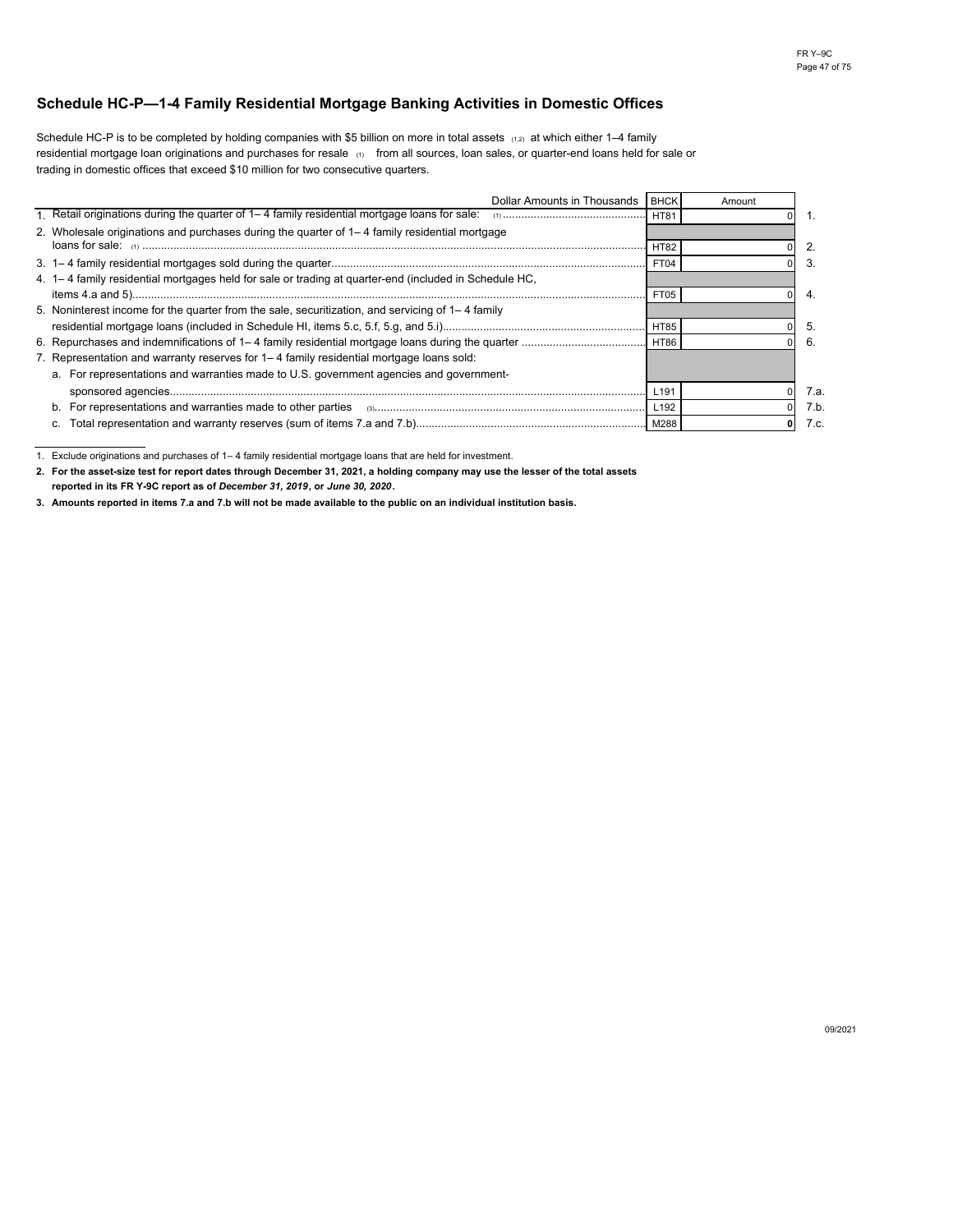# **Schedule HC-Q—Assets and Liabilities Measured at Fair Value on a Recurring Basis**

Schedule HC-Q is to be completed by all holding companies with \$5 billion or more in total assets  $\alpha$  that :

(1) Have elected to report financial instruments or servicing assets and liabilities at fair value under a fair value option with changes in fair value recognized in earnings, or

(2) Are required to complete Schedule HC-D, Trading Assets and Liabilities.

|                                                                                                                     |             | (Column A)<br><b>Total Fair Value</b><br>Reported on<br>Schedule HC | (Column B)<br><b>LESS: Amounts Netted</b><br>in the Determination<br>of Total Fair Value |                | (Column C)<br>Level 1 Fair Value<br><b>Measurements</b> |                 |             | (Column D)<br>Level 2 Fair Value<br>Measurements | (Column E)<br>Level 3 Fair Value<br>Measurements |          |               |
|---------------------------------------------------------------------------------------------------------------------|-------------|---------------------------------------------------------------------|------------------------------------------------------------------------------------------|----------------|---------------------------------------------------------|-----------------|-------------|--------------------------------------------------|--------------------------------------------------|----------|---------------|
| Dollar Amounts in Thousands                                                                                         | <b>BHCY</b> | Amount                                                              | <b>BHCK</b>                                                                              | Amount         | <b>BHCK</b>                                             | Amount          | <b>BHCK</b> | Amount                                           | <b>BHCK</b>                                      | Amount   |               |
| <b>Assets</b><br>1. Available-for-sale debt and equity securities<br>with readily determinable fair values not held |             |                                                                     |                                                                                          |                |                                                         |                 |             |                                                  |                                                  |          |               |
|                                                                                                                     | JA36        | 102,858,000 G474                                                    |                                                                                          | $\Omega$       | G475                                                    | 33,232,000      | G476        | 69,626,000                                       | G477                                             |          | -1.           |
| 2. Federal funds sold and securities                                                                                | <b>BHCK</b> |                                                                     |                                                                                          |                |                                                         |                 |             |                                                  |                                                  |          |               |
| purchased under agreements to resell                                                                                | G478        | 0                                                                   | G479                                                                                     |                | G480                                                    |                 | G481        |                                                  | G482                                             |          | 2.            |
|                                                                                                                     | G483        | 0                                                                   | G484                                                                                     | n              | G485                                                    |                 | G486        |                                                  | G487                                             |          | 3.            |
| 4. Loans and leases held for investment                                                                             | G488        |                                                                     | 0 G489                                                                                   | n              | G490                                                    |                 | 0 G491      |                                                  | G492                                             |          | 4.            |
| 5. Trading assets:                                                                                                  | <b>BHCT</b> |                                                                     |                                                                                          |                |                                                         |                 |             |                                                  |                                                  |          |               |
|                                                                                                                     | 3543        | 4,164,000 G493                                                      |                                                                                          | 5,875,000      | G494                                                    | 10,000          | G495        | 10,029,000                                       | G496                                             |          | 5.a.          |
|                                                                                                                     | <b>BHCK</b> |                                                                     |                                                                                          |                |                                                         |                 |             |                                                  |                                                  |          |               |
|                                                                                                                     | G497        | 12,326,000 G498                                                     |                                                                                          | $\Omega$       | G499                                                    | 9,733,000 G500  |             | 2,593,000                                        | G501                                             |          | 5.b.          |
| (1) Nontrading securities at fair value<br>with changes in fair value reported                                      |             |                                                                     |                                                                                          |                |                                                         |                 |             |                                                  |                                                  |          |               |
| in current earnings (included in<br>Schedule HC-Q, item 5.b, above)                                                 | F240        | 0                                                                   | F684                                                                                     | $\Omega$       | F692                                                    |                 | F241        |                                                  | F242                                             |          |               |
|                                                                                                                     | G391        | 826,000                                                             | G392                                                                                     | (219,000)      | G395                                                    | 199,000         | G396        | 408,000                                          | G804                                             |          | 5.b.(1)<br>6. |
| 7. Total assets measured at fair value on a                                                                         |             |                                                                     |                                                                                          |                |                                                         |                 |             |                                                  |                                                  |          |               |
|                                                                                                                     | G502        | 120,174,000 G503                                                    |                                                                                          | 5,656,000 G504 |                                                         | 43,174,000 G505 |             | 82,656,000 G506                                  |                                                  |          | 7.            |
| <b>Liabilities</b>                                                                                                  |             |                                                                     |                                                                                          |                |                                                         |                 |             |                                                  |                                                  |          |               |
|                                                                                                                     | F252        |                                                                     | 0 F686                                                                                   | $\Omega$       | F694                                                    |                 | F253        |                                                  | F254                                             |          | 8.            |
| 9. Federal funds purchased and securities                                                                           |             |                                                                     |                                                                                          |                |                                                         |                 |             |                                                  |                                                  |          |               |
| sold under agreements to repurchase                                                                                 | G507        |                                                                     | $0$ G <sub>508</sub>                                                                     | $\Omega$       | G509                                                    | $\cap$          | G510        |                                                  | G511                                             |          | 9.            |
| 10. Trading liabilities:                                                                                            | <b>BHCT</b> |                                                                     |                                                                                          |                |                                                         |                 |             |                                                  |                                                  |          |               |
|                                                                                                                     | 3547        | 2,693,000 G512                                                      |                                                                                          | 6,529,000      | G513                                                    | 3,000           | G514        | 9,219,000                                        | G515                                             |          | 10.a.         |
|                                                                                                                     | <b>BHCK</b> |                                                                     |                                                                                          |                |                                                         |                 |             |                                                  |                                                  |          |               |
|                                                                                                                     | G516        | 2,459,000 G517                                                      |                                                                                          |                | 0 G518                                                  | 2,392,000 G519  |             | 67,000 G520                                      |                                                  | $\Omega$ | 10.b.         |

1. The amount reported in item 1, column A, must equal the sum of Schedule HC, item 2.b and 2.c.

**2. For the asset-size test for report dates through December 31, 2021, a holding company may use the lesser of the total assets reported in its FR Y-9C report as of** *December 31, 2019***, or** *June 30, 2020* **.** 03/2021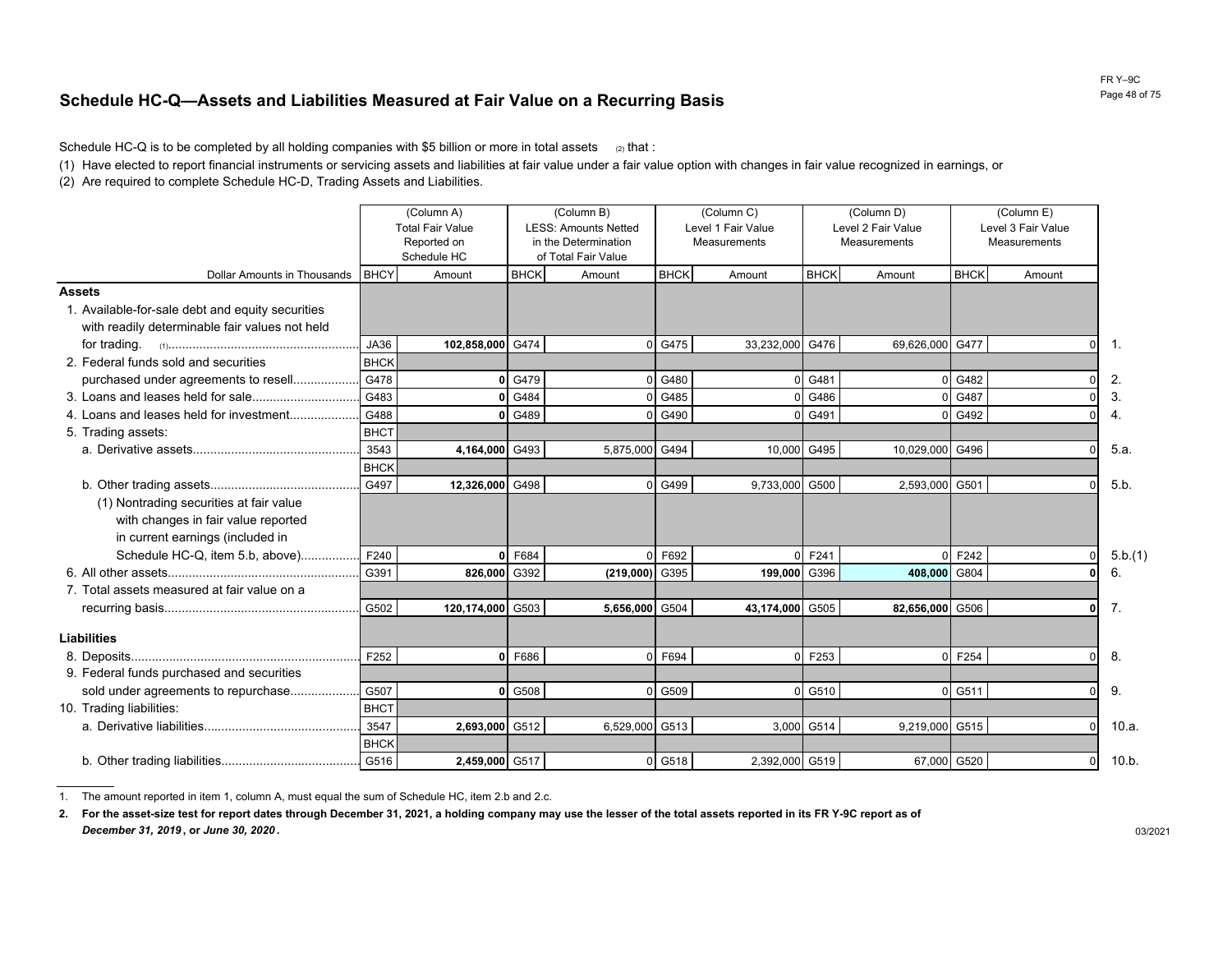#### FR Y–9C Page 49 of 75

### **Schedule HC-Q—Continued**

|                                                   |             | (Column A)       |             | (Column B)           |             | (Column C)         |             | (Column D)         |             | (Column E)         |       |
|---------------------------------------------------|-------------|------------------|-------------|----------------------|-------------|--------------------|-------------|--------------------|-------------|--------------------|-------|
|                                                   |             | Total Fair Value |             | LESS: Amounts Netted |             | Level 1 Fair Value |             | Level 2 Fair Value |             | Level 3 Fair Value |       |
|                                                   |             | Reported on      |             | in the Determination |             | Measurements       |             | Measurements       |             | Measurements       |       |
|                                                   |             | Schedule HC      |             | of Total Fair Value  |             |                    |             |                    |             |                    |       |
| Dollar Amounts in Thousands                       | <b>BHCK</b> | Amount           | <b>BHCK</b> | Amount               | <b>BHCK</b> | Amount             | <b>BHCK</b> | Amount             | <b>BHCK</b> | Amount             |       |
| Liabilities (continued)                           |             |                  |             |                      |             |                    |             |                    |             |                    |       |
|                                                   | G521        | 400.000          | G522        |                      | G523        |                    | G524        | 400,000 G525       |             |                    | 11    |
|                                                   | G526        |                  | G527        |                      | G528        |                    | G529        |                    | G530        |                    | 12    |
|                                                   | G805        | 433,000          | G806        |                      | G807        | 1,000              | G808        | 432.000 G809       |             |                    | - 13. |
| 14. Total liabilities measured at fair value on a |             |                  |             |                      |             |                    |             |                    |             |                    |       |
|                                                   | G531        | 5,985,000        | G532        | 6,529,000            | G533        | 2,396,000 G534     |             | 10,118,000 G535    |             |                    | 14    |

#### **Memoranda**

|    |                     | Dollar Amounts in Thousands                                                                                                                     | <b>BHCK</b> | Amount  | <b>BHCK</b> | Amount    | <b>BHCK</b> | Amount | <b>BHCK</b> | Amount       | <b>BHCK</b> | Amount   |        |
|----|---------------------|-------------------------------------------------------------------------------------------------------------------------------------------------|-------------|---------|-------------|-----------|-------------|--------|-------------|--------------|-------------|----------|--------|
|    | of item 6):         | 1. All other assets (itemize and describe amounts<br>included in Schedule HC-Q, item 6 that are<br>greater than \$100,000 and exceed 25 percent |             |         |             |           |             |        |             |              |             |          |        |
|    |                     |                                                                                                                                                 | G536        |         | G537        |           | G538        |        | G539        |              | G540        |          | M.1.a. |
|    |                     |                                                                                                                                                 | G541        | 238,000 | G542        |           | G543        |        | G544        | 238,000      | G545        |          | M.1.b  |
| c. | BHTX<br>G546        |                                                                                                                                                 | G546        | 0       | G547        |           | G548        |        | G549        | $\Omega$     | G550        |          | M.1.c. |
| d. | <b>BHTX</b><br>G551 | Assets Held at Net Asset Value                                                                                                                  | G551        | 219,000 | G552        | (219,000) | G553        |        | G554        | $\Omega$     | G555        |          | M.1.d  |
| е. | BHTX<br>G556        |                                                                                                                                                 | G556        | o١      | G557        |           | G558        |        | G559        | <sup>0</sup> | G560        |          | M.1.e. |
|    | <b>BHTX</b><br>G561 |                                                                                                                                                 | G561        | 0       | G562        |           | G563        |        | G564        | $\Omega$     | G565        |          | M.1.f. |
|    |                     | 2. All other liabilities (itemize and describe<br>amounts included in Schedule HC-Q, item 13                                                    |             |         |             |           |             |        |             |              |             |          |        |
|    |                     | that are greater than \$100,000 and exceed 25                                                                                                   |             |         |             |           |             |        |             |              |             |          |        |
|    |                     | percent of item 13):                                                                                                                            |             |         |             |           |             |        |             |              |             |          |        |
|    |                     | a. Loan commitments                                                                                                                             |             |         |             |           |             |        |             |              |             |          |        |
|    |                     |                                                                                                                                                 | F261        |         | F689        |           | F697        |        | F262        |              | F263        |          | M.2.a. |
|    |                     |                                                                                                                                                 | G566        | 428,000 | G567        |           | G568        |        | G569        | 428,000      | G570        |          | M.2.b  |
| c. | <b>BHTX</b><br>G571 |                                                                                                                                                 | G571        | 0       | G572        |           | G573        |        | G574        | $\Omega$     | G575        | n        | M.2.c. |
| d. | <b>BHTX</b><br>G576 |                                                                                                                                                 | G576        | 01      | G577        |           | G578        |        | G579        | $\Omega$     | G580        |          | M.2.d. |
| е. | <b>BHTX</b><br>G581 |                                                                                                                                                 | G581        | ΩI      | G582        |           | G583        |        | G584        | $\Omega$     | G585        |          | M.2.e. |
|    | <b>BHTX</b><br>G586 |                                                                                                                                                 | G586        | 0       | G587        |           | G588        |        | G589        | $\Omega$     | G590        | $\Omega$ | M.2.f. |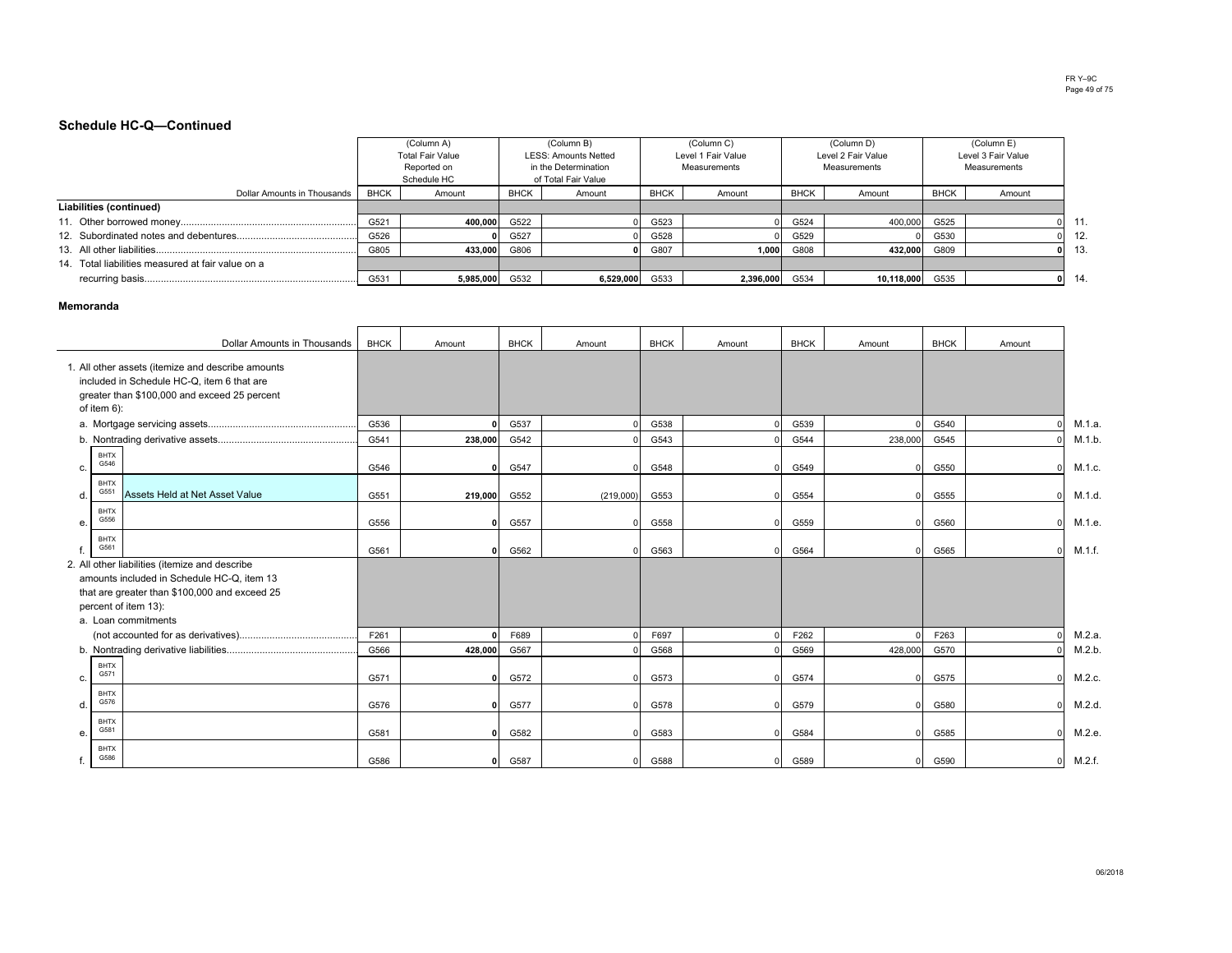## **Memoranda**

| Dollar Amounts in Thousands                                                                    | <b>BHCK</b> | Amount |           |
|------------------------------------------------------------------------------------------------|-------------|--------|-----------|
| Memorandum items 3 and 4 are to be completed by holding companies that have elected to measure |             |        |           |
| loans included in Schedule HC-C, items 1 through 9, at fair value under a fair value option.   |             |        |           |
|                                                                                                |             |        |           |
| 3. Loans measured at fair value:                                                               |             |        |           |
| a. Loans secured by real estate:                                                               |             |        |           |
|                                                                                                | HT87        |        | M.3.a.(1) |
|                                                                                                |             |        | M.3.a.(2) |
|                                                                                                | F585        |        | M.3.b.    |
| c. Loans to individuals for household, family, and other personal expenditures                 |             |        |           |
|                                                                                                |             |        | M.3.c.    |
|                                                                                                | F589        |        | M.3.d.    |
| 4. Unpaid principal balances of loans measured at fair value (reported in memorandum item 3):  |             |        |           |
| a. Loans secured by real estate:                                                               |             |        |           |
|                                                                                                | HT91        |        | M.4.a.(1) |
|                                                                                                |             |        | M.4.a.(2) |
|                                                                                                | F597        |        | M.4.b.    |
| c. Loans to individuals for household, family, and other personal expenditures                 |             |        |           |
|                                                                                                |             |        | M.4.c.    |
|                                                                                                | F601        |        | M.4.d.    |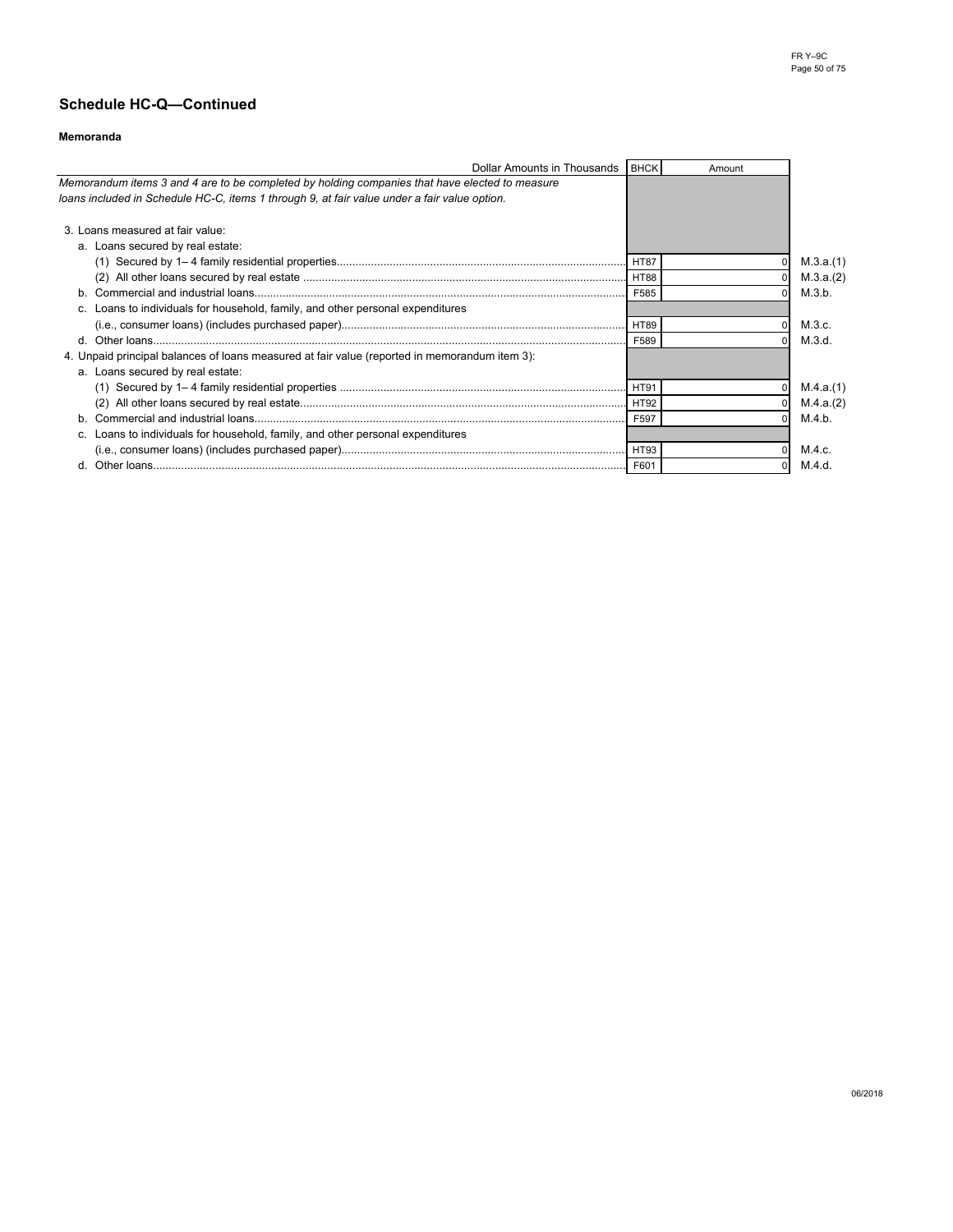## **Schedule HC-R—Regulatory Capital**

 $\overline{\phantom{0}}$ 

## **Part I. Regulatory Capital Components and Ratios**

| Dollar Amounts in Thousands                                                                              | <b>BHCA</b> |           | Amount      |                |      |
|----------------------------------------------------------------------------------------------------------|-------------|-----------|-------------|----------------|------|
| <b>Common Equity Tier 1 Capital</b>                                                                      |             |           |             |                |      |
| 1. Common stock plus related surplus, net of treasury stock and unearned employee stock                  |             |           |             |                |      |
|                                                                                                          | P742        |           |             | 4,938,000      | 1.   |
|                                                                                                          | KW00        |           |             | 36,125,000     | 2.   |
| a. To be completed only by institutions that have adopted ASU 2016-13:                                   |             |           |             |                |      |
| Does your institution have a CECL transition election in effect as of the quarter-end report date?       |             |           |             |                |      |
| (enter "0" for No; enter "1" for Yes with a 3-year CECL transition election;                             |             |           | <b>BHCA</b> |                |      |
|                                                                                                          |             |           | <b>JJ29</b> | $\overline{0}$ | 2.a. |
|                                                                                                          |             |           |             |                |      |
|                                                                                                          | <b>BHCA</b> |           | Amount      |                |      |
|                                                                                                          | <b>B530</b> |           |             | (2,003,000)    | 3.   |
|                                                                                                          |             |           |             |                |      |
| a. AOCI opt-out election (enter "1" for Yes; enter "0" for No.)                                          |             | $0 = No$  | <b>BHCA</b> |                |      |
|                                                                                                          |             | $1 = Yes$ | P838        | $\overline{0}$ | 3.a. |
|                                                                                                          |             |           |             |                |      |
|                                                                                                          | <b>BHCA</b> |           | Amount      |                |      |
|                                                                                                          | P839        |           |             | $\Omega$       | 4.   |
|                                                                                                          | P840        |           |             | 39,060,000     | 5.   |
|                                                                                                          |             |           |             |                |      |
| Common Equity Tier 1 Capital: Adjustments and Deductions                                                 |             |           |             |                |      |
|                                                                                                          | P841        |           |             | 16,508,000     | 6.   |
| 7. LESS: Intangible assets (other than goodwill and mortgage servicing assets (MSAs)), net of            |             |           |             |                |      |
|                                                                                                          | P842        |           |             | 2,306,000      | 7.   |
| 8. LESS: Deferred tax assets (DTAs) that arise from net operating loss and tax credit carryforwards, net |             |           |             |                |      |
|                                                                                                          | P843        |           |             | 55,000         | 8.   |
| 9. AOCI-related adjustments                                                                              |             |           |             |                |      |
| (if entered "1" for Yes in item 3.a, complete only items 9.a through 9.e; if entered "0" for             |             |           |             |                |      |
| No in item 3.a, complete only item 9.f):                                                                 |             |           |             |                |      |
| a. LESS: Net unrealized gains (losses) on available-for-sale <b>debt</b> securities                      |             |           |             |                |      |
|                                                                                                          | P844        |           |             |                | 9.a. |
| b. Not applicable.                                                                                       |             |           |             |                |      |
| c. LESS: Accumulated net gains (losses) on cash flow hedges                                              |             |           |             |                |      |
|                                                                                                          | P846        |           |             |                | 9.c. |
| d. LESS: Amounts recorded in AOCI attributed to defined benefit postretirement plans resulting from      |             |           |             |                |      |
| the initial and subsequent application of the relevant GAAP standards that pertain to such plans (if     |             |           |             |                |      |
|                                                                                                          | P847        |           |             |                | 9.d. |
| e. LESS: Net unrealized gains (losses) on held-to-maturity securities that are included in AOCI          |             |           |             |                |      |
|                                                                                                          | P848        |           |             |                | 9.e. |
| f. To be completed only by holding companies that entered "0" for No in item 3.a:                        |             |           |             |                |      |
| LESS: Accumulated net gain (loss) on cash flow hedges included in AOCI, net of applicable                |             |           |             |                |      |
| income taxes, that relate to the hedging of items that are not recognized at fair value on the           |             |           |             |                |      |
|                                                                                                          | P849        |           |             | 1,000          | 9.f. |
|                                                                                                          |             |           |             |                |      |

1. Holding companies that have adopted ASU 2016-13 and have elected to apply the **3-year or the 5-year 2020** CECL transition provision should include the applicable portion of the CECL transitional amount **or the modified CECL transitional amount, respectively,** in this item.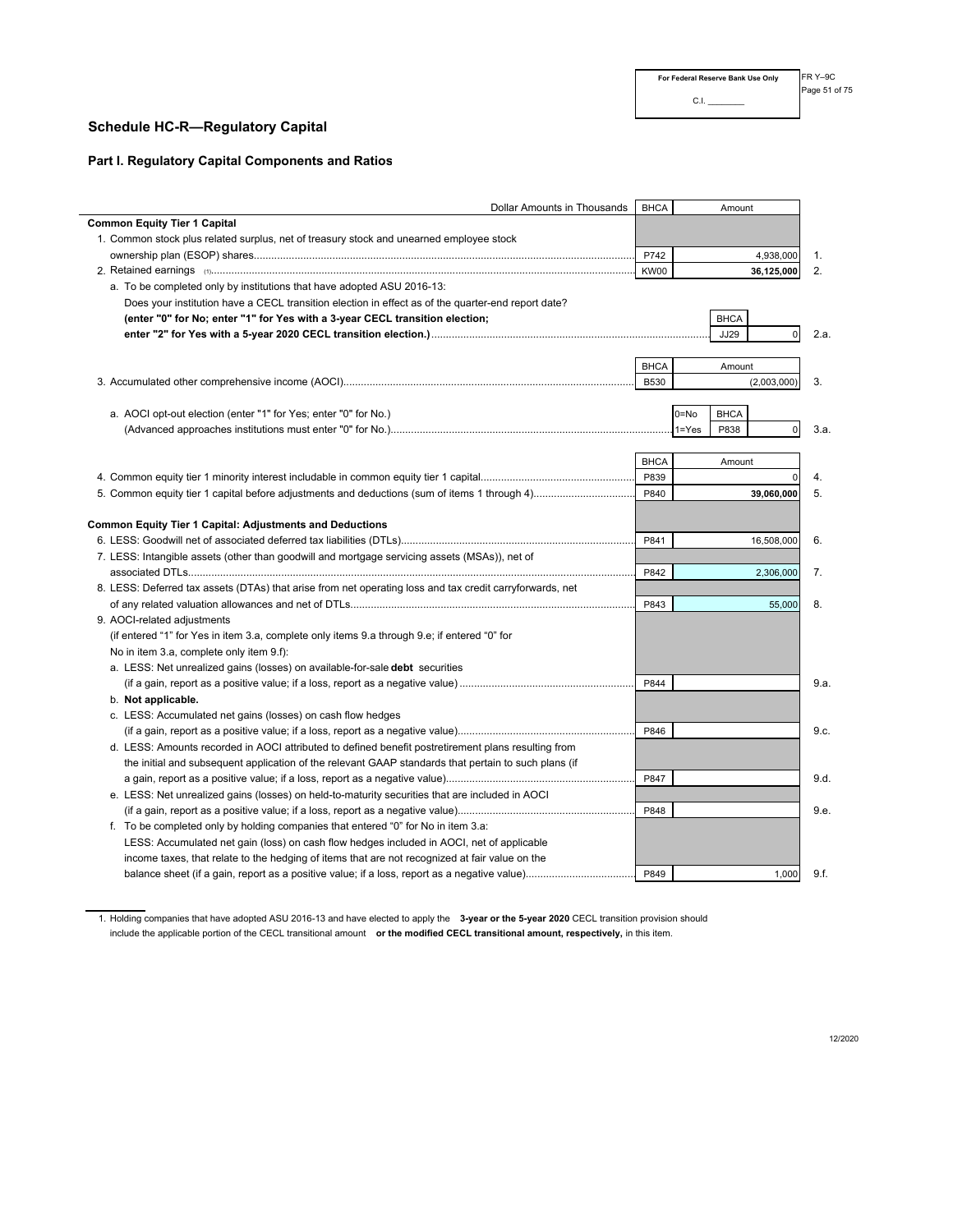### **Part I—Continued**

|     |                                                                                                         |             | Dollar Amounts in Thousands | <b>BHCA</b> | Amount             |       |
|-----|---------------------------------------------------------------------------------------------------------|-------------|-----------------------------|-------------|--------------------|-------|
| 10. | Other deductions from (additions to) common equity tier 1 capital before threshold-based deductions:    |             |                             |             |                    |       |
|     | a. LESS: Unrealized net gain (loss) related to changes in the fair value of liabilities that are due to |             |                             |             |                    |       |
|     | changes in own credit risk (if a gain, report as a positive value; if a loss, report as a               |             |                             |             |                    |       |
|     |                                                                                                         |             |                             | Q258        | 2,000              | 10.a. |
|     | b. LESS: All other deductions from (additions to) common equity tier 1 capital                          |             |                             |             |                    |       |
|     |                                                                                                         |             |                             | P850        | 344,000            | 10.b. |
|     |                                                                                                         |             |                             |             |                    |       |
|     |                                                                                                         |             | (Column A)                  |             | (Column B)         |       |
|     |                                                                                                         |             | Non-advanced                |             | Advanced           |       |
|     |                                                                                                         |             | Approaches Holding          |             | Approaches Holding |       |
|     |                                                                                                         |             | Companies (1)               |             | Companies (1)      |       |
|     | Dollar Amounts in Thousands                                                                             | <b>BHCA</b> | Amount                      | <b>BHCW</b> | Amount             |       |
|     | 11. LESS: Non-significant investments in the capital of unconsolidated financial                        |             |                             |             |                    |       |
|     | institutions in the form of common stock that exceed the 10 percent threshold                           |             |                             |             |                    |       |
|     |                                                                                                         |             |                             | P851        | 0                  | 11.   |
|     | 12. Subtotal (for column A, item 5 minus items 6 through 10.b; for column B,                            |             |                             |             |                    |       |
|     |                                                                                                         | P852        |                             | P852        | 19,844,000         | 12.   |
|     | 13. a. LESS: Investments in the capital of unconsolidated financial institu-                            |             |                             |             |                    |       |
|     | tions, net of associated DTLs, that exceed 25 percent of item 12                                        | <b>LB58</b> |                             |             |                    | 13.a. |
|     | <b>b.</b> LESS: Significant investments in the capital of unconsolidated financial                      |             |                             |             |                    |       |
|     | institutions in the form of common stock, net of associated DTLs, that                                  |             |                             |             |                    |       |
|     | exceed the 10 percent common equity tier 1 capital deduction threshold                                  |             |                             | P853        | $\mathbf 0$        | 13.b. |
|     | 14. a. LESS: MSAs, net of associated DTLs, that exceed 25 percent of                                    |             |                             |             |                    |       |
|     |                                                                                                         | LB59        |                             |             |                    | 14.a. |
|     | <b>b.</b> LESS: MSAs, net of associated DTLs, that exceed the 10 percent                                |             |                             |             |                    |       |
|     |                                                                                                         |             |                             | P854        | $\Omega$           | 14.b. |
|     | 15. a. LESS: DTAs arising from temporary differences that could not be                                  |             |                             |             |                    |       |
|     | realized through net operating loss carrybacks, net of related valuation                                |             |                             |             |                    |       |
|     | allowances and net of DTLs, that exceed 25 percent of item 12                                           | <b>LB60</b> |                             |             |                    | 15.a. |
|     | <b>b.</b> LESS: DTAs arising from temporary differences that could not be                               |             |                             |             |                    |       |
|     | realized through net operating loss carrybacks, net of related valuation                                |             |                             |             |                    |       |
|     | allowances and net of DTLs, that exceed the 10 percent common equity                                    |             |                             |             |                    |       |
|     |                                                                                                         |             |                             | P855        | $\Omega$           | 15.b. |
|     | 16. LESS: Amount of significant investments in the capital of unconsolidated                            |             |                             |             |                    |       |
|     | financial institutions in the form of common stock, net of associated DTLs;                             |             |                             |             |                    |       |
|     | MSAs, net of associated DTLs; and DTAs arising from temporary differences                               |             |                             |             |                    |       |
|     | that could not be realized through net operating loss carrybacks, net of                                |             |                             |             |                    |       |
|     | related valuation allowances and net of DTLs; that exceeds the 15 percent                               |             |                             |             |                    |       |
|     |                                                                                                         |             |                             | P856        | 0                  | 16.   |
|     | 17. LESS: Deductions applied to common equity tier 1 capital due to insufficient                        |             |                             |             |                    |       |
|     | amounts of additional tier 1 capital and tier 2 capital $_{(2)}$ to cover deductions                    | P857        |                             | P857        | 0                  | 17.   |
| 18. | Total adjustments and deductions for common equity tier 1 capital (3)                                   | P858        |                             | P858        | 0                  | 18.   |
|     |                                                                                                         | P859        |                             | P859        | 19,844,000         | 19.   |

**1. All non-advanced approaches holding companies should complete column A for items 11-19; all advanced approaches holding companies should complete column B for items 11-19.**

**2. A holding company that has a CBLR framework election in effect as of the quarter-end report date is neither required to calculate tier 2 capital nor make any deductions that would have been taken from tier 2 capital as of the report date.** 

**3. All non-advanced approaches holding companies should report in item 18, column A, the sum of items 13.a, 14.a, 15.a, and 17, column A; all advanced approaches holding companies should report in item 18, column B, the sum of items 13.b, 14.b, 15.b, 16, and 17, column B.**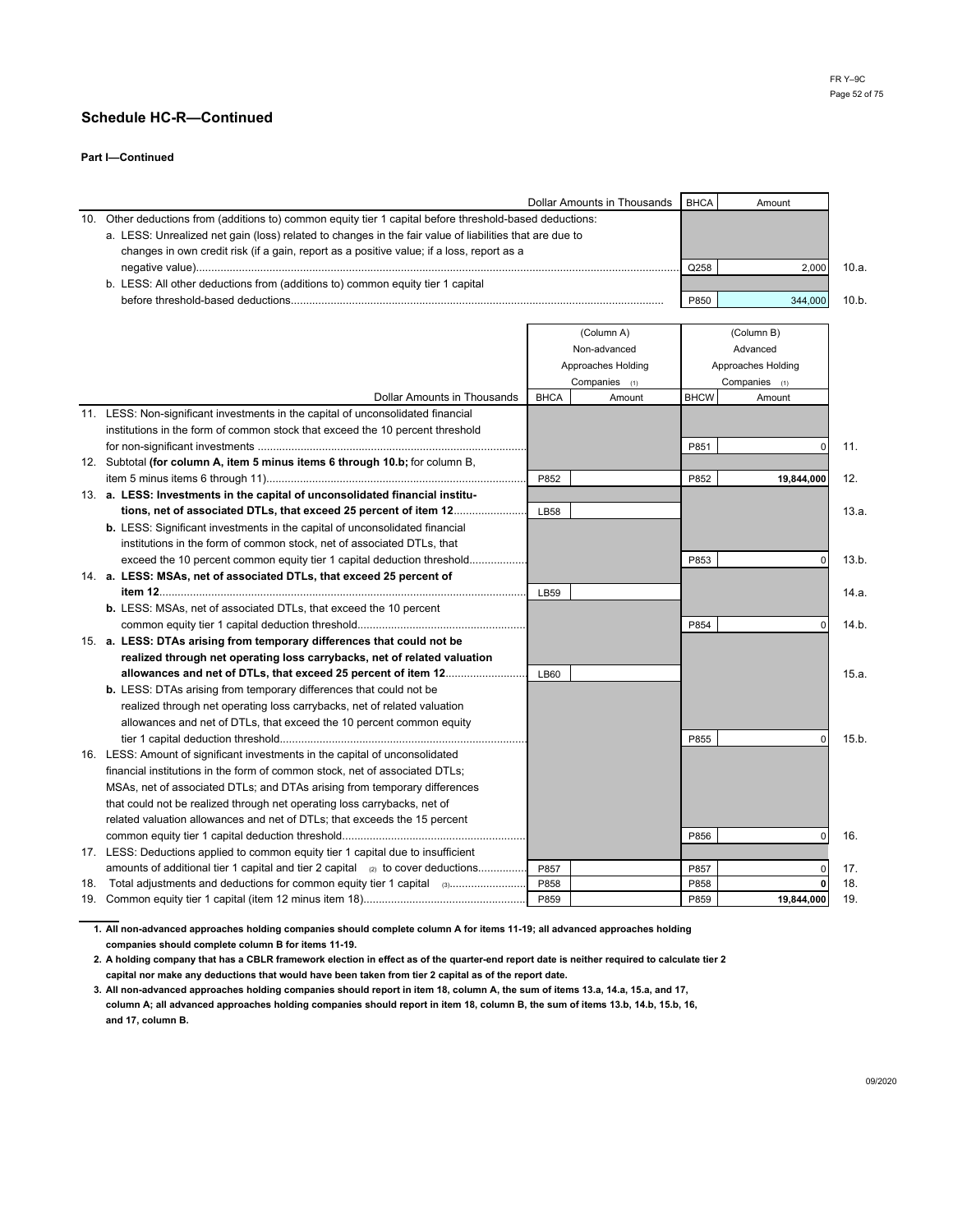### **Part I—Continued**

| Dollar Amounts in Thousands                                                        | <b>BHCA</b> | Amount               |       |
|------------------------------------------------------------------------------------|-------------|----------------------|-------|
| <b>Additional Tier 1 Capital</b>                                                   |             |                      |       |
|                                                                                    | P860        | 4,541,000            | 20.   |
|                                                                                    | P861        |                      | 21.   |
| 22.                                                                                | P862        |                      | 22.   |
|                                                                                    | P863        | 4,541,000            | 23.   |
|                                                                                    | P864        | 93,000               | 24.   |
|                                                                                    | P865        | 4,448,000            | 25.   |
| <b>Tier 1 Capital</b>                                                              |             |                      |       |
|                                                                                    | 8274        | 24,292,000           | 26.   |
| <b>Total Assets for the Leverage Ratio</b>                                         |             |                      |       |
|                                                                                    | KW03        | 444,749,000          | 27.   |
|                                                                                    | P875        | 19,300,000           | 28.   |
| 29.                                                                                | <b>B596</b> | (2,012,000)          | 29.   |
| 30. Total assets for the leverage ratio (item 27 minus items 28 and 29)            | A224        | 427,461,000          | 30.   |
|                                                                                    |             |                      |       |
| Leverage Ratio*                                                                    | <b>BHCA</b> | Percentage           |       |
|                                                                                    | 7204        | 5.6829%              | 31.   |
|                                                                                    |             |                      |       |
| a. Does your holding company have a community bank leverage ratio (CBLR) framework |             | <b>BHCA</b><br>0=No  |       |
|                                                                                    |             | <b>LE74</b><br>1=Yes | 31.a. |

**If your holding company entered "1" for Yes in item 31.a:**

- **• Complete items 32 through 36**
- **• Do not complete items 37 through 53**
- **• Do not complete Part II of Schedule HC-R.**

**If your holding company entered "0" for No in item 31.a:**

- **• Skip (do not complete) items 32 through 36,**
- **• Complete items 37 through 53 as applicable, and**
- **• Complete Part II of Schedule HC-R.**

#### **Qualifying Criteria and Other Information for CBLR holding company\***

|     |                                                                         |             | (Column A) | (Column B)  |            |     |
|-----|-------------------------------------------------------------------------|-------------|------------|-------------|------------|-----|
|     | Dollar Amounts in Thousands                                             | <b>BHCA</b> | Amount     | <b>BHCA</b> | Percentage |     |
| 32. |                                                                         | 2170        |            |             |            | 32. |
| 33. | Trading assets and trading liabilities (Schedule HC, sum of items 5 and |             |            |             |            |     |
|     | 15). Report as a dollar amount in column A and as a percentage of total |             |            |             |            |     |
|     |                                                                         | <b>KX77</b> |            | <b>KX78</b> |            | 33  |

\* Report each ratio and buffer as a percentage, rounded to four decimal places, e.g., 12.3456.

**1. All non-advanced approaches holding companies should report the sum of item 19, column A, and item 25 in item 26; all advanced approaches institutions should report the sum of item 19, column B, and item 25 in item 26.**

**<sup>2.</sup>** Holding companies that have adopted ASU 2016-13 and have elected to apply the **3-year or the 5-year** 2020 CECL transition provision should include the applicable portion of the CECL transitional amount **or the modified CECL transitional amount,** respectively, in item 27.

**<sup>3.</sup> All non-advanced approaches holding companies should report in item 28 the sum of items 6, 7, 8, 10.b, 13.a, 14.a, 15.a, 17 (column A), and certain elements of item 24 - see instructions; all advanced approaches holding companies should report in item 28, the sum of items 6, 7, 8, 10.b, 11, 13.b, 14.b, 15.b, 16, 17 (column B), and certain elements of item 24 - see instructions.**

**<sup>4.</sup> For report dates through December 31, 2021, report the lesser of total assets reported in Schedule HC, item 12,as of** *December 31, 2019,* **or the current report date, which must be less than \$10 billion.**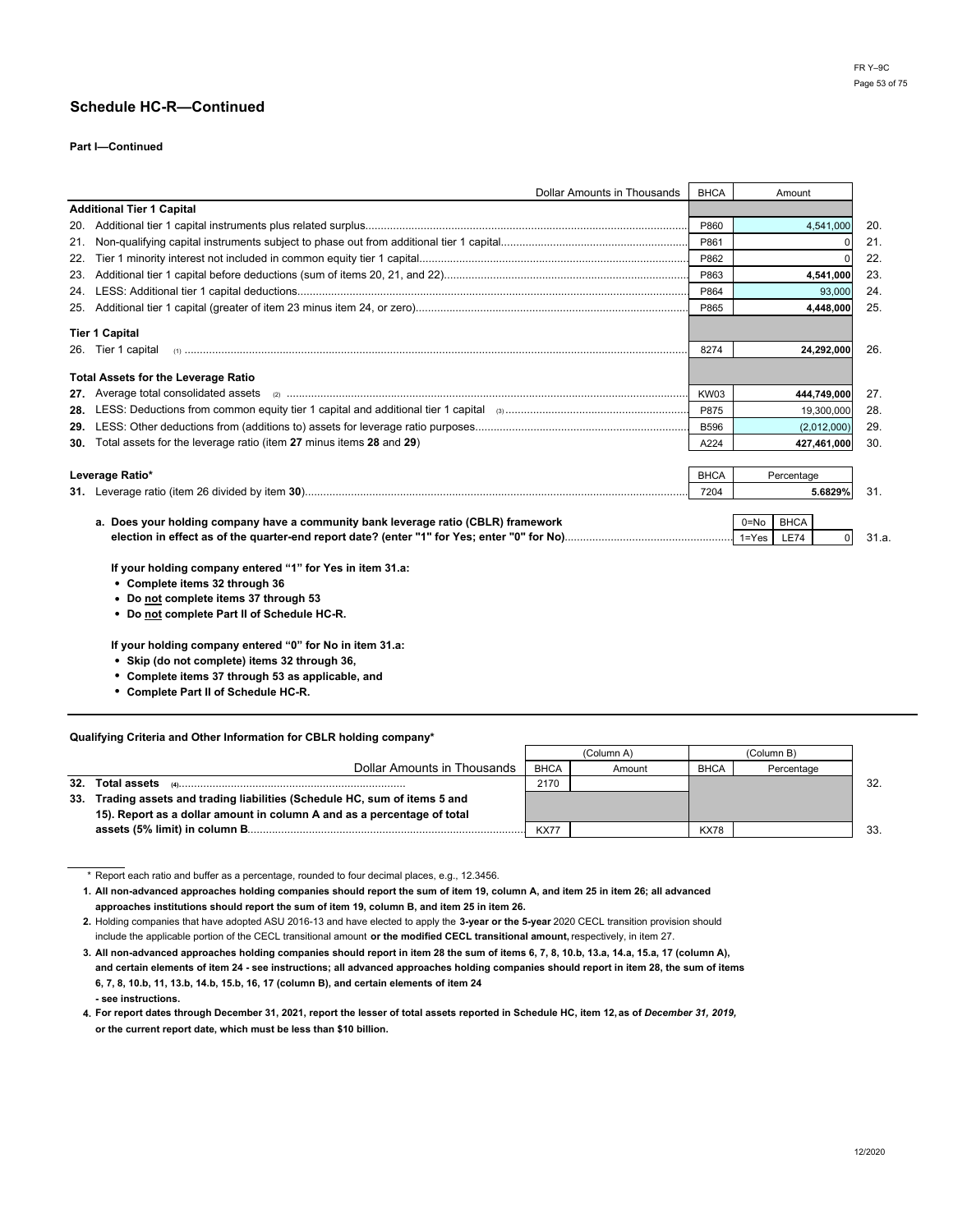**Part I—Continued**

|                                                                           |             | (Column A)                  |             | (Column B) |
|---------------------------------------------------------------------------|-------------|-----------------------------|-------------|------------|
| Dollar Amounts in Thousands                                               | <b>BHCA</b> | Amount                      | <b>BHCA</b> | Percentage |
| 34. Off-balance sheet exposures:                                          |             |                             |             |            |
|                                                                           | <b>KX79</b> |                             |             |            |
| b. Securities lent and borrowed (Schedule HC-L, sum of items 6.a and 6.b) | <b>KX80</b> |                             |             |            |
|                                                                           | <b>KX81</b> |                             |             |            |
| d. Total off-balance sheet exposures (sum of items 34.a through 34.c).    |             |                             |             |            |
| Report as a dollar amount in column A and as a percentage of total        |             |                             |             |            |
|                                                                           | <b>KX82</b> |                             | <b>KX83</b> |            |
|                                                                           |             |                             |             |            |
|                                                                           |             | Dollar Amounts in Thousands | <b>BHCA</b> | Amount     |
|                                                                           |             |                             | S540        |            |
|                                                                           | LB61        |                             |             |            |

*If your holding company entered "0" for No in item 31.a, complete items 37 through 53, as applicable, and Part II of Schedule HC-R. If your holding company entered "1" for Yes in item 31.a, do not complete items 37 through 53 or Part II of Schedule HC-R.*

| Dollar Amounts in Thousands   BHCA                                                               |             | Amount     |       |
|--------------------------------------------------------------------------------------------------|-------------|------------|-------|
| <b>Tier 2 Capital</b><br>(1)                                                                     |             |            |       |
|                                                                                                  | P866        | 1.248.000  | 37.   |
|                                                                                                  | P867        |            | 38.   |
|                                                                                                  | P868        |            |       |
|                                                                                                  | 5310        | 282,000    |       |
| b. (Advanced approaches holding companies that exit parallel run only): Eligible credit reserves | <b>BHCW</b> |            |       |
|                                                                                                  | 5310        |            |       |
| 41. Not applicable.                                                                              | <b>BHCA</b> |            |       |
|                                                                                                  | P870        | 1,530,000  |       |
| b. (Advanced approaches holding companies that exit parallel run only): Tier 2 capital before    | <b>BHCW</b> |            |       |
|                                                                                                  |             | 1,248,000  |       |
|                                                                                                  | <b>BHCA</b> |            |       |
|                                                                                                  | P872        | 6,000      |       |
| <b>44.</b> a.                                                                                    | 5311        | 1,524,000  |       |
| b. (Advanced approaches holding companies that exit parallel run only): Tier 2 capital           | <b>BHCW</b> |            |       |
|                                                                                                  | 5311        | 1,242,000  |       |
|                                                                                                  |             |            |       |
| <b>Total Capital</b>                                                                             | <b>BHCA</b> |            |       |
| <b>45.</b> a.                                                                                    | 3792        | 25,816,000 | 45.a. |
| b. (Advanced approaches holding companies that exit parallel run only): Total capital            | <b>BHCW</b> |            |       |
|                                                                                                  | 3792        | 25,534,000 | 45.b. |

\* Report each ratio and buffer as a percentage, rounded to four decimal places, e.g., 12.3456.

1. **A holding company that has a CBLR election in effect as of the quarter-end report date is neither required to calculate tier 2 capital nor make any deductions that would have been taken from tier 2 capital as of the report date.**

2. Holding companies that have adopted ASU 2016-13 should report in item 40.a the adjusted allowances for credit losses (AACL), as defined in the regulatory capital rule includable in tier 2 capital in item **40.a.**

3. Holding companies that have adopted ASU 2016-13 and have elected to apply **the 3-year or the 5-year 2020** CECL transition provision should subtract the applicable portion of the AACL transitional amount **or the modified AACL transitional amount, respectively,** from the AACL, as defined in the regulatory capital rule, before determining the amount of AACL includable in tier 2 capital. See instructions for further detail on the CECL transition provisions.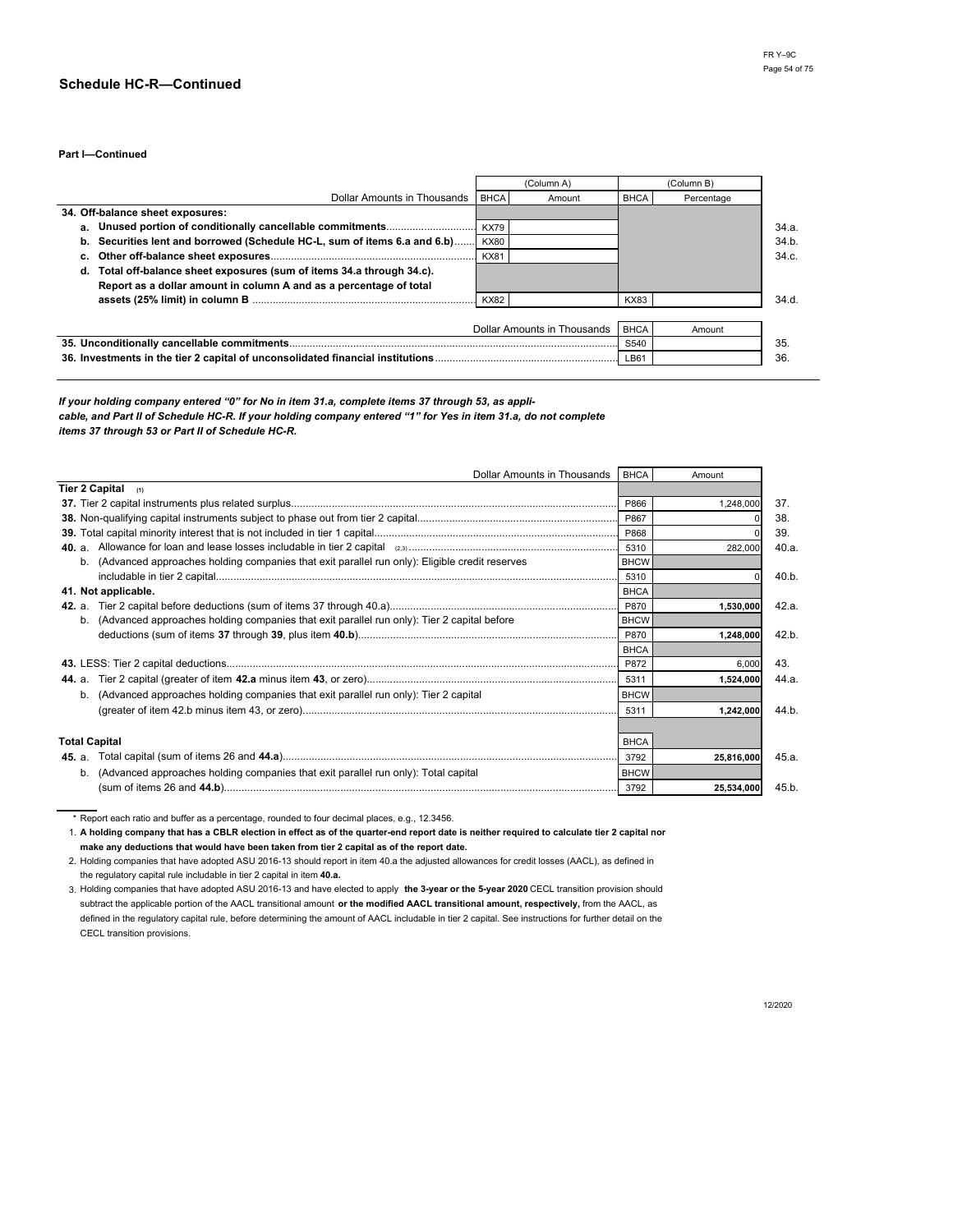|                                                                                                    |             | Dollar Amounts in Thousands        | <b>BHCA</b> |             | Amount      |
|----------------------------------------------------------------------------------------------------|-------------|------------------------------------|-------------|-------------|-------------|
| <b>Total Risk-Weighted Assets</b>                                                                  |             |                                    |             |             |             |
|                                                                                                    |             |                                    | A223        |             | 169,216,000 |
| b. (Advanced approaches holding companies that exit parallel run only): Total risk-weighted assets |             |                                    | <b>BHCW</b> |             |             |
|                                                                                                    |             |                                    | A223        |             | 167,607,000 |
|                                                                                                    |             |                                    |             |             |             |
|                                                                                                    |             | Column A                           |             |             | Column B    |
|                                                                                                    | <b>BHCA</b> | Percentage                         |             | <b>BHCW</b> | Percentage  |
| <b>Risk-Based Capital Ratios*</b>                                                                  |             |                                    |             |             |             |
| 47. Common equity tier 1 capital ratio (Column A: item 19, column A or B, as applicable,           |             |                                    |             |             |             |
| divided by item 46.a) (Advanced approaches holding companies that exit parallel run                |             |                                    |             |             |             |
|                                                                                                    | P793        | 11.7270%                           |             | P793        | 11.8396%    |
| 48. Tier 1 capital ratio (Column A: item 26 divided by item 46.a) (Advanced approaches             |             |                                    |             |             |             |
| holding companies that exit parallel run only: Column B: item 26 divided by item 46.b)             | 7206        |                                    | 14.3556%    | 7206        | 14.4934%    |
| 49. Total capital ratio (Column A: item 45.a divided by item 46.a) (Advanced approaches            |             |                                    |             |             |             |
| holding companies that exit parallel run only: Column B: item 45.b divided by item 46.b) 7205      |             | 15.2562%                           |             | 7205        | 15.2344%    |
|                                                                                                    |             |                                    |             |             |             |
|                                                                                                    |             |                                    | <b>BHCA</b> |             | Percentage  |
| Capital Buffer* for Holding Companies not Subject to the Capital Plan Rule (items 50-52)           |             |                                    |             |             |             |
| 50. Capital conservation buffer                                                                    |             |                                    | H311        |             |             |
|                                                                                                    |             | <b>Dollar Amounts in Thousands</b> | <b>BHCA</b> |             | Amount      |
| Holding companies must complete items 51 and 52 if the amount in item 50 is less than or equal to  |             |                                    |             |             |             |
| the applicable:                                                                                    |             |                                    |             |             |             |
|                                                                                                    |             |                                    | H313        |             |             |
|                                                                                                    |             |                                    | H314        |             |             |
|                                                                                                    |             |                                    |             |             |             |
|                                                                                                    |             |                                    | <b>BHCA</b> |             | Percentage  |
| Supplementary Leverage Ratio*                                                                      |             |                                    |             |             |             |
| 53. Advanced approaches holding companies and holding companies subject to category III capital    |             |                                    |             |             |             |
|                                                                                                    |             |                                    | H036        |             | 6.9833%     |
|                                                                                                    |             |                                    |             |             |             |
|                                                                                                    |             | <b>Dollar Amounts in Thousands</b> | <b>BHCA</b> |             | Amount      |

| <u>DUIGI AINUUINS III HIUUSANUS TEHUA T</u>                                                            |                  | AIIUUII    |
|--------------------------------------------------------------------------------------------------------|------------------|------------|
| Long-Term Debt and Total Loss Absorbing Capacity                                                       |                  |            |
| Note: only the top-tier BHCs of U.S. GSIBs and the IHCs of foreign GSIBs must complete items 54 to 59. |                  |            |
|                                                                                                        | LF2'             | 19.225.000 |
| 55. Total loss absorbing capacity                                                                      | LF <sub>22</sub> | 46.267.000 |

**\*** Report each ratio and buffer as a percentage, rounded to four decimal places, e.g., 12.3456.

**1. Holding companies not subject to the capital plan rule must complete item 51 only if the amount reported in item 50 above is less than or equal to 2.5000 percent.**

**2. Holding companies not subject to the capital plan rule must complete item 52 only if the amount reported in item 50 above for the previous calendar quarter-end report date was less than or equal to 2.5000 percent.**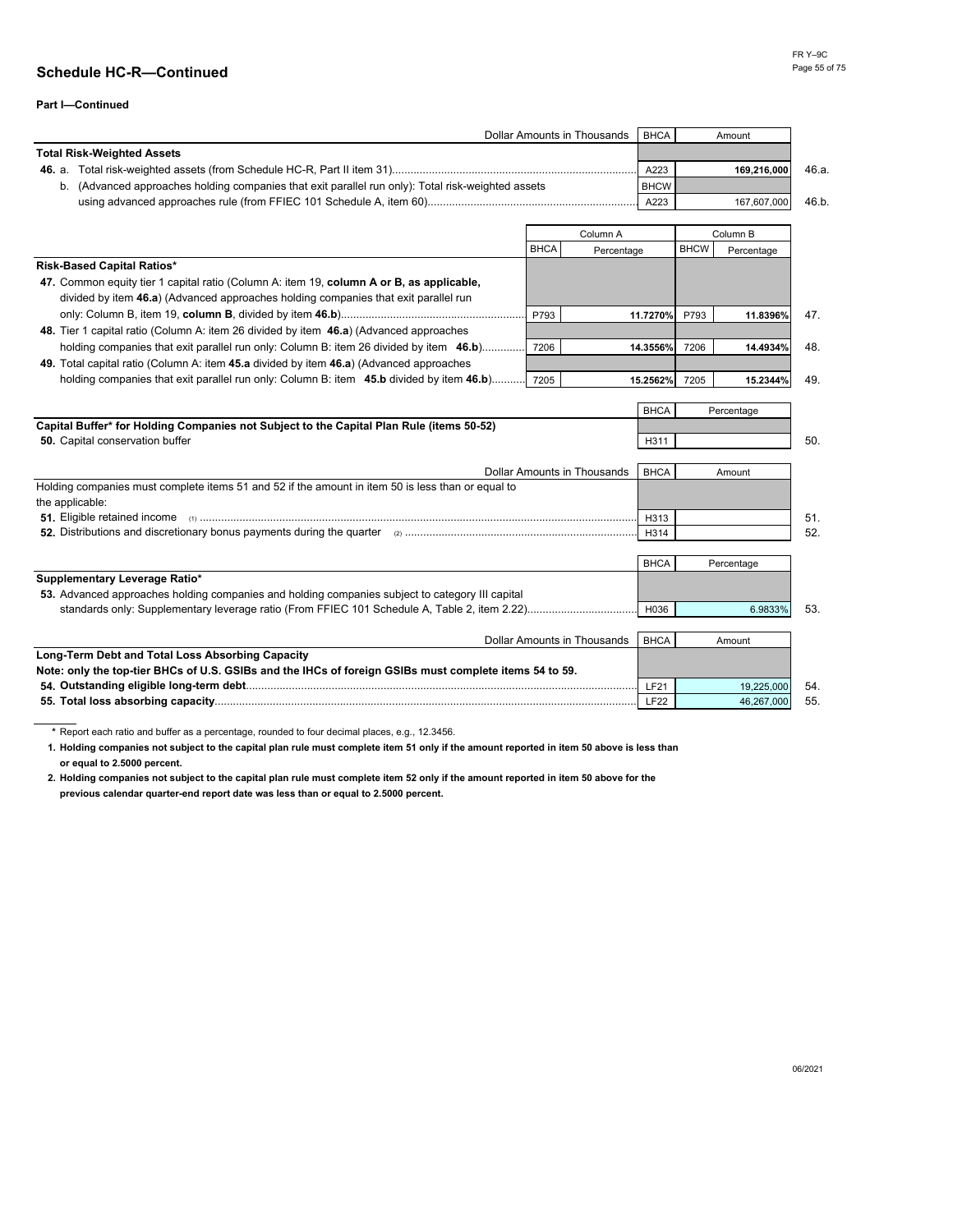### **Part I—Continued**

|                                                                                       |             | (Column A) | (Column B)  |            |     |
|---------------------------------------------------------------------------------------|-------------|------------|-------------|------------|-----|
|                                                                                       | <b>BHCA</b> | Percentage | <b>BHCW</b> | Percentage |     |
| Long-Term Debt and Total Loss Absorbing Capacity Ratios*                              |             |            |             |            |     |
| 56. LTD and TLAC total risk-weighted assets ratios (Column A: item 54 divided by item |             |            |             |            |     |
|                                                                                       | LF23        | 11.3612%   | <b>LF23</b> | 27.3420%   | 56. |
| 57. Top-tier BHCs of U.S. GSIBs only: LTD and TLAC total risk-weighted assets ratios  |             |            |             |            |     |
| using advanced approaches rule (Column A: item 54 divided by item 46.b) (Column       |             |            |             |            |     |
|                                                                                       | <b>MK66</b> | 11.4703%   | <b>MK66</b> | 27.6045%   | 57. |
| 58. IHCs of foreign GSIBs only: LTD and TLAC leverage ratios (Column A: item 54       |             |            |             |            |     |
|                                                                                       | LF24        |            | LF24        |            | 58. |
| 59. Holding companies subject to Category I, II, or III standards: LTD and TLAC       |             |            |             |            |     |
| supplementary leverage ratios (Column A: item 54 divided by FFIEC 101 Schedule A,     |             |            |             |            |     |
| Table 2, item 2.21) (Column B: item 55 divided by FFIEC 101 Schedule A, Table 2,      |             |            |             |            |     |
|                                                                                       | LF25        | 5.5267%    | <b>LF25</b> | 13.3006%   | 59. |

|                                                                                     |             | (Column A)   | (Column B)  |            |       |
|-------------------------------------------------------------------------------------|-------------|--------------|-------------|------------|-------|
|                                                                                     |             | Standardized | Advanced    |            |       |
|                                                                                     |             | Approach     | Approaches  |            |       |
|                                                                                     | <b>BHCA</b> | Percentage   | <b>BHCW</b> | Percentage |       |
| Risk-Based Capital Buffer for holding companies subject to the Board's capital plan |             |              |             |            |       |
| rule only:                                                                          |             |              |             |            |       |
| 60 Capital conservation buffer requirement (sum of items 60.a through 60.c)         |             |              |             |            |       |
| a. of which: Stress capital buffer or 2.500% (for advanced approaches)              | <b>LE85</b> | 2.5000%      | <b>LE85</b> | 2.5000%    | 60.a. |
|                                                                                     | <b>LE86</b> | 1.5000%      | LE86        | 1.5000%    | 60.b. |
|                                                                                     | <b>LE87</b> | 0.0000%      | <b>LE87</b> | 0.0000%    | 60.c. |
| 61. Capital conservation buffer                                                     | <b>MK76</b> | 7.2270%      | H311        | 7.2344%    | 61.   |

|                                                                                                   | <b>BHCA</b> | Percentage |       |
|---------------------------------------------------------------------------------------------------|-------------|------------|-------|
| <b>TLAC Buffers*</b>                                                                              |             |            |       |
| Note: only the top-tier BHCs of U.S. GSIBs and the IHCs of foreign GSIBs must complete item 62.a. |             |            |       |
| The top-tier BHCs of U.S. GSIBs must complete item 62.b.                                          |             |            |       |
| 62. Institution-specific buffer necessary to avoid limitations on distributions and discretionary |             |            |       |
| bonus payments:                                                                                   |             |            |       |
|                                                                                                   | <b>LF27</b> | 5.8420%    | 62.a. |
|                                                                                                   | <b>F28</b>  | 3.8006%    | 62.b  |
|                                                                                                   |             |            |       |

| Dollar Amounts in Thousands                                                               | <b>BHCA</b> | Amount      |
|-------------------------------------------------------------------------------------------|-------------|-------------|
| Leverage buffer and requirements for holding companies subject to the capital plan rule:  |             |             |
|                                                                                           | <b>LE88</b> | 347.856.000 |
|                                                                                           |             | Percentage  |
|                                                                                           | <b>LE89</b> | 2.0000%     |
|                                                                                           | <b>LE90</b> | 3.9833%     |
|                                                                                           |             |             |
| Maximum payout ratios and amounts for holding companies subject to the capital plan rule: |             | Amount      |
|                                                                                           | <b>MK77</b> | 912.000     |
|                                                                                           |             | Percentage  |
|                                                                                           | <b>LE91</b> |             |
|                                                                                           |             | Amount      |
|                                                                                           | <b>LE92</b> |             |
|                                                                                           | <b>MK78</b> | 2.363.000   |

**\* Report each ratio and buffer as a percentage, rounded to four decimal places, e.g., 12.3456.**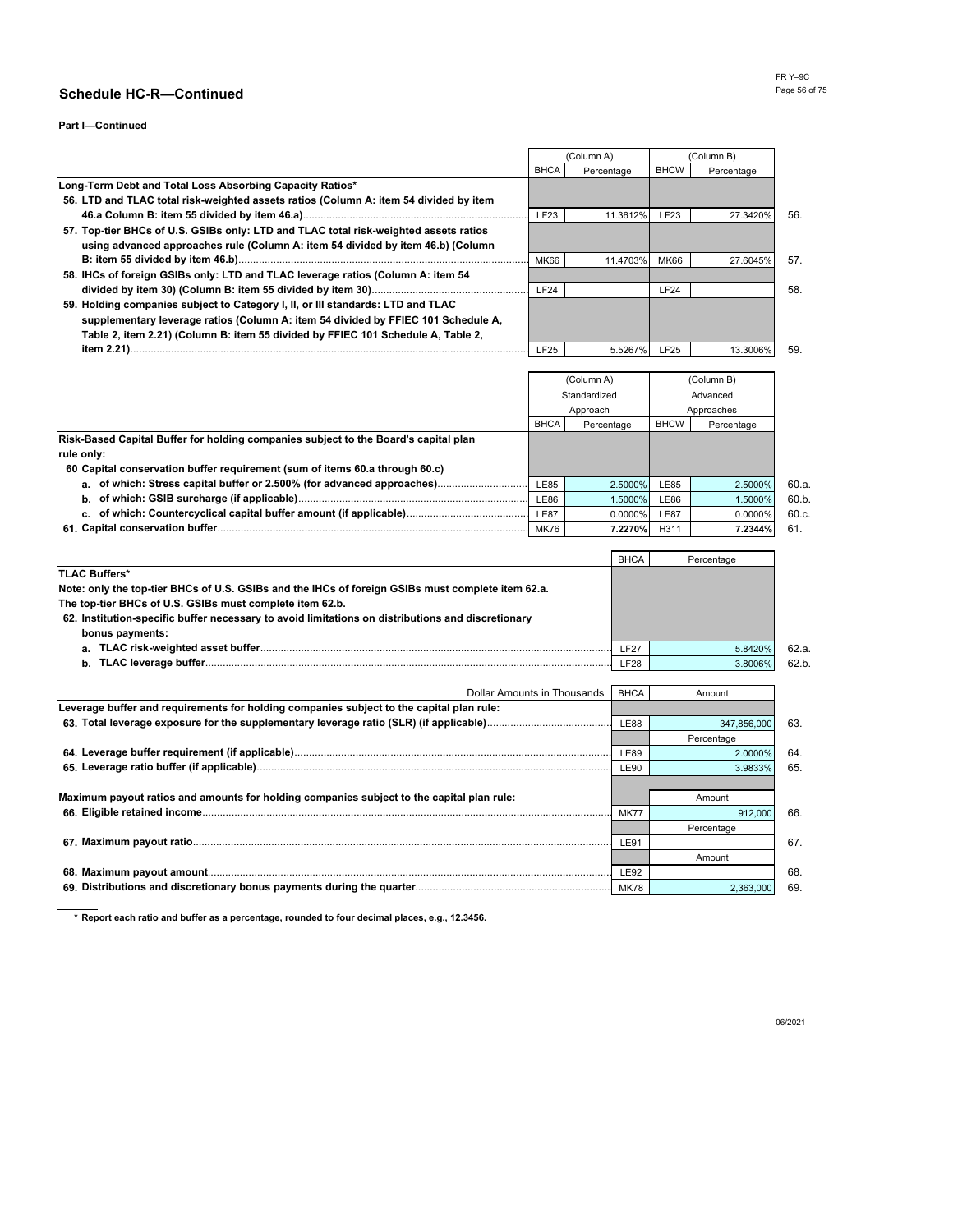#### **Part II. Risk-Weighted Assets**

#### **Holding companies that entered "1" for Yes in Schedule HC-R, Part I, item 31.a, do not have to complete Schedule HC-R, Part II.**

Holding companies (HC) are required to assign a 100 percent risk-weight to all assets not specifically assigned a risk-weight under Subpart D of the Federal Reserve's regulatory capital rules (1) and not deducted from tier 1 or tier 2 capital.

|                                                                                                         | (Column A)                     | (Column B)               | (Column C)  | (Column D) | (Column E)       | (Column F) | (Column G)                         | (Column H) | (Column I) | (Column J) |                  |
|---------------------------------------------------------------------------------------------------------|--------------------------------|--------------------------|-------------|------------|------------------|------------|------------------------------------|------------|------------|------------|------------------|
|                                                                                                         | <b>Totals From</b><br>Schedule | Adjustments<br>to Totals |             |            |                  |            | Allocation by Risk-Weight Category |            |            |            |                  |
|                                                                                                         | HC                             | Reported in<br>Column A  | 0%          | 2%         | 4%               | 10%        | 20%                                | 50%        | 100%       | 150%       |                  |
| <b>Dollar Amounts in Thousands</b>                                                                      | Amount                         | Amount                   | Amount      | Amount     | Amount           | Amount     | Amount                             | Amount     | Amount     | Amount     |                  |
| <b>Balance Sheet Asset</b><br>Categories (2)                                                            |                                |                          |             |            |                  |            |                                    |            |            |            |                  |
| Items 1 through 25, (columns A<br>through U as applicable) are to<br>be reported semiannually in June   |                                |                          |             |            |                  |            |                                    |            |            |            |                  |
| and December by holding com-<br>panies with less than \$5 billion in<br>total consolidated assets (3,4) |                                |                          |             |            |                  |            |                                    |            |            |            |                  |
| 1. Cash and balances                                                                                    |                                |                          |             |            |                  |            |                                    |            |            |            |                  |
| due from depository                                                                                     | BHCK D957                      | BHCK S396                | BHCK D958   |            |                  |            | BHCK D959                          | BHCK S397  | BHCK D960  | BHCK S398  |                  |
|                                                                                                         | 153,158,000                    |                          | 127,428,000 |            |                  |            | 17,775,000                         | 5,350,000  | 1,993,000  | 612,000    | $\overline{1}$ . |
| 2. Securities:                                                                                          |                                |                          |             |            |                  |            |                                    |            |            |            |                  |
| a. Held-to-maturity                                                                                     | BHCK D961                      | BHCK S399                | BHCK D962   | BHCK HJ74  | BHCK HJ75        |            | BHCK D963                          | BHCK D964  | BHCK D965  | BHCK S400  |                  |
|                                                                                                         | 56,221,000                     |                          | 13,336,000  |            |                  |            | 42,872,000                         | 13,000     |            |            | 2.a.             |
| b. Available-for-sale debt<br>securities and equity<br>securities with readily                          |                                |                          |             |            |                  |            |                                    |            |            |            |                  |
| determinable fair values                                                                                | BHCK JA21                      | BHCK S402                | BHCK D967   | BHCK HJ76  | <b>BHCK HJ77</b> |            | BHCK D968                          | BHCK D969  | BHCK D970  | BHCK S403  |                  |
| not held for trading                                                                                    | 89.561.000                     |                          | 49.360.000  |            |                  |            | 29,936,000                         | 4,405,000  | 4,009,000  |            | 2.b.             |
| 3. Federal funds sold and<br>securities purchased under<br>agreements to resell:                        |                                |                          |             |            |                  |            |                                    |            |            |            |                  |
| a. Federal funds sold                                                                                   | BHCK D971                      |                          | BHCK D972   |            |                  |            | BHCK D973                          | BHCK S410  | BHCK D974  | BHCK S411  |                  |
| (in domestic offices)                                                                                   |                                |                          |             |            |                  |            |                                    |            |            |            | 3.a.             |
| b. Securities purchased                                                                                 |                                |                          |             |            |                  |            |                                    |            |            |            |                  |
| under agreements to                                                                                     | BHCK H171                      | BHCK H172                |             |            |                  |            |                                    |            |            |            |                  |
|                                                                                                         | 28,497,000                     | 28,497,000               |             |            |                  |            |                                    |            |            |            | 3.b              |

the reporting institution are to be excluded from items 1 through 8 and are to be reported instead in item 9. **3. For the asset-size test for report dates through December 31, 2021, a holding**company may use the lesser of the total assets reported in its FR Y-9C report as of December 31, 2019, or June 30, 2020. 4. Institutions that have adopted ASU 2016-13 and have reported held-to-maturity securities net of allowances or credit losses in item 2.a, column A, should report as a negative number in item 2.a, column B, those allowances for credit losses eligible for inclusion in tier 2 capital, which excludes allowances for credit losses on purchased credit-deteriorated assets. 1. For bank holding companies, 12 CFR Part 217 and 225; and for covered savings and loan holding companies, 12 CFR Part 217. 2. All securitization exposures held as on-balance sheet assets of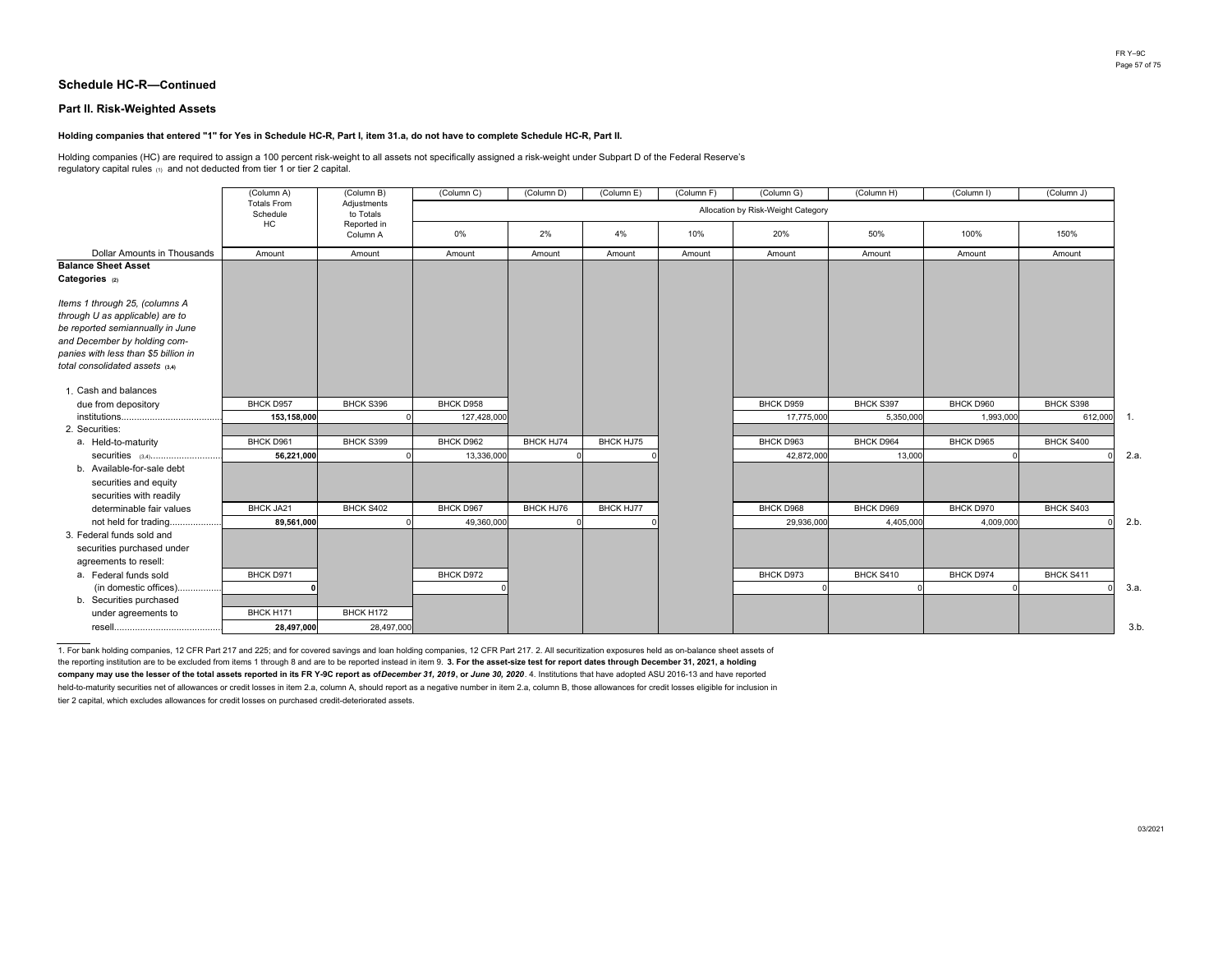### **Part II—Continued**

|                               | (Column K) | (Column L)                                             | (Column M) | (Column N) | (Column O) | (Column P) | (Column Q) | (Column R)         | (Column S)                    |                  |
|-------------------------------|------------|--------------------------------------------------------|------------|------------|------------|------------|------------|--------------------|-------------------------------|------------------|
|                               |            | Application of Other Risk-<br>Weighting Approaches (5) |            |            |            |            |            |                    |                               |                  |
|                               | 250%       | 300%                                                   | 400%       | 600%       | 625%       | 937.5%     | 1250%      | Exposure<br>Amount | Risk-Weighted<br>Asset Amount |                  |
| Dollar Amounts in Thousands   | Amount     | Amount                                                 | Amount     | Amount     | Amount     | Amount     | Amount     | Amount             | Amount                        |                  |
| <b>Balance Sheet Asset</b>    |            |                                                        |            |            |            |            |            |                    |                               |                  |
| <b>Categories (continued)</b> |            |                                                        |            |            |            |            |            |                    |                               |                  |
| 1. Cash and balances          |            |                                                        |            |            |            |            |            |                    |                               |                  |
| due from depository           |            |                                                        |            |            |            |            |            |                    |                               |                  |
| institutions                  |            |                                                        |            |            |            |            |            |                    |                               | $\overline{1}$ . |
| 2. Securities:                |            |                                                        |            |            |            |            |            |                    |                               |                  |
| a. Held-to-maturity           |            |                                                        |            |            |            |            |            |                    |                               |                  |
| securities                    |            |                                                        |            |            |            |            |            |                    |                               | 2.a              |
| b. Available-for-sale debt    |            |                                                        |            |            |            |            |            |                    |                               |                  |
| securities and equity         |            |                                                        |            |            |            |            |            |                    |                               |                  |
| securities with readily       |            |                                                        |            |            |            |            |            |                    |                               |                  |
| determinable fair values      | BHCK H270  | BHCK S405                                              |            | BHCK S406  |            |            |            | BHCK H271          | BHCK H272                     |                  |
| not held for trading          |            |                                                        |            |            |            |            |            | 1,851,000          | 678,000                       | 2.b              |
| 3. Federal funds sold and     |            |                                                        |            |            |            |            |            |                    |                               |                  |
| securities purchased under    |            |                                                        |            |            |            |            |            |                    |                               |                  |
| agreements to resell:         |            |                                                        |            |            |            |            |            |                    |                               |                  |
| a. Federal funds sold         |            |                                                        |            |            |            |            |            |                    |                               |                  |
| (in domestic offices)         |            |                                                        |            |            |            |            |            |                    |                               | 3.a              |
| b. Securities purchased       |            |                                                        |            |            |            |            |            |                    |                               |                  |
| under agreements to           |            |                                                        |            |            |            |            |            |                    |                               |                  |
|                               |            |                                                        |            |            |            |            |            |                    |                               | 3.b              |

5. Includes, for example, investments in mutual funds/investment funds, exposures collateralized by securitization exposures or mutual funds, separate account bank-owned life insurance, and default fund contributions to central counterparties.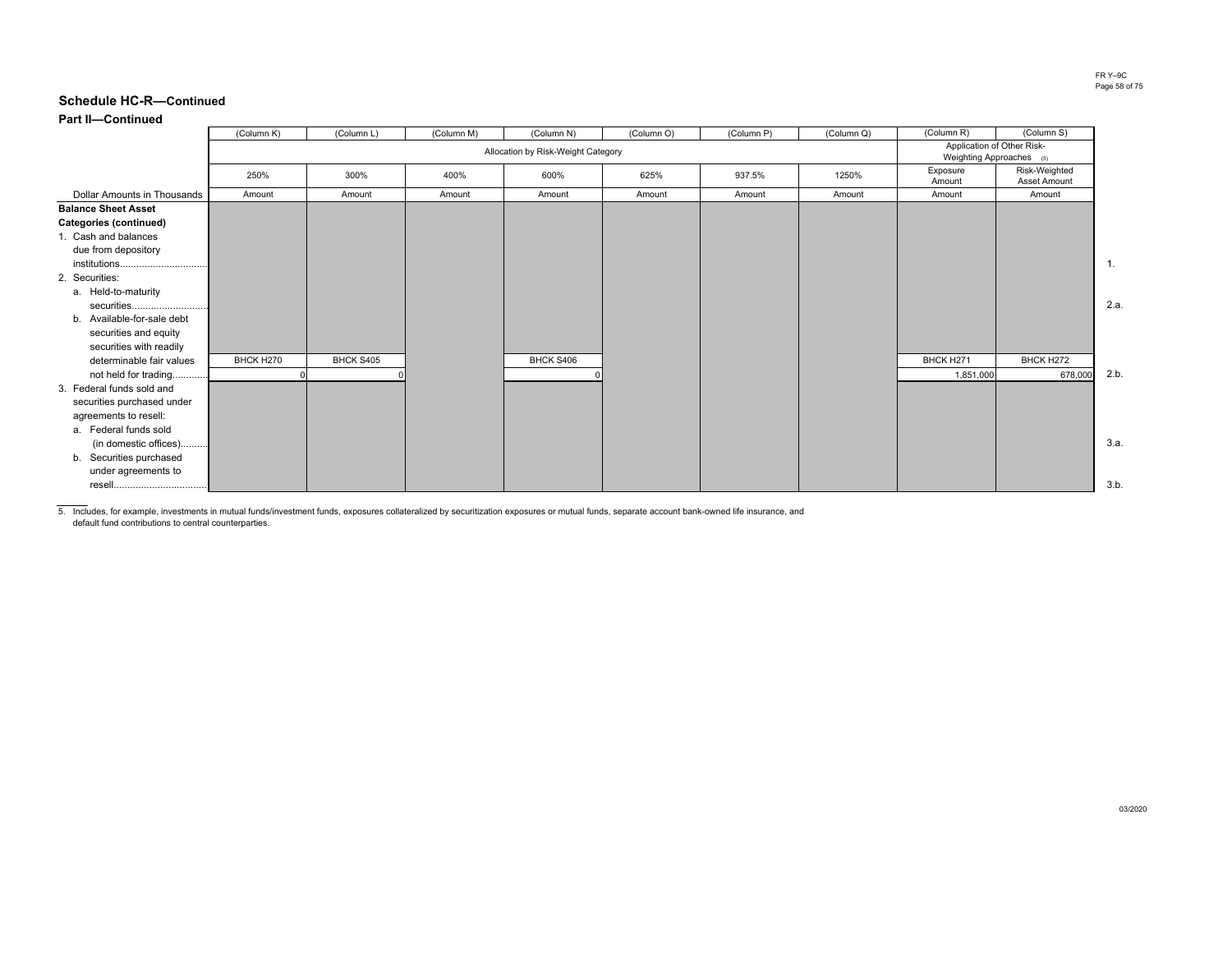### **Part II—Continued**

|                               | (Column A)                     | (Column B)               | (Column C) | (Column D)       | (Column E) | (Column F)                         | (Column G) | (Column H) | (Column I) | (Column J) |      |
|-------------------------------|--------------------------------|--------------------------|------------|------------------|------------|------------------------------------|------------|------------|------------|------------|------|
|                               | <b>Totals From</b><br>Schedule | Adjustments<br>to Totals |            |                  |            | Allocation by Risk-Weight Category |            |            |            |            |      |
|                               | HC                             | Reported in<br>Column A  | 0%         | 2%               | 4%         | 10%                                | 20%        | 50%        | 100%       | 150%       |      |
| Dollar Amounts in Thousands   | Amount                         | Amount                   | Amount     | Amount           | Amount     | Amount                             | Amount     | Amount     | Amount     | Amount     |      |
| 4. Loans and leases held for  |                                |                          |            |                  |            |                                    |            |            |            |            |      |
| sale:                         |                                |                          |            |                  |            |                                    |            |            |            |            |      |
| a. Residential mortgage       | BHCK S413                      | BHCK S414                | BHCK H173  |                  |            |                                    | BHCK S415  | BHCK S416  | BHCK S417  |            |      |
|                               |                                |                          |            |                  |            |                                    |            |            |            |            | 4.a. |
| b. High volatility            |                                |                          |            |                  |            |                                    |            |            |            |            |      |
| commercial real estate        | BHCK S419                      | BHCK S420                | BHCK H174  |                  |            |                                    | BHCK H175  | BHCK H176  | BHCK H177  | BHCK S421  |      |
|                               |                                |                          |            |                  |            |                                    |            |            |            |            | 4.b. |
| c. Exposures past due         |                                |                          |            |                  |            |                                    |            |            |            |            |      |
| 90 days or more or            | BHCK S423                      | BHCK S424                | BHCK S425  | <b>BHCK HJ78</b> | BHCK HJ79  |                                    | BHCK S426  | BHCK S427  | BHCK S428  | BHCK S429  |      |
|                               |                                |                          |            |                  |            |                                    |            |            |            |            | 4.c. |
| d. All other                  | BHCK S431                      | BHCK S432                | BHCK S433  | BHCK HJ80        | BHCK HJ81  |                                    | BHCK S434  | BHCK S435  | BHCK S436  | BHCK S437  |      |
|                               |                                |                          |            |                  |            |                                    |            |            |            |            | 4.d. |
| 5. Loans and leases           |                                |                          |            |                  |            |                                    |            |            |            |            |      |
| held for investment: $\sigma$ | BHCK S439                      | BHCK S440                | BHCK H178  |                  |            |                                    | BHCK S441  | BHCK S442  | BHCK S443  |            |      |
| a. Residential mortgage       |                                |                          |            |                  |            |                                    |            |            |            |            |      |
| b. High volatility            | 8,091,000                      |                          |            |                  |            |                                    |            |            | 8,091,000  |            | 5.a. |
| commercial real estate        | BHCK S445                      | BHCK S446                | BHCK H179  |                  |            |                                    | BHCK H180  | BHCK H181  | BHCK H182  | BHCK S447  |      |
|                               | 87,000                         |                          |            |                  |            |                                    |            |            |            | 87,000     | 5.b. |
| c. Exposures past due         |                                |                          |            |                  |            |                                    |            |            |            |            |      |
| 90 days or more or on         | BHCK S449                      | BHCK S450                | BHCK S451  | BHCK HJ82        | BHCK HJ83  |                                    | BHCK S452  | BHCK S453  | BHCK S454  | BHCK S455  |      |
|                               | 126.000                        |                          |            |                  |            |                                    |            |            |            | 126,000    | 5.c. |
|                               | BHCK S457                      | BHCK S458                | BHCK S459  | <b>BHCK HJ84</b> | BHCK HJ85  |                                    | BHCK S460  | BHCK S461  | BHCK S462  | BHCK S463  |      |
| d. All other exposures        | 55,905,000                     |                          | 16,616,000 |                  |            |                                    | 2,288,000  | 2,035,000  | 34.032.000 | 934.000    | 5.d. |
| 6. LESS: Allowance for loan   | <b>BHCX 3123</b>               | <b>BHCY 3123</b>         |            |                  |            |                                    |            |            |            |            |      |
| and lease losses (9)          | 233,000                        | 233,000                  |            |                  |            |                                    |            |            |            |            | 6.   |
|                               |                                |                          |            |                  |            |                                    |            |            |            |            |      |

6. For loans and leases held for sale, exclude residential mortgage exposures, high volatility commercial real estate exposures, or sovereign exposures that are past due 90 days or more or on nonaccrual.

**7. Institutions that have adopted ASU 2016-13 should report as a positive number in column B of items 5.a through 5.d, as appropriate, any allowances for credit losses on purchased credit-deteriorated assets reported in column A of items 5.a through 5.d, as appropriate.** 

8. For loans and leases held for investment, exclude residential mortgage exposures, high volatility commercial real estate exposures, or sovereign exposures that are past due 90 days or more or on nonaccrual.

**9. Institutions that have adopted ASU 2016-13 should report the allowance for credit losses on loans and leases in item 6, columns A and B.**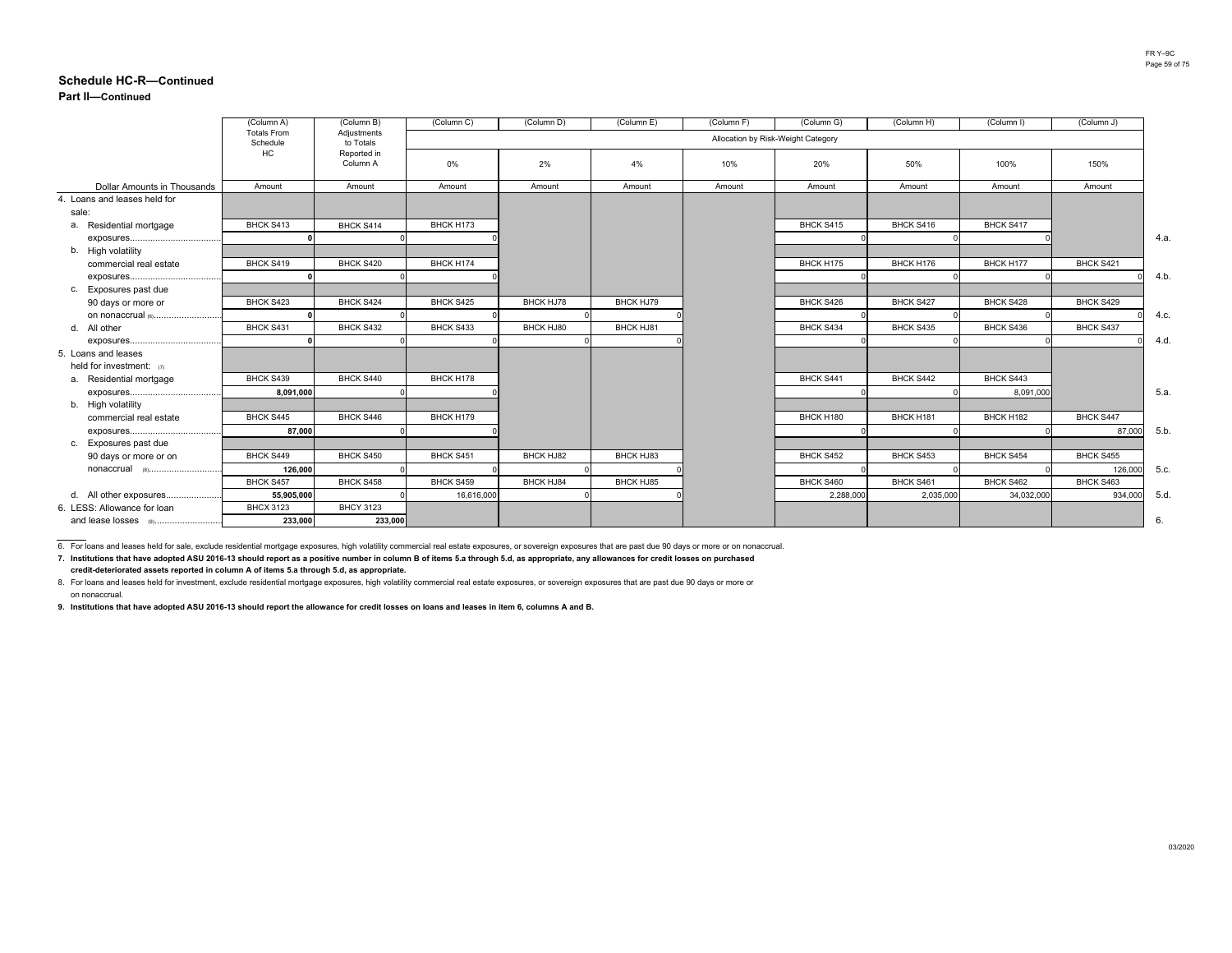### **Part II—Continued**

|                                    | (Column K) | (Column L) | (Column M) | (Column N)                         | (Column O) | (Column P) | (Column Q) | (Column R)                                              | (Column S)                           |      |
|------------------------------------|------------|------------|------------|------------------------------------|------------|------------|------------|---------------------------------------------------------|--------------------------------------|------|
|                                    |            |            |            | Allocation by Risk-Weight Category |            |            |            | Application of Other Risk-<br>Weighting Approaches (10) |                                      |      |
|                                    | 250%       | 300%       | 400%       | 600%                               | 625%       | 937.5%     | 1250%      | Exposure<br>Amount                                      | Risk-Weighted<br><b>Asset Amount</b> |      |
| <b>Dollar Amounts in Thousands</b> | Amount     | Amount     | Amount     | Amount                             | Amount     | Amount     | Amount     | Amount                                                  | Amount                               |      |
| 4. Loans and leases held for       |            |            |            |                                    |            |            |            |                                                         |                                      |      |
| sale:                              |            |            |            |                                    |            |            |            |                                                         |                                      |      |
| a. Residential mortgage            |            |            |            |                                    |            |            |            | BHCK H273                                               | BHCK H274                            |      |
|                                    |            |            |            |                                    |            |            |            |                                                         |                                      | 4.a  |
| b. High volatility                 |            |            |            |                                    |            |            |            |                                                         |                                      |      |
| commercial real estate             |            |            |            |                                    |            |            |            | BHCK H275                                               | BHCK H276                            | 4.b  |
| c. Exposures past due              |            |            |            |                                    |            |            |            |                                                         |                                      |      |
| 90 days or more or                 |            |            |            |                                    |            |            |            | BHCK H277                                               | BHCK H278                            |      |
| on nonaccrual (11)                 |            |            |            |                                    |            |            |            |                                                         |                                      | 4.c. |
| d. All other                       |            |            |            |                                    |            |            |            | BHCK H279                                               | BHCK H280                            |      |
|                                    |            |            |            |                                    |            |            |            |                                                         |                                      | 4.d  |
| 5. Loans and leases                |            |            |            |                                    |            |            |            |                                                         |                                      |      |
| held for investment:               |            |            |            |                                    |            |            |            |                                                         |                                      |      |
| a. Residential mortgage            |            |            |            |                                    |            |            |            | BHCK H281                                               | BHCK H282                            |      |
|                                    |            |            |            |                                    |            |            |            |                                                         |                                      | 5.a  |
| b. High volatility                 |            |            |            |                                    |            |            |            |                                                         |                                      |      |
| commercial real estate             |            |            |            |                                    |            |            |            | BHCK H283                                               | BHCK H284                            |      |
|                                    |            |            |            |                                    |            |            |            |                                                         |                                      | 5.b  |
| c. Exposures past due              |            |            |            |                                    |            |            |            |                                                         |                                      |      |
| 90 days or more or on              |            |            |            |                                    |            |            |            | BHCK H285                                               | BHCK H286                            |      |
| nonaccrual (12)                    |            |            |            |                                    |            |            |            |                                                         |                                      | 5.c. |
|                                    |            |            |            |                                    |            |            |            | BHCK H287                                               | BHCK H288                            |      |
| d. All other exposures             |            |            |            |                                    |            |            |            |                                                         |                                      | 5.d  |
| 6. LESS: Allowance for loan        |            |            |            |                                    |            |            |            |                                                         |                                      |      |
|                                    |            |            |            |                                    |            |            |            |                                                         |                                      | 6.   |

10. Includes, for example, investments in mutual funds/investment funds, exposures collateralized by securitization exposures or mutual funds, separate account bank-owned life insurance, and default fund contributions to central counterparties.

11. For loans and leases held for sale, exclude residential mortgage exposures, high volatility commercial real estate exposures, or sovereign exposures that are past due 90 days or more or on nonaccrual.

12. For loans and leases held for investment, exclude residential mortgage exposures, high volatility commercial real estate exposures, or sovereign exposures that are past due 90 days or more or

on nonaccrual.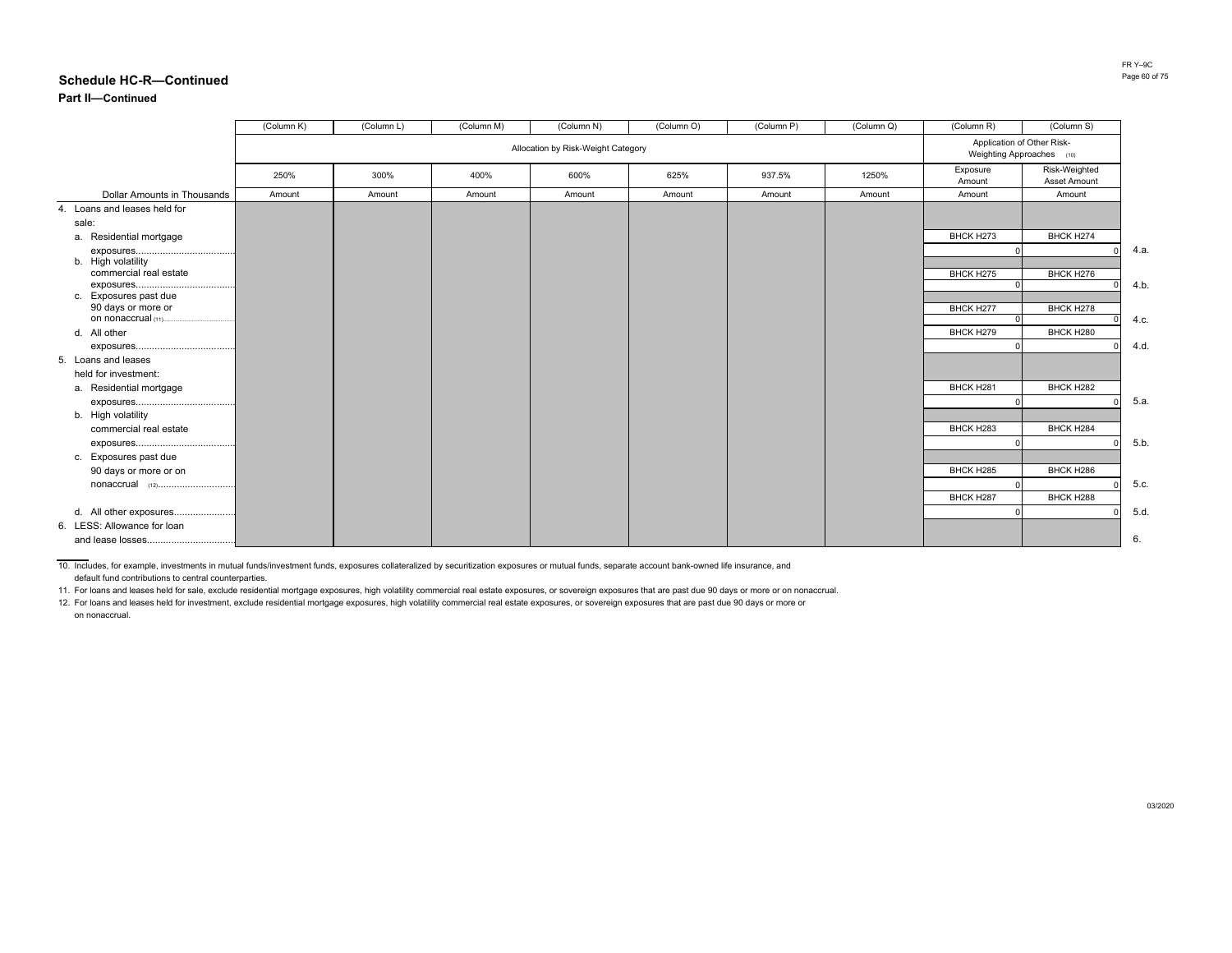#### **Schedule HC-R—ContinuedPart II—Continued**

|                                | (Column A)         | (Column B)                            | (Column C) | (Column D)       | (Column E) | (Column F) | (Column G)                         | (Column H)       | (Column I)       | (Column J) |     |
|--------------------------------|--------------------|---------------------------------------|------------|------------------|------------|------------|------------------------------------|------------------|------------------|------------|-----|
|                                | <b>Totals From</b> | Adjustments                           |            |                  |            |            | Allocation by Risk-Weight Category |                  |                  |            |     |
|                                | Schedule<br>HC     | to Totals<br>Reported in<br>Calumna A | 0%         | 2%               | 4%         | 10%        | 20%                                | 50%              | 100%             | 150%       |     |
| Dollar Amounts in Thousands    | Amount             | Amount                                | Amount     | Amount           | Amount     | Amount     | Amount                             | Amount           | Amount           | Amount     |     |
|                                | BHCK D976          | BHCK S466                             | BHCK D977  | BHCK HJ86        | BHCK HJ87  |            | BHCK D978                          | BHCK D979        | BHCK D980        | BHCK S467  |     |
|                                | 16,490,000         | 16,055,000                            | 6,000      |                  |            |            | 27,000                             | 7,000            | 395,000          |            | 7.  |
|                                | BHCK D981          | BHCK S469                             | BHCK D982  | <b>BHCK HJ88</b> | BHCK HJ89  |            | BHCK D983                          | <b>BHCK D984</b> | <b>BHCK D985</b> | BHCK H185  |     |
| 8. All other assets (13,14,15) | 49,176,000         | 22,809,000                            | 1,601,000  |                  |            |            | 288,000                            | 68,000           | 18,216,000       | 11,000     | 8.  |
| a. Separate account            |                    |                                       |            |                  |            |            |                                    |                  |                  |            |     |
| bank-owned life                |                    |                                       |            |                  |            |            |                                    |                  |                  |            |     |
|                                |                    |                                       |            |                  |            |            |                                    |                  |                  |            | 8.a |
| b. Default fund                |                    |                                       |            |                  |            |            |                                    |                  |                  |            |     |
| contributions to central       |                    |                                       |            |                  |            |            |                                    |                  |                  |            |     |
|                                |                    |                                       |            |                  |            |            |                                    |                  |                  |            | 8.b |

13. Includes premises and fixed assets; other real estate owned; investments in unconsolidated subsidiaries and associated companies; direct and indirect investments in real estate ventures; intangible assets; and other assets.

 **14. Institutions that have adopted ASU 2016-13 and have elected to apply the 3-year or the 5-year 2020 CECL transition provision should report as a positive number in item 8, column**  B, the applicable portion of the DTA transitional amount as determined in accordance with the 3-year or the 5-year 2020 CECL transition rule, respectively.

 **15. Institutions that have adopted ASU 2016-13 and have reported any assets net of allowances for credit losses in item 8, column A, should report as a negative number in item 8, column B, those allowances for credit losses eligible for inclusion in tier 2 capital, which excludes allowances for credit losses on purchased credit-deteriorated assets.**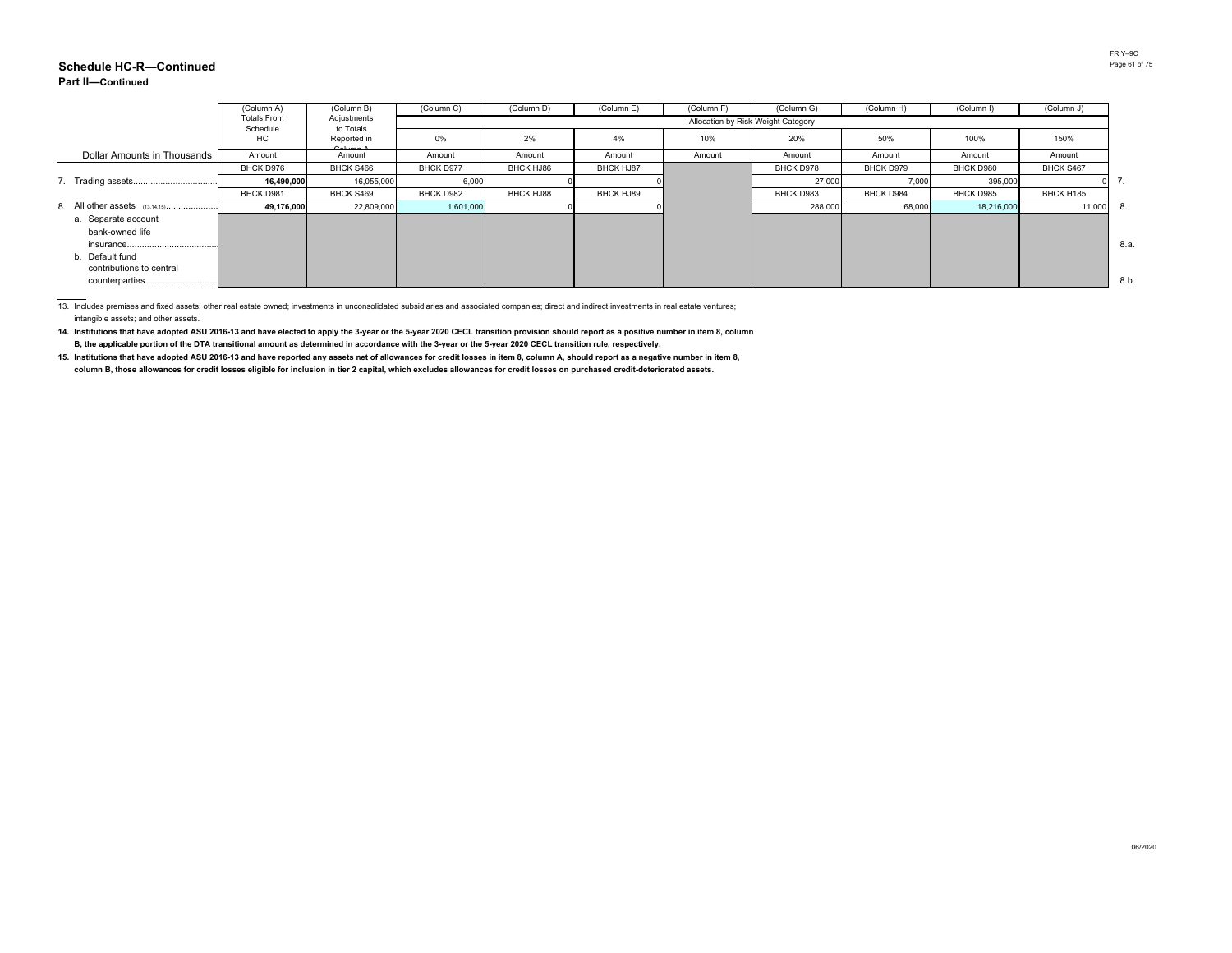### **Part II—Continued**

|                             | (Column K) | (Column L) | (Column M) | (Column N)                                              | (Column O) | (Column P) | (Column Q) | (Column R)         | (Column S)                    |     |
|-----------------------------|------------|------------|------------|---------------------------------------------------------|------------|------------|------------|--------------------|-------------------------------|-----|
|                             |            |            |            | Application of Other Risk-<br>Weighting Approaches (16) |            |            |            |                    |                               |     |
|                             | 250%       | 300%       | 400%       | 600%                                                    | 625%       | 937.5%     | 1250%      | Exposure<br>Amount | Risk-Weighted<br>Asset Amount |     |
| Dollar Amounts in Thousands | Amount     | Amount     | Amount     | Amount                                                  | Amount     | Amount     | Amount     | Amount             | Amount                        |     |
|                             | BHCK H289  | BHCK H186  | BHCK H290  | BHCK H187                                               |            |            |            | BHCK H291          | BHCK H292                     |     |
|                             |            |            |            |                                                         |            |            |            |                    | $\Omega$                      | 7.  |
|                             | BHCK H293  | BHCK H188  | BHCK S470  | BHCK S471                                               |            |            |            | BHCK H294          | BHCK H295                     |     |
| 8. All other assets $(17)$  | 822,000    |            |            | 27,000                                                  |            |            |            | 157,000            | 579,000                       | -8. |
| a. Separate account         |            |            |            |                                                         |            |            |            |                    |                               |     |
| bank-owned life             |            |            |            |                                                         |            |            |            | BHCK H296          | BHCK H297                     |     |
| insurance                   |            |            |            |                                                         |            |            |            | 3,268,000          | 1,798,000                     | 8.a |
| Default fund<br>b.          |            |            |            |                                                         |            |            |            |                    |                               |     |
| contributions to central    |            |            |            |                                                         |            |            |            | BHCK H298          | BHCK H299                     |     |
| counterparties              |            |            |            |                                                         |            |            |            | 1,909,000          | 847,000                       | 8.b |

16. Includes, for example, investments in mutual funds/investment funds, exposures collateralized by securitization exposures or mutual funds, separate account bank-owned life insurance, and default fund contributions to central counterparties.

17. Includes premises and fixed assets; other real estate owned; investments in unconsolidated subsidiaries and associated companies; direct and indirect investments in real estate ventures; intangible assets; and other assets.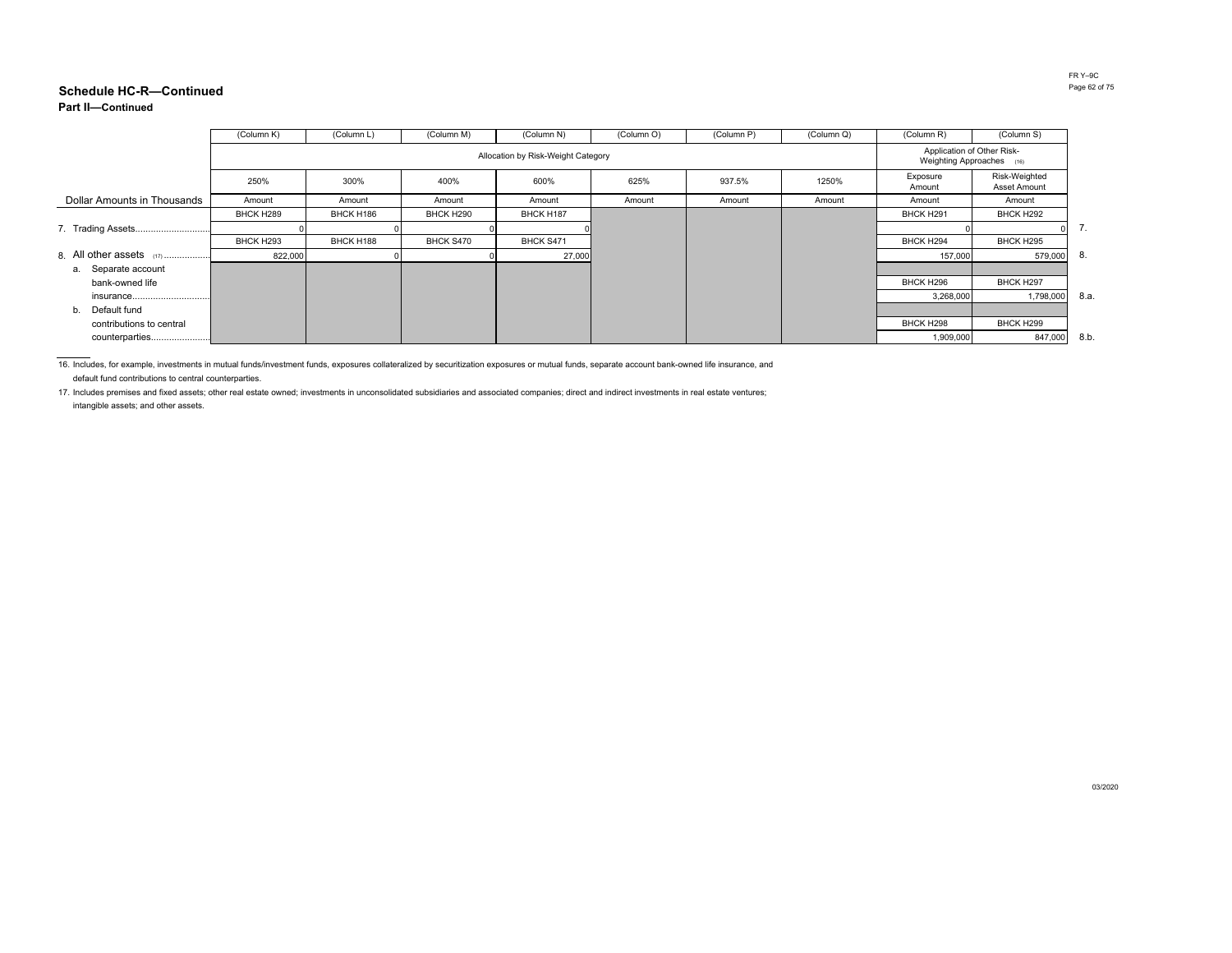#### **Part II—ContinuedSchedule HC-R—Continued**

|                                                    | (Column A) | (Column B)                                          | (Column Q)                               | (Column T)                                                               | (Column U)       |     |
|----------------------------------------------------|------------|-----------------------------------------------------|------------------------------------------|--------------------------------------------------------------------------|------------------|-----|
|                                                    | Totals     | Adjustments<br>to Totals<br>Reported in<br>Column A | Allocation by<br>Risk-Weight<br>Category | <b>Total Risk-Weighted Asset</b><br>Amount by Calculation<br>Methodology |                  |     |
|                                                    |            |                                                     | 1250%                                    | SSFA (18)                                                                | Gross-Up         |     |
| Dollar Amounts in Thousands                        | Amount     | Amount                                              | Amount                                   | Amount                                                                   | Amount           |     |
| Securitization Exposures: On-and Off-Balance Sheet |            |                                                     |                                          |                                                                          |                  |     |
| 9. On-balance sheet securitization exposures:      | BHCK S475  | BHCK S476                                           | <b>BHCK S477</b>                         | BHCK S478                                                                | BHCK S479        |     |
|                                                    | 46.000     | 46,000                                              |                                          | 26,000                                                                   |                  | 9.a |
|                                                    | BHCK S480  | BHCK S481                                           | BHCK S482                                | BHCK S483                                                                | BHCK S484        |     |
|                                                    | 13,297,000 | 13,297,000                                          |                                          | 4,671,000                                                                |                  | 9.b |
|                                                    | BHCK S485  | BHCK S486                                           | BHCK S487                                | BHCK S488                                                                | BHCK S489        |     |
|                                                    |            |                                                     |                                          |                                                                          |                  | 9.c |
|                                                    | BHCK S490  | BHCK S491                                           | BHCK S492                                | BHCK S493                                                                | BHCK S494        |     |
|                                                    | 111.000    | 107.000                                             | 4.00                                     | 112,000                                                                  |                  | 9.d |
|                                                    | BHCK S495  | BHCK S496                                           | <b>BHCK S497</b>                         | BHCK S498                                                                | <b>BHCK S499</b> |     |
|                                                    | 76.000     | 76,000                                              |                                          | 67,000                                                                   |                  | 10. |

|                             | (Column A)                           | (Column B)                              | (Column C)  | (Column D) | (Column E) | (Column F) | (Column G)                         | (Column H) | (Column I) | (Column J)   |
|-----------------------------|--------------------------------------|-----------------------------------------|-------------|------------|------------|------------|------------------------------------|------------|------------|--------------|
|                             | <b>Totals From</b><br>Schedule<br>HC | Adjustments<br>to Totals<br>Reported in |             |            |            |            | Allocation by Risk-Weight Category |            |            |              |
|                             |                                      | Column A                                | 0%          | 2%         | 4%         | 10%        | 20%                                | 50%        | 100%       | 150%         |
| Dollar Amounts in Thousands | Amount                               | Amount                                  | Amount      | Amount     | Amount     | Amount     | Amount                             | Amount     | Amount     | Amount       |
| 11. Total balance sheet     | <b>BHCT 2170</b>                     | BHCK S500                               | BHCK D987   | BHCK HJ90  | BHCK HJ91  |            | BHCK D988                          | BHCK D989  | BHCK D990  | BHCK S503    |
| assets                      | 470,533,000                          | 80,578,000                              | 208,347,000 |            |            |            | 93,186,000                         | 11,878,000 | 66,736,000 | 1,770,000 11 |

|                             | (Column K) | (Column L)                         | (Column M) | (Column N) | (Column O) | (Column P) | (Column Q) | (Column R)         |  |  |  |  |
|-----------------------------|------------|------------------------------------|------------|------------|------------|------------|------------|--------------------|--|--|--|--|
|                             |            | Allocation by Risk-Weight Category |            |            |            |            |            |                    |  |  |  |  |
|                             | 250%       | 300%                               | 400%       | 600%       | 625%       | 937.5%     | 1250%      | Exposure<br>Amount |  |  |  |  |
| Dollar Amounts in Thousands | Amount     | Amount                             | Amount     | Amount     | Amount     | Amount     | Amount     | Amount             |  |  |  |  |
| 11. Total balance sheet     | BHCK S504  | BHCK S505                          | BHCK S506  | BHCK S507  |            |            | BHCK S510  | BHCK H300          |  |  |  |  |
| assets                      | 822,000    |                                    |            | 27,000     |            |            | 4,000      | 7,185,000 11       |  |  |  |  |

18. Simplified Supervisory Formula Approach. **19. Institutions that have adopted ASU 2016-13 and have reported held-to-maturity securities net of allowances for credit losses in item 9.a,**  column A, should report as a negative number in item 9.a, column B, those allowances for credit losses eligible for inclusion in tier 2 capital, which excludes allowances for credit losses<br><mark>on purchased credit-deteriorated</mark>

Item 11, column A, must equal Schedule HC, item 12.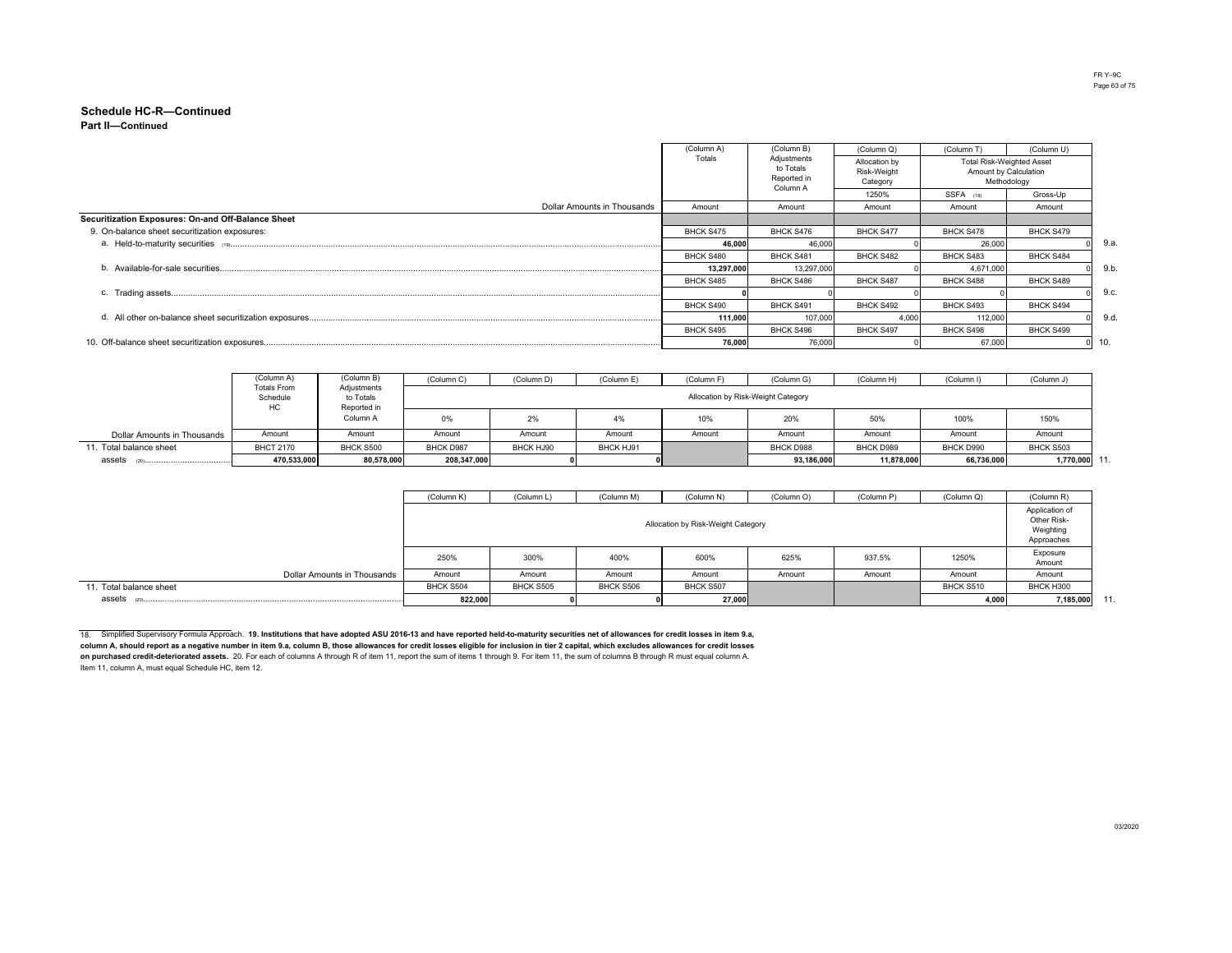**Part II—Continued**

|                             | (Column A)                            |         | (Column B)                          | (Column C) | (Column D) | (Column E) | (Column F)                         | (Column G) | (Column H) | (Column I) | (Column J) |     |
|-----------------------------|---------------------------------------|---------|-------------------------------------|------------|------------|------------|------------------------------------|------------|------------|------------|------------|-----|
|                             | Face, Notional,<br>or Other<br>Amount | CCF(21) | Credit<br>Equivalent<br>Amount (22) |            |            |            | Allocation by Risk-Weight Category |            |            |            |            |     |
|                             |                                       |         |                                     | 0%         | 2%         | 4%         | 10%                                | 20%        | 50%        | 100%       | 150%       |     |
| Dollar Amounts in Thousands | Amount                                |         | Amount                              | Amount     | Amount     | Amount     | Amount                             | Amount     | Amount     | Amount     | Amount     |     |
| Derivatives, Off-Balance    |                                       |         |                                     |            |            |            |                                    |            |            |            |            |     |
| Sheet Items, and Other      |                                       |         |                                     |            |            |            |                                    |            |            |            |            |     |
| Items Subject to Risk-      |                                       |         |                                     |            |            |            |                                    |            |            |            |            |     |
| <b>Weighting (Excluding</b> |                                       |         |                                     |            |            |            |                                    |            |            |            |            |     |
| Securitization              |                                       |         |                                     |            |            |            |                                    |            |            |            |            |     |
| Exposure) (23)              |                                       |         |                                     |            |            |            |                                    |            |            |            |            |     |
| 12. Financial standby       | BHCK D991                             |         | BHCK D992                           | BHCK D993  | BHCK HJ92  | BHCK HJ93  |                                    | BHCK D994  | BHCK D995  | BHCK D996  | BHCK S511  |     |
| letters of credit           | 2,060,000                             | 1.0     | 2,060,000                           |            |            |            |                                    | 273,000    | 71,000     | 1,695,000  | 21,000     | 12. |
| 13. Performance standby     |                                       |         |                                     |            |            |            |                                    |            |            |            |            |     |
| letters of credit and       |                                       |         |                                     |            |            |            |                                    |            |            |            |            |     |
| transaction-related         | BHCK D997                             |         | BHCK D998                           | BHCK D999  |            |            |                                    | BHCK G603  | BHCK G604  | BHCK G605  | BHCK S512  |     |
| contingent items            | 56,000                                | 0.5     | 28,000                              |            |            |            |                                    | 9,000      |            | 11,000     | 8,000      | 13. |
| 14. Commercial and          |                                       |         |                                     |            |            |            |                                    |            |            |            |            |     |
| similar letters of credit   |                                       |         |                                     |            |            |            |                                    |            |            |            |            |     |
| with an original            |                                       |         |                                     |            |            |            |                                    |            |            |            |            |     |
| maturity of one year        | BHCK G606                             |         | BHCK G607                           | BHCK G608  | BHCK HJ94  | BHCK HJ95  |                                    | BHCK G609  | BHCK G610  | BHCK G611  | BHCK S513  |     |
|                             | 75,000                                | 0.2     | 15,000                              |            |            |            |                                    |            | 2,000      | 9,000      | 4,000      | 14. |
| 15. Retained recourse       |                                       |         |                                     |            |            |            |                                    |            |            |            |            |     |
| on small business           |                                       |         |                                     |            |            |            |                                    |            |            |            |            |     |
| obligations sold            | BHCK G612                             |         | BHCK G613                           | BHCK G614  |            |            |                                    | BHCK G615  | BHCK G616  | BHCK G617  | BHCK S514  |     |
| with recourse               |                                       | 1.0     |                                     |            |            |            |                                    |            |            |            |            | 15. |

21. Credit conversion factor.

22. Column A multiplied by credit conversion factor. For each of items 12 through 21, the sum of columns C through J plus column R must equal column B.

23. All derivatives and off-balance sheet items that are securitization exposures are to be excluded from items 12 through 21 and are to be reported instead in item 10.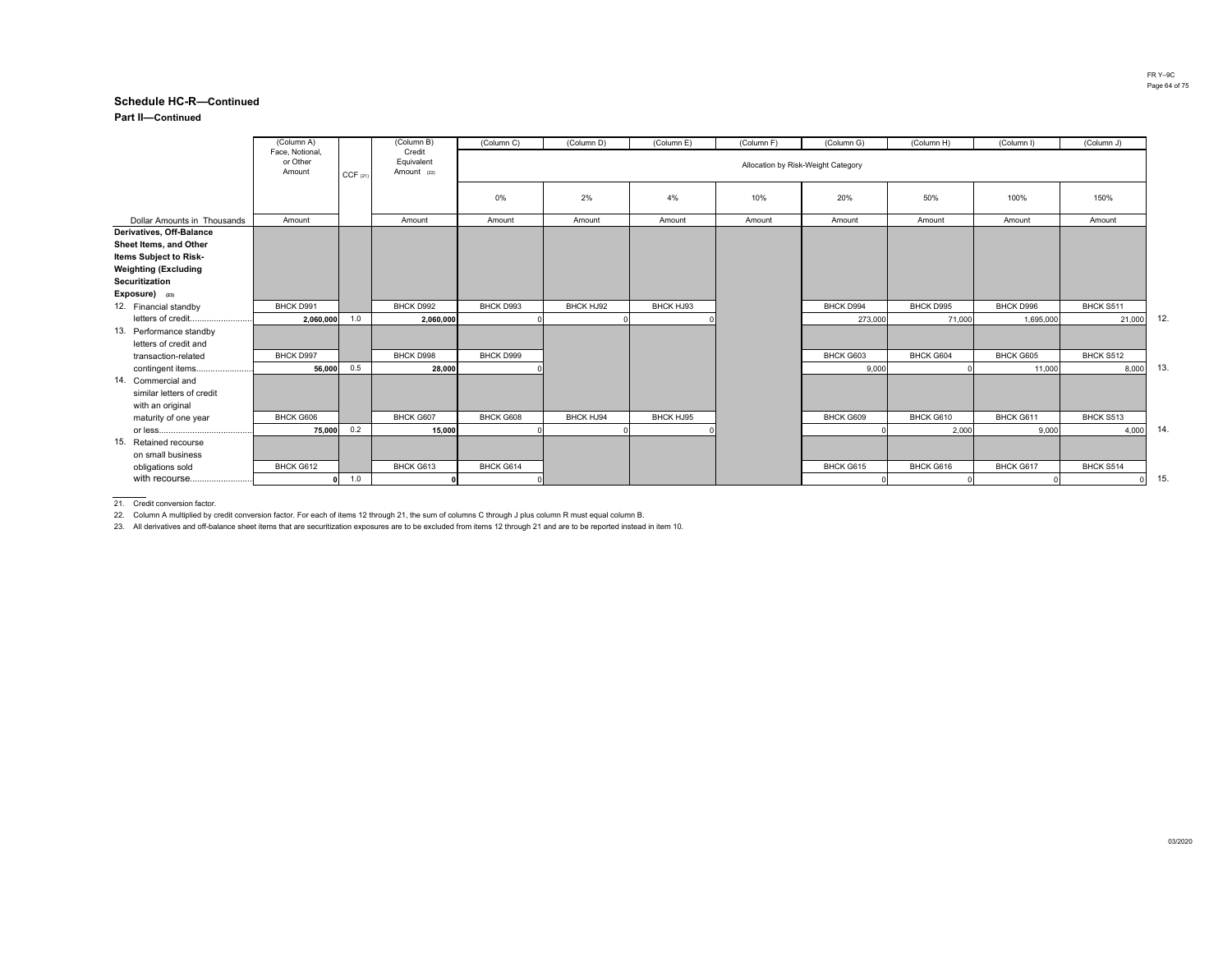#### **Part II—Continued**

|                             | (Column A)                  |                     | (Column B)           | (Column C) | (Column D) | (Column E) | (Column F)                         | (Column G) | (Column H) | (Column I) | (Column J) |      |
|-----------------------------|-----------------------------|---------------------|----------------------|------------|------------|------------|------------------------------------|------------|------------|------------|------------|------|
|                             | Face, Notional.<br>or Other | CCF <sub>(24)</sub> | Credit<br>Equivalent |            |            |            | Allocation by Risk-Weight Category |            |            |            |            |      |
|                             | Amount                      |                     | Amount (25)          | 0%         | 2%         | 4%         | 10%                                | 20%        | 50%        | 100%       | 150%       |      |
| Dollar Amounts in Thousands | Amount                      |                     | Amount               | Amount     | Amount     | Amount     | Amount                             | Amount     | Amount     | Amount     | Amount     |      |
| 16. Repo-style              | BHCK S515                   |                     | BHCK S516            | BHCK S517  | BHCK S518  | BHCK S519  |                                    | BHCK S520  | BHCK S521  | BHCK S522  | BHCK S523  |      |
| transactions (26)           | 48,653,000                  | 1.0                 | 48,653,000           | 159,000    | 1,483,000  |            |                                    | 14,464,000 | 756,000    | 31,456,000 | 335,000    | 16.  |
| 17. All other off-balance   | BHCK G618                   |                     | BHCK G619            | BHCK G620  |            |            |                                    | BHCKG621   | BHCKG622   | BHCKG623   | BHCKS524   |      |
| sheet liabilities           |                             | 1.0                 |                      |            |            |            |                                    |            |            |            |            | 17.  |
| 18. Unused commitments:     |                             |                     |                      |            |            |            |                                    |            |            |            |            |      |
| (exclude unused             |                             |                     |                      |            |            |            |                                    |            |            |            |            |      |
| commitments to              |                             |                     |                      |            |            |            |                                    |            |            |            |            |      |
| asset-backed                |                             |                     |                      |            |            |            |                                    |            |            |            |            |      |
| commercial paper            |                             |                     |                      |            |            |            |                                    |            |            |            |            |      |
| conduits):                  |                             |                     |                      |            |            |            |                                    |            |            |            |            |      |
| a. Original maturity of     | BHCK S525                   |                     | BHCK S526            | BHCK S527  | BHCK HJ96  | BHCK HJ97  |                                    | BHCK S528  | BHCK S529  | BHCK S530  | BHCK S531  |      |
| one year or less            | 26,920,000                  | 0.2                 | 5,384,000            |            | 275,000    |            |                                    | 120,000    |            | 4,989,000  |            | 18.a |
| b. Original maturity        |                             |                     |                      |            |            |            |                                    |            |            |            |            |      |
| exceeding one               | BHCK G624                   |                     | BHCK G625            | BHCK G626  | BHCK HJ98  | BHCK HJ99  |                                    | BHCK G627  | BHCK G628  | BHCK G629  | BHCK S539  |      |
| year                        | 20,050,000                  | 0.5                 | 10,025,000           | 2,000      |            |            |                                    |            | 58,000     | 9,941,000  | 24,000     | 18.b |
| 19. Unconditionally         |                             |                     |                      |            |            |            |                                    |            |            |            |            |      |
| cancelable                  | BHCK S540                   |                     | BHCK S541            |            |            |            |                                    |            |            |            |            |      |
| commitments                 |                             | 0.0                 |                      |            |            |            |                                    |            |            |            |            | 19.  |
| 20. Over-the-counter        |                             |                     | BHCK S542            | BHCK S543  | BHCK HK00  | BHCK HK01  | BHCK S544                          | BHCK S545  | BHCK S546  | BHCK S547  | BHCK S548  |      |
| derivatives                 |                             |                     | 10,493,000           | 153,000    |            |            |                                    | 1,955,000  | 387,000    | 7,997,000  | 1,000      | 20.  |
| 21. Centrally cleared       |                             |                     | BHCK S549            | BHCK S550  | BHCK S551  | BHCK S552  |                                    | BHCK S554  | BHCK S555  | BHCK S556  | BHCK S557  |      |
| derivatives                 |                             |                     | 3.441.000            |            | 1,817,000  | 1,624,000  |                                    |            |            |            |            | 21.  |
| 22. Unsettled transactions  | BHCK H191                   |                     |                      | BHCK H193  |            |            |                                    | BHCK H194  | BHCK H195  | BHCK H196  | BHCK H197  |      |
| (failed trades) (27)        | 954.000                     |                     |                      | 793,000    |            |            |                                    |            |            | 146,000    |            | 22.  |

24. Credit conversion factor.

25. For items 18.b. and 19, column A multiplied by credit conversion factor.

26. Includes securities purchased under agreements to resell (reverse repos), securities sold under agreements to repurchase (repos), securities borrowed, and securities lent.

27. For item 22, the sum of columns C through Q must equal column A.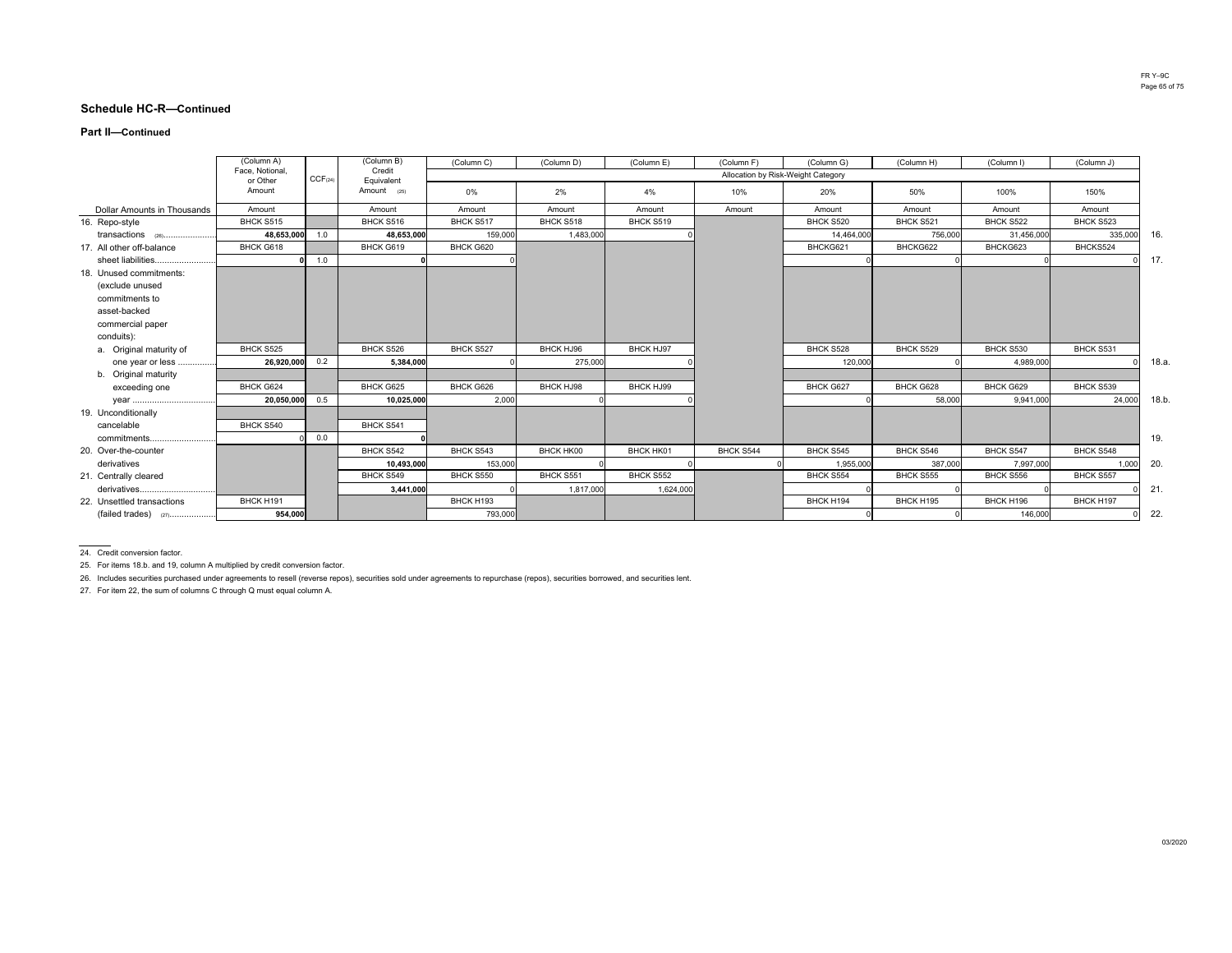**Part II—Continued**

|                                    | (Column O) | (Column P)                         | (Column Q) | (Column R)                                              | (Column S)                    |      |
|------------------------------------|------------|------------------------------------|------------|---------------------------------------------------------|-------------------------------|------|
|                                    |            | Allocation by Risk-Weight Category |            | Application of Other Risk-<br>Weighting Approaches (28) |                               |      |
|                                    | 625%       | 937.5%                             | 1250%      | <b>Credit Equivalent</b><br>Amount                      | Risk-Weighted<br>Asset Amount |      |
| <b>Dollar Amounts in Thousands</b> | Amount     | Amount                             | Amount     | Amount                                                  | Amount                        |      |
| 16. Repo-style                     |            |                                    |            | BHCK H301                                               | BHCK H302                     |      |
|                                    |            |                                    |            | $\Omega$                                                |                               | 16.  |
| 17. All other off-balance          |            |                                    |            |                                                         |                               |      |
|                                    |            |                                    |            |                                                         |                               | 17.  |
| 18. Unused commitments:            |            |                                    |            |                                                         |                               |      |
| (exclude unused                    |            |                                    |            |                                                         |                               |      |
| commitments to                     |            |                                    |            |                                                         |                               |      |
| asset-backed                       |            |                                    |            |                                                         |                               |      |
| commercial paper                   |            |                                    |            |                                                         |                               |      |
| conduits):                         |            |                                    |            |                                                         |                               |      |
| a. Original maturity of            |            |                                    |            | BHCK H303                                               | BHCK H304                     |      |
|                                    |            |                                    |            | $\Omega$                                                | $\Omega$                      | 18.a |
| Original maturity<br>b.            |            |                                    |            |                                                         |                               |      |
| exceeding one                      |            |                                    |            | BHCK H307<br>$\Omega$                                   | BHCK H308                     | 18.b |
| 19. Unconditionally                |            |                                    |            |                                                         |                               |      |
| cancelable                         |            |                                    |            |                                                         |                               |      |
|                                    |            |                                    |            |                                                         |                               | 19.  |
| 20. Over-the-counter               |            |                                    |            | BHCK H309                                               | BHCK H310                     |      |
|                                    |            |                                    |            | $\Omega$                                                |                               | 20.  |
| 21. Centrally cleared              |            |                                    |            |                                                         |                               |      |
|                                    |            |                                    |            |                                                         |                               | 21.  |
| 22. Unsettled transactions         | BHCK H198  | BHCK H199                          | BHCK H200  |                                                         |                               |      |
|                                    | 11,000     |                                    | 4,000      |                                                         |                               | 22.  |

<sup>28.</sup> Includes, for example, exposures collateralized by securitization exposures or mutual funds.

30. For item 22, the sum of columns C through Q must equal column A.

<sup>29.</sup> Includes securities purchased under agreements to resell (reverse repos), securities sold under agreements to repurchase (repos), securities borrowed, and securities lent.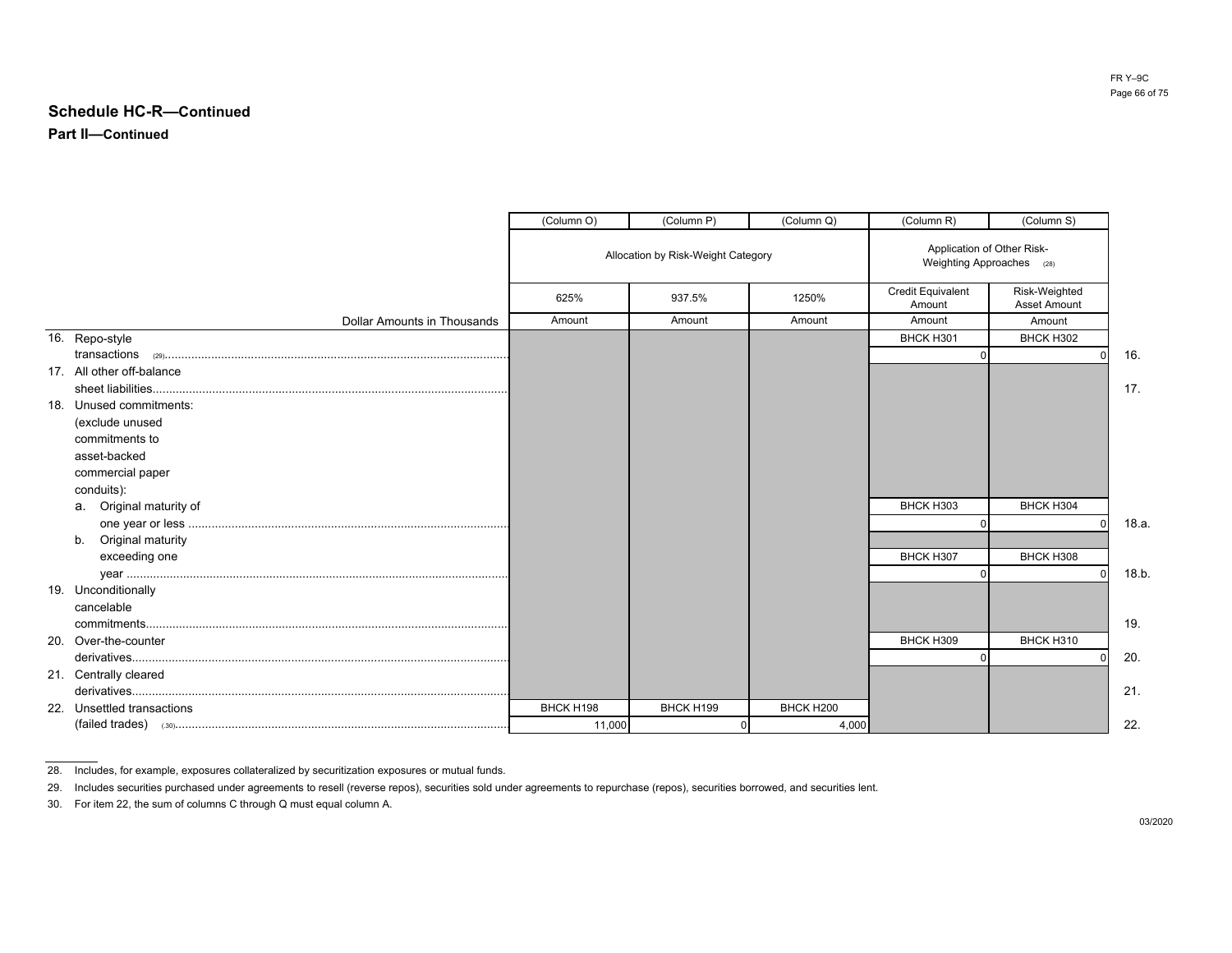### **Part II—ContinuedSchedule HC-R—Continued**

|                                                                                                                                                                                                                      | (Column C)  | (Column D) | (Column E) | (Column F) | (Column G)                         | (Column H) | (Column I)  | (Column J) |    |
|----------------------------------------------------------------------------------------------------------------------------------------------------------------------------------------------------------------------|-------------|------------|------------|------------|------------------------------------|------------|-------------|------------|----|
|                                                                                                                                                                                                                      |             |            |            |            | Allocation by Risk-Weight Category |            |             |            |    |
|                                                                                                                                                                                                                      | 0%          | 2%         | 4%         | 10%        | 20%                                | 50%        | 100%        | 150%       |    |
| Dollar Amounts in Thousands                                                                                                                                                                                          | Amount      | Amount     | Amount     | Amount     | Amount                             | Amount     | Amount      | Amount     |    |
| Total assets, derivatives,<br>23.<br>off-balance sheet items,<br>and other items subject<br>to risk weighting by risk-<br>weight category (for<br>each of columns C<br>through P, sum of items<br>11 through 22; for |             |            |            |            |                                    |            |             |            |    |
| column Q, sum of items                                                                                                                                                                                               | BHCK G630   | BHCK S558  | BHCK S559  | BHCK S560  | BHCK G631                          | BHCK G632  | BHCK G633   | BHCK S561  |    |
|                                                                                                                                                                                                                      | 209,454,000 | 3,575,000  | 1,624,000  |            | 110,007,000                        | 13,152,000 | 122,980,000 | 2,163,000  | 23 |
| 24.                                                                                                                                                                                                                  | X 0%        | X 2%       | X 4%       | X 10%      | X 20%                              | X 50%      | X 100%      | X 150%     | 24 |
| Risk-weighted assets<br>25.<br>by risk-weight<br>category (for each<br>column, item 23                                                                                                                               |             |            |            |            |                                    |            |             |            |    |
| multiplied by                                                                                                                                                                                                        | BHCK G634   | BHCK S569  | BHCK S570  | BHCK S571  | BHCK G635                          | BHCK G636  | BHCK G637   | BHCK S572  |    |
|                                                                                                                                                                                                                      |             | 72,000     | 65,000     |            | 22,001,000                         | 6,576,000  | 122,980,000 | 3,245,000  | 25 |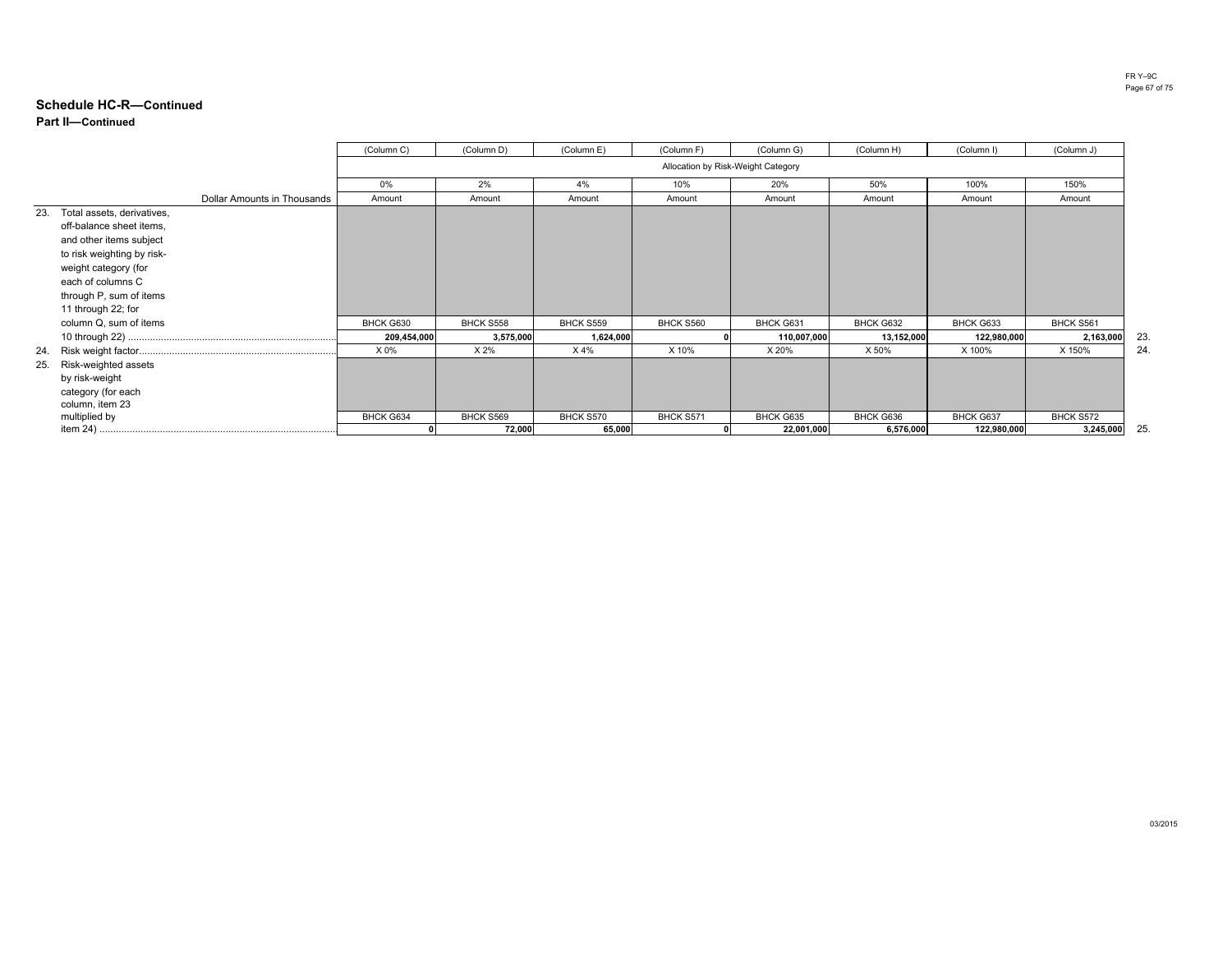#### **Part II—Continued**

|                                | (Column K) | (Column L) | (Column M) | (Column N)                         | (Column O) | (Column P) | (Column Q) |
|--------------------------------|------------|------------|------------|------------------------------------|------------|------------|------------|
|                                |            |            |            | Allocation by Risk-Weight Category |            |            |            |
|                                | 250% (35)  | 300%       | 400%       | 600%                               | 625%       | 937.5%     | 1250%      |
| Dollar Amounts in Thousands    | Amount     | Amount     | Amount     | Amount                             | Amount     | Amount     | Amount     |
| 23. Total assets, derivatives, |            |            |            |                                    |            |            |            |
| off-balance sheet items,       |            |            |            |                                    |            |            |            |
| and other items subject        |            |            |            |                                    |            |            |            |
| to risk weighting by risk-     |            |            |            |                                    |            |            |            |
| weight category (for           |            |            |            |                                    |            |            |            |
| each of columns C              |            |            |            |                                    |            |            |            |
| through P, sum of items        |            |            |            |                                    |            |            |            |
| 11 through 22; for             |            |            |            |                                    |            |            |            |
| column Q, sum of items         | BHCK S562  | BHCK S563  | BHCK S564  | BHCK S565                          | BHCK S566  | BHCK S567  | BHCK S568  |
|                                | 822,000    |            |            | 27,000                             | 11,000     |            | 8,000      |
| 24.                            | X 250%     | X 300%     | X 400%     | X 600%                             | X 625%     | X 937.5%   | X 1250%    |
| Risk-weighted assets<br>25.    |            |            |            |                                    |            |            |            |
| by risk-weight                 |            |            |            |                                    |            |            |            |
| category (for each             |            |            |            |                                    |            |            |            |
| column, item 23                |            |            |            |                                    |            |            |            |
| multiplied by                  | BHCK S573  | BHCK S574  | BHCK S575  | BHCK S576                          | BHCK S577  | BHCK S578  | BHCK S579  |
|                                | 2,055,000  |            |            | 162,000                            | 69,000     |            | 100,000    |

*Items 26 through 31 are to be reported quarterly by all holding companies.* 

|                             | Totals      |                |      |  |
|-----------------------------|-------------|----------------|------|--|
| Dollar Amounts in Thousands | <b>BHCK</b> | Amount         |      |  |
|                             | S580        | 166.202.000    | - 26 |  |
|                             | S581        | 3.113.000 27   |      |  |
|                             | B704        | 169.216.000 28 |      |  |
|                             | A222        |                | 29   |  |
|                             | 3128        |                | - 30 |  |
|                             |             | 169.216.000 31 |      |  |

**31. For institutions that have adopted ASU 2016-13, the risk-weighted assets reported in item 26 is for purposes of calculating the adjusted allowances for credit losses (AACL) 1.25 percent threshold.** 32. Sum of items 2.b through 20, column S; items 9.a, 9.b, 9.c, 9.d, and 10, columns T and U; item 25, columns C through Q; and item 27 (if applicable). **33. For institutions that have adopted ASU 2016-13, the risk-weighted assets reported in item 28 represents the amount of risk-weighted assets before deductions for excess AACL and allocated transfer risk reserve. 34. Institutions that have adopted ASU 2016-13 should report the excess AACL. 35. Institutions that have adopted ASU 2016-13 and have elected to apply the 3-year or the 5-year 2020 CECL transition provision should subtract the applicable portion of the AACL transitional amount or the modified AACL transitional amount, respectively, from the AACL, as defined in the regulatory capital rule, before determining the amount of excess AACL.**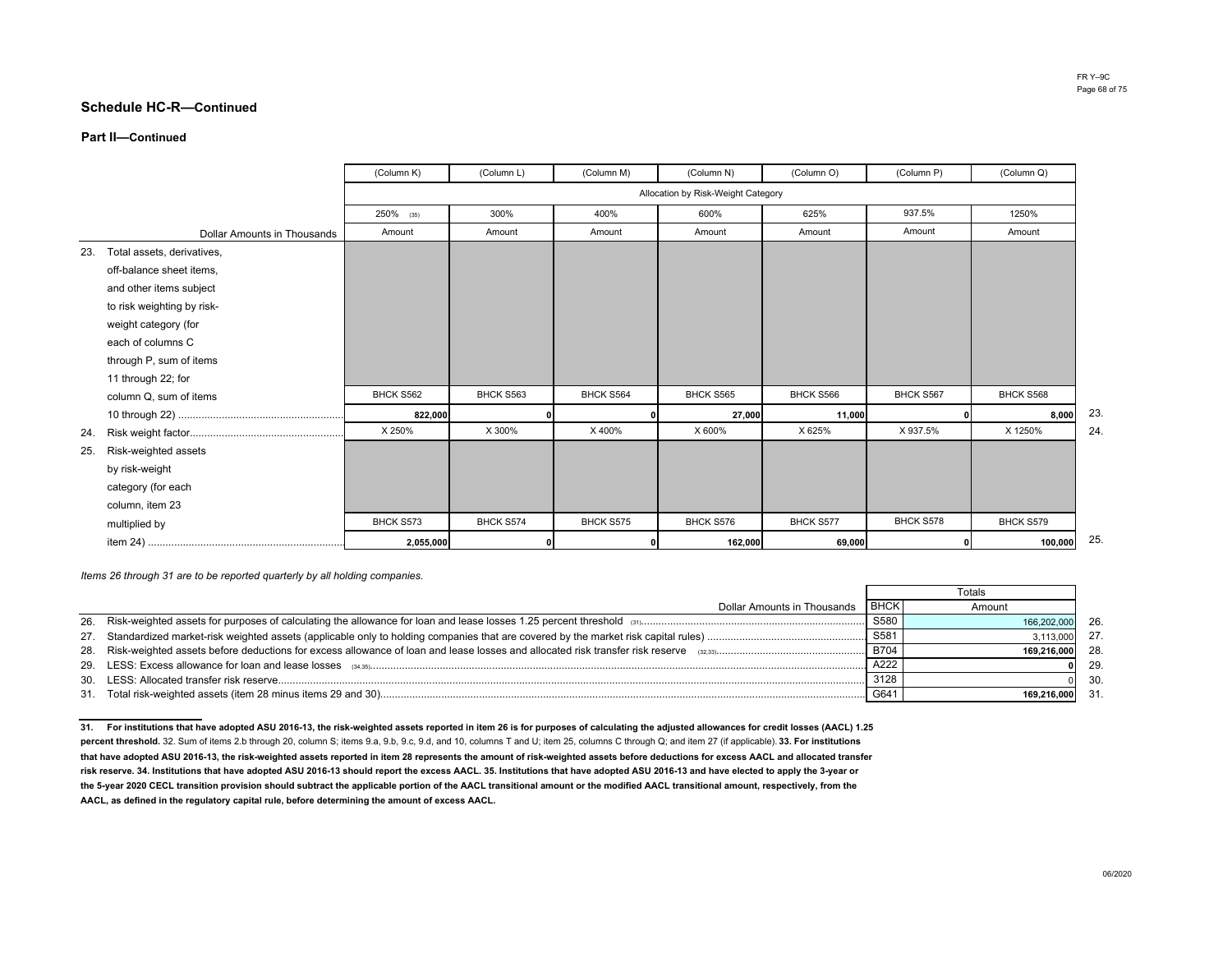### **Part II—Continued**

## **Memoranda**

*Memoranda items 1, 2 and 3, columns A, B an C are to be completed semiannually in June and December by holding companies with less than \$5 billion in total assets. (1)*

| Dollar Amounts in<br>≅usands<br>l hol                                               | <b>BHCK</b>            | Amount    |        |
|-------------------------------------------------------------------------------------|------------------------|-----------|--------|
| t credit exposure across all derivative contracts covered by the regulatory capital | C <sub>0</sub><br>6042 | 9,822,000 | IVI. L |

|    |                                                                       | With a remaining maturity of   |             |                                                   |            |                            |            |        |  |
|----|-----------------------------------------------------------------------|--------------------------------|-------------|---------------------------------------------------|------------|----------------------------|------------|--------|--|
|    |                                                                       | (Column A)<br>One year or less |             | (Column B)<br>Over one year<br>through five years |            | (Column C)<br>Over 5 years |            |        |  |
|    | Dollar Amounts in Thousands                                           | <b>BHCK</b>                    | Amount      | <b>BHCK</b>                                       | Amount     | <b>BHCK</b>                | Amount     |        |  |
|    | Notional principal amounts of over-the-counter derivative contracts:  |                                |             |                                                   |            |                            |            |        |  |
|    | a.                                                                    | S582                           | 21,157,000  | S583                                              | 18,376,000 | S584                       | 32,419,000 | M.2.a. |  |
|    |                                                                       | S585                           | 781,225,000 | S586                                              | 5,315,000  | S587                       | 1,505,000  | M.2.b. |  |
|    |                                                                       | S588                           |             | S589                                              |            | S590                       |            | M.2.c. |  |
|    |                                                                       | S591                           |             | S592                                              |            | S593                       |            | M.2.d. |  |
|    | е.                                                                    | S594                           | 5,966,000   | S595                                              | 2,187,000  | S596                       |            | M.2.e. |  |
|    |                                                                       | S597                           |             | S598                                              |            | S599                       |            | M.2.f. |  |
|    | g.                                                                    | S600                           |             | S601                                              |            | S602                       |            | M.2.g. |  |
| 3. | Notional principal amounts of centrally cleared derivative contracts: |                                |             |                                                   |            |                            |            |        |  |
|    | a.                                                                    | S603                           | 38,859,000  | S604                                              | 61,255,000 | S605                       | 60,344,000 | M.3.a. |  |
|    |                                                                       | S606                           |             | S607                                              |            | S608                       |            | M.3.b. |  |
|    |                                                                       | S609                           |             | S610                                              |            | S611                       | 190,000    | M.3.c. |  |
|    | d.                                                                    | S612                           |             | S613                                              |            | S614                       |            | M.3.d. |  |
|    | е.                                                                    | S615                           | 30,000      | S616                                              |            | S617                       |            | M.3.e. |  |
|    |                                                                       | S618                           |             | S619                                              |            | S620                       |            | M.3.f. |  |
|    | g.                                                                    | S621                           |             | S622                                              |            | S623                       |            | M.3.g. |  |

| Dollar Amounts in Thousands                                                              | <b>BHCK</b> | Amount   |        |
|------------------------------------------------------------------------------------------|-------------|----------|--------|
|                                                                                          | S624        | .851.000 |        |
| Amount of allowances for credit losses on purchased credit-deteriorated assets: $_{(2)}$ |             |          |        |
|                                                                                          | JJ3C        |          | M.5.a. |
|                                                                                          | JJ3'        |          | M.5.b. |
|                                                                                          | <b>JJ32</b> |          | M.5.c. |

**1. For the asset-size test for report dates through December 31, 2021, a holding company may use the lesser of the total assets reported in its FR Y-9C report as of** *December 31, 2019* **, or** *June 30, 2020* **.**

2. Memorandum items 5.a through 5.c should be completed only by institutions that have adopted ASU 2016-13.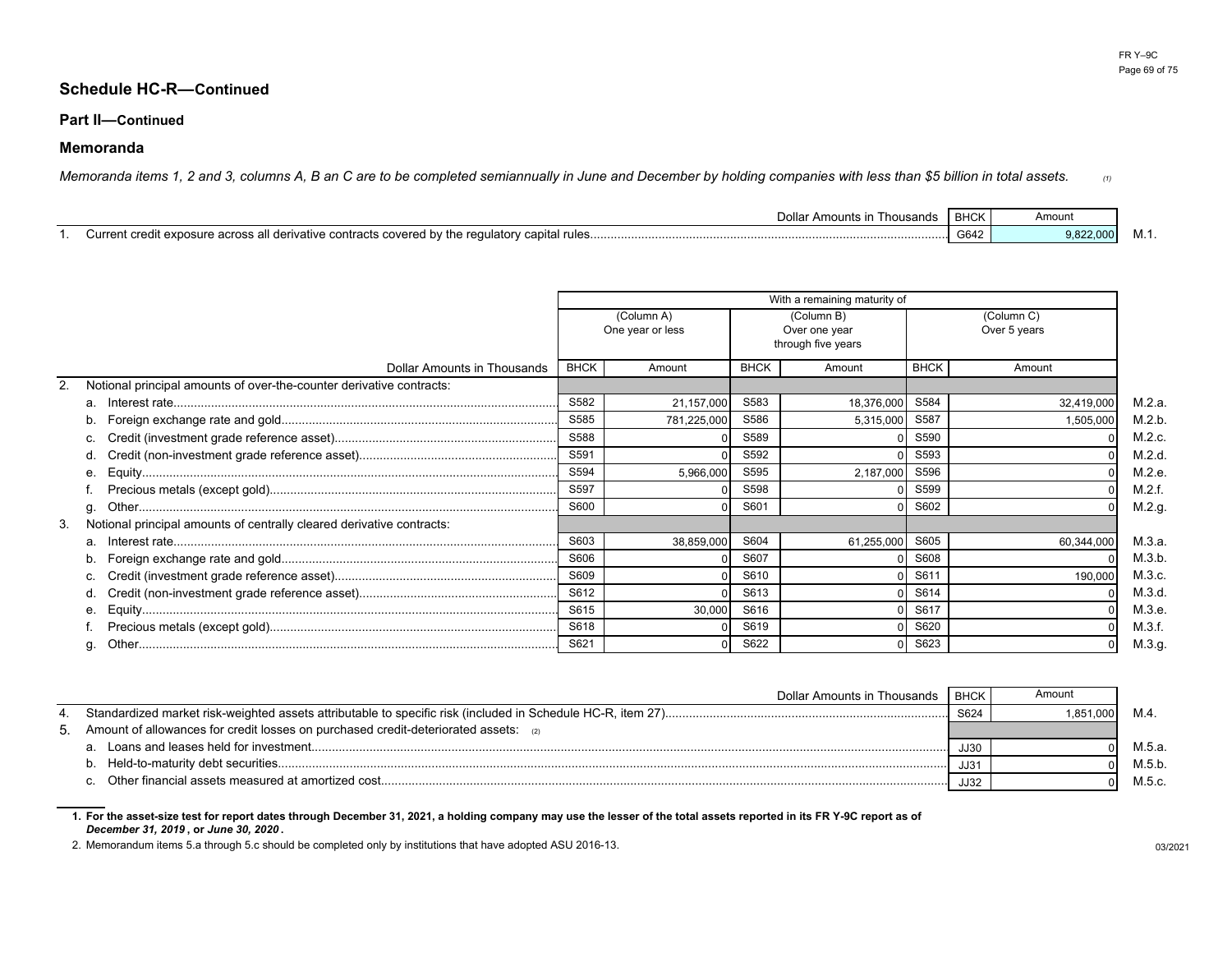**For Federal Reserve Bank Use Only**

r.

C.I. \_\_\_\_\_\_\_\_\_

FR Y–9C Page 70 of 75

## **Schedule HC-S—Servicing, Securitization, and Asset Sale Activities**

*To be completed by holding companies with \$5 billion or more in total assets. (1)*

|                                                                                                                                                                                      |             |                  |             |                  |            |                | <b>C000</b>      | ◀                                |
|--------------------------------------------------------------------------------------------------------------------------------------------------------------------------------------|-------------|------------------|-------------|------------------|------------|----------------|------------------|----------------------------------|
|                                                                                                                                                                                      | (Column A)  | (Column B)       | (Column C)  | (Column D)       | (Column E) | (Column F)     | (Column G)       |                                  |
|                                                                                                                                                                                      | 1-4 Family  | Home             | Credit      | Auto             | Other      | Commercial     | All Other Loans. |                                  |
|                                                                                                                                                                                      | Residential | Equity           | Card        | Loans            | Consumer   | and Industrial | All Leases, and  |                                  |
|                                                                                                                                                                                      | Loans       | Lines            | Receivables |                  | Loans      | Loans          | All Other Assets |                                  |
| Dollar Amounts in Thousands                                                                                                                                                          | Amount      | Amount           | Amount      | Amount           | Amount     | Amount         | Amount           |                                  |
| <b>Securitization Activities</b>                                                                                                                                                     |             |                  |             |                  |            |                |                  |                                  |
| 1. Outstanding principal balance of assets                                                                                                                                           |             |                  |             |                  |            |                |                  |                                  |
| sold and securitized with servicing retained                                                                                                                                         |             |                  |             |                  |            |                |                  |                                  |
| or with recourse or other seller-provided                                                                                                                                            | BHCK B705   | BHCK B706        | BHCK B707   | BHCK B708        | BHCK B709  | BHCK B710      | BHCK B711        |                                  |
|                                                                                                                                                                                      | 32,000      |                  |             |                  |            |                |                  | $\overline{1}$ .<br><sup>0</sup> |
| 2. Maximum amount of credit exposure                                                                                                                                                 |             |                  |             |                  |            |                |                  |                                  |
| arising from recourse or other seller-                                                                                                                                               |             |                  |             |                  |            |                |                  |                                  |
| provided credit enhancements provided to                                                                                                                                             | BHCK HU09   | BHCK HU10        | BHCK HU11   | <b>BHCK HU12</b> | BHCK HU13  | BHCK HU14      | BHCK HU15        |                                  |
|                                                                                                                                                                                      |             |                  |             |                  |            |                |                  | 2.                               |
| Item 3 is to be completed by holding companies<br>with \$100 billion or more in total assets. a                                                                                      |             |                  |             |                  |            |                |                  |                                  |
| 3. Reporting institution's unused commitments                                                                                                                                        |             |                  |             |                  |            |                |                  |                                  |
| to provide liquidity to structures reported in                                                                                                                                       | BHCK B726   | <b>BHCK B727</b> | BHCK B728   | BHCK B729        | BHCK B730  | BHCK B731      | BHCK B732        |                                  |
|                                                                                                                                                                                      |             |                  |             |                  |            |                |                  | 3.                               |
| 4. Past due loan amounts included in item 1:                                                                                                                                         | BHCK B733   | BHCK B734        | BHCK B735   | BHCK B736        | BHCK B737  | BHCK B738      | BHCK B739        |                                  |
|                                                                                                                                                                                      |             |                  |             |                  |            |                |                  | 4.a                              |
|                                                                                                                                                                                      | BHCK B740   | BHCK B741        | BHCK B742   | BHCK B743        | BHCK B744  | BHCK B745      | BHCK B746        |                                  |
|                                                                                                                                                                                      |             |                  |             |                  |            |                |                  | 4.b                              |
| 5. Charge-offs and recoveries on assets sold<br>and securitized with servicing retained or<br>with recourse or other seller-provided credit<br>enhancements (calendar year-to-date): |             |                  |             |                  |            |                |                  |                                  |
|                                                                                                                                                                                      | BHCK B747   | BHCK B748        | BHCK B749   | BHCK B750        | BHCK B751  | BHCK B752      | BHCK B753        |                                  |
|                                                                                                                                                                                      |             |                  |             |                  |            |                |                  | 5.a                              |
|                                                                                                                                                                                      | BHCK B754   | BHCK B755        | BHCK B756   | BHCK B757        | BHCK B758  | BHCK B759      | BHCK B760        |                                  |
|                                                                                                                                                                                      |             |                  |             |                  |            |                |                  | 5.b                              |
|                                                                                                                                                                                      |             |                  |             |                  |            |                |                  |                                  |

**1. For the asset-size test for report dates through December 31, 2021, a holding company may use the lesser of the total assets reported in its FR Y-9C report as of** *December 31, 2019* **,**

**or** *June 30, 2020* **.**

**2. The \$100 billion asset-size test is based on the total assets reported as of prior year June 30 report date.**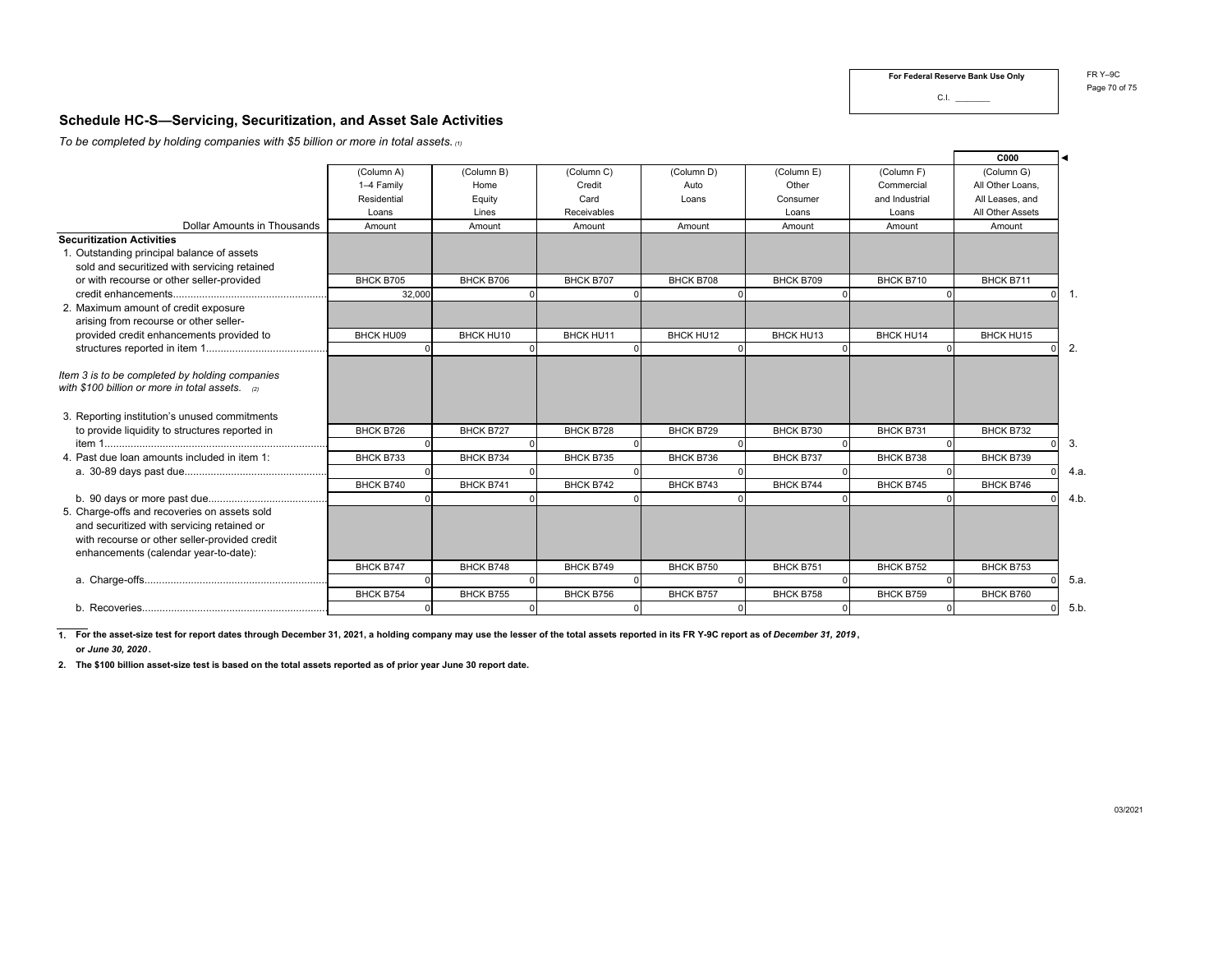|                                                                                                                | (Column A)  | (Column B) | (Column C)       | (Column D) | (Column E) | (Column F)     | (Column G)            |    |
|----------------------------------------------------------------------------------------------------------------|-------------|------------|------------------|------------|------------|----------------|-----------------------|----|
|                                                                                                                | 1-4 Family  | Home       | Credit           | Auto       | Other      | Commercial     | All Other Loans,      |    |
|                                                                                                                | Residential | Equity     | Card             | Loans      | Consumer   | and Industrial | All Leases, and       |    |
|                                                                                                                | Loans       | Lines      | Receivables      |            | Loans      | Loans          | All Other Assets      |    |
| <b>Dollar Amounts in Thousands</b>                                                                             | Amount      | Amount     | Amount           | Amount     | Amount     | Amount         | Amount                |    |
| Items 6 and 10 are to be completed by<br>holding companies with \$10 billion or more in<br>total assets. $(2)$ |             |            |                  |            |            |                |                       |    |
| 6. Total amount of ownership (or seller's)                                                                     |             | BHCK HU16  | <b>BHCK HU17</b> |            |            | BHCK HU18      |                       |    |
| interest carried as securities or loans                                                                        |             |            |                  |            |            |                |                       | 6  |
| 7.-8. Not applicable.                                                                                          |             |            |                  |            |            |                |                       |    |
| For Securitization Facilities Sponsored By                                                                     |             |            |                  |            |            |                |                       |    |
| or Otherwise Established By Other                                                                              |             |            |                  |            |            |                |                       |    |
| <b>Institutions</b>                                                                                            |             |            |                  |            |            |                |                       |    |
| 9. Maximum amount of credit exposure                                                                           |             |            |                  |            |            |                |                       |    |
| arising from credit enhancements                                                                               |             |            |                  |            |            |                |                       |    |
| provided by the reporting institution to                                                                       |             |            |                  |            |            |                |                       |    |
| other institutions' securitization structures                                                                  |             |            |                  |            |            |                |                       |    |
| in the form of standby letters of credit,                                                                      |             |            |                  |            |            |                |                       |    |
| purchased subordinated securities, and                                                                         | BHCK B776   |            |                  | BHCK B779  | BHCK B780  | BHCK B781      | BHCK B782             |    |
|                                                                                                                |             |            |                  |            |            |                |                       | 9  |
| 10. Reporting institution's unused                                                                             |             |            |                  |            |            |                |                       |    |
| commitments to provide liquidity to other                                                                      | BHCK B783   |            |                  | BHCK B786  | BHCK B787  | BHCK B788      | BHCK B789             |    |
| institutions' securitization structures                                                                        |             |            |                  |            |            |                | 12,000                | 10 |
|                                                                                                                |             |            |                  |            |            |                |                       |    |
| <b>Asset Sales</b>                                                                                             |             |            |                  |            |            |                |                       |    |
| 11. Assets sold with recourse or other seller-                                                                 |             |            |                  |            |            |                |                       |    |
| provided credit enhancements and not                                                                           | BHCK B790   |            |                  |            |            |                | BHCK B796<br>$\Omega$ | 11 |
| 12. Maximum amount of credit exposure                                                                          |             |            |                  |            |            |                |                       |    |
| arising from recourse or other seller-                                                                         |             |            |                  |            |            |                |                       |    |
| provided credit enhancements provided to                                                                       | BHCK B797   |            |                  |            |            |                | BHCK B803             |    |
|                                                                                                                |             |            |                  |            |            |                |                       | 12 |

**2. For the \$10 billion asset-size test for report dates through December 31, 2021, a holding company may use the lesser of the total assets reported in its FR Y-9C report as of***December 31, 2019* **, or** *June 30, 2020* **.**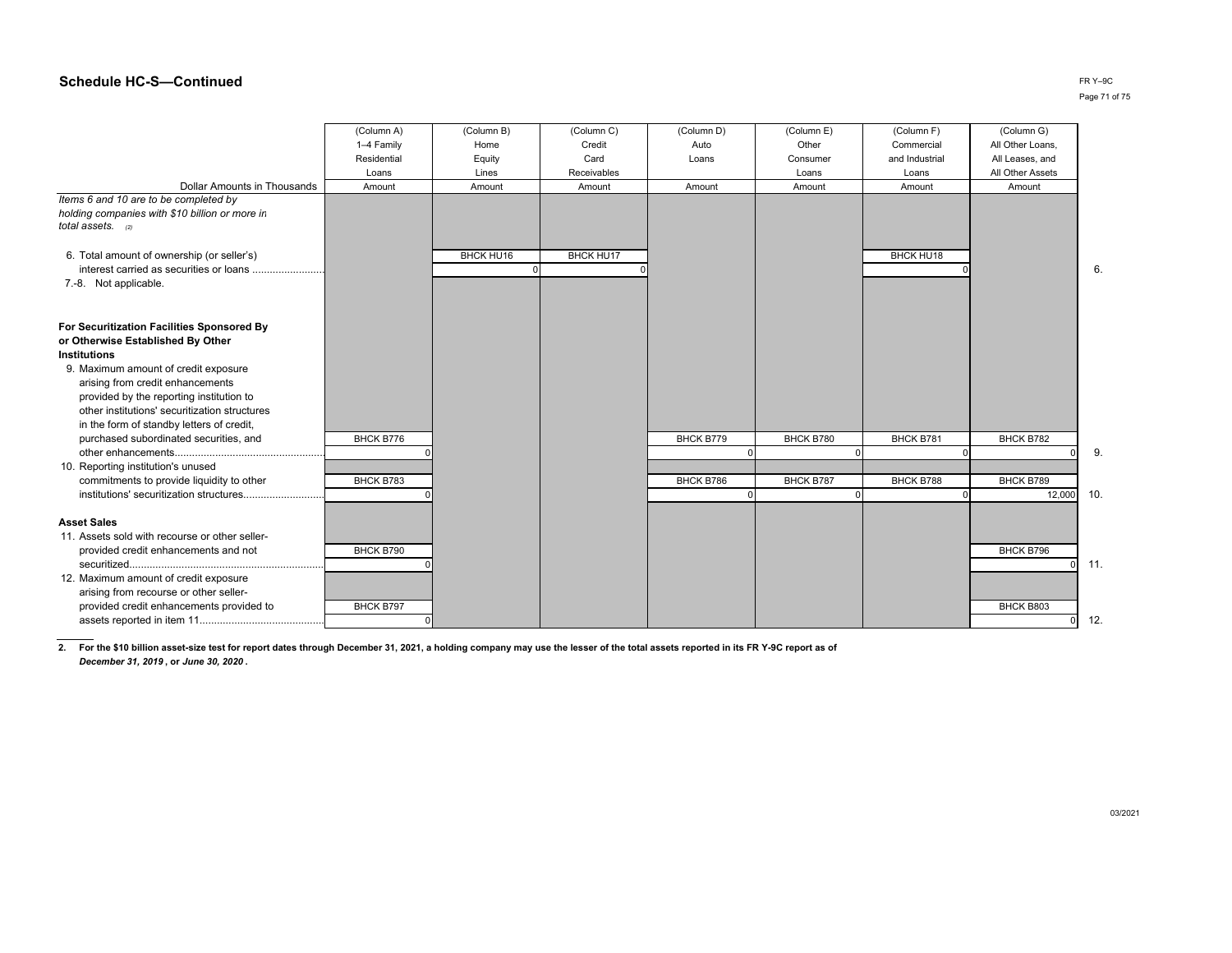#### **Memoranda**

| Dollar Amounts in Thousands                                                                                                                                                                        | BHCK        | Amount |           |
|----------------------------------------------------------------------------------------------------------------------------------------------------------------------------------------------------|-------------|--------|-----------|
| 1. Not applicable.                                                                                                                                                                                 |             |        |           |
| 2. Outstanding principal balance of assets serviced for others (includes participations serviced for others):                                                                                      |             |        |           |
|                                                                                                                                                                                                    | <b>B804</b> |        | M.2.a.    |
|                                                                                                                                                                                                    | <b>B805</b> | 44,00  | M.2.b.    |
| $c.$ Other financial assets $(1)$                                                                                                                                                                  | A591        |        | M.2.c.    |
| d. 1-4 family residential mortgages serviced for others that are in process of foreclosure at quarter-end (includes closed-end and                                                                 |             |        |           |
|                                                                                                                                                                                                    | F699        |        | M.2.d.    |
| Memorandum item 3 is to be completed by holding companies with \$10 billion or more in total assets. $\Box$                                                                                        |             |        |           |
| 3. Asset-backed commercial paper conduits:                                                                                                                                                         |             |        |           |
| a. Maximum amount of credit exposure arising from credit enhancements provided to conduit structures in the form of standby letters of<br>credit, subordinated securities, and other enhancements: |             |        |           |
|                                                                                                                                                                                                    | <b>B806</b> |        | M.3.a.(1) |
|                                                                                                                                                                                                    | <b>B807</b> |        | M.3.a.(2) |
| b. Unused commitments to provide liquidity to conduit structures:                                                                                                                                  |             |        |           |
|                                                                                                                                                                                                    | <b>B808</b> |        | M.3.b.(1) |
|                                                                                                                                                                                                    | <b>B809</b> |        | M.3.b.(2) |
| 4. Outstanding credit card fees and finance charges (included in Schedule HC-S, item 1, column G)                                                                                                  | C407        |        | M.4       |

1. Memorandum item 2.c is to be completed if the principal balance of other financial assets serviced for others is more than \$10 million.

**2.For the \$10 billion asset-size test for report dates through December 31, 2021, a holding company may use the lesser of the total assets reported in its FR Y-9C report as of***December 31, 2019* **, or** *June 30, 2020* **.**

3.Memorandum item 4 is to be completed by holding companies with \$10 billion or more in total assets that (1) together with affiliated institutions, have outstanding credit card receivables(as defined in the instructions) that exceed \$500 million as of the report date or (2) holding companies that on a consolidated basis are credit card specialty holding companies (asdefined in the instructions).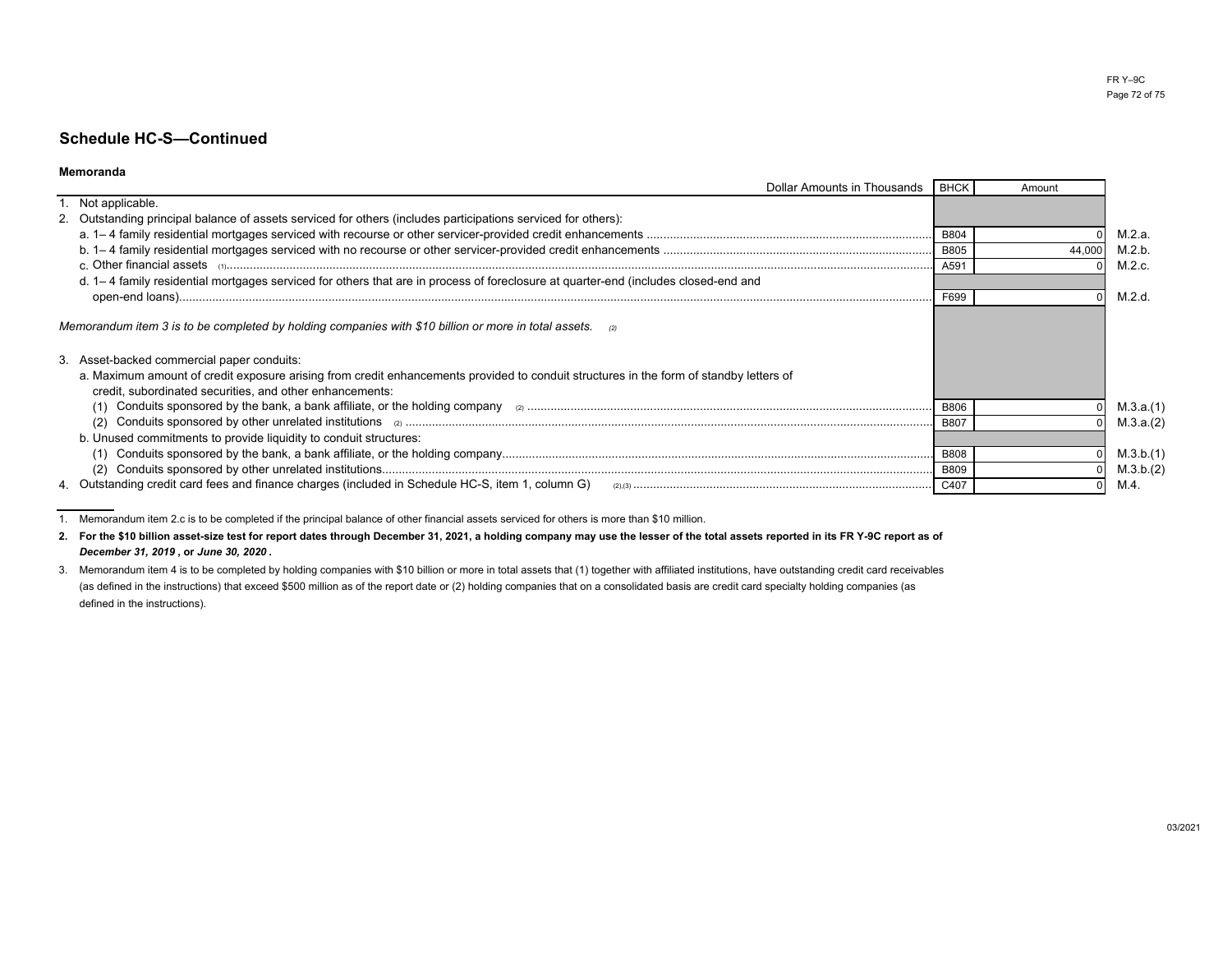# **Schedule HC-V—Variable Interest Entities** (1)

*To be completed by holding companies with \$5 billion or more in total assets. (2)*

|                                                                                   | (Column A)  |                                | (Column B)  |            |         |
|-----------------------------------------------------------------------------------|-------------|--------------------------------|-------------|------------|---------|
|                                                                                   |             | <b>Securitization Vehicles</b> |             | Other VIEs |         |
| Dollar Amounts in Thousands I BHCK                                                |             | Amount                         | <b>BHCK</b> | Amount     |         |
| 1. Assets of consolidated variable interest entities (VIEs) that can be used only |             |                                |             |            |         |
| to settle obligations of consolidated VIEs:                                       |             |                                |             |            |         |
|                                                                                   | J981        |                                | JF84        | 5,000      | 1.a.    |
|                                                                                   |             | 400,000 HU21                   |             |            | $1.b$ . |
| c. Loans and leases held for investment, net of allowance, and held for sale HU22 |             |                                | 0 HU23      |            | 1.c.    |
|                                                                                   | K009        |                                | JF89        |            | 1.d.    |
|                                                                                   | <b>JF91</b> |                                | $0$ JF90    | 13,000     | 1.e.    |
| 2. Liabilities of consolidated VIEs for which creditors do not have recourse to   |             |                                |             |            |         |
| the general credit of the reporting holding company:                              |             |                                |             |            |         |
|                                                                                   | JF92        | 400,000 JF85                   |             |            | 2.a.    |
|                                                                                   | JF93        |                                | JF86        | 5,000      | 2.b.    |
| 3. All other assets of consolidated VIEs                                          |             |                                |             |            |         |
|                                                                                   | K030        |                                | <b>JF87</b> | 487,000    | 3.      |
| 4. All other liabilities of consolidated VIEs                                     |             |                                |             |            |         |
|                                                                                   |             |                                | 0 JF88      | 0          | 4.      |
|                                                                                   |             |                                |             |            |         |
|                                                                                   |             | Dollar Amounts in Thousands    | <b>BHCK</b> | Amount     |         |
|                                                                                   |             |                                | <b>JF77</b> |            | 5.      |
| JF78                                                                              |             |                                |             | $\Omega$   | 6.      |

1. Institutions that have adopted ASU 2016-13 should report assets net of any applicable allowance for credit losses.

**2. For the asset-size test for report dates through December 31, 2021, a holding company may use the lesser of the total assets reported in its FR Y-9C report as of** *December 31, 2019* **, or** *June 30, 2020* **.**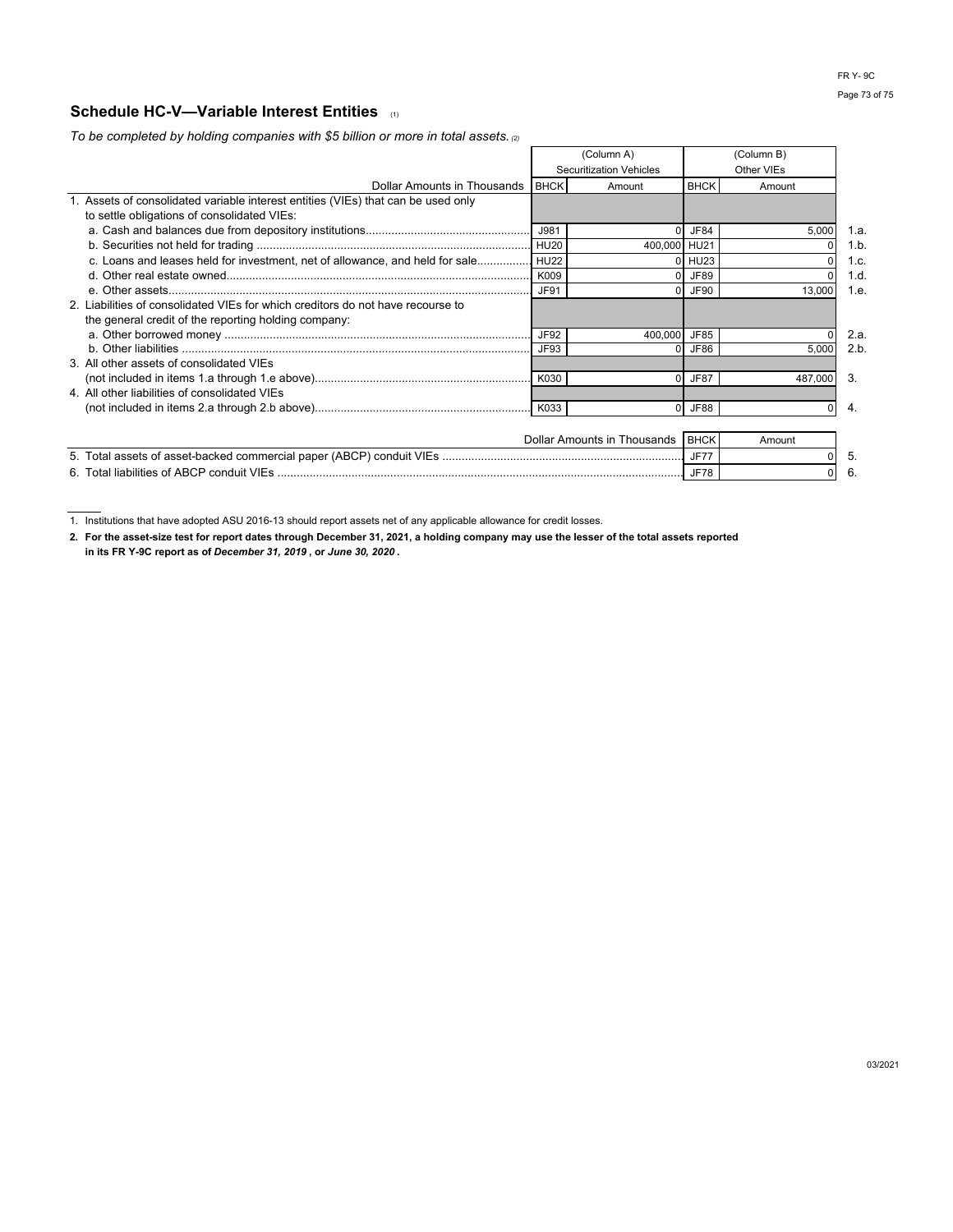#### **Notes to the Balance Sheet—Predecessor Financial Items**

For holding companies involved in a business combination(s) during the quarter, provide on the lines below quarterly average informaconsolidated assets as of the previous quarter-end, whichever is less. tion for any acquired company(ies) with aggregated assets of \$10 billion or more or 5 percent of the reporting holding company's total

|    | Dollar Amounts in Thousands | <b>BHBC</b> | Amount |  |
|----|-----------------------------|-------------|--------|--|
|    |                             | 3516        |        |  |
| 2. |                             | 3402        |        |  |
|    |                             | 3368        |        |  |
| 4. |                             | 3519        |        |  |

### **Notes to the Balance Sheet (Other)**

Enter in the lines provided below any additional information on specific line items on the balance sheet or its supporting schedules that ers, in its press releases, or on its quarterly reports to the Securities and Exchange Commission (SEC). the holding company wishes to explain, that has been separately disclosed in the holding company's quarterly reports to its sharehold-

description of the additional information and the dollar amount (in thousands of dollars) associated with that disclosure. Each additional piece of information disclosed should include the appropriate reference to schedule and item number, as well as a

#### **Example**

change to its stockholders and to the SEC. Enter on the line item below the following information: amount has increased the holding company's long-term unsecured debt by a material amount. The holding company has disclosed that A holding company has guaranteed a new loan for its leveraged Employee Stock Ownership Plan (ESOP) for \$750 thousand and that

| <b>TEXT</b> |                                                                 | <b>BHCK</b> | Amount |
|-------------|-----------------------------------------------------------------|-------------|--------|
| 0000        | Sch. HC, item 16, New loan to holding company's ESOP quaranteed |             |        |
|             | by holding company                                              |             |        |
|             |                                                                 | 0000        | 750    |

#### **Notes to the Balance Sheet (Other)**

|    | <b>TEXT</b> | Dollar Amounts in Thousands                                                            | <b>BHCK</b> | Amount |                |
|----|-------------|----------------------------------------------------------------------------------------|-------------|--------|----------------|
| 1. |             | Outstanding issuances of perpetual preferred stock associated with the U.S. Department |             |        |                |
|    |             | of Treasury Community Development Capital Initiative (CDCI) program included in        |             |        |                |
|    |             | Schedule HC, item 23, Perpetual preferred stock and related surplus (for Subchapter S  |             |        |                |
|    |             | corporations, outstanding issuances of subordinated debt securities associated with    |             |        |                |
|    |             | CDCI included in Schedule HC, item 19.a, Subordinated notes and debentures)            | K141        |        | $\mathbf{1}$   |
| 2. | 5357        |                                                                                        |             |        |                |
|    |             |                                                                                        |             |        |                |
|    |             |                                                                                        | 5357        |        | $\overline{2}$ |
| 3. | 5358        |                                                                                        |             |        |                |
|    |             |                                                                                        |             |        |                |
|    |             |                                                                                        | 5358        |        | 3              |
| 4. | 5359        |                                                                                        |             |        |                |
|    |             |                                                                                        |             |        |                |
|    |             |                                                                                        | 5359        |        | $\overline{4}$ |
| 5. | 5360        |                                                                                        |             |        |                |
|    |             |                                                                                        |             |        |                |
|    |             |                                                                                        | 5360        |        | 5.             |
| 6. | B027        |                                                                                        |             |        |                |
|    |             |                                                                                        |             |        |                |
|    |             |                                                                                        | B027        |        | 6.             |